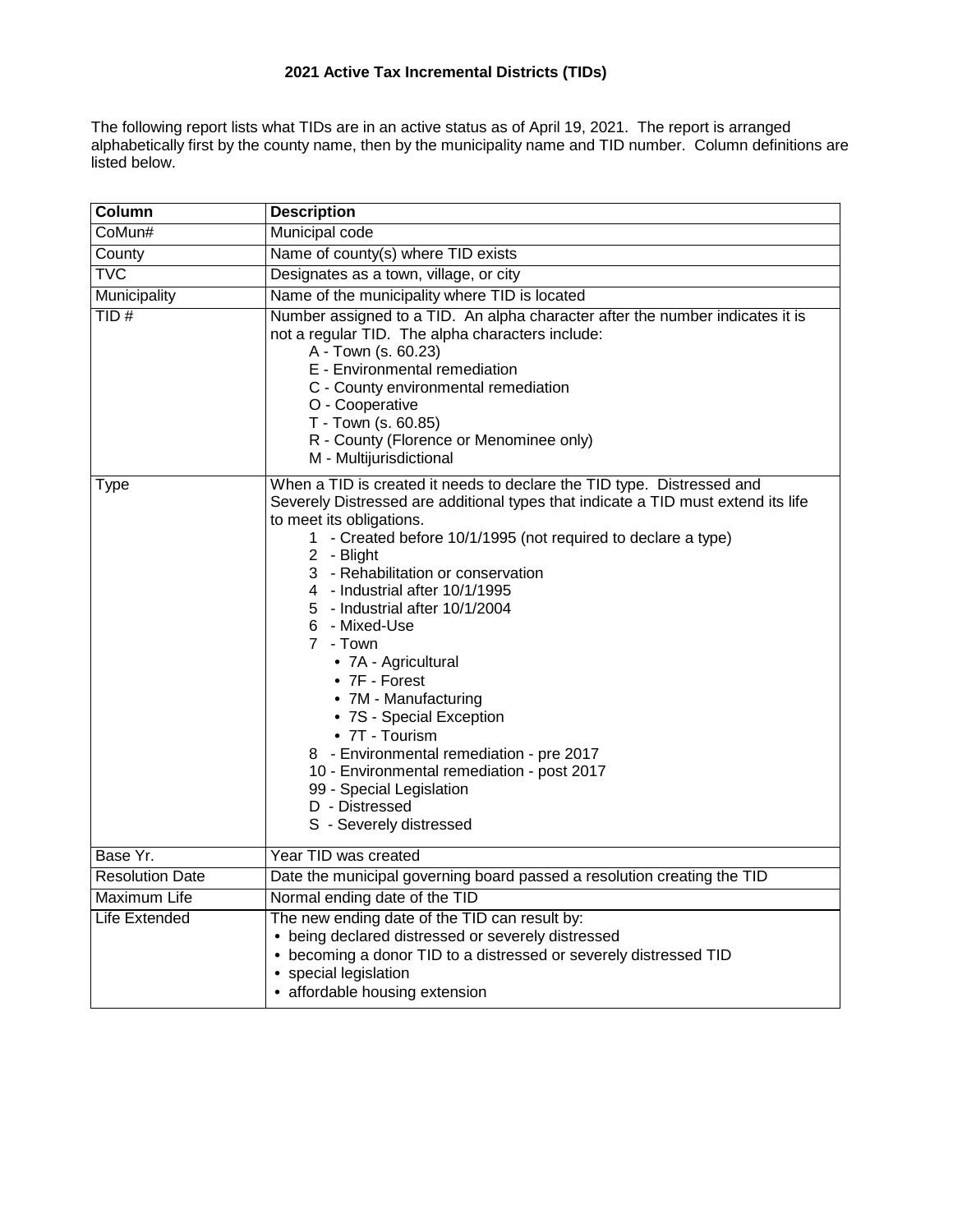| CoMun # | County          | <b>TVC</b>        | <b>Municipality</b>    | TID# | <b>Type</b>             | Base Yr. | <b>Resolution Date</b> | <b>Maximum Life</b> | <b>Life Extended</b> |
|---------|-----------------|-------------------|------------------------|------|-------------------------|----------|------------------------|---------------------|----------------------|
| 01201   | <b>ADAMS</b>    | <b>CITY OF</b>    | <b>ADAMS</b>           | 002  | $\overline{\mathbf{4}}$ | 1996     | 08/15/1996             | 08/15/2019          | 08/15/2022           |
| 01201   | <b>ADAMS</b>    | <b>CITY OF</b>    | <b>ADAMS</b>           | 003  | $\overline{c}$          | 1996     | 09/03/1996             | 09/03/2023          |                      |
| 01126   | <b>ADAMS</b>    | <b>VILLAGE OF</b> | <b>FRIENDSHIP</b>      | 001  | $\overline{2}$          | 1997     | 05/05/1997             | 05/05/2024          |                      |
| 01126   | <b>ADAMS</b>    | <b>VILLAGE OF</b> | <b>FRIENDSHIP</b>      | 002  | 4                       | 2000     | 09/11/2000             | 09/11/2023          |                      |
| 01030   | <b>ADAMS</b>    | <b>TOWN OF</b>    | <b>ROME</b>            | 001T | 7T                      | 2015     | 09/17/2015             | 09/17/2031          |                      |
| 01291   | <b>ADAMS</b>    | <b>CITY OF</b>    | <b>WISCONSIN DELLS</b> | 003  | 6S                      | 2005     | 05/17/2005             | 05/17/2025          | 05/17/2045           |
| 02201   | <b>ASHLAND</b>  | <b>CITY OF</b>    | <b>ASHLAND</b>         | 006  | $\mathbf{1}$            | 1994     | 09/13/1994             | 09/13/2021          | 09/13/2031           |
| 02201   | <b>ASHLAND</b>  | <b>CITY OF</b>    | <b>ASHLAND</b>         | 009  | 6D                      | 2006     | 08/08/2006             | 08/08/2026          | 08/08/2036           |
| 02201   | <b>ASHLAND</b>  | <b>CITY OF</b>    | <b>ASHLAND</b>         | 010  | $\overline{2}$          | 2017     | 05/30/2017             | 05/30/2044          |                      |
| 03206   | <b>BARRON</b>   | <b>CITY OF</b>    | <b>BARRON</b>          | 002  | $\overline{\mathbf{4}}$ | 2000     | 09/29/2000             | 09/29/2023          | 09/29/2040           |
| 03206   | <b>BARRON</b>   | <b>CITY OF</b>    | <b>BARRON</b>          | 003  | 6S                      | 2005     | 05/11/2005             | 05/11/2025          | 05/11/2045           |
| 03206   | <b>BARRON</b>   | <b>CITY OF</b>    | <b>BARRON</b>          | 004  | $\sqrt{3}$              | 2007     | 06/12/2007             | 06/12/2034          | 05/11/2045           |
| 03206   | <b>BARRON</b>   | <b>CITY OF</b>    | <b>BARRON</b>          | 005  | 6                       | 2010     | 06/08/2010             | 06/08/2030          |                      |
| 03206   | <b>BARRON</b>   | <b>CITY OF</b>    | <b>BARRON</b>          | 006  | $\,6$                   | 2015     | 09/24/2015             | 09/24/2035          |                      |
| 03111   | <b>BARRON</b>   | <b>VILLAGE OF</b> | <b>CAMERON</b>         | 001  | 6                       | 2005     | 08/08/2005             | 08/08/2025          | 08/08/2028           |
| 03211   | <b>BARRON</b>   | <b>CITY OF</b>    | <b>CHETEK</b>          | 003  | 5                       | 2007     | 04/26/2007             | 04/26/2027          |                      |
| 03211   | <b>BARRON</b>   | <b>CITY OF</b>    | <b>CHETEK</b>          | 004  | 6                       | 2020     | 10/08/2019             | 10/08/2040          |                      |
| 03212   | <b>BARRON</b>   | <b>CITY OF</b>    | <b>CUMBERLAND</b>      | 007  | $\mathbf{1}$            | 1995     | 09/13/1995             | 09/13/2022          |                      |
| 03212   | <b>BARRON</b>   | <b>CITY OF</b>    | <b>CUMBERLAND</b>      | 008  | 6                       | 2017     | 04/05/2017             | 04/05/2038          |                      |
| 03212   | <b>BARRON</b>   | <b>CITY OF</b>    | <b>CUMBERLAND</b>      | 009  | 6                       | 2018     | 06/05/2018             | 06/05/2038          |                      |
| 03116   | <b>BARRON</b>   | <b>VILLAGE OF</b> | <b>DALLAS</b>          | 002  | 2D                      | 2001     | 06/11/2001             | 06/11/2028          | 06/11/2038           |
| 03171   | <b>BARRON</b>   | <b>VILLAGE OF</b> | PRAIRIE FARM           | 001  | 4                       | 2002     | 09/30/2002             | 09/30/2025          |                      |
| 03276   | <b>BARRON</b>   | <b>CITY OF</b>    | <b>RICE LAKE</b>       | 003  | 3                       | 2001     | 03/27/2001             | 03/27/2028          |                      |
| 03276   | <b>BARRON</b>   | <b>CITY OF</b>    | <b>RICE LAKE</b>       | 004  | 6                       | 2007     | 03/27/2007             | 03/27/2027          |                      |
| 03276   | <b>BARRON</b>   | <b>CITY OF</b>    | <b>RICE LAKE</b>       | 005  | $\,6$                   | 2019     | 09/24/2019             | 09/24/2039          |                      |
| 03186   | <b>BARRON</b>   | <b>VILLAGE OF</b> | <b>TURTLE LAKE</b>     | 003  | 6                       | 2009     | 11/17/2008             | 11/17/2028          |                      |
| 04151   | <b>BAYFIELD</b> | <b>VILLAGE OF</b> | <b>MASON</b>           | 001  | $\overline{\mathbf{4}}$ | 1999     | 09/30/1999             | 09/30/2022          |                      |
| 04291   | <b>BAYFIELD</b> | <b>CITY OF</b>    | <b>WASHBURN</b>        | 002  | $\mathbf 1$             | 1995     | 09/25/1995             | 09/25/2022          |                      |
| 04291   | <b>BAYFIELD</b> | <b>CITY OF</b>    | <b>WASHBURN</b>        | 003  | $\,6$                   | 2015     | 06/08/2015             | 06/08/2035          |                      |
| 05102   | <b>BROWN</b>    | <b>VILLAGE OF</b> | <b>ALLOUEZ</b>         | 001  | 3                       | 2012     | 10/18/2011             | 10/18/2038          |                      |
| 05104   | <b>BROWN</b>    | <b>VILLAGE OF</b> | <b>ASHWAUBENON</b>     | 003  | 6                       | 2008     | 09/11/2008             | 09/11/2028          |                      |
| 05104   | <b>BROWN</b>    | <b>VILLAGE OF</b> | <b>ASHWAUBENON</b>     | 004  | 6                       | 2008     | 09/11/2008             | 09/11/2028          |                      |
| 05104   | <b>BROWN</b>    | <b>VILLAGE OF</b> | <b>ASHWAUBENON</b>     | 005  | $\overline{c}$          | 2014     | 02/25/2014             | 02/25/2041          |                      |
| 05106   | <b>BROWN</b>    | <b>VILLAGE OF</b> | <b>BELLEVUE</b>        | 001  | 6                       | 2013     | 03/21/2013             | 03/21/2033          |                      |
| 05106   | <b>BROWN</b>    | <b>VILLAGE OF</b> | <b>BELLEVUE</b>        | 002  | 6                       | 2016     | 09/14/2016             | 09/14/2036          |                      |
| 05216   | <b>BROWN</b>    | <b>CITY OF</b>    | DE PERE                | 006  | 4                       | 1998     | 03/03/1998             | 03/03/2021          | 02/17/2022           |
| 05216   | <b>BROWN</b>    | <b>CITY OF</b>    | DE PERE                | 007  | 3                       | 2007     | 10/17/2006             | 10/17/2033          |                      |
|         |                 |                   |                        |      |                         |          |                        |                     |                      |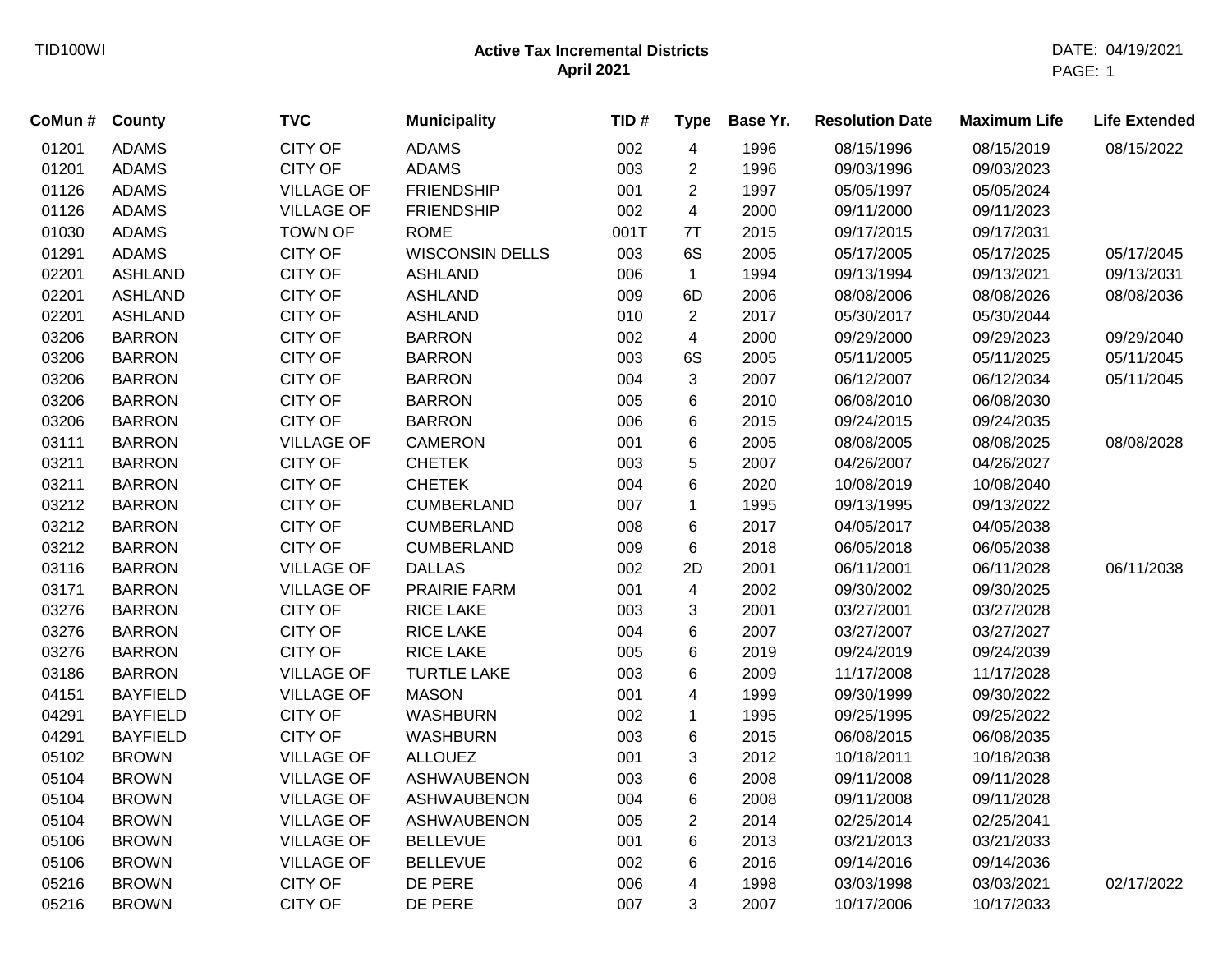| CoMun # | County       | <b>TVC</b>        | <b>Municipality</b> | TID# | <b>Type</b>    | Base Yr. | <b>Resolution Date</b> | <b>Maximum Life</b> | <b>Life Extended</b> |
|---------|--------------|-------------------|---------------------|------|----------------|----------|------------------------|---------------------|----------------------|
| 05216   | <b>BROWN</b> | <b>CITY OF</b>    | DE PERE             | 008  | 6              | 2007     | 08/21/2007             | 08/21/2027          |                      |
| 05216   | <b>BROWN</b> | <b>CITY OF</b>    | DE PERE             | 009  | 3              | 2012     | 08/07/2012             | 08/07/2039          |                      |
| 05216   | <b>BROWN</b> | <b>CITY OF</b>    | DE PERE             | 010  | 5              | 2012     | 08/07/2012             | 08/07/2032          |                      |
| 05216   | <b>BROWN</b> | <b>CITY OF</b>    | DE PERE             | 011  | 6              | 2015     | 09/01/2015             | 09/01/2035          |                      |
| 05216   | <b>BROWN</b> | <b>CITY OF</b>    | DE PERE             | 012  | 6              | 2015     | 09/01/2015             | 09/01/2035          |                      |
| 05216   | <b>BROWN</b> | <b>CITY OF</b>    | DE PERE             | 013  | 6              | 2017     | 07/18/2017             | 07/18/2037          |                      |
| 05216   | <b>BROWN</b> | <b>CITY OF</b>    | DE PERE             | 014  | $\overline{c}$ | 2019     | 10/16/2018             | 10/16/2046          |                      |
| 05216   | <b>BROWN</b> | CITY OF           | DE PERE             | 015  | 6              | 2020     | 02/19/2020             | 02/19/2041          |                      |
| 05216   | <b>BROWN</b> | <b>CITY OF</b>    | DE PERE             | 016  | 3              | 2020     | 02/19/2020             | 02/19/2048          |                      |
| 05231   | <b>BROWN</b> | <b>CITY OF</b>    | <b>GREEN BAY</b>    | 004  | $\overline{2}$ | 1998     | 01/20/1998             | 01/20/2025          |                      |
| 05231   | <b>BROWN</b> | <b>CITY OF</b>    | <b>GREEN BAY</b>    | 005  | $\overline{2}$ | 2000     | 12/21/1999             | 12/21/2026          |                      |
| 05231   | <b>BROWN</b> | <b>CITY OF</b>    | <b>GREEN BAY</b>    | 010  | $\overline{2}$ | 2004     | 08/17/2004             | 08/17/2031          |                      |
| 05231   | <b>BROWN</b> | <b>CITY OF</b>    | <b>GREEN BAY</b>    | 012  | 5              | 2005     | 09/06/2005             | 09/06/2025          |                      |
| 05231   | <b>BROWN</b> | <b>CITY OF</b>    | <b>GREEN BAY</b>    | 013  | 3              | 2005     | 09/06/2005             | 09/06/2032          |                      |
| 05231   | <b>BROWN</b> | <b>CITY OF</b>    | <b>GREEN BAY</b>    | 014  | $\overline{2}$ | 2006     | 09/16/2006             | 09/16/2033          |                      |
| 05231   | <b>BROWN</b> | <b>CITY OF</b>    | <b>GREEN BAY</b>    | 016  | $\overline{2}$ | 2007     | 05/06/2007             | 05/06/2034          |                      |
| 05231   | <b>BROWN</b> | <b>CITY OF</b>    | <b>GREEN BAY</b>    | 018  | 3              | 2016     | 10/06/2015             | 10/06/2043          |                      |
| 05231   | <b>BROWN</b> | <b>CITY OF</b>    | <b>GREEN BAY</b>    | 019  | 3              | 2017     | 09/19/2017             | 09/19/2044          |                      |
| 05231   | <b>BROWN</b> | <b>CITY OF</b>    | <b>GREEN BAY</b>    | 020  | 3              | 2018     | 09/25/2018             | 09/25/2045          |                      |
| 05231   | <b>BROWN</b> | CITY OF           | <b>GREEN BAY</b>    | 021  | $\overline{c}$ | 2018     | 09/25/2018             | 09/25/2045          |                      |
| 05231   | <b>BROWN</b> | <b>CITY OF</b>    | <b>GREEN BAY</b>    | 022  | $\overline{c}$ | 2019     | 09/17/2019             | 09/17/2046          |                      |
| 05231   | <b>BROWN</b> | <b>CITY OF</b>    | <b>GREEN BAY</b>    | 023  | $\overline{2}$ | 2019     | 09/17/2019             | 09/17/2046          |                      |
| 05126   | <b>BROWN</b> | <b>VILLAGE OF</b> | <b>HOBART</b>       | 001  | 6              | 2009     | 04/08/2009             | 04/08/2029          | 04/08/2032           |
| 05126   | <b>BROWN</b> | <b>VILLAGE OF</b> | <b>HOBART</b>       | 002  | 6              | 2011     | 06/24/2011             | 06/24/2031          | 06/24/2034           |
| 05136   | <b>BROWN</b> | <b>VILLAGE OF</b> | <b>HOWARD</b>       | 003  | 6              | 2006     | 01/09/2006             | 01/09/2026          |                      |
| 05136   | <b>BROWN</b> | <b>VILLAGE OF</b> | <b>HOWARD</b>       | 004  | $\overline{c}$ | 2007     | 06/11/2007             | 06/11/2034          |                      |
| 05136   | <b>BROWN</b> | <b>VILLAGE OF</b> | <b>HOWARD</b>       | 005  | 6              | 2008     | 08/11/2008             | 08/11/2028          |                      |
| 05136   | <b>BROWN</b> | <b>VILLAGE OF</b> | <b>HOWARD</b>       | 006  | 6              | 2008     | 08/11/2008             | 08/11/2028          |                      |
| 05136   | <b>BROWN</b> | <b>VILLAGE OF</b> | <b>HOWARD</b>       | 007  | 3              | 2012     | 09/10/2012             | 09/10/2039          |                      |
| 05136   | <b>BROWN</b> | <b>VILLAGE OF</b> | <b>HOWARD</b>       | 008  | 6              | 2015     | 04/27/2015             | 04/27/2035          |                      |
| 05136   | <b>BROWN</b> | <b>VILLAGE OF</b> | <b>HOWARD</b>       | 009  | 5              | 2019     | 04/08/2019             | 04/08/2040          |                      |
| 05024   | <b>BROWN</b> | <b>TOWN OF</b>    | LAWRENCE            | 001A | 6              | 2018     | 12/04/2017             | 12/04/2038          |                      |
| 05024   | <b>BROWN</b> | <b>TOWN OF</b>    | LAWRENCE            | 002A | 6              | 2018     | 09/26/2018             | 09/26/2038          |                      |
| 05025   | <b>BROWN</b> | <b>TOWN OF</b>    | LEDGEVIEW           | 001A | 6              | 2015     | 05/04/2015             | 05/04/2035          |                      |
| 05025   | <b>BROWN</b> | <b>TOWN OF</b>    | LEDGEVIEW           | 002T | 7T             | 2019     | 10/23/2018             | 10/23/2034          |                      |
| 05171   | <b>BROWN</b> | <b>VILLAGE OF</b> | <b>PULASKI</b>      | 002  | 6              | 2005     | 09/06/2005             | 09/06/2025          |                      |
| 05171   | <b>BROWN</b> | <b>VILLAGE OF</b> | <b>PULASKI</b>      | 003  | $\overline{2}$ | 2014     | 08/04/2014             | 08/04/2041          |                      |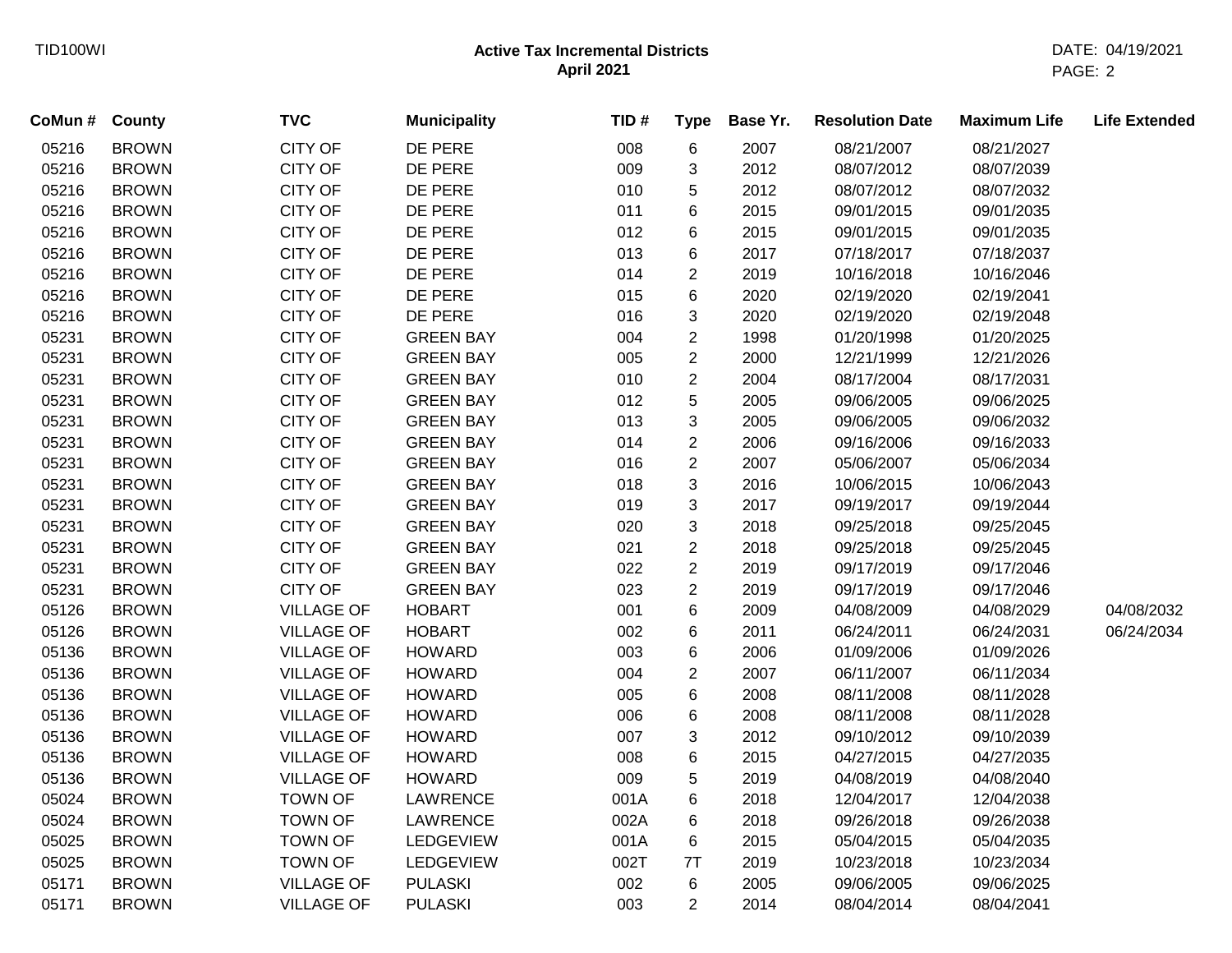| 03/25/2035<br>03/25/2015<br>01/01/2004<br>01/01/2031<br>08/21/2006<br>08/21/2026 |
|----------------------------------------------------------------------------------|
|                                                                                  |
|                                                                                  |
|                                                                                  |
| 05/19/2014<br>05/19/2034                                                         |
| 02/03/2015<br>02/03/2035                                                         |
| 09/20/2016<br>09/20/2036                                                         |
| 05/01/2018<br>05/01/2046                                                         |
| 07/07/1994<br>07/07/2021                                                         |
| 03/12/2019<br>03/12/2040                                                         |
| 09/28/1989<br>09/28/2016<br>09/28/2026                                           |
| 09/28/2005<br>09/28/2025<br>09/28/2035                                           |
| 09/12/2005<br>09/12/2025                                                         |
| 05/12/2008<br>05/12/2035                                                         |
| 09/08/1994<br>09/08/2021<br>09/08/2031                                           |
| 09/29/2003<br>09/08/2031<br>09/29/2030                                           |
| 07/13/2005<br>07/13/2025                                                         |
| 02/14/2000<br>02/14/2023                                                         |
| 01/23/2006<br>01/23/2033                                                         |
| 01/22/2007<br>01/22/2027                                                         |
| 07/23/2007<br>07/23/2027                                                         |
| 09/24/2018<br>09/24/2045                                                         |
| 02/15/2005<br>02/15/2032                                                         |
| 09/19/2017<br>09/19/2037                                                         |
| 09/19/2017<br>09/19/2037                                                         |
| 04/07/2020<br>04/07/2041                                                         |
| 08/13/2013<br>08/13/2033                                                         |
| 01/29/2019<br>01/29/2040                                                         |
| 07/14/2020<br>07/14/2040                                                         |
| 09/08/2020<br>09/08/2040                                                         |
| 07/30/2007<br>07/30/2027                                                         |
| 03/12/2014<br>03/12/2034                                                         |
| 11/15/2004<br>11/15/2024                                                         |
| 05/16/2011<br>05/16/2031                                                         |
| 11/27/2017<br>11/27/2038                                                         |
| 11/27/2017<br>11/27/2038                                                         |
| 06/19/2019<br>06/19/2046                                                         |
|                                                                                  |
|                                                                                  |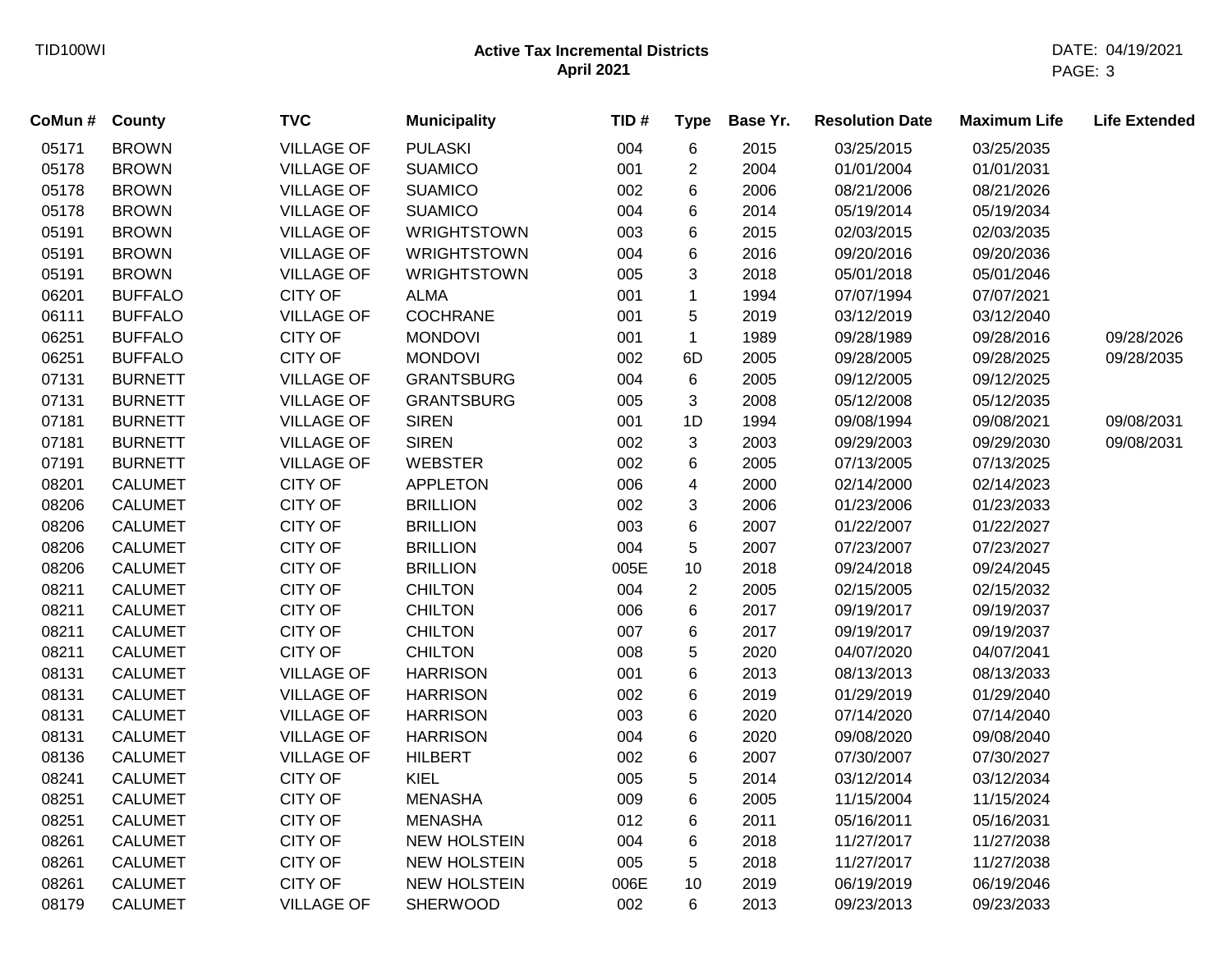| 08179<br><b>CALUMET</b><br><b>VILLAGE OF</b><br><b>SHERWOOD</b><br>003<br>3<br>2013<br>09/23/2013<br>09/23/2040<br><b>CHIPPEWA</b><br><b>CITY OF</b><br>6D<br>09206<br><b>BLOOMER</b><br>004<br>2005<br>08/10/2005<br>08/10/2025<br>08/10/2035<br>09111<br><b>CHIPPEWA</b><br><b>VILLAGE OF</b><br><b>CADOTT</b><br>5<br>2013<br>09/16/2013<br>09/16/2033<br>004<br>09111<br><b>CHIPPEWA</b><br><b>VILLAGE OF</b><br>CADOTT<br>6<br>2019<br>005<br>06/17/2019<br>06/17/2039<br><b>CHIPPEWA</b><br><b>CITY OF</b><br><b>CHIPPEWA FALLS</b><br>09211<br>005<br>4D<br>1998<br>11/18/1997<br>11/18/2020<br>11/18/2030<br><b>CITY OF</b><br>09211<br><b>CHIPPEWA</b><br><b>CHIPPEWA FALLS</b><br>$\overline{2}$<br>2001<br>03/20/2001<br>007<br>03/20/2028<br>09211<br><b>CHIPPEWA</b><br><b>CITY OF</b><br><b>CHIPPEWA FALLS</b><br>$\overline{c}$<br>2002<br>07/16/2002<br>07/16/2029<br>008<br>09211<br><b>CITY OF</b><br>5<br>2005<br><b>CHIPPEWA</b><br><b>CHIPPEWA FALLS</b><br>010<br>05/03/2005<br>05/03/2025<br><b>CITY OF</b><br>5<br>09211<br><b>CHIPPEWA</b><br><b>CHIPPEWA FALLS</b><br>011<br>2008<br>09/02/2008<br>09/02/2028<br><b>CITY OF</b><br>$\overline{c}$<br>09211<br><b>CHIPPEWA</b><br><b>CHIPPEWA FALLS</b><br>012<br>2012<br>05/01/2012<br>05/01/2039<br><b>CITY OF</b><br>$\overline{2}$<br>09211<br><b>CHIPPEWA</b><br><b>CHIPPEWA FALLS</b><br>013<br>2015<br>04/07/2015<br>04/07/2042<br><b>CITY OF</b><br>5<br>09211<br><b>CHIPPEWA</b><br><b>CHIPPEWA FALLS</b><br>014<br>2015<br>07/28/2015<br>07/28/2035<br><b>CITY OF</b><br>$\,6\,$<br>09211<br><b>CHIPPEWA</b><br><b>CHIPPEWA FALLS</b><br>015<br>2018<br>07/17/2018<br>07/17/2038<br><b>CITY OF</b><br>5<br>09221<br><b>CHIPPEWA</b><br><b>EAU CLAIRE</b><br>2008<br>09/09/2008<br>009<br>09/09/2028<br>09128<br><b>VILLAGE OF</b><br>$\overline{\mathbf{4}}$<br>2003<br><b>CHIPPEWA</b><br><b>LAKE HALLIE</b><br>09/18/2003<br>09/18/2026<br>001<br>$\overline{\mathbf{4}}$<br>09128<br><b>CHIPPEWA</b><br><b>VILLAGE OF</b><br><b>LAKE HALLIE</b><br>002<br>2003<br>09/18/2003<br>09/18/2026<br><b>VILLAGE OF</b><br>$\,6\,$<br>09161<br><b>CHIPPEWA</b><br><b>NEW AUBURN</b><br>001<br>2008<br>05/22/2008<br>05/22/2028<br>09281<br><b>CITY OF</b><br><b>STANLEY</b><br>4D<br>2001<br>09/27/2001<br><b>CHIPPEWA</b><br>003<br>09/27/2024<br>09/27/2034<br><b>CITY OF</b><br><b>CLARK</b><br><b>ABBOTSFORD</b><br>6<br>2008<br>10201<br>005<br>09/24/2008<br>09/24/2028<br><b>CITY OF</b><br>10201<br><b>CLARK</b><br><b>ABBOTSFORD</b><br>6<br>2016<br>09/21/2016<br>09/21/2036<br>006<br>10201<br><b>CLARK</b><br><b>CITY OF</b><br><b>ABBOTSFORD</b><br>6<br>2016<br>09/21/2016<br>007<br>09/21/2036<br>10116<br><b>CLARK</b><br><b>VILLAGE OF</b><br><b>DORCHESTER</b><br>1992<br>09/28/2022<br>001<br>$\mathbf{1}$<br>09/28/1992<br>09/28/2019<br>10116<br><b>CLARK</b><br><b>VILLAGE OF</b><br><b>DORCHESTER</b><br>1995<br>002<br>$\mathbf{1}$<br>09/25/1995<br>09/25/2022<br>10131<br><b>CLARK</b><br><b>VILLAGE OF</b><br><b>GRANTON</b><br>6<br>2009<br>10/08/2008<br>001<br>10/08/2028<br>10231<br><b>CLARK</b><br><b>CITY OF</b><br><b>GREENWOOD</b><br>$\mathbf{1}$<br>001<br>1991<br>09/27/1991<br>09/27/2018<br>04/07/2022<br><b>CITY OF</b><br>10231<br><b>CLARK</b><br><b>GREENWOOD</b><br>002<br>4<br>1998<br>03/17/1998<br>03/17/2021<br>03/17/2024<br><b>CLARK</b><br><b>CITY OF</b><br>10231<br><b>GREENWOOD</b><br>003<br>6<br>2019<br>08/21/2019<br>08/21/2039<br><b>CLARK</b><br><b>CITY OF</b><br><b>LOYAL</b><br>$\,6$<br>10246<br>002<br>2006<br>08/15/2006<br>08/15/2026<br><b>CLARK</b><br><b>CITY OF</b><br>4D<br>10261<br><b>NEILLSVILLE</b><br>002<br>1999<br>08/30/1999<br>08/30/2022<br>08/30/2032<br><b>CLARK</b><br><b>CITY OF</b><br>10261<br><b>NEILLSVILLE</b><br>003<br>6<br>2006<br>08/22/2006<br>08/22/2026<br><b>CLARK</b><br><b>CITY OF</b><br>10265<br><b>OWEN</b><br>3D<br>1996<br>09/27/2033<br>003<br>09/24/1996<br>09/24/2023<br><b>CLARK</b><br><b>CITY OF</b><br><b>OWEN</b><br>4D<br>10265<br>2004<br>09/28/2037<br>004<br>09/28/2004<br>09/28/2027<br><b>CLARK</b><br>10286<br><b>CITY OF</b><br><b>THORP</b><br>005<br>4<br>1999<br>02/23/1999<br>02/23/2022<br>10286<br><b>CLARK</b><br><b>CITY OF</b><br><b>THORP</b><br>4<br>2000<br>006<br>05/08/2000<br>05/08/2023<br>10186<br><b>CLARK</b><br><b>VILLAGE OF</b><br><b>UNITY</b><br>3<br>001<br>1998<br>06/08/1998<br>06/08/2025<br>10191<br><b>CLARK</b><br>4<br>05/17/2022<br><b>VILLAGE OF</b><br><b>WITHEE</b><br>001<br>1996<br>05/17/1996<br>05/17/2019<br>10191<br><b>CLARK</b><br><b>VILLAGE OF</b><br>002<br>6<br>2010<br><b>WITHEE</b><br>12/17/2009<br>12/17/2029 | CoMun # | County | <b>TVC</b> | <b>Municipality</b> | TID# | <b>Type</b> | Base Yr. | <b>Resolution Date</b> | <b>Maximum Life</b> | <b>Life Extended</b> |
|-----------------------------------------------------------------------------------------------------------------------------------------------------------------------------------------------------------------------------------------------------------------------------------------------------------------------------------------------------------------------------------------------------------------------------------------------------------------------------------------------------------------------------------------------------------------------------------------------------------------------------------------------------------------------------------------------------------------------------------------------------------------------------------------------------------------------------------------------------------------------------------------------------------------------------------------------------------------------------------------------------------------------------------------------------------------------------------------------------------------------------------------------------------------------------------------------------------------------------------------------------------------------------------------------------------------------------------------------------------------------------------------------------------------------------------------------------------------------------------------------------------------------------------------------------------------------------------------------------------------------------------------------------------------------------------------------------------------------------------------------------------------------------------------------------------------------------------------------------------------------------------------------------------------------------------------------------------------------------------------------------------------------------------------------------------------------------------------------------------------------------------------------------------------------------------------------------------------------------------------------------------------------------------------------------------------------------------------------------------------------------------------------------------------------------------------------------------------------------------------------------------------------------------------------------------------------------------------------------------------------------------------------------------------------------------------------------------------------------------------------------------------------------------------------------------------------------------------------------------------------------------------------------------------------------------------------------------------------------------------------------------------------------------------------------------------------------------------------------------------------------------------------------------------------------------------------------------------------------------------------------------------------------------------------------------------------------------------------------------------------------------------------------------------------------------------------------------------------------------------------------------------------------------------------------------------------------------------------------------------------------------------------------------------------------------------------------------------------------------------------------------------------------------------------------------------------------------------------------------------------------------------------------------------------------------------------------------------------------------------------------------------------------------------------------------------------------------------------------------------------------------------------------------------------------------------------------------------------------------------------------------------------------------------------------------------------------------------------------------------------------------------------------------------------------------------------------------------------------------------------------------------------------------------------------------------------------------------------------------------------------------------------------------------------------|---------|--------|------------|---------------------|------|-------------|----------|------------------------|---------------------|----------------------|
|                                                                                                                                                                                                                                                                                                                                                                                                                                                                                                                                                                                                                                                                                                                                                                                                                                                                                                                                                                                                                                                                                                                                                                                                                                                                                                                                                                                                                                                                                                                                                                                                                                                                                                                                                                                                                                                                                                                                                                                                                                                                                                                                                                                                                                                                                                                                                                                                                                                                                                                                                                                                                                                                                                                                                                                                                                                                                                                                                                                                                                                                                                                                                                                                                                                                                                                                                                                                                                                                                                                                                                                                                                                                                                                                                                                                                                                                                                                                                                                                                                                                                                                                                                                                                                                                                                                                                                                                                                                                                                                                                                                                                                                                             |         |        |            |                     |      |             |          |                        |                     |                      |
|                                                                                                                                                                                                                                                                                                                                                                                                                                                                                                                                                                                                                                                                                                                                                                                                                                                                                                                                                                                                                                                                                                                                                                                                                                                                                                                                                                                                                                                                                                                                                                                                                                                                                                                                                                                                                                                                                                                                                                                                                                                                                                                                                                                                                                                                                                                                                                                                                                                                                                                                                                                                                                                                                                                                                                                                                                                                                                                                                                                                                                                                                                                                                                                                                                                                                                                                                                                                                                                                                                                                                                                                                                                                                                                                                                                                                                                                                                                                                                                                                                                                                                                                                                                                                                                                                                                                                                                                                                                                                                                                                                                                                                                                             |         |        |            |                     |      |             |          |                        |                     |                      |
|                                                                                                                                                                                                                                                                                                                                                                                                                                                                                                                                                                                                                                                                                                                                                                                                                                                                                                                                                                                                                                                                                                                                                                                                                                                                                                                                                                                                                                                                                                                                                                                                                                                                                                                                                                                                                                                                                                                                                                                                                                                                                                                                                                                                                                                                                                                                                                                                                                                                                                                                                                                                                                                                                                                                                                                                                                                                                                                                                                                                                                                                                                                                                                                                                                                                                                                                                                                                                                                                                                                                                                                                                                                                                                                                                                                                                                                                                                                                                                                                                                                                                                                                                                                                                                                                                                                                                                                                                                                                                                                                                                                                                                                                             |         |        |            |                     |      |             |          |                        |                     |                      |
|                                                                                                                                                                                                                                                                                                                                                                                                                                                                                                                                                                                                                                                                                                                                                                                                                                                                                                                                                                                                                                                                                                                                                                                                                                                                                                                                                                                                                                                                                                                                                                                                                                                                                                                                                                                                                                                                                                                                                                                                                                                                                                                                                                                                                                                                                                                                                                                                                                                                                                                                                                                                                                                                                                                                                                                                                                                                                                                                                                                                                                                                                                                                                                                                                                                                                                                                                                                                                                                                                                                                                                                                                                                                                                                                                                                                                                                                                                                                                                                                                                                                                                                                                                                                                                                                                                                                                                                                                                                                                                                                                                                                                                                                             |         |        |            |                     |      |             |          |                        |                     |                      |
|                                                                                                                                                                                                                                                                                                                                                                                                                                                                                                                                                                                                                                                                                                                                                                                                                                                                                                                                                                                                                                                                                                                                                                                                                                                                                                                                                                                                                                                                                                                                                                                                                                                                                                                                                                                                                                                                                                                                                                                                                                                                                                                                                                                                                                                                                                                                                                                                                                                                                                                                                                                                                                                                                                                                                                                                                                                                                                                                                                                                                                                                                                                                                                                                                                                                                                                                                                                                                                                                                                                                                                                                                                                                                                                                                                                                                                                                                                                                                                                                                                                                                                                                                                                                                                                                                                                                                                                                                                                                                                                                                                                                                                                                             |         |        |            |                     |      |             |          |                        |                     |                      |
|                                                                                                                                                                                                                                                                                                                                                                                                                                                                                                                                                                                                                                                                                                                                                                                                                                                                                                                                                                                                                                                                                                                                                                                                                                                                                                                                                                                                                                                                                                                                                                                                                                                                                                                                                                                                                                                                                                                                                                                                                                                                                                                                                                                                                                                                                                                                                                                                                                                                                                                                                                                                                                                                                                                                                                                                                                                                                                                                                                                                                                                                                                                                                                                                                                                                                                                                                                                                                                                                                                                                                                                                                                                                                                                                                                                                                                                                                                                                                                                                                                                                                                                                                                                                                                                                                                                                                                                                                                                                                                                                                                                                                                                                             |         |        |            |                     |      |             |          |                        |                     |                      |
|                                                                                                                                                                                                                                                                                                                                                                                                                                                                                                                                                                                                                                                                                                                                                                                                                                                                                                                                                                                                                                                                                                                                                                                                                                                                                                                                                                                                                                                                                                                                                                                                                                                                                                                                                                                                                                                                                                                                                                                                                                                                                                                                                                                                                                                                                                                                                                                                                                                                                                                                                                                                                                                                                                                                                                                                                                                                                                                                                                                                                                                                                                                                                                                                                                                                                                                                                                                                                                                                                                                                                                                                                                                                                                                                                                                                                                                                                                                                                                                                                                                                                                                                                                                                                                                                                                                                                                                                                                                                                                                                                                                                                                                                             |         |        |            |                     |      |             |          |                        |                     |                      |
|                                                                                                                                                                                                                                                                                                                                                                                                                                                                                                                                                                                                                                                                                                                                                                                                                                                                                                                                                                                                                                                                                                                                                                                                                                                                                                                                                                                                                                                                                                                                                                                                                                                                                                                                                                                                                                                                                                                                                                                                                                                                                                                                                                                                                                                                                                                                                                                                                                                                                                                                                                                                                                                                                                                                                                                                                                                                                                                                                                                                                                                                                                                                                                                                                                                                                                                                                                                                                                                                                                                                                                                                                                                                                                                                                                                                                                                                                                                                                                                                                                                                                                                                                                                                                                                                                                                                                                                                                                                                                                                                                                                                                                                                             |         |        |            |                     |      |             |          |                        |                     |                      |
|                                                                                                                                                                                                                                                                                                                                                                                                                                                                                                                                                                                                                                                                                                                                                                                                                                                                                                                                                                                                                                                                                                                                                                                                                                                                                                                                                                                                                                                                                                                                                                                                                                                                                                                                                                                                                                                                                                                                                                                                                                                                                                                                                                                                                                                                                                                                                                                                                                                                                                                                                                                                                                                                                                                                                                                                                                                                                                                                                                                                                                                                                                                                                                                                                                                                                                                                                                                                                                                                                                                                                                                                                                                                                                                                                                                                                                                                                                                                                                                                                                                                                                                                                                                                                                                                                                                                                                                                                                                                                                                                                                                                                                                                             |         |        |            |                     |      |             |          |                        |                     |                      |
|                                                                                                                                                                                                                                                                                                                                                                                                                                                                                                                                                                                                                                                                                                                                                                                                                                                                                                                                                                                                                                                                                                                                                                                                                                                                                                                                                                                                                                                                                                                                                                                                                                                                                                                                                                                                                                                                                                                                                                                                                                                                                                                                                                                                                                                                                                                                                                                                                                                                                                                                                                                                                                                                                                                                                                                                                                                                                                                                                                                                                                                                                                                                                                                                                                                                                                                                                                                                                                                                                                                                                                                                                                                                                                                                                                                                                                                                                                                                                                                                                                                                                                                                                                                                                                                                                                                                                                                                                                                                                                                                                                                                                                                                             |         |        |            |                     |      |             |          |                        |                     |                      |
|                                                                                                                                                                                                                                                                                                                                                                                                                                                                                                                                                                                                                                                                                                                                                                                                                                                                                                                                                                                                                                                                                                                                                                                                                                                                                                                                                                                                                                                                                                                                                                                                                                                                                                                                                                                                                                                                                                                                                                                                                                                                                                                                                                                                                                                                                                                                                                                                                                                                                                                                                                                                                                                                                                                                                                                                                                                                                                                                                                                                                                                                                                                                                                                                                                                                                                                                                                                                                                                                                                                                                                                                                                                                                                                                                                                                                                                                                                                                                                                                                                                                                                                                                                                                                                                                                                                                                                                                                                                                                                                                                                                                                                                                             |         |        |            |                     |      |             |          |                        |                     |                      |
|                                                                                                                                                                                                                                                                                                                                                                                                                                                                                                                                                                                                                                                                                                                                                                                                                                                                                                                                                                                                                                                                                                                                                                                                                                                                                                                                                                                                                                                                                                                                                                                                                                                                                                                                                                                                                                                                                                                                                                                                                                                                                                                                                                                                                                                                                                                                                                                                                                                                                                                                                                                                                                                                                                                                                                                                                                                                                                                                                                                                                                                                                                                                                                                                                                                                                                                                                                                                                                                                                                                                                                                                                                                                                                                                                                                                                                                                                                                                                                                                                                                                                                                                                                                                                                                                                                                                                                                                                                                                                                                                                                                                                                                                             |         |        |            |                     |      |             |          |                        |                     |                      |
|                                                                                                                                                                                                                                                                                                                                                                                                                                                                                                                                                                                                                                                                                                                                                                                                                                                                                                                                                                                                                                                                                                                                                                                                                                                                                                                                                                                                                                                                                                                                                                                                                                                                                                                                                                                                                                                                                                                                                                                                                                                                                                                                                                                                                                                                                                                                                                                                                                                                                                                                                                                                                                                                                                                                                                                                                                                                                                                                                                                                                                                                                                                                                                                                                                                                                                                                                                                                                                                                                                                                                                                                                                                                                                                                                                                                                                                                                                                                                                                                                                                                                                                                                                                                                                                                                                                                                                                                                                                                                                                                                                                                                                                                             |         |        |            |                     |      |             |          |                        |                     |                      |
|                                                                                                                                                                                                                                                                                                                                                                                                                                                                                                                                                                                                                                                                                                                                                                                                                                                                                                                                                                                                                                                                                                                                                                                                                                                                                                                                                                                                                                                                                                                                                                                                                                                                                                                                                                                                                                                                                                                                                                                                                                                                                                                                                                                                                                                                                                                                                                                                                                                                                                                                                                                                                                                                                                                                                                                                                                                                                                                                                                                                                                                                                                                                                                                                                                                                                                                                                                                                                                                                                                                                                                                                                                                                                                                                                                                                                                                                                                                                                                                                                                                                                                                                                                                                                                                                                                                                                                                                                                                                                                                                                                                                                                                                             |         |        |            |                     |      |             |          |                        |                     |                      |
|                                                                                                                                                                                                                                                                                                                                                                                                                                                                                                                                                                                                                                                                                                                                                                                                                                                                                                                                                                                                                                                                                                                                                                                                                                                                                                                                                                                                                                                                                                                                                                                                                                                                                                                                                                                                                                                                                                                                                                                                                                                                                                                                                                                                                                                                                                                                                                                                                                                                                                                                                                                                                                                                                                                                                                                                                                                                                                                                                                                                                                                                                                                                                                                                                                                                                                                                                                                                                                                                                                                                                                                                                                                                                                                                                                                                                                                                                                                                                                                                                                                                                                                                                                                                                                                                                                                                                                                                                                                                                                                                                                                                                                                                             |         |        |            |                     |      |             |          |                        |                     |                      |
|                                                                                                                                                                                                                                                                                                                                                                                                                                                                                                                                                                                                                                                                                                                                                                                                                                                                                                                                                                                                                                                                                                                                                                                                                                                                                                                                                                                                                                                                                                                                                                                                                                                                                                                                                                                                                                                                                                                                                                                                                                                                                                                                                                                                                                                                                                                                                                                                                                                                                                                                                                                                                                                                                                                                                                                                                                                                                                                                                                                                                                                                                                                                                                                                                                                                                                                                                                                                                                                                                                                                                                                                                                                                                                                                                                                                                                                                                                                                                                                                                                                                                                                                                                                                                                                                                                                                                                                                                                                                                                                                                                                                                                                                             |         |        |            |                     |      |             |          |                        |                     |                      |
|                                                                                                                                                                                                                                                                                                                                                                                                                                                                                                                                                                                                                                                                                                                                                                                                                                                                                                                                                                                                                                                                                                                                                                                                                                                                                                                                                                                                                                                                                                                                                                                                                                                                                                                                                                                                                                                                                                                                                                                                                                                                                                                                                                                                                                                                                                                                                                                                                                                                                                                                                                                                                                                                                                                                                                                                                                                                                                                                                                                                                                                                                                                                                                                                                                                                                                                                                                                                                                                                                                                                                                                                                                                                                                                                                                                                                                                                                                                                                                                                                                                                                                                                                                                                                                                                                                                                                                                                                                                                                                                                                                                                                                                                             |         |        |            |                     |      |             |          |                        |                     |                      |
|                                                                                                                                                                                                                                                                                                                                                                                                                                                                                                                                                                                                                                                                                                                                                                                                                                                                                                                                                                                                                                                                                                                                                                                                                                                                                                                                                                                                                                                                                                                                                                                                                                                                                                                                                                                                                                                                                                                                                                                                                                                                                                                                                                                                                                                                                                                                                                                                                                                                                                                                                                                                                                                                                                                                                                                                                                                                                                                                                                                                                                                                                                                                                                                                                                                                                                                                                                                                                                                                                                                                                                                                                                                                                                                                                                                                                                                                                                                                                                                                                                                                                                                                                                                                                                                                                                                                                                                                                                                                                                                                                                                                                                                                             |         |        |            |                     |      |             |          |                        |                     |                      |
|                                                                                                                                                                                                                                                                                                                                                                                                                                                                                                                                                                                                                                                                                                                                                                                                                                                                                                                                                                                                                                                                                                                                                                                                                                                                                                                                                                                                                                                                                                                                                                                                                                                                                                                                                                                                                                                                                                                                                                                                                                                                                                                                                                                                                                                                                                                                                                                                                                                                                                                                                                                                                                                                                                                                                                                                                                                                                                                                                                                                                                                                                                                                                                                                                                                                                                                                                                                                                                                                                                                                                                                                                                                                                                                                                                                                                                                                                                                                                                                                                                                                                                                                                                                                                                                                                                                                                                                                                                                                                                                                                                                                                                                                             |         |        |            |                     |      |             |          |                        |                     |                      |
|                                                                                                                                                                                                                                                                                                                                                                                                                                                                                                                                                                                                                                                                                                                                                                                                                                                                                                                                                                                                                                                                                                                                                                                                                                                                                                                                                                                                                                                                                                                                                                                                                                                                                                                                                                                                                                                                                                                                                                                                                                                                                                                                                                                                                                                                                                                                                                                                                                                                                                                                                                                                                                                                                                                                                                                                                                                                                                                                                                                                                                                                                                                                                                                                                                                                                                                                                                                                                                                                                                                                                                                                                                                                                                                                                                                                                                                                                                                                                                                                                                                                                                                                                                                                                                                                                                                                                                                                                                                                                                                                                                                                                                                                             |         |        |            |                     |      |             |          |                        |                     |                      |
|                                                                                                                                                                                                                                                                                                                                                                                                                                                                                                                                                                                                                                                                                                                                                                                                                                                                                                                                                                                                                                                                                                                                                                                                                                                                                                                                                                                                                                                                                                                                                                                                                                                                                                                                                                                                                                                                                                                                                                                                                                                                                                                                                                                                                                                                                                                                                                                                                                                                                                                                                                                                                                                                                                                                                                                                                                                                                                                                                                                                                                                                                                                                                                                                                                                                                                                                                                                                                                                                                                                                                                                                                                                                                                                                                                                                                                                                                                                                                                                                                                                                                                                                                                                                                                                                                                                                                                                                                                                                                                                                                                                                                                                                             |         |        |            |                     |      |             |          |                        |                     |                      |
|                                                                                                                                                                                                                                                                                                                                                                                                                                                                                                                                                                                                                                                                                                                                                                                                                                                                                                                                                                                                                                                                                                                                                                                                                                                                                                                                                                                                                                                                                                                                                                                                                                                                                                                                                                                                                                                                                                                                                                                                                                                                                                                                                                                                                                                                                                                                                                                                                                                                                                                                                                                                                                                                                                                                                                                                                                                                                                                                                                                                                                                                                                                                                                                                                                                                                                                                                                                                                                                                                                                                                                                                                                                                                                                                                                                                                                                                                                                                                                                                                                                                                                                                                                                                                                                                                                                                                                                                                                                                                                                                                                                                                                                                             |         |        |            |                     |      |             |          |                        |                     |                      |
|                                                                                                                                                                                                                                                                                                                                                                                                                                                                                                                                                                                                                                                                                                                                                                                                                                                                                                                                                                                                                                                                                                                                                                                                                                                                                                                                                                                                                                                                                                                                                                                                                                                                                                                                                                                                                                                                                                                                                                                                                                                                                                                                                                                                                                                                                                                                                                                                                                                                                                                                                                                                                                                                                                                                                                                                                                                                                                                                                                                                                                                                                                                                                                                                                                                                                                                                                                                                                                                                                                                                                                                                                                                                                                                                                                                                                                                                                                                                                                                                                                                                                                                                                                                                                                                                                                                                                                                                                                                                                                                                                                                                                                                                             |         |        |            |                     |      |             |          |                        |                     |                      |
|                                                                                                                                                                                                                                                                                                                                                                                                                                                                                                                                                                                                                                                                                                                                                                                                                                                                                                                                                                                                                                                                                                                                                                                                                                                                                                                                                                                                                                                                                                                                                                                                                                                                                                                                                                                                                                                                                                                                                                                                                                                                                                                                                                                                                                                                                                                                                                                                                                                                                                                                                                                                                                                                                                                                                                                                                                                                                                                                                                                                                                                                                                                                                                                                                                                                                                                                                                                                                                                                                                                                                                                                                                                                                                                                                                                                                                                                                                                                                                                                                                                                                                                                                                                                                                                                                                                                                                                                                                                                                                                                                                                                                                                                             |         |        |            |                     |      |             |          |                        |                     |                      |
|                                                                                                                                                                                                                                                                                                                                                                                                                                                                                                                                                                                                                                                                                                                                                                                                                                                                                                                                                                                                                                                                                                                                                                                                                                                                                                                                                                                                                                                                                                                                                                                                                                                                                                                                                                                                                                                                                                                                                                                                                                                                                                                                                                                                                                                                                                                                                                                                                                                                                                                                                                                                                                                                                                                                                                                                                                                                                                                                                                                                                                                                                                                                                                                                                                                                                                                                                                                                                                                                                                                                                                                                                                                                                                                                                                                                                                                                                                                                                                                                                                                                                                                                                                                                                                                                                                                                                                                                                                                                                                                                                                                                                                                                             |         |        |            |                     |      |             |          |                        |                     |                      |
|                                                                                                                                                                                                                                                                                                                                                                                                                                                                                                                                                                                                                                                                                                                                                                                                                                                                                                                                                                                                                                                                                                                                                                                                                                                                                                                                                                                                                                                                                                                                                                                                                                                                                                                                                                                                                                                                                                                                                                                                                                                                                                                                                                                                                                                                                                                                                                                                                                                                                                                                                                                                                                                                                                                                                                                                                                                                                                                                                                                                                                                                                                                                                                                                                                                                                                                                                                                                                                                                                                                                                                                                                                                                                                                                                                                                                                                                                                                                                                                                                                                                                                                                                                                                                                                                                                                                                                                                                                                                                                                                                                                                                                                                             |         |        |            |                     |      |             |          |                        |                     |                      |
|                                                                                                                                                                                                                                                                                                                                                                                                                                                                                                                                                                                                                                                                                                                                                                                                                                                                                                                                                                                                                                                                                                                                                                                                                                                                                                                                                                                                                                                                                                                                                                                                                                                                                                                                                                                                                                                                                                                                                                                                                                                                                                                                                                                                                                                                                                                                                                                                                                                                                                                                                                                                                                                                                                                                                                                                                                                                                                                                                                                                                                                                                                                                                                                                                                                                                                                                                                                                                                                                                                                                                                                                                                                                                                                                                                                                                                                                                                                                                                                                                                                                                                                                                                                                                                                                                                                                                                                                                                                                                                                                                                                                                                                                             |         |        |            |                     |      |             |          |                        |                     |                      |
|                                                                                                                                                                                                                                                                                                                                                                                                                                                                                                                                                                                                                                                                                                                                                                                                                                                                                                                                                                                                                                                                                                                                                                                                                                                                                                                                                                                                                                                                                                                                                                                                                                                                                                                                                                                                                                                                                                                                                                                                                                                                                                                                                                                                                                                                                                                                                                                                                                                                                                                                                                                                                                                                                                                                                                                                                                                                                                                                                                                                                                                                                                                                                                                                                                                                                                                                                                                                                                                                                                                                                                                                                                                                                                                                                                                                                                                                                                                                                                                                                                                                                                                                                                                                                                                                                                                                                                                                                                                                                                                                                                                                                                                                             |         |        |            |                     |      |             |          |                        |                     |                      |
|                                                                                                                                                                                                                                                                                                                                                                                                                                                                                                                                                                                                                                                                                                                                                                                                                                                                                                                                                                                                                                                                                                                                                                                                                                                                                                                                                                                                                                                                                                                                                                                                                                                                                                                                                                                                                                                                                                                                                                                                                                                                                                                                                                                                                                                                                                                                                                                                                                                                                                                                                                                                                                                                                                                                                                                                                                                                                                                                                                                                                                                                                                                                                                                                                                                                                                                                                                                                                                                                                                                                                                                                                                                                                                                                                                                                                                                                                                                                                                                                                                                                                                                                                                                                                                                                                                                                                                                                                                                                                                                                                                                                                                                                             |         |        |            |                     |      |             |          |                        |                     |                      |
|                                                                                                                                                                                                                                                                                                                                                                                                                                                                                                                                                                                                                                                                                                                                                                                                                                                                                                                                                                                                                                                                                                                                                                                                                                                                                                                                                                                                                                                                                                                                                                                                                                                                                                                                                                                                                                                                                                                                                                                                                                                                                                                                                                                                                                                                                                                                                                                                                                                                                                                                                                                                                                                                                                                                                                                                                                                                                                                                                                                                                                                                                                                                                                                                                                                                                                                                                                                                                                                                                                                                                                                                                                                                                                                                                                                                                                                                                                                                                                                                                                                                                                                                                                                                                                                                                                                                                                                                                                                                                                                                                                                                                                                                             |         |        |            |                     |      |             |          |                        |                     |                      |
|                                                                                                                                                                                                                                                                                                                                                                                                                                                                                                                                                                                                                                                                                                                                                                                                                                                                                                                                                                                                                                                                                                                                                                                                                                                                                                                                                                                                                                                                                                                                                                                                                                                                                                                                                                                                                                                                                                                                                                                                                                                                                                                                                                                                                                                                                                                                                                                                                                                                                                                                                                                                                                                                                                                                                                                                                                                                                                                                                                                                                                                                                                                                                                                                                                                                                                                                                                                                                                                                                                                                                                                                                                                                                                                                                                                                                                                                                                                                                                                                                                                                                                                                                                                                                                                                                                                                                                                                                                                                                                                                                                                                                                                                             |         |        |            |                     |      |             |          |                        |                     |                      |
|                                                                                                                                                                                                                                                                                                                                                                                                                                                                                                                                                                                                                                                                                                                                                                                                                                                                                                                                                                                                                                                                                                                                                                                                                                                                                                                                                                                                                                                                                                                                                                                                                                                                                                                                                                                                                                                                                                                                                                                                                                                                                                                                                                                                                                                                                                                                                                                                                                                                                                                                                                                                                                                                                                                                                                                                                                                                                                                                                                                                                                                                                                                                                                                                                                                                                                                                                                                                                                                                                                                                                                                                                                                                                                                                                                                                                                                                                                                                                                                                                                                                                                                                                                                                                                                                                                                                                                                                                                                                                                                                                                                                                                                                             |         |        |            |                     |      |             |          |                        |                     |                      |
|                                                                                                                                                                                                                                                                                                                                                                                                                                                                                                                                                                                                                                                                                                                                                                                                                                                                                                                                                                                                                                                                                                                                                                                                                                                                                                                                                                                                                                                                                                                                                                                                                                                                                                                                                                                                                                                                                                                                                                                                                                                                                                                                                                                                                                                                                                                                                                                                                                                                                                                                                                                                                                                                                                                                                                                                                                                                                                                                                                                                                                                                                                                                                                                                                                                                                                                                                                                                                                                                                                                                                                                                                                                                                                                                                                                                                                                                                                                                                                                                                                                                                                                                                                                                                                                                                                                                                                                                                                                                                                                                                                                                                                                                             |         |        |            |                     |      |             |          |                        |                     |                      |
|                                                                                                                                                                                                                                                                                                                                                                                                                                                                                                                                                                                                                                                                                                                                                                                                                                                                                                                                                                                                                                                                                                                                                                                                                                                                                                                                                                                                                                                                                                                                                                                                                                                                                                                                                                                                                                                                                                                                                                                                                                                                                                                                                                                                                                                                                                                                                                                                                                                                                                                                                                                                                                                                                                                                                                                                                                                                                                                                                                                                                                                                                                                                                                                                                                                                                                                                                                                                                                                                                                                                                                                                                                                                                                                                                                                                                                                                                                                                                                                                                                                                                                                                                                                                                                                                                                                                                                                                                                                                                                                                                                                                                                                                             |         |        |            |                     |      |             |          |                        |                     |                      |
|                                                                                                                                                                                                                                                                                                                                                                                                                                                                                                                                                                                                                                                                                                                                                                                                                                                                                                                                                                                                                                                                                                                                                                                                                                                                                                                                                                                                                                                                                                                                                                                                                                                                                                                                                                                                                                                                                                                                                                                                                                                                                                                                                                                                                                                                                                                                                                                                                                                                                                                                                                                                                                                                                                                                                                                                                                                                                                                                                                                                                                                                                                                                                                                                                                                                                                                                                                                                                                                                                                                                                                                                                                                                                                                                                                                                                                                                                                                                                                                                                                                                                                                                                                                                                                                                                                                                                                                                                                                                                                                                                                                                                                                                             |         |        |            |                     |      |             |          |                        |                     |                      |
|                                                                                                                                                                                                                                                                                                                                                                                                                                                                                                                                                                                                                                                                                                                                                                                                                                                                                                                                                                                                                                                                                                                                                                                                                                                                                                                                                                                                                                                                                                                                                                                                                                                                                                                                                                                                                                                                                                                                                                                                                                                                                                                                                                                                                                                                                                                                                                                                                                                                                                                                                                                                                                                                                                                                                                                                                                                                                                                                                                                                                                                                                                                                                                                                                                                                                                                                                                                                                                                                                                                                                                                                                                                                                                                                                                                                                                                                                                                                                                                                                                                                                                                                                                                                                                                                                                                                                                                                                                                                                                                                                                                                                                                                             |         |        |            |                     |      |             |          |                        |                     |                      |
|                                                                                                                                                                                                                                                                                                                                                                                                                                                                                                                                                                                                                                                                                                                                                                                                                                                                                                                                                                                                                                                                                                                                                                                                                                                                                                                                                                                                                                                                                                                                                                                                                                                                                                                                                                                                                                                                                                                                                                                                                                                                                                                                                                                                                                                                                                                                                                                                                                                                                                                                                                                                                                                                                                                                                                                                                                                                                                                                                                                                                                                                                                                                                                                                                                                                                                                                                                                                                                                                                                                                                                                                                                                                                                                                                                                                                                                                                                                                                                                                                                                                                                                                                                                                                                                                                                                                                                                                                                                                                                                                                                                                                                                                             |         |        |            |                     |      |             |          |                        |                     |                      |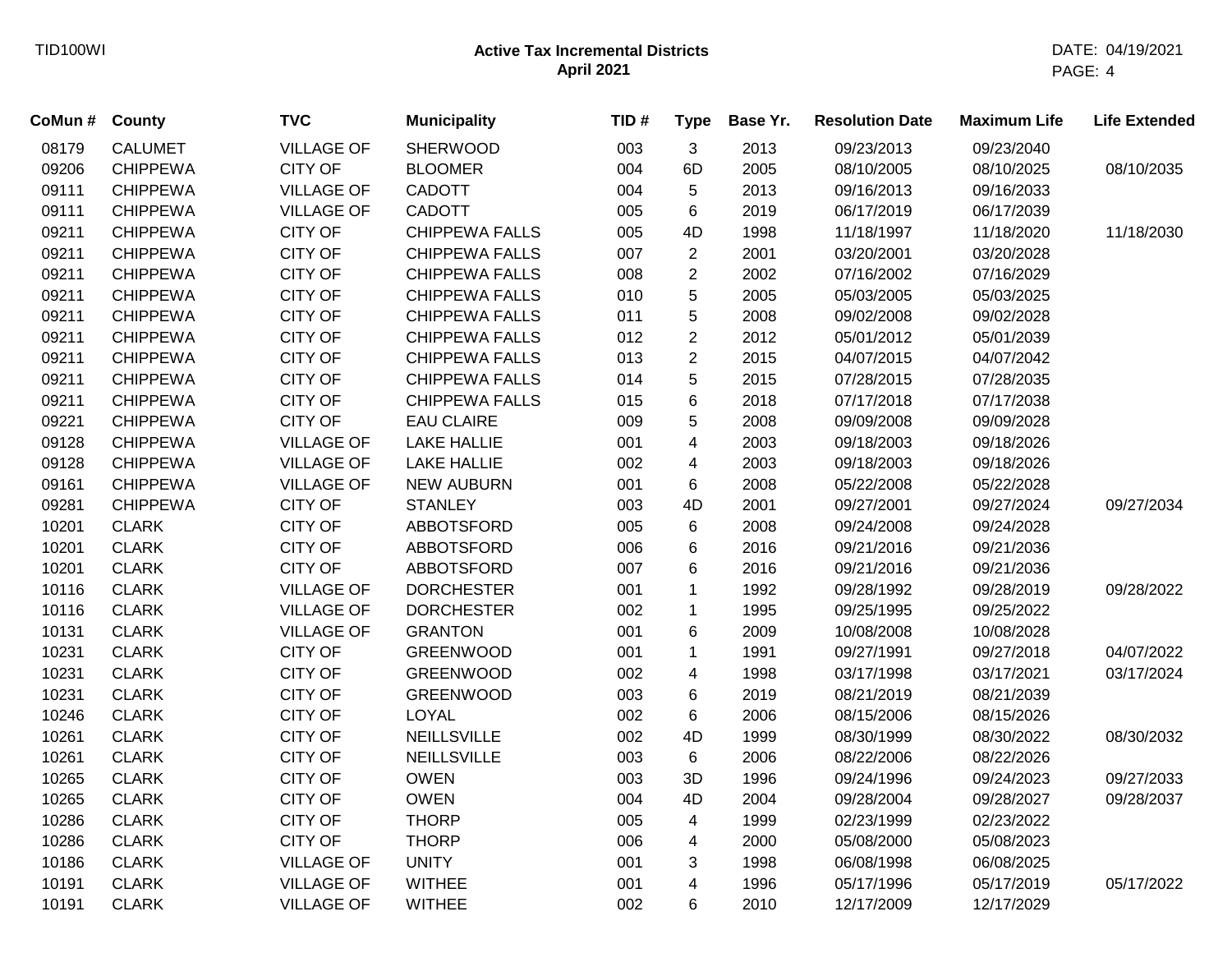| CoMun # County |                 | <b>TVC</b>        | <b>Municipality</b>    | TID# | <b>Type</b>             | Base Yr. | <b>Resolution Date</b> | <b>Maximum Life</b> | <b>Life Extended</b> |
|----------------|-----------------|-------------------|------------------------|------|-------------------------|----------|------------------------|---------------------|----------------------|
| 10191          | <b>CLARK</b>    | <b>VILLAGE OF</b> | <b>WITHEE</b>          | 003  | 6                       | 2012     | 11/16/2011             | 11/16/2031          |                      |
| 11101          | <b>COLUMBIA</b> | <b>VILLAGE OF</b> | <b>ARLINGTON</b>       | 001  | 4                       | 1999     | 07/26/1999             | 07/26/2022          |                      |
| 11211          | <b>COLUMBIA</b> | <b>CITY OF</b>    | <b>COLUMBUS</b>        | 003  | 1                       | 1995     | 06/20/1995             | 06/20/2022          |                      |
| 11211          | <b>COLUMBIA</b> | <b>CITY OF</b>    | <b>COLUMBUS</b>        | 004  | 6                       | 2015     | 09/15/2015             | 09/15/2035          |                      |
| 11211          | <b>COLUMBIA</b> | <b>CITY OF</b>    | <b>COLUMBUS</b>        | 005  | 6                       | 2019     | 09/17/2019             | 09/17/2039          |                      |
| 11126          | <b>COLUMBIA</b> | <b>VILLAGE OF</b> | <b>FALL RIVER</b>      | 005  | 6                       | 2020     | 03/11/2020             | 03/11/2041          |                      |
| 11246          | <b>COLUMBIA</b> | <b>CITY OF</b>    | LODI                   | 003  | $\overline{c}$          | 2005     | 09/06/2005             | 09/06/2032          |                      |
| 11246          | <b>COLUMBIA</b> | <b>CITY OF</b>    | LODI                   | 004  | 3                       | 2015     | 06/02/2015             | 06/02/2042          |                      |
| 11246          | <b>COLUMBIA</b> | <b>CITY OF</b>    | LODI                   | 005  | 3                       | 2015     | 06/02/2015             | 06/02/2042          |                      |
| 11271          | <b>COLUMBIA</b> | <b>CITY OF</b>    | <b>PORTAGE</b>         | 004  | $\overline{\mathbf{4}}$ | 2003     | 07/31/2003             | 07/31/2026          |                      |
| 11271          | <b>COLUMBIA</b> | <b>CITY OF</b>    | <b>PORTAGE</b>         | 005  | $\overline{c}$          | 2004     | 02/12/2004             | 02/12/2031          |                      |
| 11271          | <b>COLUMBIA</b> | <b>CITY OF</b>    | <b>PORTAGE</b>         | 006  | 3                       | 2008     | 04/10/2008             | 04/10/2035          |                      |
| 11271          | <b>COLUMBIA</b> | <b>CITY OF</b>    | <b>PORTAGE</b>         | 007  | 3                       | 2010     | 09/23/2010             | 09/23/2037          |                      |
| 11271          | <b>COLUMBIA</b> | <b>CITY OF</b>    | <b>PORTAGE</b>         | 008  | 6                       | 2014     | 06/12/2014             | 06/12/2034          |                      |
| 11271          | <b>COLUMBIA</b> | <b>CITY OF</b>    | <b>PORTAGE</b>         | 009  | 6                       | 2017     | 09/14/2017             | 09/14/2037          |                      |
| 11271          | <b>COLUMBIA</b> | <b>CITY OF</b>    | <b>PORTAGE</b>         | 010  | $\overline{2}$          | 2019     | 10/11/2018             | 10/11/2046          |                      |
| 11177          | <b>COLUMBIA</b> | <b>VILLAGE OF</b> | <b>RIO</b>             | 001  | 1D                      | 1988     | 09/20/1988             | 09/20/2015          | 09/20/2025           |
| 11177          | <b>COLUMBIA</b> | <b>VILLAGE OF</b> | <b>RIO</b>             | 003  | $\overline{4}$          | 1996     | 06/20/1996             | 06/20/2019          | 09/20/2025           |
| 11291          | <b>COLUMBIA</b> | <b>CITY OF</b>    | <b>WISCONSIN DELLS</b> | 003  | 6S                      | 2005     | 05/17/2005             | 05/17/2025          | 05/17/2045           |
| 12116          | <b>CRAWFORD</b> | <b>VILLAGE OF</b> | DE SOTO                | 001  | $\overline{2}$          | 2001     | 09/19/2001             | 09/19/2028          |                      |
| 12126          | <b>CRAWFORD</b> | <b>VILLAGE OF</b> | <b>FERRYVILLE</b>      | 001  | $\overline{c}$          | 2003     | 07/23/2003             | 07/23/2030          |                      |
| 12131          | <b>CRAWFORD</b> | <b>VILLAGE OF</b> | <b>GAYS MILLS</b>      | 001  | 4                       | 2000     | 09/28/2000             | 09/28/2023          | 09/28/2026           |
| 12131          | <b>CRAWFORD</b> | <b>VILLAGE OF</b> | <b>GAYS MILLS</b>      | 003  | 6                       | 2018     | 07/02/2018             | 07/02/2038          |                      |
| 12131          | <b>CRAWFORD</b> | <b>VILLAGE OF</b> | <b>GAYS MILLS</b>      | 004  | 6                       | 2018     | 07/02/2018             | 07/02/2038          |                      |
| 12271          | <b>CRAWFORD</b> | <b>CITY OF</b>    | PRAIRIE DU CHIEN       | 001E | 8                       | 2007     | 09/18/2007             | 09/18/2030          |                      |
| 12271          | CRAWFORD        | <b>CITY OF</b>    | PRAIRIE DU CHIEN       | 005  | 1                       | 1994     | 09/28/1994             | 09/28/2021          |                      |
| 13106          | <b>DANE</b>     | <b>VILLAGE OF</b> | <b>BELLEVILLE</b>      | 003  | 6                       | 2009     | 09/21/2009             | 09/21/2029          |                      |
| 13106          | <b>DANE</b>     | <b>VILLAGE OF</b> | <b>BELLEVILLE</b>      | 004  | 5                       | 2009     | 09/21/2009             | 09/21/2029          |                      |
| 13106          | <b>DANE</b>     | <b>VILLAGE OF</b> | <b>BELLEVILLE</b>      | 005  | 3                       | 2009     | 09/21/2009             | 09/21/2036          |                      |
| 13107          | <b>DANE</b>     | <b>VILLAGE OF</b> | <b>BLACK EARTH</b>     | 003  | 3                       | 2009     | 04/01/2009             | 04/01/2036          |                      |
| 13107          | <b>DANE</b>     | <b>VILLAGE OF</b> | <b>BLACK EARTH</b>     | 005  | 3                       | 2018     | 09/27/2018             | 09/27/2045          |                      |
| 13109          | <b>DANE</b>     | <b>VILLAGE OF</b> | <b>BROOKLYN</b>        | 001  | 6                       | 2008     | 04/14/2008             | 04/14/2028          |                      |
| 13109          | <b>DANE</b>     | <b>VILLAGE OF</b> | <b>BROOKLYN</b>        | 002  | 5                       | 2013     | 01/14/2013             | 01/14/2033          |                      |
| 13111          | <b>DANE</b>     | <b>VILLAGE OF</b> | <b>CAMBRIDGE</b>       | 004  | 6                       | 2013     | 06/25/2013             | 06/25/2033          |                      |
| 13111          | <b>DANE</b>     | <b>VILLAGE OF</b> | <b>CAMBRIDGE</b>       | 005  | 6                       | 2020     | 09/22/2020             | 09/22/2040          |                      |
| 13112          | <b>DANE</b>     | <b>VILLAGE OF</b> | <b>COTTAGE GROVE</b>   | 005  | 4                       | 2003     | 05/19/2003             | 05/19/2026          |                      |
| 13112          | <b>DANE</b>     | <b>VILLAGE OF</b> | <b>COTTAGE GROVE</b>   | 006  | 6                       | 2005     | 10/04/2004             | 10/04/2024          |                      |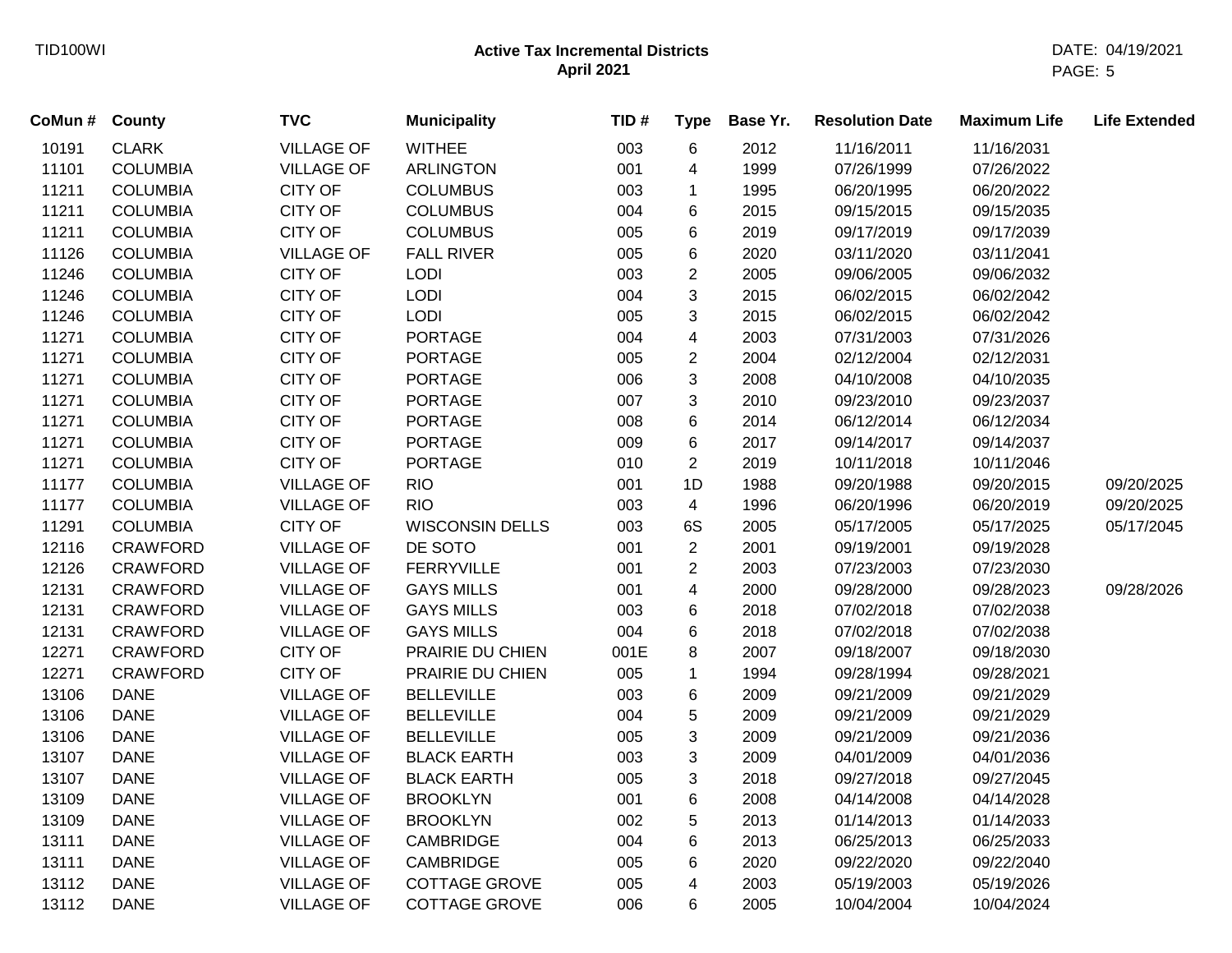| CoMun # County |             | <b>TVC</b>        | <b>Municipality</b>  | TID# | <b>Type</b>    | Base Yr. | <b>Resolution Date</b> | <b>Maximum Life</b> | <b>Life Extended</b> |
|----------------|-------------|-------------------|----------------------|------|----------------|----------|------------------------|---------------------|----------------------|
| 13112          | <b>DANE</b> | <b>VILLAGE OF</b> | COTTAGE GROVE        | 007  | 6              | 2005     | 10/04/2004             | 10/04/2024          |                      |
| 13112          | <b>DANE</b> | <b>VILLAGE OF</b> | COTTAGE GROVE        | 008  | 6              | 2018     | 06/18/2018             | 06/18/2038          |                      |
| 13112          | <b>DANE</b> | <b>VILLAGE OF</b> | <b>COTTAGE GROVE</b> | 009  | 6              | 2018     | 06/18/2018             | 06/18/2038          |                      |
| 13112          | <b>DANE</b> | <b>VILLAGE OF</b> | <b>COTTAGE GROVE</b> | 010  | 6              | 2018     | 06/18/2018             | 06/18/2038          |                      |
| 13113          | <b>DANE</b> | <b>VILLAGE OF</b> | <b>CROSS PLAINS</b>  | 003  | 3              | 2008     | 08/11/2008             | 08/11/2035          |                      |
| 13116          | <b>DANE</b> | <b>VILLAGE OF</b> | <b>DANE</b>          | 002  | $\mathbf{3}$   | 2007     | 08/07/2007             | 08/07/2034          |                      |
| 13117          | <b>DANE</b> | <b>VILLAGE OF</b> | <b>DEERFIELD</b>     | 003  | $\,6\,$        | 2005     | 09/12/2005             | 09/12/2025          |                      |
| 13117          | <b>DANE</b> | <b>VILLAGE OF</b> | <b>DEERFIELD</b>     | 005  | $\,6$          | 2008     | 03/24/2008             | 03/24/2028          |                      |
| 13117          | <b>DANE</b> | <b>VILLAGE OF</b> | <b>DEERFIELD</b>     | 006  | 5              | 2019     | 09/23/2019             | 09/23/2039          |                      |
| 13118          | <b>DANE</b> | <b>VILLAGE OF</b> | <b>DEFOREST</b>      | 002  | $\,6$          | 2009     | 03/16/2009             | 03/16/2029          | 03/16/2035           |
| 13118          | <b>DANE</b> | <b>VILLAGE OF</b> | <b>DEFOREST</b>      | 003  | $\,6$          | 2009     | 03/16/2009             | 03/16/2029          | 03/16/2035           |
| 13118          | <b>DANE</b> | <b>VILLAGE OF</b> | <b>DEFOREST</b>      | 004  | 6              | 2009     | 08/17/2009             | 08/17/2029          | 08/17/2035           |
| 13118          | <b>DANE</b> | <b>VILLAGE OF</b> | <b>DEFOREST</b>      | 005  | 6              | 2010     | 06/07/2010             | 06/07/2030          | 06/07/2036           |
| 13118          | <b>DANE</b> | <b>VILLAGE OF</b> | <b>DEFOREST</b>      | 006  | $\,6$          | 2011     | 10/04/2010             | 10/04/2030          | 10/04/2036           |
| 13118          | <b>DANE</b> | <b>VILLAGE OF</b> | <b>DEFOREST</b>      | 007  | 6              | 2011     | 06/07/2011             | 06/07/2031          | 06/07/2037           |
| 13118          | <b>DANE</b> | <b>VILLAGE OF</b> | <b>DEFOREST</b>      | 008  | 6              | 2017     | 08/15/2017             | 08/15/2037          |                      |
| 13118          | <b>DANE</b> | <b>VILLAGE OF</b> | <b>DEFOREST</b>      | 009  | 6              | 2017     | 08/15/2017             | 08/15/2037          |                      |
| 13225          | <b>DANE</b> | <b>CITY OF</b>    | <b>FITCHBURG</b>     | 004  | 4              | 2003     | 05/27/2003             | 05/27/2026          |                      |
| 13225          | <b>DANE</b> | CITY OF           | <b>FITCHBURG</b>     | 006  | 6              | 2006     | 08/08/2006             | 08/08/2026          |                      |
| 13225          | <b>DANE</b> | <b>CITY OF</b>    | <b>FITCHBURG</b>     | 009  | 5              | 2015     | 06/09/2015             | 06/09/2035          |                      |
| 13225          | <b>DANE</b> | <b>CITY OF</b>    | <b>FITCHBURG</b>     | 010  | 3              | 2016     | 11/24/2015             | 11/24/2043          |                      |
| 13225          | <b>DANE</b> | <b>CITY OF</b>    | <b>FITCHBURG</b>     | 011  | 3              | 2018     | 01/09/2018             | 01/09/2046          |                      |
| 13225          | <b>DANE</b> | <b>CITY OF</b>    | <b>FITCHBURG</b>     | 012  | 5              | 2018     | 06/12/2018             | 06/12/2038          |                      |
| 13225          | <b>DANE</b> | <b>CITY OF</b>    | <b>FITCHBURG</b>     | 013  | $\,6$          | 2018     | 09/11/2018             | 09/11/2038          |                      |
| 13032          | <b>DANE</b> | <b>TOWN OF</b>    | <b>MADISON</b>       | 002O | $\overline{2}$ | 2006     | 08/16/2006             | 08/16/2033          |                      |
| 13251          | <b>DANE</b> | CITY OF           | <b>MADISON</b>       | 025  | $\mathbf{1}$   | 1995     | 09/19/1995             | 09/19/2022          |                      |
| 13251          | <b>DANE</b> | CITY OF           | <b>MADISON</b>       | 029  | $\overline{2}$ | 2000     | 09/19/2000             | 09/19/2027          |                      |
| 13251          | <b>DANE</b> | CITY OF           | <b>MADISON</b>       | 035  | $\overline{c}$ | 2005     | 07/05/2005             | 07/05/2032          |                      |
| 13251          | <b>DANE</b> | <b>CITY OF</b>    | <b>MADISON</b>       | 036  | $\overline{2}$ | 2005     | 09/06/2005             | 09/06/2032          |                      |
| 13251          | <b>DANE</b> | <b>CITY OF</b>    | <b>MADISON</b>       | 037  | $\overline{2}$ | 2006     | 07/18/2006             | 07/18/2033          |                      |
| 13251          | <b>DANE</b> | CITY OF           | <b>MADISON</b>       | 039  | $\,$ 5 $\,$    | 2008     | 08/25/2008             | 08/25/2028          |                      |
| 13251          | <b>DANE</b> | CITY OF           | <b>MADISON</b>       | 041  | $\overline{2}$ | 2011     | 09/06/2011             | 09/06/2038          |                      |
| 13251          | <b>DANE</b> | CITY OF           | <b>MADISON</b>       | 042  | $\overline{2}$ | 2012     | 07/03/2012             | 07/03/2039          |                      |
| 13251          | <b>DANE</b> | CITY OF           | <b>MADISON</b>       | 044  | $\overline{2}$ | 2013     | 09/17/2013             | 09/17/2040          |                      |
| 13251          | <b>DANE</b> | <b>CITY OF</b>    | <b>MADISON</b>       | 045  | $\overline{2}$ | 2015     | 06/16/2015             | 06/16/2042          |                      |
| 13251          | <b>DANE</b> | <b>CITY OF</b>    | <b>MADISON</b>       | 046  | 6              | 2015     | 09/01/2015             | 09/01/2035          |                      |
| 13251          | <b>DANE</b> | <b>CITY OF</b>    | <b>MADISON</b>       | 047  | 6              | 2017     | 09/19/2017             | 09/19/2037          |                      |
|                |             |                   |                      |      |                |          |                        |                     |                      |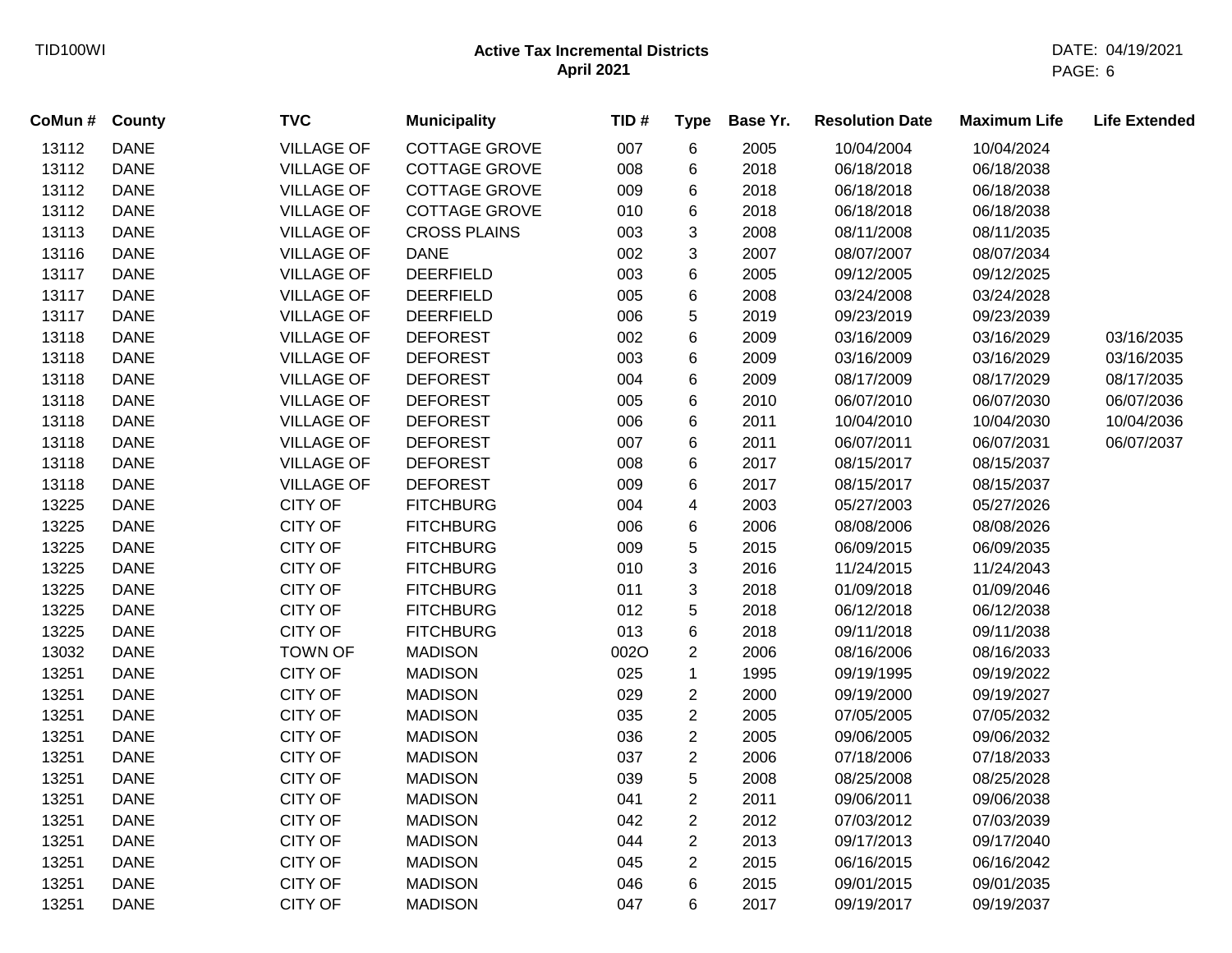| CoMun # | <b>County</b> | <b>TVC</b>        | <b>Municipality</b> | TID# | <b>Type</b>    | Base Yr. | <b>Resolution Date</b> | <b>Maximum Life</b> | <b>Life Extended</b> |
|---------|---------------|-------------------|---------------------|------|----------------|----------|------------------------|---------------------|----------------------|
| 13151   | <b>DANE</b>   | <b>VILLAGE OF</b> | <b>MAPLE BLUFF</b>  | 001  | $\overline{c}$ | 2014     | 08/12/2014             | 08/12/2041          |                      |
| 13152   | <b>DANE</b>   | <b>VILLAGE OF</b> | <b>MARSHALL</b>     | 002  | 6              | 2018     | 03/27/2018             | 03/27/2039          |                      |
| 13153   | <b>DANE</b>   | <b>VILLAGE OF</b> | <b>MAZOMANIE</b>    | 004  | 6              | 2005     | 09/27/2005             | 09/27/2025          |                      |
| 13153   | <b>DANE</b>   | <b>VILLAGE OF</b> | <b>MAZOMANIE</b>    | 005  | 2              | 2005     | 09/27/2005             | 09/27/2032          |                      |
| 13154   | <b>DANE</b>   | <b>VILLAGE OF</b> | <b>MCFARLAND</b>    | 003  | 4              | 2004     | 08/09/2004             | 08/09/2027          |                      |
| 13154   | <b>DANE</b>   | <b>VILLAGE OF</b> | <b>MCFARLAND</b>    | 004  | $\overline{2}$ | 2008     | 01/14/2008             | 01/14/2035          |                      |
| 13154   | <b>DANE</b>   | <b>VILLAGE OF</b> | <b>MCFARLAND</b>    | 005  | 3              | 2018     | 12/11/2017             | 12/11/2045          |                      |
| 13255   | <b>DANE</b>   | <b>CITY OF</b>    | <b>MIDDLETON</b>    | 003  | 99             | 1993     | 09/29/1993             | 09/29/2030          |                      |
| 13255   | <b>DANE</b>   | <b>CITY OF</b>    | <b>MIDDLETON</b>    | 005  | $\overline{2}$ | 2009     | 08/04/2009             | 08/04/2036          |                      |
| 13258   | <b>DANE</b>   | <b>CITY OF</b>    | <b>MONONA</b>       | 004  | $\overline{2}$ | 2000     | 09/25/2000             | 09/25/2027          | 09/25/2031           |
| 13258   | <b>DANE</b>   | <b>CITY OF</b>    | <b>MONONA</b>       | 005  | $\overline{2}$ | 2008     | 11/19/2007             | 11/19/2034          | 11/19/2037           |
| 13258   | <b>DANE</b>   | <b>CITY OF</b>    | <b>MONONA</b>       | 006  | $\overline{c}$ | 2010     | 05/17/2010             | 05/17/2037          |                      |
| 13258   | <b>DANE</b>   | <b>CITY OF</b>    | <b>MONONA</b>       | 007  | $\overline{2}$ | 2012     | 07/09/2012             | 07/09/2039          |                      |
| 13258   | <b>DANE</b>   | <b>CITY OF</b>    | <b>MONONA</b>       | 008  | $\overline{c}$ | 2012     | 09/25/2012             | 09/25/2039          |                      |
| 13258   | <b>DANE</b>   | <b>CITY OF</b>    | <b>MONONA</b>       | 009  | $\overline{2}$ | 2015     | 09/08/2015             | 09/08/2042          |                      |
| 13157   | <b>DANE</b>   | <b>VILLAGE OF</b> | <b>MOUNT HOREB</b>  | 003  | 4              | 2004     | 03/24/2004             | 03/24/2027          |                      |
| 13157   | <b>DANE</b>   | <b>VILLAGE OF</b> | <b>MOUNT HOREB</b>  | 004  | 6              | 2007     | 09/24/2007             | 09/24/2027          |                      |
| 13157   | <b>DANE</b>   | <b>VILLAGE OF</b> | <b>MOUNT HOREB</b>  | 005  | 3              | 2016     | 08/10/2016             | 08/10/2043          |                      |
| 13165   | <b>DANE</b>   | <b>VILLAGE OF</b> | <b>OREGON</b>       | 003  | $\overline{2}$ | 2005     | 08/16/2005             | 08/16/2032          |                      |
| 13165   | <b>DANE</b>   | <b>VILLAGE OF</b> | <b>OREGON</b>       | 004  | 3              | 2008     | 09/15/2008             | 09/15/2035          | 09/15/2041           |
| 13165   | <b>DANE</b>   | <b>VILLAGE OF</b> | <b>OREGON</b>       | 005  | 3              | 2017     | 08/07/2017             | 08/07/2044          |                      |
| 13181   | <b>DANE</b>   | <b>VILLAGE OF</b> | SHOREWOOD HILLS     | 003  | 6              | 2008     | 09/15/2008             | 09/15/2028          |                      |
| 13181   | <b>DANE</b>   | <b>VILLAGE OF</b> | SHOREWOOD HILLS     | 004  | 6              | 2010     | 01/19/2010             | 01/19/2030          |                      |
| 13181   | <b>DANE</b>   | <b>VILLAGE OF</b> | SHOREWOOD HILLS     | 005  | 2              | 2016     | 03/28/2016             | 03/28/2044          |                      |
| 13056   | <b>DANE</b>   | <b>TOWN OF</b>    | SPRINGFIELD         | 001E | 8              | 2014     | 09/23/2014             | 09/23/2037          |                      |
| 13281   | <b>DANE</b>   | <b>CITY OF</b>    | <b>STOUGHTON</b>    | 004  | $\overline{2}$ | 1999     | 03/23/1999             | 03/23/2026          |                      |
| 13281   | <b>DANE</b>   | <b>CITY OF</b>    | <b>STOUGHTON</b>    | 005  | $\overline{c}$ | 2010     | 02/23/2010             | 02/23/2037          | 02/23/2040           |
| 13281   | <b>DANE</b>   | <b>CITY OF</b>    | <b>STOUGHTON</b>    | 006  | 5              | 2015     | 09/29/2015             | 09/29/2035          |                      |
| 13281   | <b>DANE</b>   | <b>CITY OF</b>    | <b>STOUGHTON</b>    | 007  | 6              | 2015     | 11/11/2014             | 11/11/2034          |                      |
| 13281   | <b>DANE</b>   | <b>CITY OF</b>    | <b>STOUGHTON</b>    | 008  | $\overline{c}$ | 2018     | 07/24/2018             | 07/24/2045          |                      |
| 13282   | <b>DANE</b>   | <b>CITY OF</b>    | <b>SUN PRAIRIE</b>  | 008  | $\overline{2}$ | 2002     | 12/27/2001             | 12/27/2028          |                      |
| 13282   | <b>DANE</b>   | <b>CITY OF</b>    | <b>SUN PRAIRIE</b>  | 009  | 6              | 2007     | 03/28/2007             | 03/28/2027          |                      |
| 13282   | <b>DANE</b>   | <b>CITY OF</b>    | <b>SUN PRAIRIE</b>  | 011  | $\overline{2}$ | 2015     | 12/05/2014             | 12/05/2041          |                      |
| 13282   | <b>DANE</b>   | <b>CITY OF</b>    | <b>SUN PRAIRIE</b>  | 012  | 5              | 2016     | 08/02/2016             | 08/02/2036          |                      |
| 13282   | <b>DANE</b>   | <b>CITY OF</b>    | <b>SUN PRAIRIE</b>  | 013  | 5              | 2017     | 09/26/2017             | 09/26/2037          |                      |
| 13282   | <b>DANE</b>   | <b>CITY OF</b>    | <b>SUN PRAIRIE</b>  | 014  | 3              | 2020     | 09/01/2020             | 09/01/2047          |                      |
| 13286   | <b>DANE</b>   | <b>CITY OF</b>    | <b>VERONA</b>       | 004  | $\overline{2}$ | 1996     | 09/23/1996             | 09/23/2023          |                      |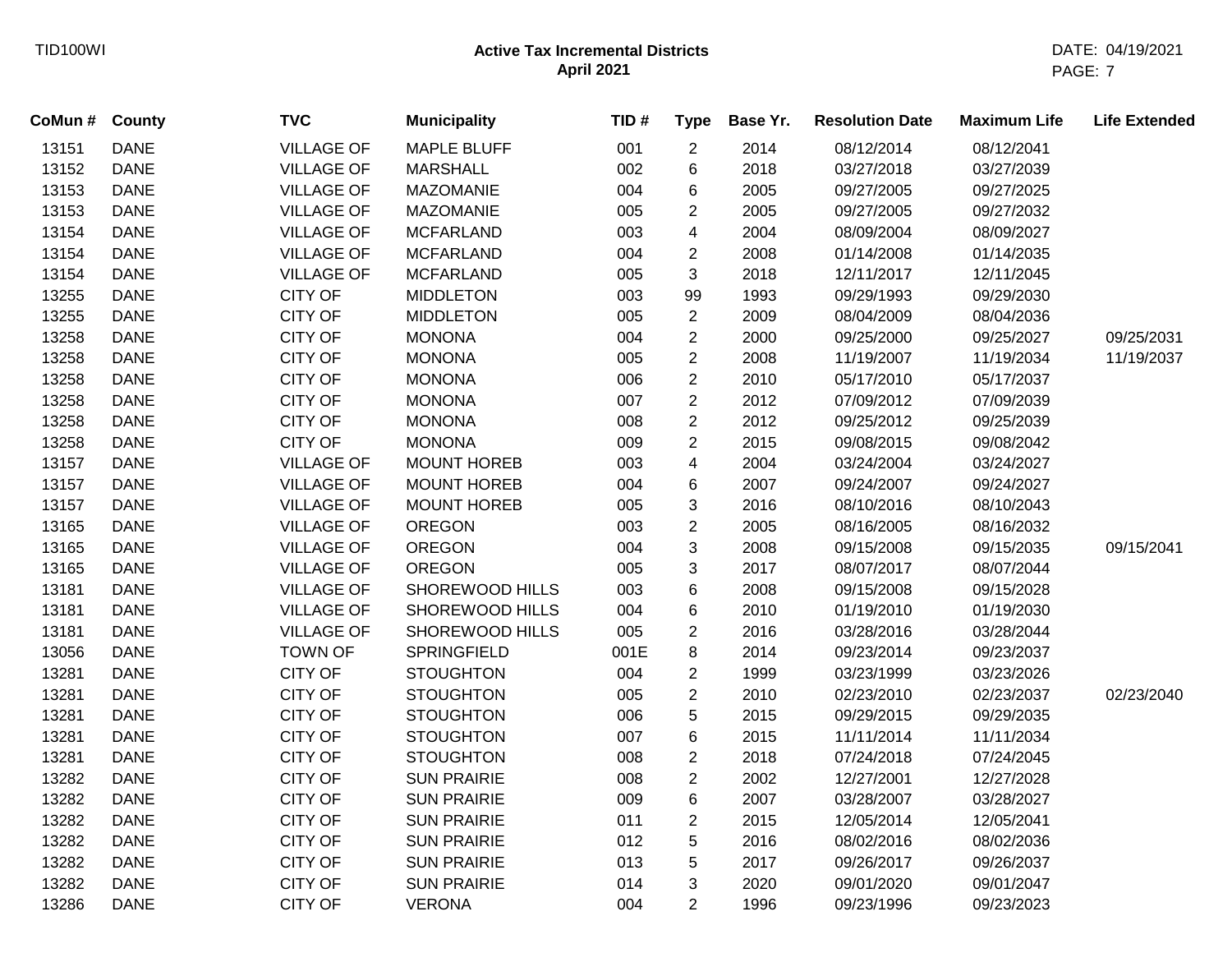| CoMun# | <b>County</b> | <b>TVC</b>        | <b>Municipality</b> | TID# | <b>Type</b>             | Base Yr. | <b>Resolution Date</b> | <b>Maximum Life</b> | <b>Life Extended</b> |
|--------|---------------|-------------------|---------------------|------|-------------------------|----------|------------------------|---------------------|----------------------|
| 13286  | <b>DANE</b>   | <b>CITY OF</b>    | <b>VERONA</b>       | 006  | $\overline{\mathbf{4}}$ | 2000     | 05/08/2000             | 05/08/2023          |                      |
| 13286  | <b>DANE</b>   | <b>CITY OF</b>    | <b>VERONA</b>       | 008  | 5                       | 2017     | 01/09/2017             | 01/09/2038          |                      |
| 13286  | <b>DANE</b>   | <b>CITY OF</b>    | <b>VERONA</b>       | 009  | $\overline{2}$          | 2017     | 09/25/2017             | 09/25/2044          |                      |
| 13286  | <b>DANE</b>   | <b>CITY OF</b>    | <b>VERONA</b>       | 010  | 5                       | 2020     | 10/28/2019             | 10/28/2040          |                      |
| 13191  | <b>DANE</b>   | <b>VILLAGE OF</b> | WAUNAKEE            | 002  | 4                       | 2000     | 03/20/2000             | 03/20/2023          | 02/01/2022           |
| 13191  | <b>DANE</b>   | <b>VILLAGE OF</b> | WAUNAKEE            | 003  | 4                       | 2000     | 06/05/2000             | 06/05/2023          |                      |
| 13191  | <b>DANE</b>   | <b>VILLAGE OF</b> | WAUNAKEE            | 004  | $\overline{2}$          | 2003     | 12/02/2002             | 12/02/2029          |                      |
| 13191  | <b>DANE</b>   | <b>VILLAGE OF</b> | WAUNAKEE            | 005  | $\overline{2}$          | 2005     | 11/01/2004             | 11/01/2031          |                      |
| 13191  | <b>DANE</b>   | <b>VILLAGE OF</b> | WAUNAKEE            | 006  | 6                       | 2015     | 07/20/2015             | 07/20/2035          |                      |
| 13191  | <b>DANE</b>   | <b>VILLAGE OF</b> | WAUNAKEE            | 007  | 3                       | 2016     | 02/01/2016             | 02/01/2044          |                      |
| 13191  | <b>DANE</b>   | <b>VILLAGE OF</b> | WAUNAKEE            | 008  | 3                       | 2018     | 02/05/2018             | 02/05/2046          |                      |
| 13191  | <b>DANE</b>   | <b>VILLAGE OF</b> | WAUNAKEE            | 009  | 5                       | 2018     | 02/05/2018             | 02/05/2039          |                      |
| 13196  | <b>DANE</b>   | <b>VILLAGE OF</b> | <b>WINDSOR</b>      | 001  | 6                       | 2014     | 09/04/2014             | 09/04/2034          |                      |
| 14206  | <b>DODGE</b>  | <b>CITY OF</b>    | <b>BEAVER DAM</b>   | 006  | $\overline{2}$          | 2009     | 12/15/2008             | 12/15/2035          |                      |
| 14206  | <b>DODGE</b>  | <b>CITY OF</b>    | <b>BEAVER DAM</b>   | 007  | 5                       | 2016     | 05/16/2016             | 05/16/2036          |                      |
| 14206  | <b>DODGE</b>  | <b>CITY OF</b>    | <b>BEAVER DAM</b>   | 008  | 6                       | 2018     | 08/20/2018             | 08/20/2038          |                      |
| 14206  | <b>DODGE</b>  | <b>CITY OF</b>    | <b>BEAVER DAM</b>   | 009  | $\overline{2}$          | 2019     | 12/17/2018             | 12/17/2046          |                      |
| 14226  | <b>DODGE</b>  | <b>CITY OF</b>    | <b>FOX LAKE</b>     | 002  | 6                       | 2015     | 08/05/2015             | 08/05/2035          |                      |
| 14226  | <b>DODGE</b>  | <b>CITY OF</b>    | <b>FOX LAKE</b>     | 003  | 6                       | 2016     | 12/02/2015             | 12/02/2036          |                      |
| 14230  | <b>DODGE</b>  | <b>CITY OF</b>    | <b>HARTFORD</b>     | 007  | 5                       | 2011     | 08/09/2011             | 08/09/2031          |                      |
| 14230  | <b>DODGE</b>  | <b>CITY OF</b>    | <b>HARTFORD</b>     | 009  | 5                       | 2015     | 09/08/2015             | 09/08/2035          |                      |
| 14236  | <b>DODGE</b>  | <b>CITY OF</b>    | <b>HORICON</b>      | 004  | 6                       | 2007     | 09/25/2007             | 09/25/2027          |                      |
| 14236  | <b>DODGE</b>  | <b>CITY OF</b>    | <b>HORICON</b>      | 005  | 6                       | 2015     | 09/29/2015             | 09/29/2035          |                      |
| 14236  | <b>DODGE</b>  | <b>CITY OF</b>    | <b>HORICON</b>      | 006  | 3                       | 2017     | 09/12/2017             | 09/12/2044          |                      |
| 14136  | <b>DODGE</b>  | <b>VILLAGE OF</b> | <b>HUSTISFORD</b>   | 001  | 6                       | 2017     | 09/27/2017             | 09/27/2037          |                      |
| 14241  | <b>DODGE</b>  | <b>CITY OF</b>    | <b>JUNEAU</b>       | 004  | $\,6$                   | 2018     | 09/20/2018             | 09/20/2038          |                      |
| 14146  | <b>DODGE</b>  | <b>VILLAGE OF</b> | <b>LOMIRA</b>       | 004  | 5D                      | 2006     | 12/07/2005             | 12/07/2025          | 12/07/2035           |
| 14146  | <b>DODGE</b>  | <b>VILLAGE OF</b> | <b>LOMIRA</b>       | 005  | 6                       | 2015     | 09/23/2015             | 09/23/2035          | 12/07/2035           |
| 14251  | <b>DODGE</b>  | <b>CITY OF</b>    | MAYVILLE            | 004  | 5                       | 2009     | 03/09/2009             | 03/09/2029          |                      |
| 14251  | <b>DODGE</b>  | <b>CITY OF</b>    | <b>MAYVILLE</b>     | 005  | 6                       | 2013     | 09/17/2013             | 09/17/2033          |                      |
| 14177  | <b>DODGE</b>  | <b>VILLAGE OF</b> | <b>REESEVILLE</b>   | 003  | 6                       | 2011     | 09/08/2011             | 09/08/2031          |                      |
| 14292  | <b>DODGE</b>  | <b>CITY OF</b>    | <b>WAUPUN</b>       | 003  | $\overline{2}$          | 2005     | 05/31/2005             | 05/31/2032          |                      |
| 14292  | <b>DODGE</b>  | <b>CITY OF</b>    | <b>WAUPUN</b>       | 005  | 6                       | 2008     | 09/16/2008             | 09/16/2028          | 09/16/2034           |
| 14292  | <b>DODGE</b>  | <b>CITY OF</b>    | <b>WAUPUN</b>       | 006  | $\overline{2}$          | 2012     | 08/21/2012             | 08/21/2039          |                      |
| 14292  | <b>DODGE</b>  | <b>CITY OF</b>    | <b>WAUPUN</b>       | 007  | 6                       | 2017     | 03/14/2017             | 03/14/2038          |                      |
| 15181  | <b>DOOR</b>   | <b>VILLAGE OF</b> | <b>SISTER BAY</b>   | 001  | 6                       | 2008     | 08/21/2008             | 08/21/2028          |                      |
| 15181  | <b>DOOR</b>   | <b>VILLAGE OF</b> | <b>SISTER BAY</b>   | 002  | 6                       | 2018     | 05/24/2018             | 05/24/2038          |                      |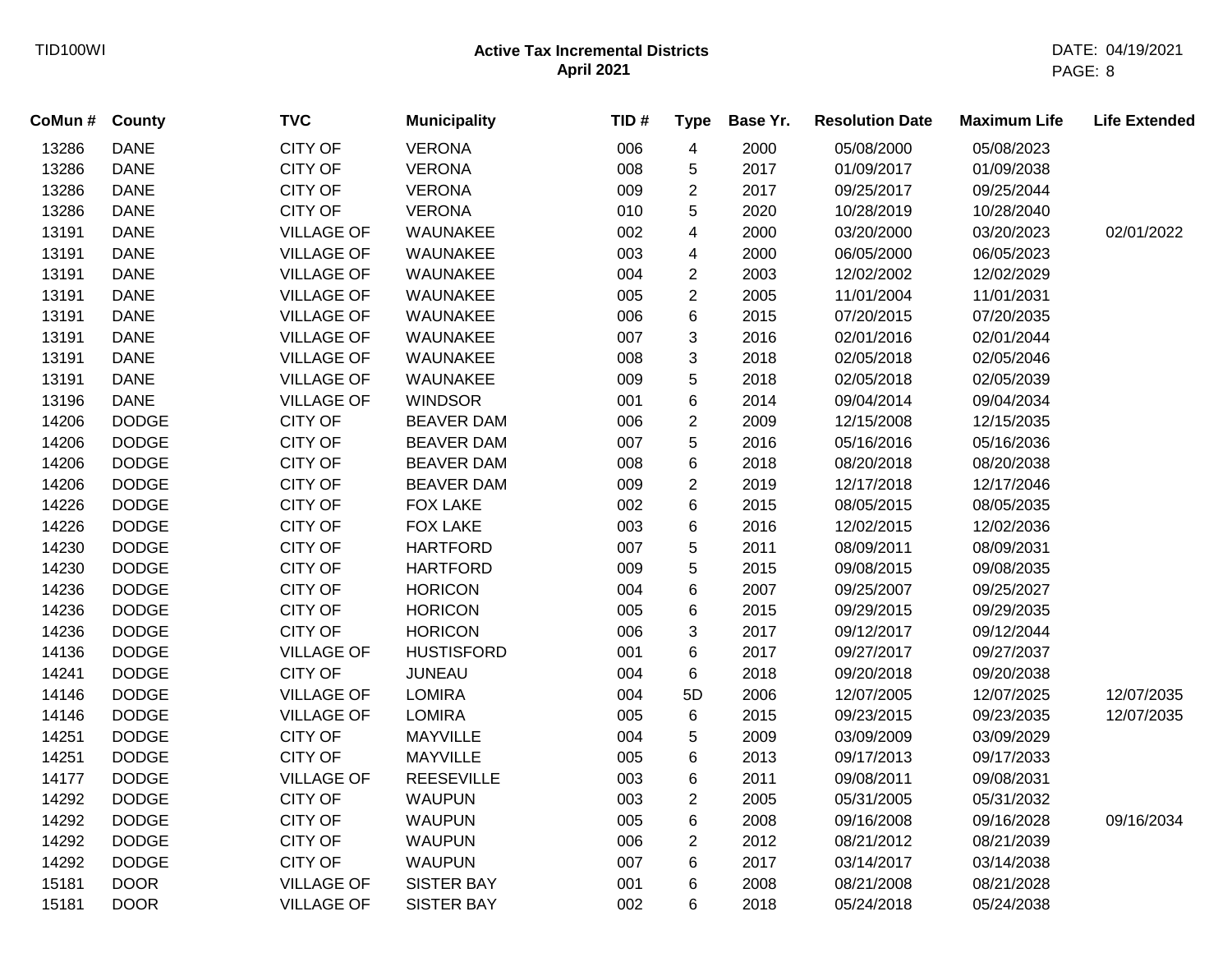| CoMun # | <b>County</b>     | <b>TVC</b>        | <b>Municipality</b>  | TID# | <b>Type</b>             | Base Yr. | <b>Resolution Date</b> | <b>Maximum Life</b> | <b>Life Extended</b> |
|---------|-------------------|-------------------|----------------------|------|-------------------------|----------|------------------------|---------------------|----------------------|
| 15281   | <b>DOOR</b>       | <b>CITY OF</b>    | <b>STURGEON BAY</b>  | 001  | $\mathbf{1}$            | 1991     | 09/20/1991             | 09/20/2018          | 09/20/2028           |
| 15281   | <b>DOOR</b>       | <b>CITY OF</b>    | <b>STURGEON BAY</b>  | 002  | 1D                      | 1994     | 09/06/1994             | 09/06/2021          | 09/06/2031           |
| 15281   | <b>DOOR</b>       | <b>CITY OF</b>    | <b>STURGEON BAY</b>  | 003  | $\overline{2}$          | 2008     | 09/24/2008             | 09/24/2035          |                      |
| 15281   | <b>DOOR</b>       | <b>CITY OF</b>    | <b>STURGEON BAY</b>  | 004  | $\overline{2}$          | 2013     | 03/19/2013             | 03/19/2040          |                      |
| 16181   | <b>DOUGLAS</b>    | <b>VILLAGE OF</b> | <b>SOLON SPRINGS</b> | 002  | 4                       | 1999     | 09/07/1999             | 09/07/2022          | 09/07/2025           |
| 16181   | <b>DOUGLAS</b>    | <b>VILLAGE OF</b> | <b>SOLON SPRINGS</b> | 003  | 6                       | 2011     | 04/04/2011             | 04/04/2031          |                      |
| 16281   | <b>DOUGLAS</b>    | <b>CITY OF</b>    | <b>SUPERIOR</b>      | 007  | $\overline{4}$          | 1996     | 09/26/1996             | 09/26/2019          | 09/26/2029           |
| 16281   | <b>DOUGLAS</b>    | <b>CITY OF</b>    | <b>SUPERIOR</b>      | 009  | $\overline{\mathbf{4}}$ | 2002     | 02/19/2002             | 02/19/2025          |                      |
| 16281   | <b>DOUGLAS</b>    | <b>CITY OF</b>    | <b>SUPERIOR</b>      | 011  | 6D                      | 2008     | 05/06/2008             | 05/06/2028          | 05/06/2038           |
| 16281   | <b>DOUGLAS</b>    | <b>CITY OF</b>    | <b>SUPERIOR</b>      | 013  | 6                       | 2014     | 09/02/2014             | 09/02/2034          |                      |
| 16281   | <b>DOUGLAS</b>    | <b>CITY OF</b>    | <b>SUPERIOR</b>      | 014  | $\overline{2}$          | 2019     | 04/16/2019             | 04/16/2047          |                      |
| 16281   | <b>DOUGLAS</b>    | <b>CITY OF</b>    | <b>SUPERIOR</b>      | 015  | 6                       | 2020     | 10/01/2019             | 10/01/2040          |                      |
| 17106   | <b>DUNN</b>       | <b>VILLAGE OF</b> | <b>BOYCEVILLE</b>    | 002  | 4                       | 1996     | 02/12/1996             | 02/12/2019          | 02/12/2022           |
| 17106   | <b>DUNN</b>       | <b>VILLAGE OF</b> | <b>BOYCEVILLE</b>    | 003  | 3                       | 2007     | 09/19/2007             | 09/19/2034          |                      |
| 17111   | <b>DUNN</b>       | <b>VILLAGE OF</b> | <b>COLFAX</b>        | 003  | $\overline{2}$          | 2002     | 09/10/2002             | 09/10/2029          |                      |
| 17111   | <b>DUNN</b>       | <b>VILLAGE OF</b> | <b>COLFAX</b>        | 004  | 6                       | 2006     | 02/22/2006             | 02/22/2026          |                      |
| 17121   | <b>DUNN</b>       | <b>VILLAGE OF</b> | <b>ELK MOUND</b>     | 001  | 6                       | 2007     | 08/21/2007             | 08/21/2027          |                      |
| 17141   | <b>DUNN</b>       | <b>VILLAGE OF</b> | <b>KNAPP</b>         | 003  | 6                       | 2005     | 05/24/2005             | 05/24/2025          |                      |
| 17251   | <b>DUNN</b>       | <b>CITY OF</b>    | <b>MENOMONIE</b>     | 011  | 4                       | 2001     | 09/17/2001             | 09/17/2024          | 09/17/2034           |
| 17251   | <b>DUNN</b>       | <b>CITY OF</b>    | <b>MENOMONIE</b>     | 012  | 4                       | 2003     | 01/06/2003             | 01/06/2026          | 01/06/2036           |
| 17251   | <b>DUNN</b>       | <b>CITY OF</b>    | <b>MENOMONIE</b>     | 013  | 4D                      | 2004     | 12/10/2003             | 12/10/2026          | 12/10/2036           |
| 17251   | <b>DUNN</b>       | <b>CITY OF</b>    | <b>MENOMONIE</b>     | 014  | $\overline{2}$          | 2004     | 09/07/2004             | 09/07/2031          | 12/10/2036           |
| 17251   | <b>DUNN</b>       | <b>CITY OF</b>    | <b>MENOMONIE</b>     | 015  | $\overline{c}$          | 2005     | 02/07/2005             | 02/07/2032          |                      |
| 17251   | <b>DUNN</b>       | <b>CITY OF</b>    | <b>MENOMONIE</b>     | 016  | $\overline{2}$          | 2019     | 04/01/2019             | 04/01/2047          |                      |
| 17176   | <b>DUNN</b>       | <b>VILLAGE OF</b> | <b>RIDGELAND</b>     | 001  | 6                       | 2006     | 09/27/2006             | 09/27/2026          |                      |
| 18201   | <b>EAU CLAIRE</b> | <b>CITY OF</b>    | <b>ALTOONA</b>       | 002  | $\overline{c}$          | 2000     | 07/31/2000             | 07/31/2027          |                      |
| 18201   | <b>EAU CLAIRE</b> | <b>CITY OF</b>    | <b>ALTOONA</b>       | 003  | $\overline{2}$          | 2001     | 09/13/2001             | 09/13/2028          |                      |
| 18201   | <b>EAU CLAIRE</b> | <b>CITY OF</b>    | <b>ALTOONA</b>       | 004  | 6                       | 2008     | 05/22/2008             | 05/22/2028          |                      |
| 18202   | <b>EAU CLAIRE</b> | <b>CITY OF</b>    | <b>AUGUSTA</b>       | 004  | 5                       | 2005     | 09/15/2005             | 09/15/2025          | 09/15/2031           |
| 18221   | <b>EAU CLAIRE</b> | <b>CITY OF</b>    | <b>EAU CLAIRE</b>    | 007  | $\overline{2}$          | 1997     | 03/11/1997             | 03/11/2024          |                      |
| 18221   | <b>EAU CLAIRE</b> | <b>CITY OF</b>    | <b>EAU CLAIRE</b>    | 008  | $\overline{c}$          | 2002     | 09/24/2002             | 09/24/2029          | 09/24/2032           |
| 18221   | <b>EAU CLAIRE</b> | <b>CITY OF</b>    | <b>EAU CLAIRE</b>    | 009  | 5                       | 2008     | 09/09/2008             | 09/09/2028          |                      |
| 18221   | <b>EAU CLAIRE</b> | <b>CITY OF</b>    | <b>EAU CLAIRE</b>    | 010  | $\overline{2}$          | 2015     | 10/14/2014             | 10/14/2041          |                      |
| 18221   | <b>EAU CLAIRE</b> | <b>CITY OF</b>    | <b>EAU CLAIRE</b>    | 011  | 6                       | 2015     | 09/22/2015             | 09/22/2035          |                      |
| 18221   | <b>EAU CLAIRE</b> | <b>CITY OF</b>    | <b>EAU CLAIRE</b>    | 012  | 6                       | 2017     | 09/12/2017             | 09/12/2037          |                      |
| 18221   | <b>EAU CLAIRE</b> | <b>CITY OF</b>    | <b>EAU CLAIRE</b>    | 013  | 6                       | 2019     | 07/23/2019             | 07/23/2039          |                      |
| 18127   | <b>EAU CLAIRE</b> | <b>VILLAGE OF</b> | <b>FALL CREEK</b>    | 001  | 4                       | 2000     | 09/29/2000             | 09/29/2023          |                      |
|         |                   |                   |                      |      |                         |          |                        |                     |                      |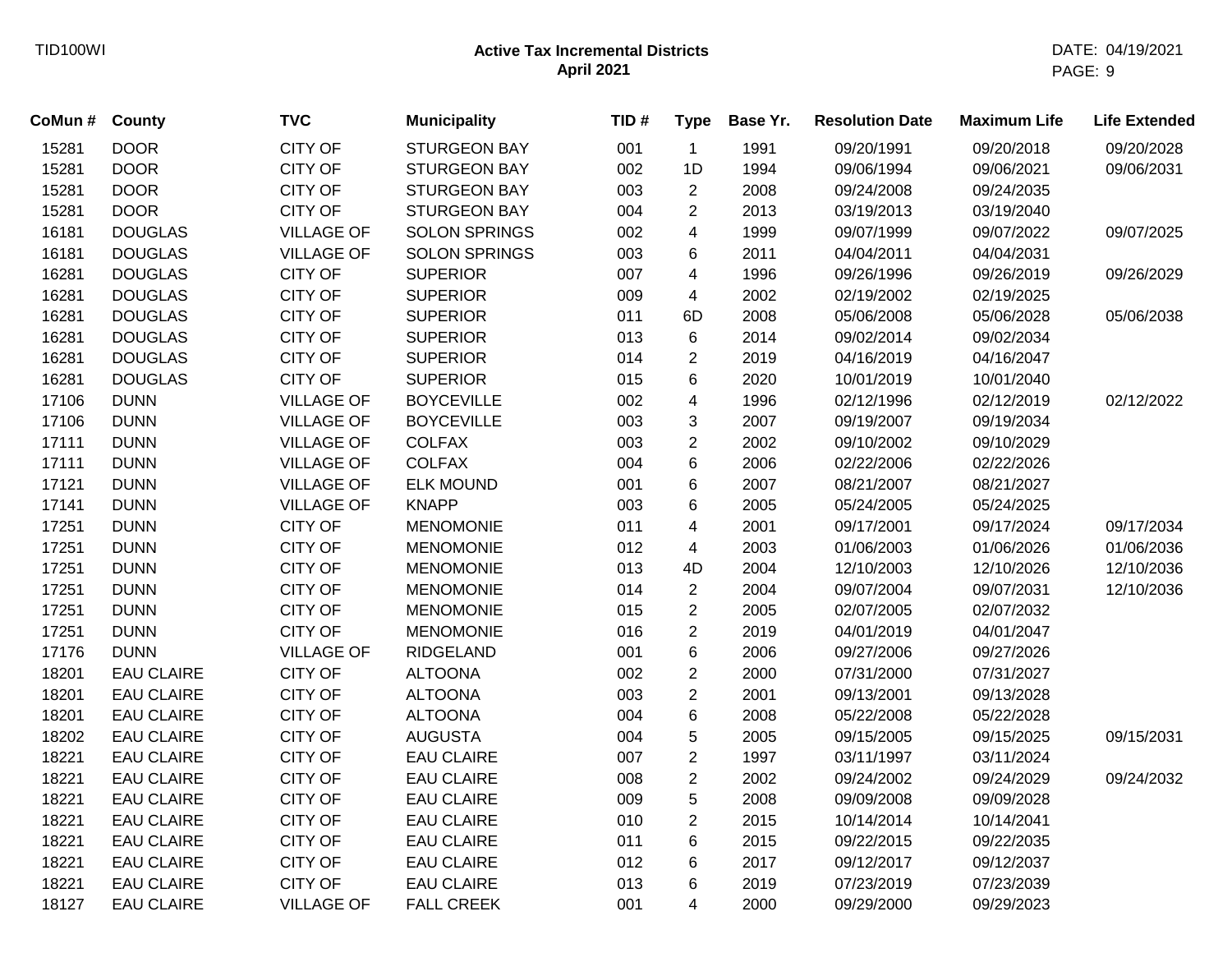| CoMun # | County            | <b>TVC</b>        | <b>Municipality</b>  | TID# | <b>Type</b>    | Base Yr. | <b>Resolution Date</b> | <b>Maximum Life</b> | <b>Life Extended</b> |
|---------|-------------------|-------------------|----------------------|------|----------------|----------|------------------------|---------------------|----------------------|
| 18127   | <b>EAU CLAIRE</b> | <b>VILLAGE OF</b> | <b>FALL CREEK</b>    | 002  | 6              | 2013     | 09/23/2013             | 09/23/2033          |                      |
| 19010   | <b>FLORENCE</b>   | <b>TOWN OF</b>    | <b>FLORENCE</b>      | 001R | 6              | 2013     | 05/21/2013             | 05/21/2033          |                      |
| 20111   | FOND DU LAC       | <b>VILLAGE OF</b> | <b>CAMPBELLSPORT</b> | 001  | 6              | 2011     | 04/18/2011             | 04/18/2031          |                      |
| 20126   | FOND DU LAC       | <b>VILLAGE OF</b> | <b>FAIRWATER</b>     | 001  | 4D             | 1997     | 04/08/1997             | 04/08/2020          | 04/08/2030           |
| 20226   | FOND DU LAC       | <b>CITY OF</b>    | FOND DU LAC          | 010  | 4              | 2004     | 08/25/2004             | 08/25/2027          |                      |
| 20226   | FOND DU LAC       | <b>CITY OF</b>    | FOND DU LAC          | 012  | 3              | 2008     | 08/13/2008             | 08/13/2035          |                      |
| 20226   | FOND DU LAC       | <b>CITY OF</b>    | FOND DU LAC          | 013  | 6              | 2010     | 03/30/2010             | 03/30/2030          |                      |
| 20226   | FOND DU LAC       | <b>CITY OF</b>    | FOND DU LAC          | 014  | 3              | 2011     | 11/10/2010             | 11/10/2037          |                      |
| 20226   | FOND DU LAC       | <b>CITY OF</b>    | FOND DU LAC          | 015  | $\overline{2}$ | 2011     | 08/10/2011             | 08/10/2038          |                      |
| 20226   | FOND DU LAC       | <b>CITY OF</b>    | FOND DU LAC          | 017  | 5              | 2012     | 08/08/2012             | 08/08/2032          |                      |
| 20226   | FOND DU LAC       | <b>CITY OF</b>    | FOND DU LAC          | 018  | 3              | 2014     | 03/12/2014             | 03/12/2041          |                      |
| 20226   | FOND DU LAC       | <b>CITY OF</b>    | FOND DU LAC          | 019  | $\overline{2}$ | 2015     | 04/08/2015             | 04/08/2042          |                      |
| 20226   | FOND DU LAC       | <b>CITY OF</b>    | FOND DU LAC          | 020  | $\overline{c}$ | 2017     | 11/09/2016             | 11/09/2044          |                      |
| 20226   | FOND DU LAC       | <b>CITY OF</b>    | FOND DU LAC          | 021  | $\overline{2}$ | 2017     | 11/09/2016             | 11/09/2044          |                      |
| 20226   | FOND DU LAC       | <b>CITY OF</b>    | FOND DU LAC          | 022  | $\overline{2}$ | 2017     | 09/13/2017             | 09/13/2044          |                      |
| 20226   | FOND DU LAC       | <b>CITY OF</b>    | FOND DU LAC          | 023  | 5              | 2018     | 08/08/2018             | 08/08/2038          |                      |
| 20226   | FOND DU LAC       | <b>CITY OF</b>    | FOND DU LAC          | 024  | 5              | 2018     | 08/08/2018             | 08/08/2038          |                      |
| 20161   | FOND DU LAC       | <b>VILLAGE OF</b> | NORTH FOND DU LAC    | 001  | 4              | 1999     | 07/19/1999             | 07/19/2022          |                      |
| 20161   | FOND DU LAC       | <b>VILLAGE OF</b> | NORTH FOND DU LAC    | 002  | $\overline{2}$ | 2008     | 08/14/2008             | 08/14/2035          |                      |
| 20165   | FOND DU LAC       | <b>VILLAGE OF</b> | <b>OAKFIELD</b>      | 001  | $\mathbf{1}$   | 1995     | 04/18/1995             | 04/18/2022          | 04/18/2025           |
| 20165   | FOND DU LAC       | <b>VILLAGE OF</b> | <b>OAKFIELD</b>      | 002  | 3              | 1997     | 08/20/1997             | 08/20/2024          | 08/20/2027           |
| 20276   | FOND DU LAC       | <b>CITY OF</b>    | <b>RIPON</b>         | 004  | 1              | 1994     | 03/08/1994             | 03/08/2021          | 01/25/2022           |
| 20276   | FOND DU LAC       | <b>CITY OF</b>    | <b>RIPON</b>         | 005  | 4              | 2000     | 09/25/2000             | 09/25/2023          |                      |
| 20276   | FOND DU LAC       | <b>CITY OF</b>    | <b>RIPON</b>         | 006  | 6              | 2005     | 03/08/2005             | 03/08/2025          |                      |
| 20276   | FOND DU LAC       | <b>CITY OF</b>    | <b>RIPON</b>         | 007  | 6              | 2007     | 06/12/2007             | 06/12/2027          |                      |
| 20276   | FOND DU LAC       | <b>CITY OF</b>    | <b>RIPON</b>         | 009  | 6              | 2009     | 07/16/2009             | 07/16/2029          |                      |
| 20276   | FOND DU LAC       | <b>CITY OF</b>    | <b>RIPON</b>         | 010  | 6              | 2009     | 09/08/2009             | 09/08/2029          |                      |
| 20276   | FOND DU LAC       | <b>CITY OF</b>    | <b>RIPON</b>         | 011  | 3              | 2009     | 09/08/2009             | 09/08/2036          |                      |
| 20276   | FOND DU LAC       | <b>CITY OF</b>    | <b>RIPON</b>         | 012  | 5              | 2014     | 02/11/2014             | 02/11/2034          |                      |
| 20276   | FOND DU LAC       | <b>CITY OF</b>    | <b>RIPON</b>         | 014  | 5              | 2016     | 05/23/2016             | 05/23/2036          |                      |
| 20276   | FOND DU LAC       | <b>CITY OF</b>    | <b>RIPON</b>         | 015  | 3              | 2017     | 08/14/2017             | 08/14/2044          |                      |
| 20176   | FOND DU LAC       | <b>VILLAGE OF</b> | <b>ROSENDALE</b>     | 001  | 3              | 2011     | 09/19/2011             | 09/19/2038          |                      |
| 20176   | FOND DU LAC       | <b>VILLAGE OF</b> | <b>ROSENDALE</b>     | 002  | 6              | 2019     | 09/23/2019             | 09/23/2039          |                      |
| 20292   | FOND DU LAC       | <b>CITY OF</b>    | <b>WAUPUN</b>        | 003  | $\overline{c}$ | 2005     | 05/31/2005             | 05/31/2032          |                      |
| 20292   | FOND DU LAC       | <b>CITY OF</b>    | <b>WAUPUN</b>        | 006  | $\overline{c}$ | 2012     | 08/21/2012             | 08/21/2039          |                      |
| 20292   | FOND DU LAC       | <b>CITY OF</b>    | <b>WAUPUN</b>        | 008  | 6              | 2018     | 02/13/2018             | 02/13/2039          |                      |
| 21211   | <b>FOREST</b>     | <b>CITY OF</b>    | <b>CRANDON</b>       | 001  | 4              | 2002     | 06/05/2002             | 06/05/2025          | 06/05/2028           |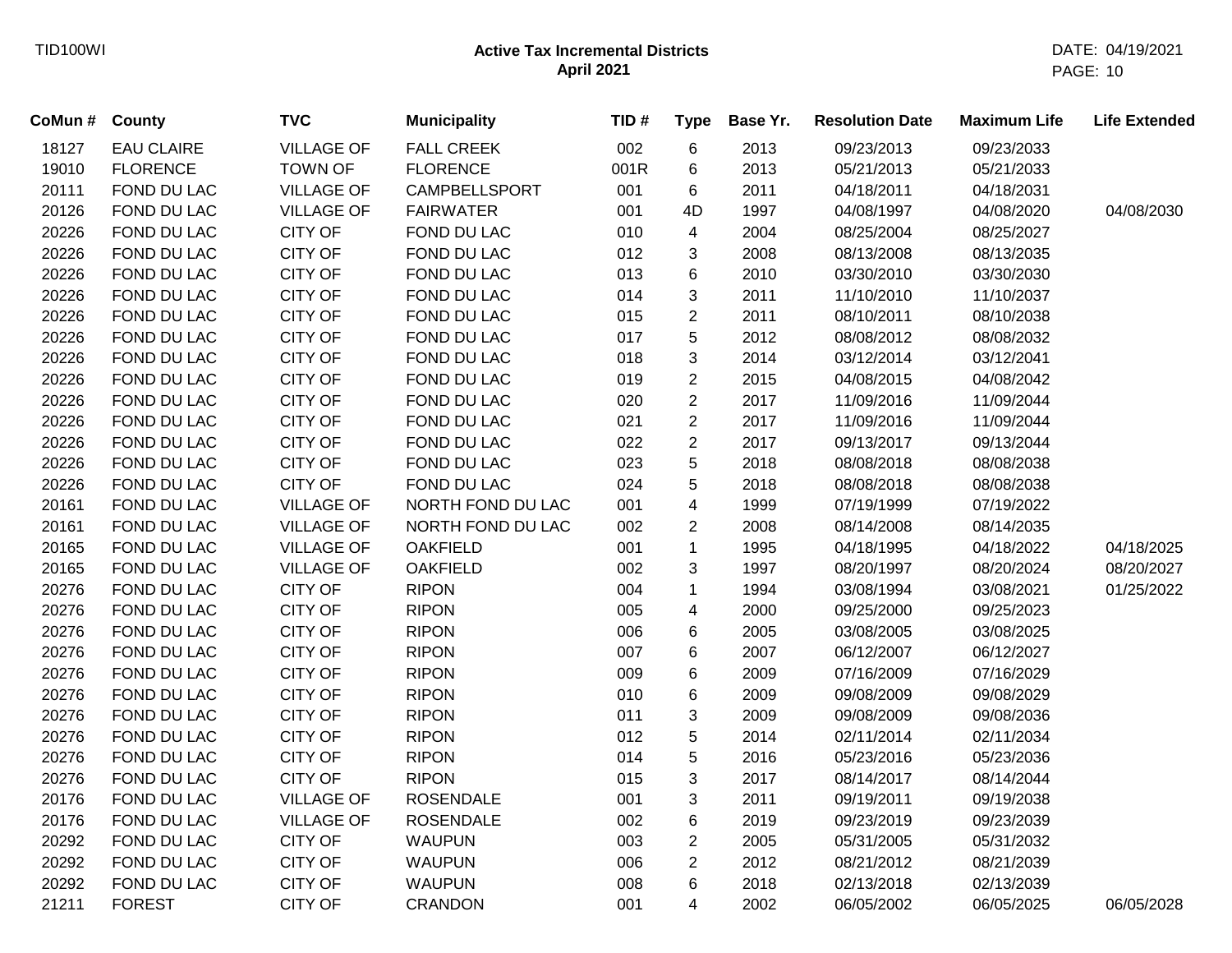| CoMun # | County            | <b>TVC</b>        | <b>Municipality</b> | TID# | <b>Type</b>    | Base Yr. | <b>Resolution Date</b> | <b>Maximum Life</b> | <b>Life Extended</b> |
|---------|-------------------|-------------------|---------------------|------|----------------|----------|------------------------|---------------------|----------------------|
| 22206   | <b>GRANT</b>      | CITY OF           | <b>BOSCOBEL</b>     | 004  | 5              | 2005     | 04/18/2005             | 04/18/2025          |                      |
| 22206   | <b>GRANT</b>      | <b>CITY OF</b>    | <b>BOSCOBEL</b>     | 005  | 6              | 2020     | 09/09/2020             | 09/09/2040          |                      |
| 22211   | <b>GRANT</b>      | <b>CITY OF</b>    | <b>CUBA CITY</b>    | 002  | 4              | 1999     | 07/13/1999             | 07/13/2022          |                      |
| 22211   | <b>GRANT</b>      | CITY OF           | <b>CUBA CITY</b>    | 003  | 5              | 2012     | 09/05/2012             | 09/05/2032          |                      |
| 22211   | <b>GRANT</b>      | <b>CITY OF</b>    | <b>CUBA CITY</b>    | 004  | 6              | 2019     | 01/24/2019             | 01/24/2040          |                      |
| 22116   | <b>GRANT</b>      | <b>VILLAGE OF</b> | <b>DICKEYVILLE</b>  | 001  | 6              | 2014     | 07/09/2014             | 07/09/2034          |                      |
| 22226   | <b>GRANT</b>      | CITY OF           | <b>FENNIMORE</b>    | 004  | $\overline{2}$ | 2002     | 09/09/2002             | 09/09/2029          |                      |
| 22226   | <b>GRANT</b>      | <b>CITY OF</b>    | <b>FENNIMORE</b>    | 005  | $\overline{2}$ | 2005     | 12/13/2004             | 12/13/2031          |                      |
| 22226   | <b>GRANT</b>      | <b>CITY OF</b>    | <b>FENNIMORE</b>    | 006  | $\overline{2}$ | 2017     | 09/29/2017             | 09/29/2044          |                      |
| 22246   | <b>GRANT</b>      | <b>CITY OF</b>    | <b>LANCASTER</b>    | 003  | 6D             | 2006     | 02/20/2006             | 02/20/2026          | 02/20/2036           |
| 22246   | <b>GRANT</b>      | <b>CITY OF</b>    | <b>LANCASTER</b>    | 004  | $\,6$          | 2006     | 09/25/2006             | 09/25/2026          | 02/20/2036           |
| 22246   | <b>GRANT</b>      | <b>CITY OF</b>    | <b>LANCASTER</b>    | 005  | 3              | 2018     | 09/25/2018             | 09/25/2045          |                      |
| 22246   | <b>GRANT</b>      | <b>CITY OF</b>    | <b>LANCASTER</b>    | 006  | $6\phantom{1}$ | 2020     | 03/26/2020             | 03/26/2041          |                      |
| 22151   | <b>GRANT</b>      | <b>VILLAGE OF</b> | <b>MONTFORT</b>     | 001  | 6              | 2014     | 05/06/2014             | 05/06/2034          |                      |
| 22153   | <b>GRANT</b>      | <b>VILLAGE OF</b> | <b>MUSCODA</b>      | 003  | $\overline{2}$ | 1997     | 04/21/1997             | 04/21/2024          |                      |
| 22271   | <b>GRANT</b>      | CITY OF           | <b>PLATTEVILLE</b>  | 005  | 6              | 2005     | 06/28/2005             | 06/28/2025          |                      |
| 22271   | <b>GRANT</b>      | <b>CITY OF</b>    | <b>PLATTEVILLE</b>  | 006  | 6              | 2006     | 03/28/2006             | 03/28/2026          |                      |
| 22271   | <b>GRANT</b>      | <b>CITY OF</b>    | <b>PLATTEVILLE</b>  | 007  | $\overline{2}$ | 2006     | 03/28/2006             | 03/28/2033          |                      |
| 23106   | <b>GREEN</b>      | <b>VILLAGE OF</b> | <b>BELLEVILLE</b>   | 005  | 3              | 2009     | 09/21/2009             | 09/21/2036          |                      |
| 23206   | <b>GREEN</b>      | CITY OF           | <b>BRODHEAD</b>     | 004  | $\overline{2}$ | 2005     | 11/17/2004             | 11/17/2031          |                      |
| 23206   | <b>GREEN</b>      | <b>CITY OF</b>    | <b>BRODHEAD</b>     | 005  | $\sqrt{2}$     | 2005     | 11/17/2004             | 11/17/2031          |                      |
| 23206   | <b>GREEN</b>      | <b>CITY OF</b>    | <b>BRODHEAD</b>     | 006  | 6              | 2006     | 09/11/2006             | 09/11/2026          |                      |
| 23206   | <b>GREEN</b>      | <b>CITY OF</b>    | <b>BRODHEAD</b>     | 007  | $\overline{2}$ | 2013     | 02/11/2013             | 02/11/2040          |                      |
| 23109   | <b>GREEN</b>      | <b>VILLAGE OF</b> | <b>BROOKLYN</b>     | 001  | 6              | 2008     | 04/14/2008             | 04/14/2028          |                      |
| 23251   | <b>GREEN</b>      | <b>CITY OF</b>    | <b>MONROE</b>       | 006  | $\sqrt{2}$     | 2003     | 05/20/2003             | 05/20/2030          |                      |
| 23251   | <b>GREEN</b>      | <b>CITY OF</b>    | <b>MONROE</b>       | 007  | 3              | 2005     | 09/28/2005             | 09/28/2032          |                      |
| 23251   | <b>GREEN</b>      | <b>CITY OF</b>    | <b>MONROE</b>       | 008  | $\sqrt{2}$     | 2007     | 10/17/2006             | 10/17/2033          |                      |
| 23251   | <b>GREEN</b>      | <b>CITY OF</b>    | <b>MONROE</b>       | 009  | $\,6$          | 2018     | 10/03/2017             | 10/03/2038          |                      |
| 23251   | <b>GREEN</b>      | <b>CITY OF</b>    | <b>MONROE</b>       | 010  | 6              | 2017     | 09/05/2017             | 09/05/2037          |                      |
| 23161   | <b>GREEN</b>      | <b>VILLAGE OF</b> | <b>NEW GLARUS</b>   | 003  | 5              | 2006     | 06/13/2006             | 06/13/2026          |                      |
| 23161   | <b>GREEN</b>      | <b>VILLAGE OF</b> | <b>NEW GLARUS</b>   | 004  | 3              | 2015     | 08/18/2015             | 08/18/2042          |                      |
| 24206   | <b>GREEN LAKE</b> | <b>CITY OF</b>    | <b>BERLIN</b>       | 001E | 8              | 2003     | 03/19/2004             | 03/19/2027          |                      |
| 24206   | <b>GREEN LAKE</b> | <b>CITY OF</b>    | <b>BERLIN</b>       | 002E | 8              | 2007     | 07/11/2007             | 07/11/2030          |                      |
| 24206   | <b>GREEN LAKE</b> | <b>CITY OF</b>    | <b>BERLIN</b>       | 009  | $\mathbf{1}$   | 1991     | 08/27/1991             | 08/27/2018          | 08/27/2021           |
| 24206   | <b>GREEN LAKE</b> | <b>CITY OF</b>    | <b>BERLIN</b>       | 015  | $\overline{2}$ | 2008     | 09/23/2008             | 09/23/2035          |                      |
| 24231   | <b>GREEN LAKE</b> | CITY OF           | <b>GREEN LAKE</b>   | 003  | 6D             | 2005     | 09/12/2005             | 09/12/2025          | 09/12/2035           |
| 24231   | <b>GREEN LAKE</b> | <b>CITY OF</b>    | <b>GREEN LAKE</b>   | 004  | 3              | 2009     | 07/13/2009             | 07/13/2036          |                      |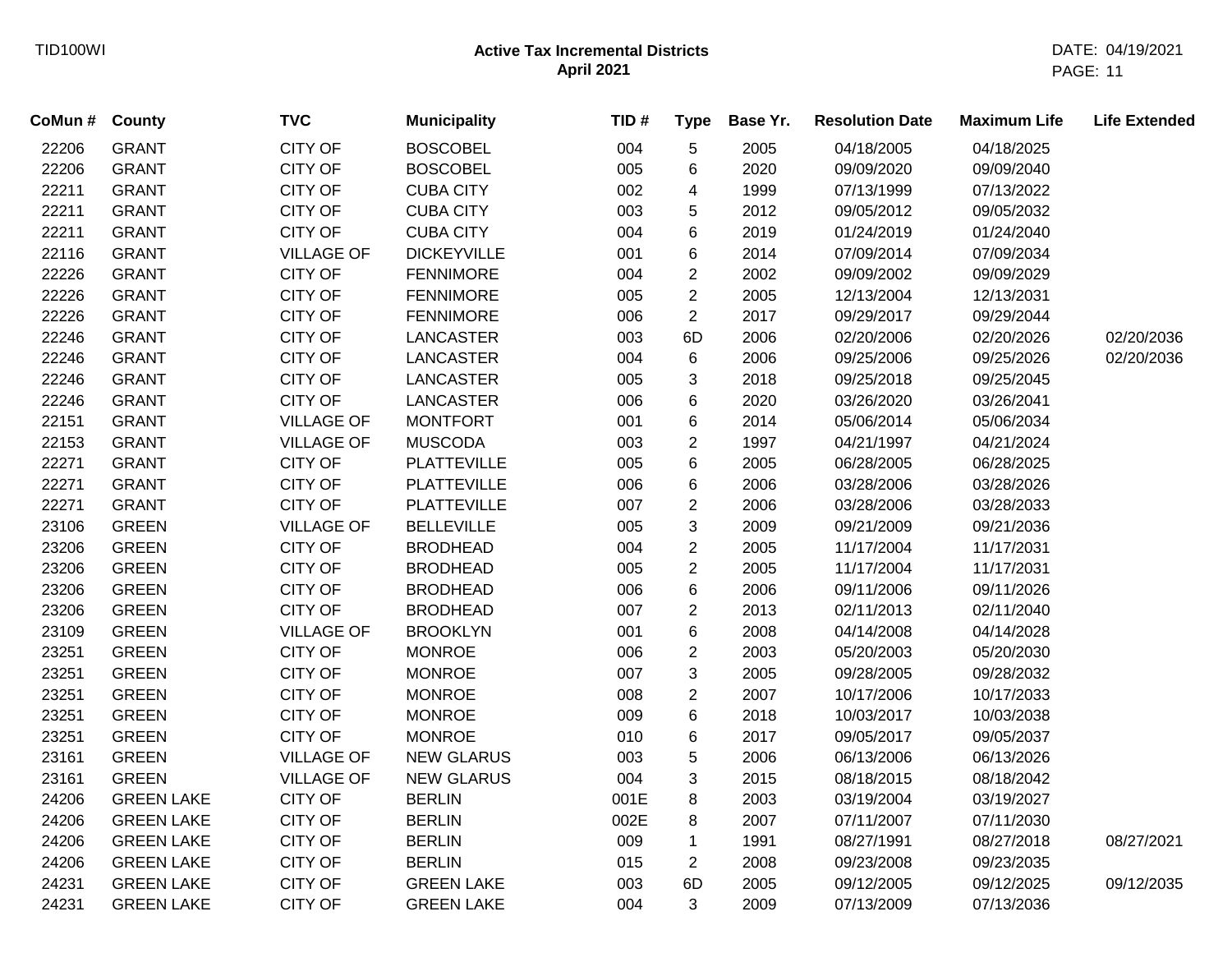| CoMun # | County            | <b>TVC</b>        | <b>Municipality</b>      | TID# | <b>Type</b>    | Base Yr. | <b>Resolution Date</b> | <b>Maximum Life</b> | <b>Life Extended</b> |
|---------|-------------------|-------------------|--------------------------|------|----------------|----------|------------------------|---------------------|----------------------|
| 24231   | <b>GREEN LAKE</b> | <b>CITY OF</b>    | <b>GREEN LAKE</b>        | 005  | 3              | 2020     | 08/24/2020             | 08/24/2047          |                      |
| 24251   | <b>GREEN LAKE</b> | <b>CITY OF</b>    | <b>MARKESAN</b>          | 001  | $\mathbf{1}$   | 1995     | 01/16/1995             | 01/16/2022          | 01/16/2025           |
| 24271   | <b>GREEN LAKE</b> | <b>CITY OF</b>    | <b>PRINCETON</b>         | 002  | 4D             | 2001     | 09/25/2001             | 09/25/2024          | 09/25/2034           |
| 25101   | <b>IOWA</b>       | <b>VILLAGE OF</b> | <b>ARENA</b>             | 001  | 6              | 2006     | 09/28/2006             | 09/28/2026          | 09/28/2032           |
| 25106   | <b>IOWA</b>       | <b>VILLAGE OF</b> | <b>BARNEVELD</b>         | 001  | 4              | 2002     | 06/24/2002             | 06/24/2025          | 06/24/2028           |
| 25106   | <b>IOWA</b>       | <b>VILLAGE OF</b> | <b>BARNEVELD</b>         | 002  | 6              | 2015     | 05/04/2015             | 05/04/2035          |                      |
| 25216   | <b>IOWA</b>       | <b>CITY OF</b>    | <b>DODGEVILLE</b>        | 003  | 6              | 2020     | 07/21/2020             | 07/21/2040          |                      |
| 25136   | <b>IOWA</b>       | <b>VILLAGE OF</b> | <b>HIGHLAND</b>          | 002  | 4              | 1999     | 02/04/1999             | 02/04/2022          | 02/04/2025           |
| 25177   | <b>IOWA</b>       | <b>VILLAGE OF</b> | <b>RIDGEWAY</b>          | 001  | 6              | 2007     | 08/07/2007             | 08/07/2027          | 08/07/2030           |
| 27206   | <b>JACKSON</b>    | <b>CITY OF</b>    | <b>BLACK RIVER FALLS</b> | 003  | 4              | 2002     | 07/02/2002             | 07/02/2025          | 07/02/2028           |
| 27206   | <b>JACKSON</b>    | <b>CITY OF</b>    | <b>BLACK RIVER FALLS</b> | 004  | 4              | 2003     | 11/06/2002             | 11/06/2025          |                      |
| 27206   | <b>JACKSON</b>    | <b>CITY OF</b>    | <b>BLACK RIVER FALLS</b> | 005  | 6              | 2008     | 10/02/2007             | 10/02/2027          |                      |
| 27206   | <b>JACKSON</b>    | <b>CITY OF</b>    | <b>BLACK RIVER FALLS</b> | 006  | $\overline{2}$ | 2017     | 05/03/2017             | 05/03/2045          |                      |
| 27206   | <b>JACKSON</b>    | <b>CITY OF</b>    | <b>BLACK RIVER FALLS</b> | 007  | 5              | 2017     | 05/02/2017             | 05/02/2038          |                      |
| 27136   | <b>JACKSON</b>    | <b>VILLAGE OF</b> | <b>HIXTON</b>            | 001  | 6              | 2007     | 05/07/2007             | 05/07/2027          | 05/07/2030           |
| 27152   | <b>JACKSON</b>    | <b>VILLAGE OF</b> | <b>MERRILLAN</b>         | 001  | 6              | 2018     | 08/14/2018             | 08/14/2038          |                      |
| 27186   | <b>JACKSON</b>    | <b>VILLAGE OF</b> | <b>TAYLOR</b>            | 004  | $\overline{2}$ | 1999     | 06/23/1999             | 06/23/2026          | 06/23/2030           |
| 28226   | <b>JEFFERSON</b>  | <b>CITY OF</b>    | <b>FORT ATKINSON</b>     | 006  | 4D             | 2000     | 01/18/2000             | 01/18/2023          | 01/18/2033           |
| 28226   | <b>JEFFERSON</b>  | <b>CITY OF</b>    | FORT ATKINSON            | 007  | $\overline{2}$ | 2000     | 01/18/2000             | 01/18/2027          | 01/18/2033           |
| 28226   | <b>JEFFERSON</b>  | <b>CITY OF</b>    | <b>FORT ATKINSON</b>     | 008  | 6              | 2009     | 09/15/2009             | 09/15/2029          | 01/18/2033           |
| 28241   | <b>JEFFERSON</b>  | <b>CITY OF</b>    | <b>JEFFERSON</b>         | 005  | $\overline{2}$ | 2001     | 05/02/2001             | 05/02/2028          | 05/02/2031           |
| 28241   | <b>JEFFERSON</b>  | <b>CITY OF</b>    | <b>JEFFERSON</b>         | 006  | 6              | 2009     | 11/17/2008             | 11/17/2028          |                      |
| 28241   | <b>JEFFERSON</b>  | <b>CITY OF</b>    | <b>JEFFERSON</b>         | 007  | 6              | 2012     | 02/21/2012             | 02/21/2032          |                      |
| 28241   | <b>JEFFERSON</b>  | <b>CITY OF</b>    | <b>JEFFERSON</b>         | 008  | 6              | 2015     | 09/15/2015             | 09/15/2035          |                      |
| 28241   | <b>JEFFERSON</b>  | <b>CITY OF</b>    | <b>JEFFERSON</b>         | 009  | 6              | 2019     | 02/19/2019             | 02/19/2040          |                      |
| 28141   | <b>JEFFERSON</b>  | <b>VILLAGE OF</b> | <b>JOHNSON CREEK</b>     | 002  | $\mathbf{1}$   | 1994     | 07/07/1994             | 07/07/2021          | 07/07/2031           |
| 28141   | <b>JEFFERSON</b>  | <b>VILLAGE OF</b> | <b>JOHNSON CREEK</b>     | 003  | 1D             | 1995     | 09/25/1995             | 09/25/2022          | 09/25/2032           |
| 28246   | <b>JEFFERSON</b>  | <b>CITY OF</b>    | <b>LAKE MILLS</b>        | 003  | $\mathbf{2}$   | 2006     | 08/15/2006             | 08/15/2033          |                      |
| 28246   | <b>JEFFERSON</b>  | <b>CITY OF</b>    | <b>LAKE MILLS</b>        | 004  | 6              | 2006     | 07/18/2006             | 07/18/2026          |                      |
| 28246   | <b>JEFFERSON</b>  | <b>CITY OF</b>    | <b>LAKE MILLS</b>        | 005  | $\sqrt{3}$     | 2014     | 04/15/2014             | 04/15/2041          |                      |
| 28246   | <b>JEFFERSON</b>  | <b>CITY OF</b>    | <b>LAKE MILLS</b>        | 006  | $\sqrt{5}$     | 2014     | 08/05/2014             | 08/05/2034          |                      |
| 28246   | <b>JEFFERSON</b>  | <b>CITY OF</b>    | <b>LAKE MILLS</b>        | 007  | 6              | 2019     | 09/17/2019             | 09/17/2039          |                      |
| 28171   | <b>JEFFERSON</b>  | <b>VILLAGE OF</b> | <b>PALMYRA</b>           | 003  | 5              | 2006     | 01/17/2006             | 01/17/2026          | 01/17/2032           |
| 28290   | <b>JEFFERSON</b>  | <b>CITY OF</b>    | <b>WATERLOO</b>          | 002  | 3              | 2011     | 07/21/2011             | 07/21/2038          |                      |
| 28290   | <b>JEFFERSON</b>  | <b>CITY OF</b>    | <b>WATERLOO</b>          | 003  | 5              | 2012     | 04/19/2012             | 04/19/2032          | 04/19/2038           |
| 28290   | <b>JEFFERSON</b>  | <b>CITY OF</b>    | <b>WATERLOO</b>          | 004  | 6              | 2014     | 12/05/2013             | 12/05/2033          |                      |
| 28291   | <b>JEFFERSON</b>  | <b>CITY OF</b>    | <b>WATERTOWN</b>         | 004  | 5D             | 2005     | 08/16/2005             | 08/16/2025          | 08/16/2035           |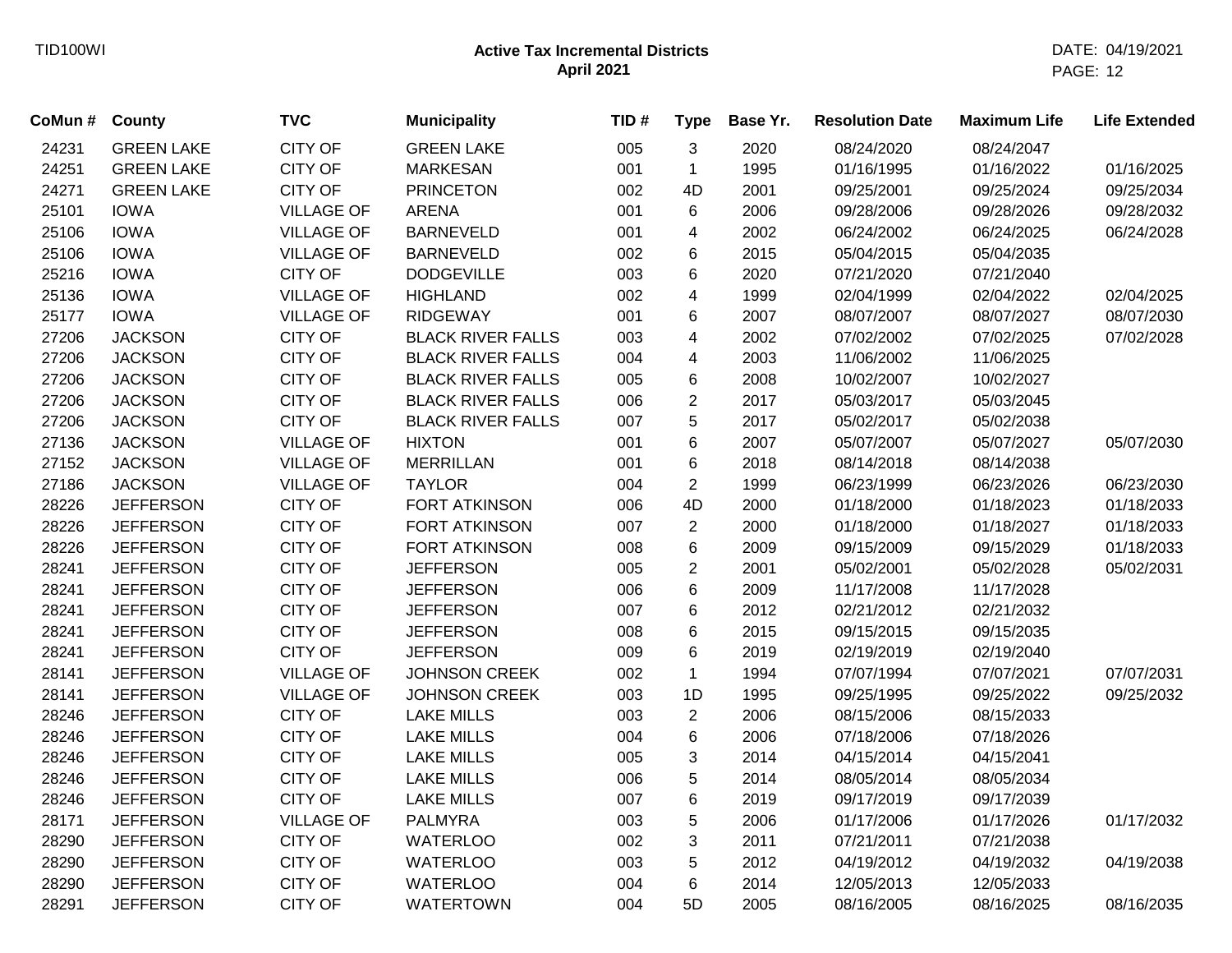| CoMun # County |                  | <b>TVC</b>        | <b>Municipality</b>    | TID# | <b>Type</b>             | Base Yr. | <b>Resolution Date</b> | <b>Maximum Life</b> | <b>Life Extended</b> |
|----------------|------------------|-------------------|------------------------|------|-------------------------|----------|------------------------|---------------------|----------------------|
| 28291          | <b>JEFFERSON</b> | <b>CITY OF</b>    | <b>WATERTOWN</b>       | 005  | $\mathbf{2}$            | 2005     | 08/16/2005             | 08/16/2032          |                      |
| 28291          | <b>JEFFERSON</b> | <b>CITY OF</b>    | <b>WATERTOWN</b>       | 006  | $\overline{c}$          | 2005     | 08/16/2005             | 08/16/2032          |                      |
| 28291          | <b>JEFFERSON</b> | <b>CITY OF</b>    | <b>WATERTOWN</b>       | 007  | 3                       | 2016     | 04/04/2016             | 04/04/2044          |                      |
| 28292          | <b>JEFFERSON</b> | <b>CITY OF</b>    | <b>WHITEWATER</b>      | 004  | 1D                      | 1990     | 10/10/1990             | 10/10/2017          | 03/16/2022           |
| 29111          | <b>JUNEAU</b>    | <b>VILLAGE OF</b> | <b>CAMP DOUGLAS</b>    | 001  | $\mathbf{1}$            | 1995     | 04/19/1995             | 04/19/2022          |                      |
| 29221          | <b>JUNEAU</b>    | <b>CITY OF</b>    | <b>ELROY</b>           | 002  | $\overline{2}$          | 1999     | 09/14/1999             | 09/14/2026          |                      |
| 29221          | <b>JUNEAU</b>    | <b>CITY OF</b>    | <b>ELROY</b>           | 003  | 2D                      | 1999     | 09/14/1999             | 09/14/2026          | 09/14/2036           |
| 29221          | <b>JUNEAU</b>    | <b>CITY OF</b>    | <b>ELROY</b>           | 004  | $\overline{4}$          | 1999     | 09/14/1999             | 09/14/2022          | 09/14/2032           |
| 29221          | <b>JUNEAU</b>    | <b>CITY OF</b>    | <b>ELROY</b>           | 005  | 4                       | 1999     | 09/14/1999             | 09/14/2022          | 09/14/2032           |
| 29221          | <b>JUNEAU</b>    | <b>CITY OF</b>    | <b>ELROY</b>           | 006  | 6                       | 2014     | 02/11/2014             | 02/11/2034          |                      |
| 29251          | <b>JUNEAU</b>    | <b>CITY OF</b>    | <b>MAUSTON</b>         | 002  | $\mathbf 1$             | 1995     | 09/26/1995             | 09/26/2022          |                      |
| 29251          | <b>JUNEAU</b>    | <b>CITY OF</b>    | <b>MAUSTON</b>         | 003  | $\mathbf{1}$            | 1995     | 09/26/1995             | 09/26/2022          |                      |
| 29161          | <b>JUNEAU</b>    | <b>VILLAGE OF</b> | <b>NECEDAH</b>         | 002  | 1S                      | 1995     | 08/31/1995             | 08/31/2022          | 08/31/2035           |
| 29161          | <b>JUNEAU</b>    | <b>VILLAGE OF</b> | <b>NECEDAH</b>         | 003  | $\mathbf{1}$            | 1995     | 08/31/1995             | 08/31/2022          | 08/31/2035           |
| 29261          | <b>JUNEAU</b>    | <b>CITY OF</b>    | <b>NEW LISBON</b>      | 009  | 1D                      | 1991     | 07/02/1991             | 07/02/2018          | 07/02/2028           |
| 29261          | <b>JUNEAU</b>    | <b>CITY OF</b>    | <b>NEW LISBON</b>      | 010  | 1D                      | 1991     | 07/02/1991             | 07/02/2018          | 07/02/2028           |
| 29261          | <b>JUNEAU</b>    | <b>CITY OF</b>    | <b>NEW LISBON</b>      | 012  | 6                       | 2010     | 09/20/2010             | 09/20/2030          |                      |
| 29261          | <b>JUNEAU</b>    | <b>CITY OF</b>    | <b>NEW LISBON</b>      | 013  | $\overline{2}$          | 2010     | 09/20/2010             | 09/20/2037          |                      |
| 29291          | <b>JUNEAU</b>    | <b>CITY OF</b>    | <b>WISCONSIN DELLS</b> | 004  | 6                       | 2006     | 07/31/2006             | 07/31/2026          |                      |
| 30104          | <b>KENOSHA</b>   | <b>VILLAGE OF</b> | <b>BRISTOL</b>         | 001  | 5                       | 2019     | 12/27/2018             | 12/27/2039          |                      |
| 30104          | <b>KENOSHA</b>   | <b>VILLAGE OF</b> | <b>BRISTOL</b>         | 002  | 5                       | 2019     | 04/09/2019             | 04/09/2040          |                      |
| 30241          | <b>KENOSHA</b>   | <b>CITY OF</b>    | <b>KENOSHA</b>         | 004  | 99                      | 1989     | 07/03/1989             | 07/03/2031          |                      |
| 30241          | <b>KENOSHA</b>   | <b>CITY OF</b>    | <b>KENOSHA</b>         | 005  | 99                      | 1994     | 04/18/1994             | 04/18/2036          |                      |
| 30241          | <b>KENOSHA</b>   | <b>CITY OF</b>    | <b>KENOSHA</b>         | 006  | $\mathbf{2}$            | 1997     | 05/20/1997             | 05/20/2024          |                      |
| 30241          | <b>KENOSHA</b>   | <b>CITY OF</b>    | <b>KENOSHA</b>         | 007  | $\overline{2}$          | 2002     | 05/20/2002             | 05/20/2029          | 05/20/2033           |
| 30241          | <b>KENOSHA</b>   | <b>CITY OF</b>    | <b>KENOSHA</b>         | 008  | $\overline{\mathbf{4}}$ | 2002     | 08/19/2002             | 08/19/2025          |                      |
| 30241          | <b>KENOSHA</b>   | <b>CITY OF</b>    | <b>KENOSHA</b>         | 009  | $\overline{2}$          | 2003     | 09/03/2003             | 09/03/2030          | 09/03/2034           |
| 30241          | <b>KENOSHA</b>   | <b>CITY OF</b>    | <b>KENOSHA</b>         | 010  | $\overline{2}$          | 2005     | 05/02/2005             | 05/02/2032          | 05/02/2035           |
| 30241          | <b>KENOSHA</b>   | <b>CITY OF</b>    | <b>KENOSHA</b>         | 011  | $\mathbf 5$             | 2006     | 09/18/2006             | 09/18/2026          |                      |
| 30241          | <b>KENOSHA</b>   | <b>CITY OF</b>    | <b>KENOSHA</b>         | 013  | $\sqrt{5}$              | 2008     | 05/19/2008             | 05/19/2028          |                      |
| 30241          | <b>KENOSHA</b>   | <b>CITY OF</b>    | <b>KENOSHA</b>         | 015  | $\overline{2}$          | 2013     | 01/07/2013             | 01/07/2040          |                      |
| 30241          | <b>KENOSHA</b>   | <b>CITY OF</b>    | <b>KENOSHA</b>         | 016  | $\sqrt{5}$              | 2013     | 09/16/2013             | 09/16/2033          |                      |
| 30241          | <b>KENOSHA</b>   | <b>CITY OF</b>    | <b>KENOSHA</b>         | 017  | $\overline{2}$          | 2014     | 01/08/2014             | 01/08/2041          |                      |
| 30241          | <b>KENOSHA</b>   | <b>CITY OF</b>    | <b>KENOSHA</b>         | 018  | $\overline{2}$          | 2015     | 04/06/2015             | 04/06/2042          |                      |
| 30241          | <b>KENOSHA</b>   | <b>CITY OF</b>    | <b>KENOSHA</b>         | 019  | $\overline{2}$          | 2017     | 10/17/2016             | 10/17/2044          |                      |
| 30241          | <b>KENOSHA</b>   | <b>CITY OF</b>    | <b>KENOSHA</b>         | 020  | 5                       | 2017     | 09/18/2017             | 09/18/2037          |                      |
| 30241          | <b>KENOSHA</b>   | <b>CITY OF</b>    | <b>KENOSHA</b>         | 021  | 5                       | 2017     | 09/18/2017             | 09/18/2037          |                      |
|                |                  |                   |                        |      |                         |          |                        |                     |                      |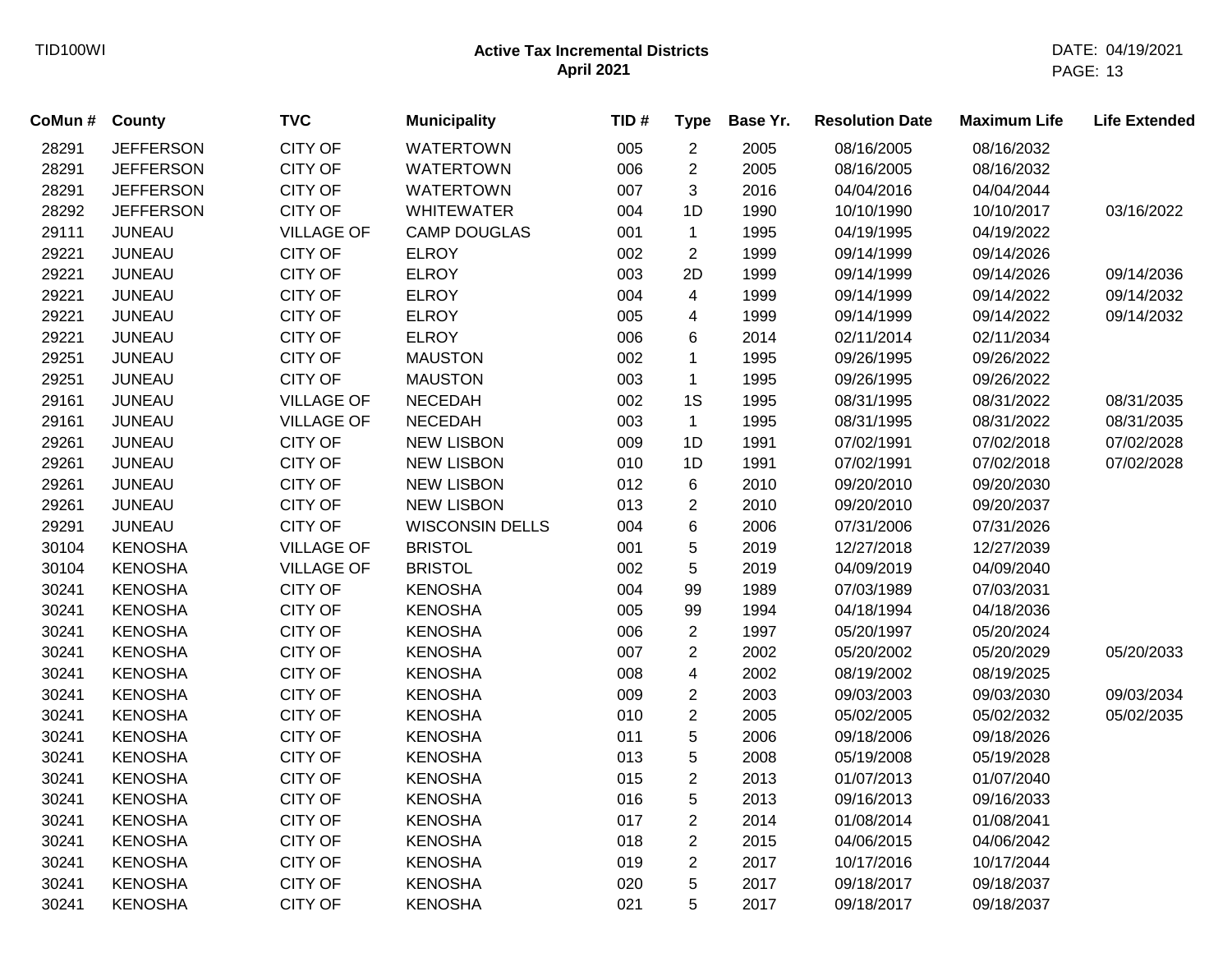| CoMun # County |                 | <b>TVC</b>        | <b>Municipality</b> | TID# | <b>Type</b>    | Base Yr. | <b>Resolution Date</b> | <b>Maximum Life</b> | <b>Life Extended</b> |
|----------------|-----------------|-------------------|---------------------|------|----------------|----------|------------------------|---------------------|----------------------|
| 30241          | <b>KENOSHA</b>  | <b>CITY OF</b>    | <b>KENOSHA</b>      | 023  | $\overline{c}$ | 2018     | 03/05/2018             | 03/05/2046          |                      |
| 30241          | <b>KENOSHA</b>  | <b>CITY OF</b>    | <b>KENOSHA</b>      | 024  | $\overline{2}$ | 2018     | 03/05/2018             | 03/05/2046          |                      |
| 30241          | <b>KENOSHA</b>  | <b>CITY OF</b>    | <b>KENOSHA</b>      | 025  | $\overline{c}$ | 2018     | 09/17/2018             | 09/17/2045          |                      |
| 30241          | <b>KENOSHA</b>  | <b>CITY OF</b>    | <b>KENOSHA</b>      | 026  | $\overline{c}$ | 2018     | 09/17/2018             | 09/17/2045          |                      |
| 30241          | <b>KENOSHA</b>  | <b>CITY OF</b>    | <b>KENOSHA</b>      | 027  | $\overline{2}$ | 2019     | 09/04/2019             | 09/04/2046          |                      |
| 30241          | <b>KENOSHA</b>  | <b>CITY OF</b>    | <b>KENOSHA</b>      | 028  | 5              | 2020     | 10/07/2019             | 10/07/2040          |                      |
| 30241          | <b>KENOSHA</b>  | CITY OF           | <b>KENOSHA</b>      | 029  | $\overline{c}$ | 2020     | 08/03/2020             | 08/03/2047          |                      |
| 30241          | <b>KENOSHA</b>  | CITY OF           | <b>KENOSHA</b>      | 030  | $\overline{2}$ | 2020     | 07/20/2020             | 07/20/2047          |                      |
| 30241          | <b>KENOSHA</b>  | <b>CITY OF</b>    | <b>KENOSHA</b>      | 031  | $\overline{2}$ | 2020     | 07/20/2020             | 07/20/2047          |                      |
| 30171          | <b>KENOSHA</b>  | <b>VILLAGE OF</b> | PADDOCK LAKE        | 001  | 6              | 2012     | 06/20/2012             | 06/20/2032          |                      |
| 30171          | <b>KENOSHA</b>  | <b>VILLAGE OF</b> | PADDOCK LAKE        | 002  | 6              | 2017     | 02/22/2017             | 02/22/2038          |                      |
| 30174          | <b>KENOSHA</b>  | <b>VILLAGE OF</b> | PLEASANT PRAIRIE    | 002  | 4              | 1999     | 07/19/1999             | 07/19/2022          |                      |
| 30174          | <b>KENOSHA</b>  | <b>VILLAGE OF</b> | PLEASANT PRAIRIE    | 004  | $\overline{2}$ | 2007     | 09/24/2007             | 09/24/2034          |                      |
| 30174          | <b>KENOSHA</b>  | <b>VILLAGE OF</b> | PLEASANT PRAIRIE    | 005  | 5              | 2017     | 04/17/2017             | 04/17/2038          |                      |
| 30174          | <b>KENOSHA</b>  | <b>VILLAGE OF</b> | PLEASANT PRAIRIE    | 006  | 6              | 2018     | 02/05/2018             | 02/05/2039          |                      |
| 30174          | <b>KENOSHA</b>  | <b>VILLAGE OF</b> | PLEASANT PRAIRIE    | 007  | 5              | 2018     | 05/07/2018             | 05/07/2039          |                      |
| 30179          | <b>KENOSHA</b>  | <b>VILLAGE OF</b> | <b>SALEM LAKES</b>  | 001  | 5              | 2015     | 05/18/2015             | 05/18/2035          |                      |
| 30182          | <b>KENOSHA</b>  | <b>VILLAGE OF</b> | <b>SOMERS</b>       | 001  | 5              | 2015     | 07/27/2015             | 07/27/2035          |                      |
| 30182          | <b>KENOSHA</b>  | <b>VILLAGE OF</b> | <b>SOMERS</b>       | 002  | 6              | 2015     | 09/30/2015             | 09/30/2035          |                      |
| 30182          | <b>KENOSHA</b>  | <b>VILLAGE OF</b> | <b>SOMERS</b>       | 003  | 6              | 2018     | 07/24/2018             | 07/24/2038          |                      |
| 30182          | <b>KENOSHA</b>  | <b>VILLAGE OF</b> | <b>SOMERS</b>       | 004  | 6              | 2018     | 07/24/2018             | 07/24/2038          |                      |
| 30182          | <b>KENOSHA</b>  | <b>VILLAGE OF</b> | <b>SOMERS</b>       | 005  | 6              | 2018     | 07/24/2018             | 07/24/2038          |                      |
| 30182          | <b>KENOSHA</b>  | <b>VILLAGE OF</b> | <b>SOMERS</b>       | 006  | 6              | 2018     | 07/24/2018             | 07/24/2038          |                      |
| 30182          | <b>KENOSHA</b>  | <b>VILLAGE OF</b> | <b>SOMERS</b>       | 007  | 6              | 2018     | 07/24/2018             | 07/24/2038          |                      |
| 30182          | <b>KENOSHA</b>  | <b>VILLAGE OF</b> | <b>SOMERS</b>       | 008  | 6              | 2018     | 07/24/2018             | 07/24/2038          |                      |
| 30182          | <b>KENOSHA</b>  | <b>VILLAGE OF</b> | <b>SOMERS</b>       | 009  | 6              | 2018     | 07/24/2018             | 07/24/2038          |                      |
| 30182          | <b>KENOSHA</b>  | <b>VILLAGE OF</b> | <b>SOMERS</b>       | 010  | 6              | 2018     | 07/24/2018             | 07/24/2038          |                      |
| 30182          | <b>KENOSHA</b>  | <b>VILLAGE OF</b> | <b>SOMERS</b>       | 011  | 6              | 2018     | 07/24/2018             | 07/24/2038          |                      |
| 30186          | <b>KENOSHA</b>  | <b>VILLAGE OF</b> | <b>TWIN LAKES</b>   | 001  | $\overline{2}$ | 2007     | 09/17/2007             | 09/17/2034          |                      |
| 31201          | <b>KEWAUNEE</b> | CITY OF           | <b>ALGOMA</b>       | 001  | 6D             | 2005     | 03/07/2005             | 03/07/2025          | 03/07/2035           |
| 31201          | <b>KEWAUNEE</b> | CITY OF           | <b>ALGOMA</b>       | 002  | 6              | 2006     | 05/08/2006             | 05/08/2026          | 03/07/2035           |
| 31201          | <b>KEWAUNEE</b> | CITY OF           | <b>ALGOMA</b>       | 003  | $\overline{2}$ | 2019     | 12/03/2018             | 12/03/2046          |                      |
| 31241          | <b>KEWAUNEE</b> | CITY OF           | <b>KEWAUNEE</b>     | 002  | $\mathbf{1}$   | 1994     | 07/21/1994             | 07/21/2021          | 07/21/2024           |
| 31241          | <b>KEWAUNEE</b> | CITY OF           | <b>KEWAUNEE</b>     | 003  | 6              | 2020     | 07/13/2020             | 07/13/2040          |                      |
| 31146          | <b>KEWAUNEE</b> | <b>VILLAGE OF</b> | <b>LUXEMBURG</b>    | 001  | $\mathbf{1}$   | 1995     | 09/05/1995             | 09/05/2022          |                      |
| 32106          | LA CROSSE       | <b>VILLAGE OF</b> | <b>BANGOR</b>       | 001  | 3              | 2008     | 09/10/2008             | 09/10/2035          |                      |
| 32106          | LA CROSSE       | <b>VILLAGE OF</b> | <b>BANGOR</b>       | 002  | 6              | 2015     | 09/22/2015             | 09/22/2035          |                      |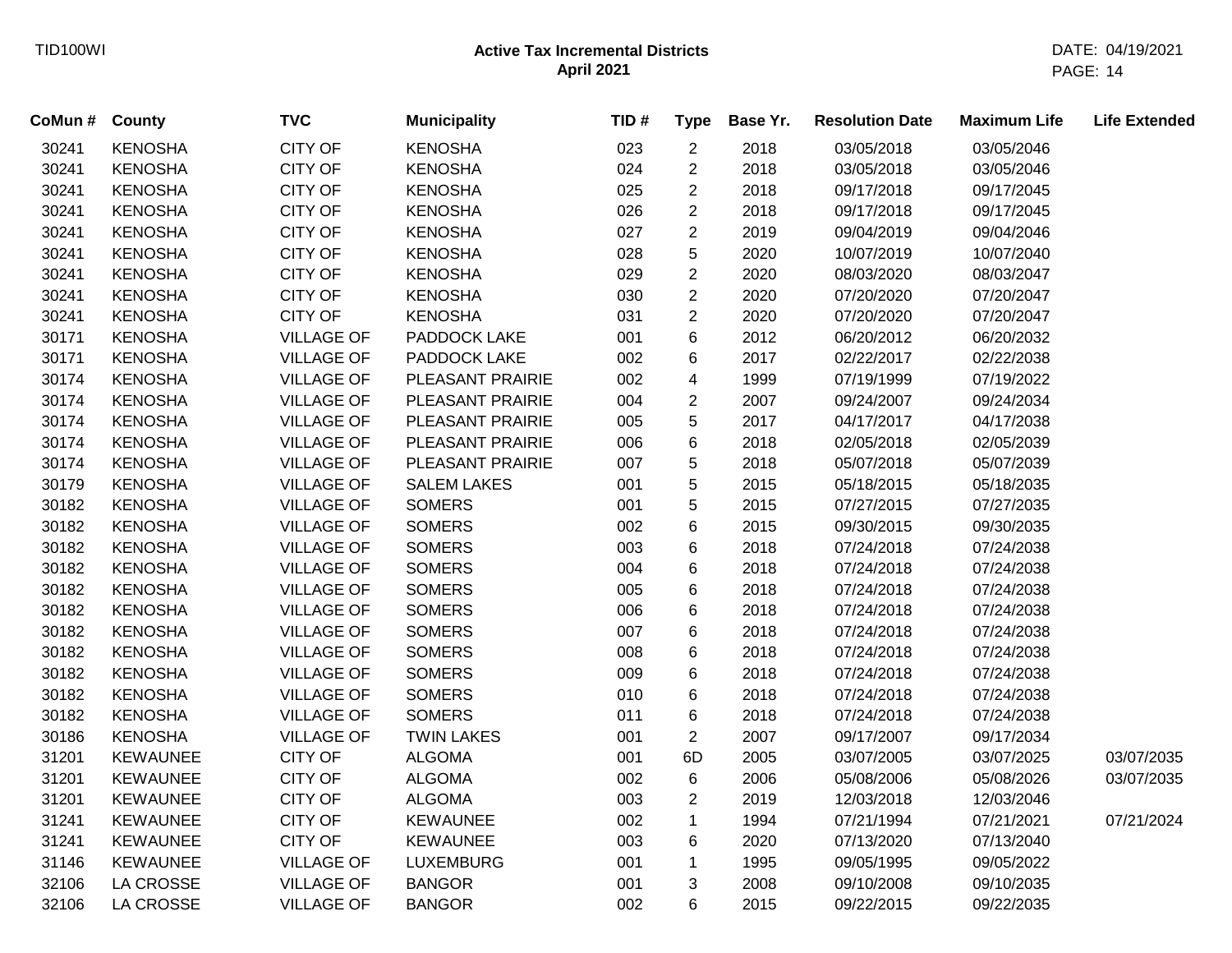| CoMun # | <b>County</b>    | <b>TVC</b>        | <b>Municipality</b> | TID# | <b>Type</b>    | Base Yr. | <b>Resolution Date</b> | <b>Maximum Life</b> | <b>Life Extended</b> |
|---------|------------------|-------------------|---------------------|------|----------------|----------|------------------------|---------------------|----------------------|
| 32136   | LA CROSSE        | <b>VILLAGE OF</b> | <b>HOLMEN</b>       | 002  | 6              | 2009     | 12/11/2008             | 12/11/2028          |                      |
| 32136   | LA CROSSE        | <b>VILLAGE OF</b> | <b>HOLMEN</b>       | 003  | 6              | 2015     | 11/13/2014             | 11/13/2034          |                      |
| 32246   | LA CROSSE        | <b>CITY OF</b>    | <b>LA CROSSE</b>    | 010  | $\overline{2}$ | 2003     | 06/12/2003             | 06/12/2030          |                      |
| 32246   | <b>LA CROSSE</b> | <b>CITY OF</b>    | LA CROSSE           | 011  | $\overline{2}$ | 2005     | 10/12/2004             | 10/12/2031          |                      |
| 32246   | LA CROSSE        | CITY OF           | LA CROSSE           | 012  | $\overline{c}$ | 2005     | 07/14/2005             | 07/14/2032          |                      |
| 32246   | LA CROSSE        | CITY OF           | LA CROSSE           | 013  | 6              | 2006     | 05/11/2006             | 05/11/2026          |                      |
| 32246   | LA CROSSE        | CITY OF           | LA CROSSE           | 014  | 6              | 2006     | 08/24/2006             | 08/24/2026          |                      |
| 32246   | LA CROSSE        | CITY OF           | LA CROSSE           | 015  | 6              | 2013     | 08/08/2013             | 08/08/2033          |                      |
| 32246   | LA CROSSE        | CITY OF           | LA CROSSE           | 016  | 6              | 2014     | 06/12/2014             | 06/12/2034          |                      |
| 32246   | LA CROSSE        | CITY OF           | LA CROSSE           | 017  | 6              | 2015     | 09/29/2015             | 09/29/2035          |                      |
| 32246   | LA CROSSE        | CITY OF           | LA CROSSE           | 018  | $\overline{c}$ | 2020     | 07/09/2020             | 07/09/2047          |                      |
| 32246   | <b>LA CROSSE</b> | <b>CITY OF</b>    | <b>LA CROSSE</b>    | 019  | $\overline{2}$ | 2020     | 07/09/2020             | 07/09/2047          |                      |
| 32246   | LA CROSSE        | CITY OF           | <b>LA CROSSE</b>    | 020  | $\overline{2}$ | 2020     | 07/09/2020             | 07/09/2047          |                      |
| 32265   | LA CROSSE        | <b>CITY OF</b>    | <b>ONALASKA</b>     | 005  | $\overline{c}$ | 2019     | 02/12/2019             | 02/12/2047          |                      |
| 32265   | LA CROSSE        | CITY OF           | <b>ONALASKA</b>     | 006  | 6              | 2020     | 09/08/2020             | 09/08/2040          |                      |
| 32176   | LA CROSSE        | <b>VILLAGE OF</b> | <b>ROCKLAND</b>     | 001  | 6              | 2010     | 04/27/2010             | 04/27/2030          |                      |
| 32191   | LA CROSSE        | <b>VILLAGE OF</b> | <b>WEST SALEM</b>   | 001  | 6              | 2007     | 11/21/2006             | 11/21/2026          |                      |
| 33101   | LAFAYETTE        | <b>VILLAGE OF</b> | ARGYLE              | 003  | $\overline{2}$ | 2012     | 05/02/2012             | 05/02/2039          |                      |
| 33106   | LAFAYETTE        | <b>VILLAGE OF</b> | <b>BELMONT</b>      | 001  | 4              | 2004     | 12/17/2003             | 12/17/2026          |                      |
| 33211   | LAFAYETTE        | <b>CITY OF</b>    | <b>CUBA CITY</b>    | 002  | 4              | 1999     | 07/13/1999             | 07/13/2022          |                      |
| 33211   | LAFAYETTE        | CITY OF           | <b>CUBA CITY</b>    | 004  | 6              | 2019     | 01/24/2019             | 01/24/2040          |                      |
| 33216   | LAFAYETTE        | CITY OF           | <b>DARLINGTON</b>   | 006  | 4              | 2003     | 10/22/2002             | 10/22/2025          | 10/22/2028           |
| 33216   | LAFAYETTE        | CITY OF           | <b>DARLINGTON</b>   | 007  | $\overline{c}$ | 2006     | 11/15/2005             | 11/15/2032          | 11/15/2035           |
| 33216   | LAFAYETTE        | <b>CITY OF</b>    | <b>DARLINGTON</b>   | 008  | 6              | 2018     | 08/07/2018             | 08/07/2038          |                      |
| 33131   | LAFAYETTE        | <b>VILLAGE OF</b> | <b>GRATIOT</b>      | 001  | 4              | 2001     | 06/19/2001             | 06/19/2024          | 06/19/2027           |
| 33281   | LAFAYETTE        | CITY OF           | <b>SHULLSBURG</b>   | 003  | 2D             | 1997     | 05/06/1997             | 05/06/2024          | 05/06/2034           |
| 33281   | LAFAYETTE        | CITY OF           | <b>SHULLSBURG</b>   | 004  | 4              | 1997     | 05/06/1997             | 05/06/2020          | 05/06/2030           |
| 33281   | LAFAYETTE        | <b>CITY OF</b>    | <b>SHULLSBURG</b>   | 005  | 6              | 2005     | 09/30/2005             | 09/30/2025          | 09/30/2028           |
| 33281   | <b>LAFAYETTE</b> | CITY OF           | <b>SHULLSBURG</b>   | 006  | 5              | 2010     | 04/22/2010             | 04/22/2030          |                      |
| 33281   | LAFAYETTE        | <b>CITY OF</b>    | <b>SHULLSBURG</b>   | 007  | 6              | 2010     | 09/30/2010             | 09/30/2030          | 09/30/2033           |
| 34201   | LANGLADE         | CITY OF           | <b>ANTIGO</b>       | 003  | 4S             | 1999     | 09/22/1999             | 09/22/2022          | 09/22/2039           |
| 34201   | LANGLADE         | <b>CITY OF</b>    | <b>ANTIGO</b>       | 004  | $\overline{4}$ | 1999     | 09/22/1999             | 09/22/2022          | 09/22/2025           |
| 34201   | LANGLADE         | <b>CITY OF</b>    | <b>ANTIGO</b>       | 005  | 3              | 2001     | 06/13/2001             | 06/13/2028          | 06/13/2035           |
| 34201   | LANGLADE         | <b>CITY OF</b>    | <b>ANTIGO</b>       | 006  | 6              | 2008     | 06/25/2008             | 06/25/2028          | 09/22/2039           |
| 34201   | LANGLADE         | <b>CITY OF</b>    | <b>ANTIGO</b>       | 007  | 6              | 2010     | 09/22/2010             | 09/22/2030          | 09/22/2036           |
| 35251   | <b>LINCOLN</b>   | <b>CITY OF</b>    | <b>MERRILL</b>      | 003  | 6              | 2005     | 09/13/2005             | 09/13/2025          |                      |
| 35251   | <b>LINCOLN</b>   | <b>CITY OF</b>    | <b>MERRILL</b>      | 004  | 6              | 2007     | 09/11/2007             | 09/11/2027          |                      |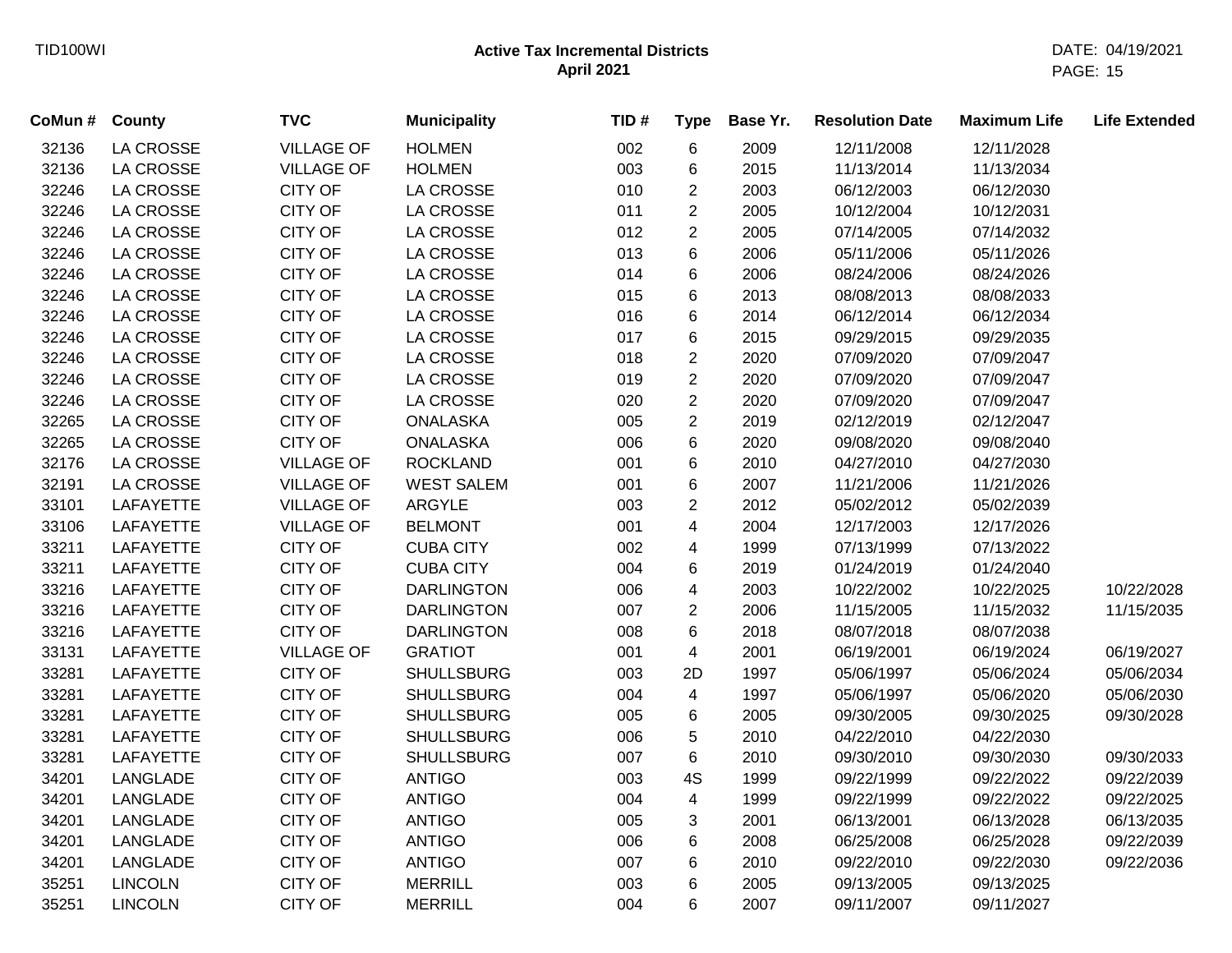| CoMun # | County           | <b>TVC</b>        | <b>Municipality</b>  | TID# | <b>Type</b>             | Base Yr. | <b>Resolution Date</b> | <b>Maximum Life</b> | <b>Life Extended</b> |
|---------|------------------|-------------------|----------------------|------|-------------------------|----------|------------------------|---------------------|----------------------|
| 35251   | <b>LINCOLN</b>   | <b>CITY OF</b>    | <b>MERRILL</b>       | 005  | $\,6$                   | 2007     | 09/11/2007             | 09/11/2027          |                      |
| 35251   | <b>LINCOLN</b>   | <b>CITY OF</b>    | <b>MERRILL</b>       | 006  | $\overline{c}$          | 2009     | 05/12/2009             | 05/12/2036          |                      |
| 35251   | <b>LINCOLN</b>   | <b>CITY OF</b>    | <b>MERRILL</b>       | 007  | $\overline{2}$          | 2009     | 08/11/2009             | 08/11/2036          |                      |
| 35251   | <b>LINCOLN</b>   | <b>CITY OF</b>    | <b>MERRILL</b>       | 008  | $\overline{\mathbf{c}}$ | 2011     | 09/27/2011             | 09/27/2038          |                      |
| 35251   | <b>LINCOLN</b>   | <b>CITY OF</b>    | <b>MERRILL</b>       | 009  | 2                       | 2013     | 09/24/2013             | 09/24/2040          |                      |
| 35251   | <b>LINCOLN</b>   | <b>CITY OF</b>    | <b>MERRILL</b>       | 010  | $\overline{\mathbf{c}}$ | 2015     | 09/22/2015             | 09/22/2042          |                      |
| 35251   | <b>LINCOLN</b>   | <b>CITY OF</b>    | <b>MERRILL</b>       | 011  | 6                       | 2016     | 05/10/2016             | 05/10/2037          |                      |
| 35251   | <b>LINCOLN</b>   | <b>CITY OF</b>    | <b>MERRILL</b>       | 012  | 6                       | 2017     | 08/23/2017             | 08/23/2037          |                      |
| 35286   | <b>LINCOLN</b>   | <b>CITY OF</b>    | <b>TOMAHAWK</b>      | 001  | $\mathbf 1$             | 1995     | 05/18/1995             | 05/18/2022          | 05/18/2035           |
| 35286   | <b>LINCOLN</b>   | <b>CITY OF</b>    | <b>TOMAHAWK</b>      | 001E | 8                       | 2005     | 03/01/2005             | 03/01/2028          |                      |
| 35286   | <b>LINCOLN</b>   | <b>CITY OF</b>    | <b>TOMAHAWK</b>      | 002  | 4S                      | 1997     | 06/17/1997             | 06/17/2020          | 06/17/2037           |
| 35286   | <b>LINCOLN</b>   | <b>CITY OF</b>    | <b>TOMAHAWK</b>      | 003  | 3                       | 2008     | 07/01/2008             | 07/01/2035          |                      |
| 35286   | <b>LINCOLN</b>   | <b>CITY OF</b>    | <b>TOMAHAWK</b>      | 004  | $\overline{c}$          | 2013     | 09/10/2013             | 09/10/2040          |                      |
| 35286   | <b>LINCOLN</b>   | <b>CITY OF</b>    | <b>TOMAHAWK</b>      | 005  | 6                       | 2015     | 07/07/2015             | 07/07/2035          |                      |
| 36126   | <b>MANITOWOC</b> | <b>VILLAGE OF</b> | <b>FRANCIS CREEK</b> | 002  | 4                       | 2004     | 10/13/2003             | 10/13/2026          |                      |
| 36132   | <b>MANITOWOC</b> | <b>VILLAGE OF</b> | KELLNERSVILLE        | 001  | $\overline{2}$          | 2003     | 07/28/2003             | 07/28/2030          |                      |
| 36241   | <b>MANITOWOC</b> | <b>CITY OF</b>    | KIEL                 | 001E | 8                       | 2005     | 03/02/2005             | 03/02/2028          |                      |
| 36241   | <b>MANITOWOC</b> | <b>CITY OF</b>    | <b>KIEL</b>          | 004  | 6                       | 2011     | 04/26/2011             | 04/26/2031          |                      |
| 36251   | <b>MANITOWOC</b> | <b>CITY OF</b>    | <b>MANITOWOC</b>     | 016  | 3                       | 2003     | 08/18/2003             | 08/18/2030          |                      |
| 36251   | <b>MANITOWOC</b> | <b>CITY OF</b>    | <b>MANITOWOC</b>     | 017  | 5                       | 2007     | 08/06/2007             | 08/06/2027          | 06/16/2034           |
| 36251   | <b>MANITOWOC</b> | <b>CITY OF</b>    | <b>MANITOWOC</b>     | 018  | 6                       | 2015     | 09/21/2015             | 09/21/2035          |                      |
| 36251   | <b>MANITOWOC</b> | <b>CITY OF</b>    | <b>MANITOWOC</b>     | 019  | 3                       | 2017     | 09/18/2017             | 09/18/2044          |                      |
| 36251   | <b>MANITOWOC</b> | <b>CITY OF</b>    | <b>MANITOWOC</b>     | 020  | 5                       | 2018     | 04/16/2018             | 04/16/2039          |                      |
| 36251   | <b>MANITOWOC</b> | <b>CITY OF</b>    | <b>MANITOWOC</b>     | 021  | 5                       | 2018     | 06/18/2018             | 06/18/2038          |                      |
| 36251   | <b>MANITOWOC</b> | <b>CITY OF</b>    | <b>MANITOWOC</b>     | 022  | 3                       | 2020     | 03/16/2020             | 03/16/2048          |                      |
| 36147   | <b>MANITOWOC</b> | <b>VILLAGE OF</b> | <b>MARIBEL</b>       | 001  | 6                       | 2017     | 04/20/2017             | 04/20/2038          |                      |
| 36286   | <b>MANITOWOC</b> | <b>CITY OF</b>    | <b>TWO RIVERS</b>    | 004  | 1                       | 1994     | 05/26/1994             | 05/26/2021          | 02/15/2022           |
| 36286   | <b>MANITOWOC</b> | <b>CITY OF</b>    | <b>TWO RIVERS</b>    | 006  | 3                       | 2000     | 07/17/2000             | 07/17/2027          |                      |
| 36286   | <b>MANITOWOC</b> | <b>CITY OF</b>    | <b>TWO RIVERS</b>    | 007  | 3                       | 2001     | 08/20/2001             | 08/20/2028          |                      |
| 36286   | <b>MANITOWOC</b> | <b>CITY OF</b>    | <b>TWO RIVERS</b>    | 008  | $\overline{c}$          | 2002     | 08/05/2002             | 08/05/2029          |                      |
| 36286   | <b>MANITOWOC</b> | <b>CITY OF</b>    | <b>TWO RIVERS</b>    | 009  | 4                       | 2003     | 07/28/2003             | 07/28/2026          |                      |
| 36286   | <b>MANITOWOC</b> | <b>CITY OF</b>    | <b>TWO RIVERS</b>    | 010  | 3                       | 2014     | 08/25/2014             | 08/25/2041          |                      |
| 36286   | <b>MANITOWOC</b> | <b>CITY OF</b>    | <b>TWO RIVERS</b>    | 011  | 3                       | 2016     | 09/06/2016             | 09/06/2043          |                      |
| 36286   | <b>MANITOWOC</b> | <b>CITY OF</b>    | <b>TWO RIVERS</b>    | 012  | $\overline{2}$          | 2018     | 09/04/2018             | 09/04/2045          |                      |
| 36286   | <b>MANITOWOC</b> | <b>CITY OF</b>    | <b>TWO RIVERS</b>    | 013  | 6                       | 2020     | 02/03/2020             | 02/03/2041          |                      |
| 36186   | <b>MANITOWOC</b> | <b>VILLAGE OF</b> | VALDERS              | 002  | 6                       | 2017     | 08/14/2017             | 08/14/2037          |                      |
| 36191   | <b>MANITOWOC</b> | <b>VILLAGE OF</b> | <b>WHITELAW</b>      | 002  | 6                       | 2010     | 08/02/2010             | 08/02/2030          |                      |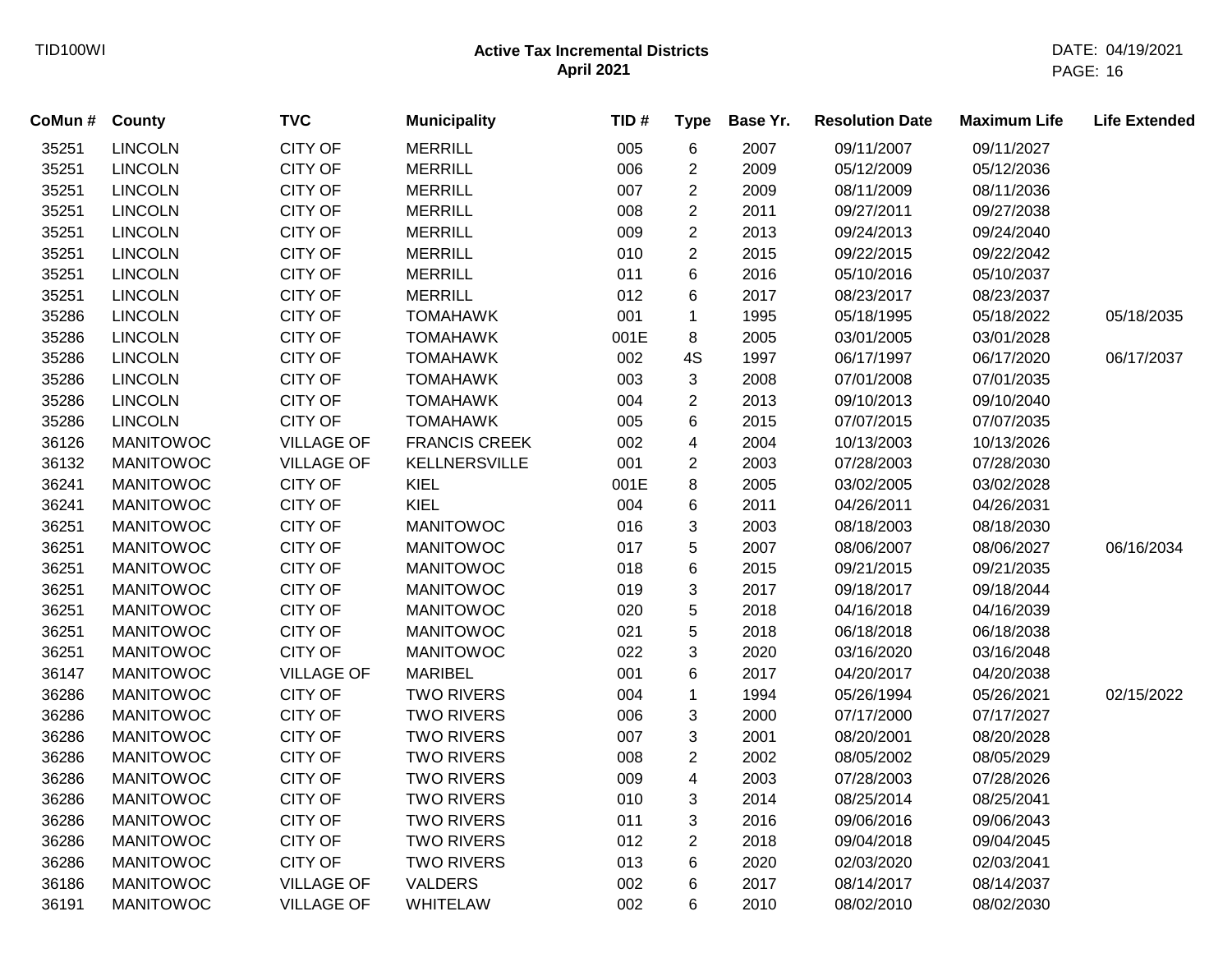| CoMun# | County          | <b>TVC</b>        | <b>Municipality</b> | TID# | <b>Type</b>    | Base Yr. | <b>Resolution Date</b> | <b>Maximum Life</b> | <b>Life Extended</b> |
|--------|-----------------|-------------------|---------------------|------|----------------|----------|------------------------|---------------------|----------------------|
| 37201  | <b>MARATHON</b> | <b>CITY OF</b>    | <b>ABBOTSFORD</b>   | 005  | $\,6$          | 2008     | 09/24/2008             | 09/24/2028          |                      |
| 37201  | <b>MARATHON</b> | <b>CITY OF</b>    | <b>ABBOTSFORD</b>   | 006  | 6              | 2016     | 09/21/2016             | 09/21/2036          |                      |
| 37102  | <b>MARATHON</b> | <b>VILLAGE OF</b> | <b>ATHENS</b>       | 001  | 1D             | 1995     | 09/25/1995             | 09/25/2022          | 09/25/2032           |
| 37102  | <b>MARATHON</b> | <b>VILLAGE OF</b> | <b>ATHENS</b>       | 002  | 6              | 2007     | 02/26/2007             | 02/26/2027          |                      |
| 37121  | <b>MARATHON</b> | <b>VILLAGE OF</b> | <b>EDGAR</b>        | 001  | $\overline{2}$ | 2002     | 06/10/2002             | 06/10/2029          | 10/11/2034           |
| 37121  | <b>MARATHON</b> | <b>VILLAGE OF</b> | <b>EDGAR</b>        | 003  | 6D             | 2005     | 10/11/2004             | 10/11/2024          | 10/11/2034           |
| 37121  | <b>MARATHON</b> | <b>VILLAGE OF</b> | <b>EDGAR</b>        | 004  | 6              | 2016     | 09/15/2016             | 09/15/2036          |                      |
| 37136  | <b>MARATHON</b> | <b>VILLAGE OF</b> | <b>HATLEY</b>       | 001  | 6              | 2007     | 03/06/2007             | 03/06/2027          | 03/06/2033           |
| 37145  | <b>MARATHON</b> | <b>VILLAGE OF</b> | <b>KRONENWETTER</b> | 001  | <b>5S</b>      | 2005     | 11/03/2004             | 11/03/2024          | 11/03/2044           |
| 37145  | <b>MARATHON</b> | <b>VILLAGE OF</b> | <b>KRONENWETTER</b> | 002  | 99             | 2005     | 11/03/2004             | 11/03/2029          | 11/03/2034           |
| 37145  | <b>MARATHON</b> | <b>VILLAGE OF</b> | <b>KRONENWETTER</b> | 003  | 5              | 2005     | 11/03/2004             | 11/03/2024          | 11/03/2034           |
| 37145  | <b>MARATHON</b> | <b>VILLAGE OF</b> | <b>KRONENWETTER</b> | 004  | 5D             | 2005     | 11/03/2004             | 11/03/2024          | 11/03/2034           |
| 37146  | <b>MARATHON</b> | <b>VILLAGE OF</b> | <b>MAINE</b>        | 001  | 4D             | 1997     | 09/29/1997             | 09/29/2020          | 09/29/2030           |
| 37151  | <b>MARATHON</b> | <b>VILLAGE OF</b> | <b>MARATHON</b>     | 001  | 4              | 2002     | 01/03/2002             | 01/03/2025          | 01/03/2028           |
| 37151  | <b>MARATHON</b> | <b>VILLAGE OF</b> | <b>MARATHON</b>     | 002  | 6              | 2016     | 06/20/2016             | 06/20/2036          |                      |
| 37251  | <b>MARATHON</b> | <b>CITY OF</b>    | <b>MOSINEE</b>      | 002  | 5              | 2006     | 10/24/2005             | 10/24/2025          |                      |
| 37251  | <b>MARATHON</b> | CITY OF           | <b>MOSINEE</b>      | 003  | $\overline{c}$ | 2013     | 09/23/2013             | 09/23/2040          |                      |
| 37068  | <b>MARATHON</b> | <b>TOWN OF</b>    | <b>RIB MOUNTAIN</b> | 001A | 6              | 2020     | 09/29/2020             | 09/29/2040          |                      |
| 37176  | <b>MARATHON</b> | <b>VILLAGE OF</b> | <b>ROTHSCHILD</b>   | 002  | 3              | 2013     | 01/28/2013             | 01/28/2040          |                      |
| 37281  | <b>MARATHON</b> | <b>CITY OF</b>    | <b>SCHOFIELD</b>    | 002  | $\mathbf{1}$   | 1994     | 04/04/1994             | 04/04/2021          | 04/04/2031           |
| 37281  | <b>MARATHON</b> | <b>CITY OF</b>    | <b>SCHOFIELD</b>    | 003  | 3D             | 1997     | 09/22/1997             | 09/22/2024          | 09/22/2034           |
| 37281  | <b>MARATHON</b> | CITY OF           | <b>SCHOFIELD</b>    | 004  | $\overline{c}$ | 2017     | 09/12/2017             | 09/12/2044          |                      |
| 37181  | <b>MARATHON</b> | <b>VILLAGE OF</b> | <b>SPENCER</b>      | 002  | 4              | 1999     | 09/20/1999             | 09/20/2022          |                      |
| 37181  | <b>MARATHON</b> | <b>VILLAGE OF</b> | <b>SPENCER</b>      | 003  | 6              | 2013     | 09/16/2013             | 09/16/2033          |                      |
| 37181  | <b>MARATHON</b> | <b>VILLAGE OF</b> | <b>SPENCER</b>      | 004  | 6              | 2016     | 09/29/2016             | 09/29/2036          |                      |
| 37182  | <b>MARATHON</b> | <b>VILLAGE OF</b> | <b>STRATFORD</b>    | 003  | 6              | 2006     | 04/18/2006             | 04/18/2026          | 04/18/2032           |
| 37182  | <b>MARATHON</b> | <b>VILLAGE OF</b> | <b>STRATFORD</b>    | 004  | 6              | 2015     | 06/09/2015             | 06/09/2035          |                      |
| 37186  | <b>MARATHON</b> | <b>VILLAGE OF</b> | <b>UNITY</b>        | 001  | 3              | 1998     | 06/08/1998             | 06/08/2025          |                      |
| 37291  | <b>MARATHON</b> | <b>CITY OF</b>    | WAUSAU              | 003  | 99             | 1994     | 09/01/1994             | 09/01/2031          |                      |
| 37291  | <b>MARATHON</b> | CITY OF           | WAUSAU              | 006  | 5              | 2005     | 05/10/2005             | 05/10/2025          |                      |
| 37291  | <b>MARATHON</b> | <b>CITY OF</b>    | WAUSAU              | 007  | 6              | 2006     | 01/10/2006             | 01/10/2026          |                      |
| 37291  | <b>MARATHON</b> | CITY OF           | WAUSAU              | 008  | 3              | 2012     | 04/10/2012             | 04/10/2039          |                      |
| 37291  | <b>MARATHON</b> | CITY OF           | WAUSAU              | 009  | $\overline{c}$ | 2012     | 09/25/2012             | 09/25/2039          |                      |
| 37291  | <b>MARATHON</b> | CITY OF           | WAUSAU              | 010  | 5              | 2013     | 09/10/2013             | 09/10/2033          |                      |
| 37291  | <b>MARATHON</b> | <b>CITY OF</b>    | WAUSAU              | 011  | 5              | 2017     | 07/11/2017             | 07/11/2037          |                      |
| 37291  | <b>MARATHON</b> | <b>CITY OF</b>    | WAUSAU              | 012  | 3              | 2017     | 07/18/2017             | 07/18/2044          |                      |
| 37192  | <b>MARATHON</b> | <b>VILLAGE OF</b> | <b>WESTON</b>       | 001  | 99             | 1998     | 03/30/1998             | 03/30/2031          |                      |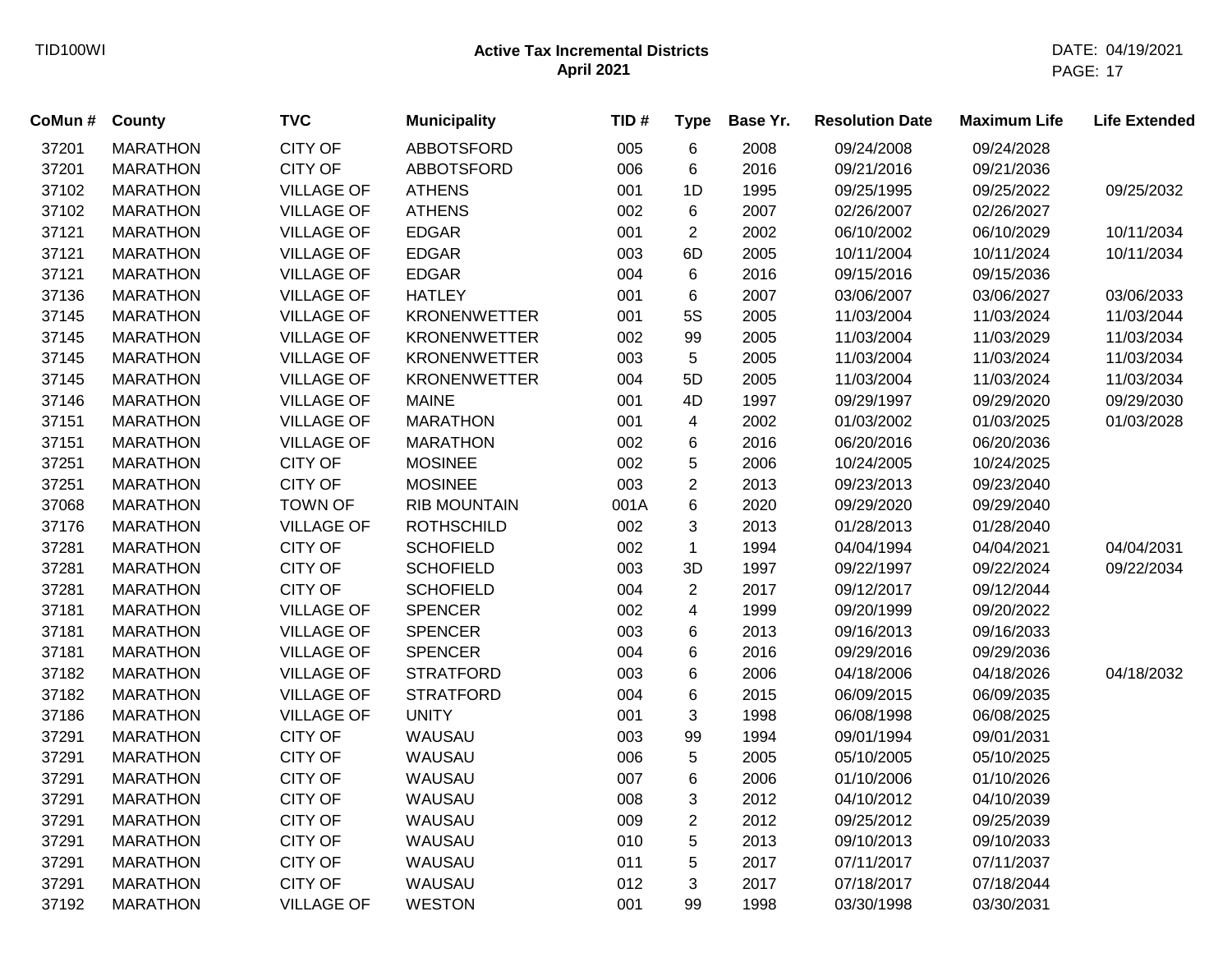| CoMun # | <b>County</b>    | <b>TVC</b>        | <b>Municipality</b> | TID# | <b>Type</b>    | Base Yr. | <b>Resolution Date</b> | <b>Maximum Life</b> | <b>Life Extended</b> |
|---------|------------------|-------------------|---------------------|------|----------------|----------|------------------------|---------------------|----------------------|
| 37192   | <b>MARATHON</b>  | <b>VILLAGE OF</b> | <b>WESTON</b>       | 002  | $\overline{2}$ | 2004     | 05/17/2004             | 05/17/2031          |                      |
| 38111   | <b>MARINETTE</b> | <b>VILLAGE OF</b> | <b>COLEMAN</b>      | 001  | 5              | 2005     | 04/19/2005             | 04/19/2025          |                      |
| 38111   | <b>MARINETTE</b> | <b>VILLAGE OF</b> | <b>COLEMAN</b>      | 002  | 5              | 2017     | 07/26/2017             | 07/26/2037          |                      |
| 38111   | <b>MARINETTE</b> | <b>VILLAGE OF</b> | <b>COLEMAN</b>      | 003  | 5              | 2018     | 07/25/2018             | 07/25/2038          |                      |
| 38121   | <b>MARINETTE</b> | <b>VILLAGE OF</b> | <b>CRIVITZ</b>      | 001  | 4              | 2001     | 08/21/2001             | 08/21/2024          |                      |
| 38251   | <b>MARINETTE</b> | <b>CITY OF</b>    | <b>MARINETTE</b>    | 006  | $\overline{2}$ | 2002     | 11/06/2001             | 11/06/2028          |                      |
| 38251   | <b>MARINETTE</b> | <b>CITY OF</b>    | <b>MARINETTE</b>    | 007  | $\overline{c}$ | 2005     | 02/01/2005             | 02/01/2032          |                      |
| 38251   | <b>MARINETTE</b> | <b>CITY OF</b>    | <b>MARINETTE</b>    | 008  | 6              | 2007     | 07/23/2007             | 07/23/2027          |                      |
| 38251   | <b>MARINETTE</b> | <b>CITY OF</b>    | <b>MARINETTE</b>    | 009  | 3              | 2009     | 04/08/2009             | 04/08/2036          |                      |
| 38251   | <b>MARINETTE</b> | <b>CITY OF</b>    | <b>MARINETTE</b>    | 010  | 5              | 2010     | 03/25/2010             | 03/25/2030          |                      |
| 38251   | <b>MARINETTE</b> | <b>CITY OF</b>    | <b>MARINETTE</b>    | 011  | 5              | 2011     | 09/06/2011             | 09/06/2031          |                      |
| 38251   | <b>MARINETTE</b> | <b>CITY OF</b>    | <b>MARINETTE</b>    | 012  | $\overline{2}$ | 2012     | 04/04/2012             | 04/04/2039          |                      |
| 38251   | <b>MARINETTE</b> | <b>CITY OF</b>    | <b>MARINETTE</b>    | 013  | 3              | 2016     | 01/05/2016             | 01/05/2044          |                      |
| 38261   | <b>MARINETTE</b> | <b>CITY OF</b>    | <b>NIAGARA</b>      | 001  | $\mathbf{1}$   | 1995     | 05/17/1995             | 05/17/2022          | 03/05/2031           |
| 38261   | <b>MARINETTE</b> | <b>CITY OF</b>    | <b>NIAGARA</b>      | 002  | 4D             | 1998     | 03/05/1998             | 03/05/2021          | 03/05/2031           |
| 38171   | <b>MARINETTE</b> | <b>VILLAGE OF</b> | <b>POUND</b>        | 001  | 6              | 2015     | 11/12/2014             | 11/12/2034          |                      |
| 38191   | <b>MARINETTE</b> | <b>VILLAGE OF</b> | WAUSAUKEE           | 001  | 6              | 2020     | 09/21/2020             | 09/21/2040          |                      |
| 39121   | <b>MARQUETTE</b> | <b>VILLAGE OF</b> | <b>ENDEAVOR</b>     | 001  | 1D             | 1993     | 07/06/1993             | 07/06/2020          | 07/06/2030           |
| 39191   | <b>MARQUETTE</b> | <b>VILLAGE OF</b> | <b>WESTFIELD</b>    | 001  | $\mathbf{1}$   | 1993     | 08/25/1993             | 08/25/2020          | 08/11/2021           |
| 40107   | <b>MILWAUKEE</b> | <b>VILLAGE OF</b> | <b>BROWN DEER</b>   | 002  | $\mathbf{1}$   | 1995     | 01/16/1995             | 01/16/2022          |                      |
| 40107   | <b>MILWAUKEE</b> | <b>VILLAGE OF</b> | <b>BROWN DEER</b>   | 003  | $\overline{c}$ | 2005     | 03/07/2005             | 03/07/2032          |                      |
| 40107   | <b>MILWAUKEE</b> | <b>VILLAGE OF</b> | <b>BROWN DEER</b>   | 004  | $\overline{c}$ | 2005     | 03/07/2005             | 03/07/2032          | 03/07/2035           |
| 40211   | <b>MILWAUKEE</b> | <b>CITY OF</b>    | <b>CUDAHY</b>       | 001E | 8              | 2003     | 08/19/2003             | 08/19/2026          |                      |
| 40211   | <b>MILWAUKEE</b> | <b>CITY OF</b>    | <b>CUDAHY</b>       | 002E | 8              | 2010     | 03/16/2010             | 03/16/2033          |                      |
| 40226   | <b>MILWAUKEE</b> | <b>CITY OF</b>    | <b>FRANKLIN</b>     | 003  | 6              | 2005     | 06/21/2005             | 06/21/2025          |                      |
| 40226   | <b>MILWAUKEE</b> | <b>CITY OF</b>    | <b>FRANKLIN</b>     | 004  | 6              | 2005     | 06/21/2005             | 06/21/2025          |                      |
| 40226   | MILWAUKEE        | <b>CITY OF</b>    | <b>FRANKLIN</b>     | 005  | 6              | 2016     | 09/06/2016             | 09/06/2036          |                      |
| 40226   | <b>MILWAUKEE</b> | <b>CITY OF</b>    | <b>FRANKLIN</b>     | 006  | 6              | 2019     | 10/16/2018             | 10/16/2039          |                      |
| 40226   | <b>MILWAUKEE</b> | <b>CITY OF</b>    | <b>FRANKLIN</b>     | 007  | $\overline{c}$ | 2019     | 05/23/2019             | 05/23/2046          |                      |
| 40226   | <b>MILWAUKEE</b> | <b>CITY OF</b>    | <b>FRANKLIN</b>     | 008  | 6              | 2020     | 05/05/2020             | 05/05/2041          |                      |
| 40231   | <b>MILWAUKEE</b> | <b>CITY OF</b>    | <b>GLENDALE</b>     | 007  | $\overline{c}$ | 1996     | 08/26/1996             | 08/26/2023          | 08/26/2030           |
| 40231   | <b>MILWAUKEE</b> | <b>CITY OF</b>    | <b>GLENDALE</b>     | 008  | $\overline{2}$ | 2002     | 08/26/2002             | 08/26/2029          | 08/26/2033           |
| 40131   | <b>MILWAUKEE</b> | <b>VILLAGE OF</b> | <b>GREENDALE</b>    | 001  | 6              | 2010     | 03/16/2010             | 03/16/2030          |                      |
| 40131   | <b>MILWAUKEE</b> | <b>VILLAGE OF</b> | <b>GREENDALE</b>    | 002  | 6              | 2011     | 12/21/2010             | 12/21/2030          |                      |
| 40131   | <b>MILWAUKEE</b> | <b>VILLAGE OF</b> | <b>GREENDALE</b>    | 003  | 3              | 2011     | 09/20/2011             | 09/20/2038          |                      |
| 40131   | <b>MILWAUKEE</b> | <b>VILLAGE OF</b> | <b>GREENDALE</b>    | 004  | 3              | 2016     | 10/06/2015             | 10/06/2043          |                      |
| 40131   | <b>MILWAUKEE</b> | <b>VILLAGE OF</b> | <b>GREENDALE</b>    | 005  | 3              | 2018     | 04/03/2018             | 04/03/2046          |                      |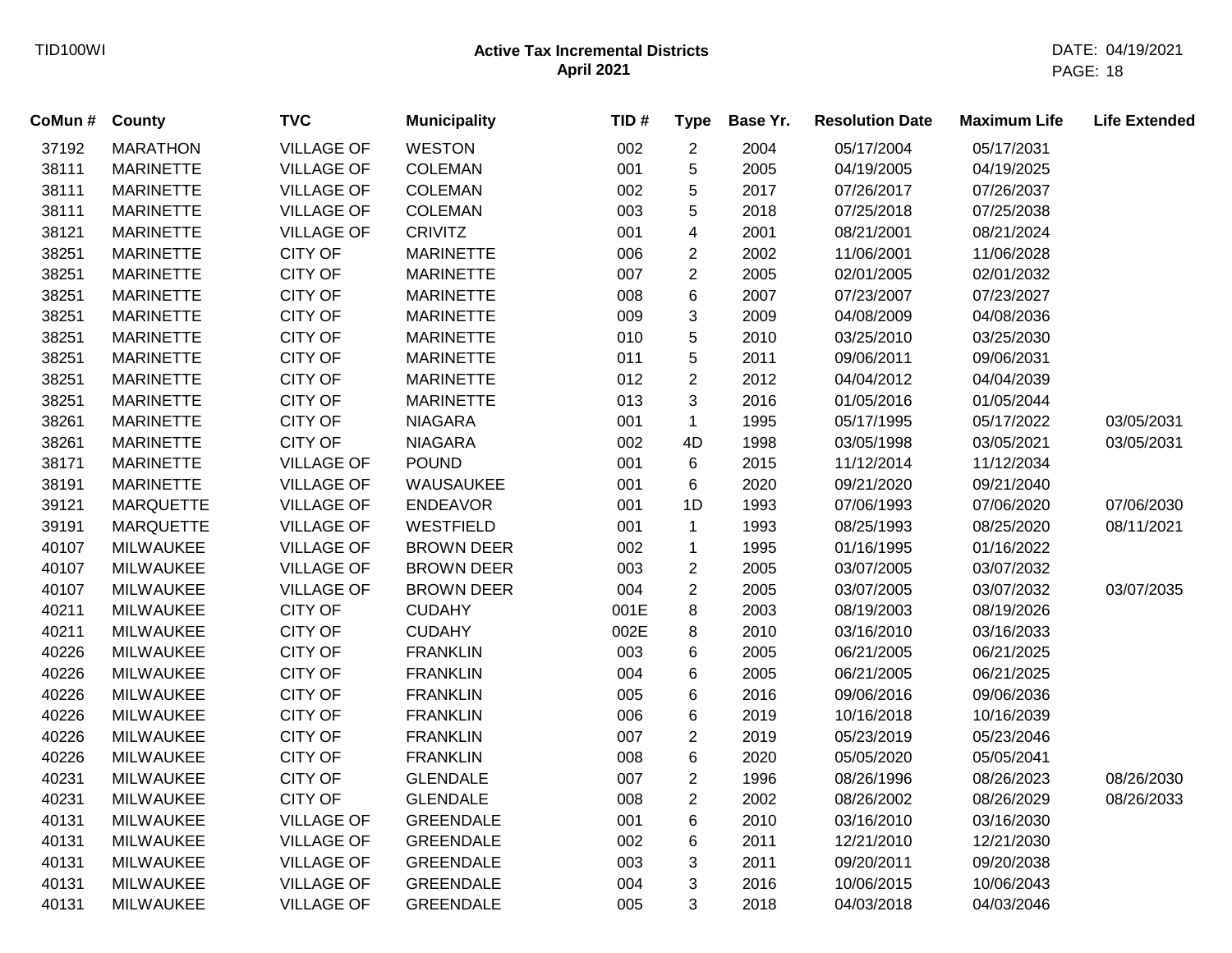| CoMun # | <b>County</b>    | <b>TVC</b>        | <b>Municipality</b>  | TID# | <b>Type</b>             | Base Yr. | <b>Resolution Date</b> | <b>Maximum Life</b> | <b>Life Extended</b> |
|---------|------------------|-------------------|----------------------|------|-------------------------|----------|------------------------|---------------------|----------------------|
| 40236   | <b>MILWAUKEE</b> | <b>CITY OF</b>    | <b>GREENFIELD</b>    | 002  | $\,6$                   | 2007     | 03/06/2007             | 03/06/2027          |                      |
| 40236   | <b>MILWAUKEE</b> | CITY OF           | <b>GREENFIELD</b>    | 003  | 3                       | 2009     | 09/15/2009             | 09/15/2036          |                      |
| 40236   | <b>MILWAUKEE</b> | <b>CITY OF</b>    | <b>GREENFIELD</b>    | 004  | 6                       | 2015     | 08/11/2015             | 08/11/2035          |                      |
| 40236   | <b>MILWAUKEE</b> | CITY OF           | <b>GREENFIELD</b>    | 005  | 6                       | 2015     | 08/11/2015             | 08/11/2035          |                      |
| 40236   | <b>MILWAUKEE</b> | <b>CITY OF</b>    | <b>GREENFIELD</b>    | 006  | 3                       | 2015     | 08/11/2015             | 08/11/2042          |                      |
| 40236   | <b>MILWAUKEE</b> | <b>CITY OF</b>    | <b>GREENFIELD</b>    | 007  | 3                       | 2020     | 04/08/2020             | 04/08/2048          |                      |
| 40136   | <b>MILWAUKEE</b> | <b>VILLAGE OF</b> | <b>HALES CORNERS</b> | 004  | $\mathbf{3}$            | 2016     | 07/11/2016             | 07/11/2043          |                      |
| 40251   | <b>MILWAUKEE</b> | <b>CITY OF</b>    | <b>MILWAUKEE</b>     | 037  | $\mathfrak{S}$          | 1998     | 06/16/1998             | 06/16/2025          |                      |
| 40251   | <b>MILWAUKEE</b> | <b>CITY OF</b>    | <b>MILWAUKEE</b>     | 039  | $\overline{2}$          | 2000     | 09/06/2000             | 09/06/2027          |                      |
| 40251   | <b>MILWAUKEE</b> | <b>CITY OF</b>    | <b>MILWAUKEE</b>     | 041  | $\overline{2}$          | 2000     | 09/22/2000             | 09/22/2027          |                      |
| 40251   | MILWAUKEE        | <b>CITY OF</b>    | <b>MILWAUKEE</b>     | 042  | $\overline{c}$          | 2001     | 11/28/2000             | 11/28/2027          |                      |
| 40251   | <b>MILWAUKEE</b> | <b>CITY OF</b>    | <b>MILWAUKEE</b>     | 046  | $\overline{2}$          | 2001     | 09/05/2001             | 09/05/2028          |                      |
| 40251   | <b>MILWAUKEE</b> | <b>CITY OF</b>    | <b>MILWAUKEE</b>     | 048  | $\mathbf{2}$            | 2002     | 03/05/2002             | 03/05/2029          |                      |
| 40251   | <b>MILWAUKEE</b> | CITY OF           | <b>MILWAUKEE</b>     | 049  | $\overline{2}$          | 2002     | 03/05/2002             | 03/05/2029          |                      |
| 40251   | <b>MILWAUKEE</b> | <b>CITY OF</b>    | <b>MILWAUKEE</b>     | 051  | $\overline{2}$          | 2003     | 01/22/2003             | 01/22/2030          |                      |
| 40251   | <b>MILWAUKEE</b> | <b>CITY OF</b>    | <b>MILWAUKEE</b>     | 052  | $\overline{\mathbf{4}}$ | 2003     | 06/24/2003             | 06/24/2026          |                      |
| 40251   | <b>MILWAUKEE</b> | <b>CITY OF</b>    | <b>MILWAUKEE</b>     | 053  | $\overline{c}$          | 2004     | 11/25/2003             | 11/25/2030          |                      |
| 40251   | <b>MILWAUKEE</b> | <b>CITY OF</b>    | <b>MILWAUKEE</b>     | 054  | $\overline{2}$          | 2004     | 04/13/2004             | 04/13/2031          |                      |
| 40251   | <b>MILWAUKEE</b> | CITY OF           | <b>MILWAUKEE</b>     | 056  | $\overline{2}$          | 2004     | 09/23/2004             | 09/23/2031          |                      |
| 40251   | <b>MILWAUKEE</b> | <b>CITY OF</b>    | <b>MILWAUKEE</b>     | 057  | $\overline{2}$          | 2005     | 11/03/2004             | 11/03/2031          |                      |
| 40251   | <b>MILWAUKEE</b> | <b>CITY OF</b>    | <b>MILWAUKEE</b>     | 058  | 3                       | 2005     | 07/06/2005             | 07/06/2032          |                      |
| 40251   | <b>MILWAUKEE</b> | <b>CITY OF</b>    | <b>MILWAUKEE</b>     | 059  | $\overline{\mathbf{c}}$ | 2005     | 09/12/2005             | 09/12/2032          |                      |
| 40251   | <b>MILWAUKEE</b> | <b>CITY OF</b>    | <b>MILWAUKEE</b>     | 060  | $\overline{2}$          | 2005     | 09/27/2005             | 09/27/2032          |                      |
| 40251   | <b>MILWAUKEE</b> | <b>CITY OF</b>    | <b>MILWAUKEE</b>     | 062  | 3                       | 2006     | 12/13/2005             | 12/13/2032          |                      |
| 40251   | <b>MILWAUKEE</b> | <b>CITY OF</b>    | <b>MILWAUKEE</b>     | 063  | 5                       | 2006     | 04/11/2006             | 04/11/2026          |                      |
| 40251   | <b>MILWAUKEE</b> | <b>CITY OF</b>    | <b>MILWAUKEE</b>     | 064  | $\mathbf{3}$            | 2006     | 07/31/2006             | 07/31/2033          |                      |
| 40251   | <b>MILWAUKEE</b> | <b>CITY OF</b>    | <b>MILWAUKEE</b>     | 065  | $\boldsymbol{2}$        | 2006     | 09/26/2006             | 09/26/2033          |                      |
| 40251   | <b>MILWAUKEE</b> | <b>CITY OF</b>    | <b>MILWAUKEE</b>     | 067  | $\overline{2}$          | 2007     | 12/12/2006             | 12/12/2033          |                      |
| 40251   | <b>MILWAUKEE</b> | <b>CITY OF</b>    | <b>MILWAUKEE</b>     | 068  | $\overline{2}$          | 2007     | 12/12/2006             | 12/12/2033          |                      |
| 40251   | MILWAUKEE        | <b>CITY OF</b>    | <b>MILWAUKEE</b>     | 070  | $\overline{c}$          | 2007     | 09/05/2007             | 09/05/2034          |                      |
| 40251   | <b>MILWAUKEE</b> | <b>CITY OF</b>    | <b>MILWAUKEE</b>     | 071  | 3                       | 2008     | 01/15/2008             | 01/15/2035          |                      |
| 40251   | <b>MILWAUKEE</b> | CITY OF           | <b>MILWAUKEE</b>     | 072  | 3                       | 2009     | 12/16/2008             | 12/16/2035          |                      |
| 40251   | <b>MILWAUKEE</b> | <b>CITY OF</b>    | <b>MILWAUKEE</b>     | 073  | 3                       | 2009     | 09/01/2009             | 09/01/2036          |                      |
| 40251   | <b>MILWAUKEE</b> | <b>CITY OF</b>    | <b>MILWAUKEE</b>     | 074  | 3                       | 2009     | 09/01/2009             | 09/01/2036          |                      |
| 40251   | <b>MILWAUKEE</b> | <b>CITY OF</b>    | <b>MILWAUKEE</b>     | 075  | 3                       | 2009     | 09/22/2009             | 09/22/2036          |                      |
| 40251   | <b>MILWAUKEE</b> | <b>CITY OF</b>    | <b>MILWAUKEE</b>     | 076  | 3                       | 2010     | 12/22/2009             | 12/22/2036          |                      |
| 40251   | <b>MILWAUKEE</b> | <b>CITY OF</b>    | <b>MILWAUKEE</b>     | 077  | 5                       | 2012     | 09/25/2012             | 09/25/2032          |                      |
|         |                  |                   |                      |      |                         |          |                        |                     |                      |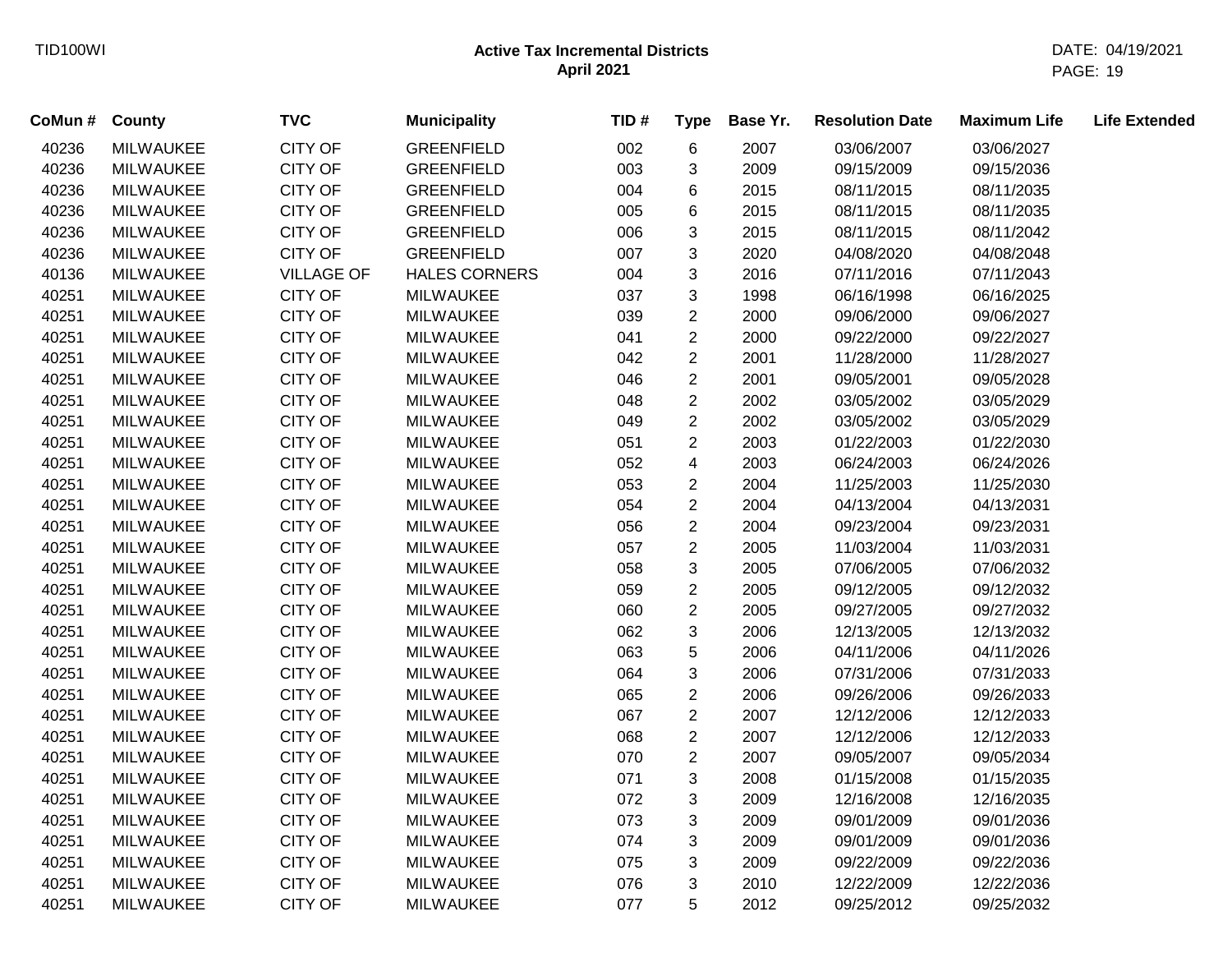| CoMun # | <b>County</b>    | <b>TVC</b>     | <b>Municipality</b> | TID# | <b>Type</b>               | Base Yr. | <b>Resolution Date</b> | <b>Maximum Life</b> | <b>Life Extended</b> |
|---------|------------------|----------------|---------------------|------|---------------------------|----------|------------------------|---------------------|----------------------|
| 40251   | <b>MILWAUKEE</b> | CITY OF        | <b>MILWAUKEE</b>    | 078  | 3                         | 2013     | 04/30/2013             | 04/30/2040          |                      |
| 40251   | <b>MILWAUKEE</b> | CITY OF        | <b>MILWAUKEE</b>    | 079  | 3                         | 2013     | 05/21/2013             | 05/21/2040          |                      |
| 40251   | <b>MILWAUKEE</b> | CITY OF        | <b>MILWAUKEE</b>    | 080  | 3                         | 2014     | 06/03/2014             | 06/03/2041          |                      |
| 40251   | <b>MILWAUKEE</b> | CITY OF        | <b>MILWAUKEE</b>    | 081  | 3                         | 2015     | 12/16/2014             | 12/16/2041          |                      |
| 40251   | <b>MILWAUKEE</b> | <b>CITY OF</b> | <b>MILWAUKEE</b>    | 082  | 3                         | 2015     | 02/10/2015             | 02/10/2042          |                      |
| 40251   | <b>MILWAUKEE</b> | <b>CITY OF</b> | <b>MILWAUKEE</b>    | 083  | 3                         | 2015     | 06/23/2015             | 06/23/2042          |                      |
| 40251   | <b>MILWAUKEE</b> | <b>CITY OF</b> | <b>MILWAUKEE</b>    | 084  | $\overline{2}$            | 2015     | 09/22/2015             | 09/22/2042          |                      |
| 40251   | <b>MILWAUKEE</b> | <b>CITY OF</b> | <b>MILWAUKEE</b>    | 085  | $\mathbf{3}$              | 2015     | 09/22/2015             | 09/22/2042          |                      |
| 40251   | <b>MILWAUKEE</b> | <b>CITY OF</b> | <b>MILWAUKEE</b>    | 086  | $\mathbf{3}$              | 2016     | 04/15/2016             | 04/15/2044          |                      |
| 40251   | <b>MILWAUKEE</b> | CITY OF        | <b>MILWAUKEE</b>    | 087  | $\mathfrak{S}$            | 2016     | 06/14/2016             | 06/14/2043          |                      |
| 40251   | <b>MILWAUKEE</b> | CITY OF        | <b>MILWAUKEE</b>    | 088  | $\overline{c}$            | 2016     | 07/06/2016             | 07/06/2043          |                      |
| 40251   | <b>MILWAUKEE</b> | CITY OF        | <b>MILWAUKEE</b>    | 089  | $\ensuremath{\mathsf{3}}$ | 2017     | 11/22/2016             | 11/22/2044          |                      |
| 40251   | <b>MILWAUKEE</b> | CITY OF        | <b>MILWAUKEE</b>    | 090  | 3                         | 2017     | 07/11/2017             | 07/11/2044          |                      |
| 40251   | <b>MILWAUKEE</b> | CITY OF        | <b>MILWAUKEE</b>    | 091  | 6                         | 2017     | 09/06/2017             | 09/06/2037          |                      |
| 40251   | <b>MILWAUKEE</b> | CITY OF        | <b>MILWAUKEE</b>    | 092  | 3                         | 2017     | 09/26/2017             | 09/26/2044          |                      |
| 40251   | <b>MILWAUKEE</b> | <b>CITY OF</b> | <b>MILWAUKEE</b>    | 093  | 3                         | 2018     | 12/19/2017             | 12/19/2045          |                      |
| 40251   | <b>MILWAUKEE</b> | CITY OF        | <b>MILWAUKEE</b>    | 094  | 3                         | 2019     | 12/18/2018             | 12/18/2046          |                      |
| 40251   | <b>MILWAUKEE</b> | CITY OF        | <b>MILWAUKEE</b>    | 095  | 3                         | 2019     | 11/05/2018             | 11/05/2046          |                      |
| 40251   | <b>MILWAUKEE</b> | CITY OF        | <b>MILWAUKEE</b>    | 096  | 3                         | 2019     | 12/18/2018             | 12/18/2046          |                      |
| 40251   | <b>MILWAUKEE</b> | CITY OF        | <b>MILWAUKEE</b>    | 097  | 3                         | 2019     | 04/16/2019             | 04/16/2047          |                      |
| 40251   | <b>MILWAUKEE</b> | CITY OF        | <b>MILWAUKEE</b>    | 098  | 3                         | 2019     | 05/07/2019             | 05/07/2047          |                      |
| 40251   | <b>MILWAUKEE</b> | CITY OF        | <b>MILWAUKEE</b>    | 099  | 5                         | 2019     | 07/30/2019             | 07/30/2039          |                      |
| 40251   | <b>MILWAUKEE</b> | CITY OF        | <b>MILWAUKEE</b>    | 100  | 3                         | 2019     | 09/24/2019             | 09/24/2046          |                      |
| 40251   | <b>MILWAUKEE</b> | CITY OF        | <b>MILWAUKEE</b>    | 102  | 3                         | 2020     | 11/26/2019             | 11/26/2047          |                      |
| 40251   | <b>MILWAUKEE</b> | CITY OF        | <b>MILWAUKEE</b>    | 103  | $\mathfrak{S}$            | 2020     | 12/17/2019             | 12/17/2047          |                      |
| 40251   | <b>MILWAUKEE</b> | CITY OF        | <b>MILWAUKEE</b>    | 104  | $\mathfrak{S}$            | 2020     | 04/14/2020             | 04/14/2048          |                      |
| 40251   | <b>MILWAUKEE</b> | <b>CITY OF</b> | <b>MILWAUKEE</b>    | 105  | $\mathbf{3}$              | 2020     | 07/07/2020             | 07/07/2047          |                      |
| 40251   | <b>MILWAUKEE</b> | <b>CITY OF</b> | <b>MILWAUKEE</b>    | 106  | 3                         | 2020     | 09/22/2020             | 09/22/2047          |                      |
| 40265   | <b>MILWAUKEE</b> | CITY OF        | OAK CREEK           | 006  | 4                         | 2001     | 10/17/2000             | 10/17/2023          |                      |
| 40265   | <b>MILWAUKEE</b> | <b>CITY OF</b> | OAK CREEK           | 007  | $\,6$                     | 2007     | 04/17/2007             | 04/17/2027          |                      |
| 40265   | <b>MILWAUKEE</b> | CITY OF        | OAK CREEK           | 008  | 6                         | 2009     | 01/01/2009             | 01/01/2029          |                      |
| 40265   | <b>MILWAUKEE</b> | CITY OF        | <b>OAK CREEK</b>    | 010  | 6                         | 2010     | 09/07/2010             | 09/07/2030          |                      |
| 40265   | <b>MILWAUKEE</b> | CITY OF        | <b>OAK CREEK</b>    | 011  | 6                         | 2012     | 04/03/2012             | 04/03/2032          |                      |
| 40265   | <b>MILWAUKEE</b> | CITY OF        | <b>OAK CREEK</b>    | 012  | 6                         | 2016     | 07/19/2016             | 07/19/2036          |                      |
| 40265   | <b>MILWAUKEE</b> | <b>CITY OF</b> | <b>OAK CREEK</b>    | 013  | $\overline{c}$            | 2017     | 05/16/2017             | 05/16/2044          |                      |
| 40265   | <b>MILWAUKEE</b> | <b>CITY OF</b> | OAK CREEK           | 014  | $\overline{2}$            | 2018     | 03/06/2018             | 03/06/2046          |                      |
| 40265   | <b>MILWAUKEE</b> | CITY OF        | <b>OAK CREEK</b>    | 015  | $\overline{2}$            | 2018     | 03/06/2018             | 03/06/2046          |                      |
|         |                  |                |                     |      |                           |          |                        |                     |                      |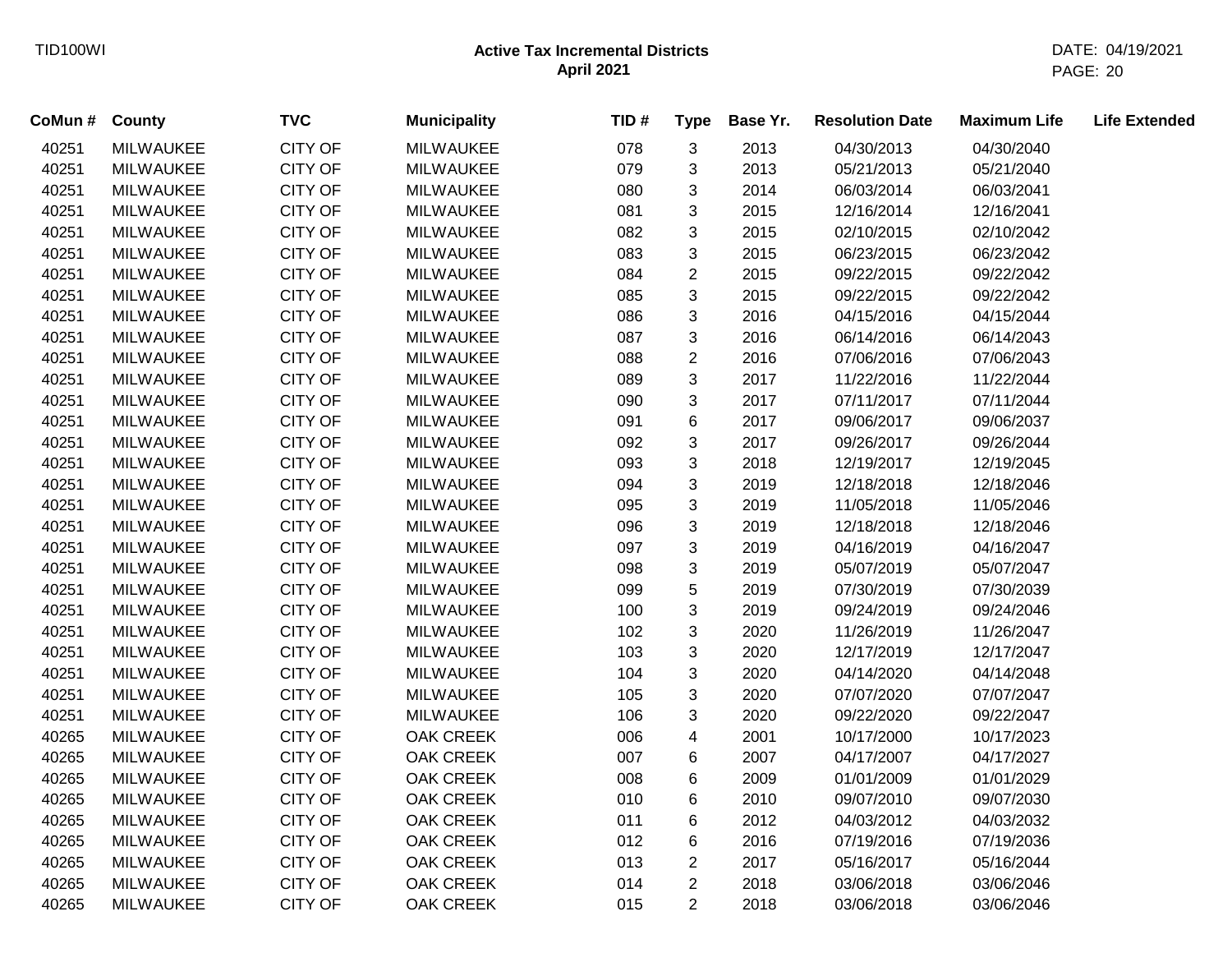| CoMun # | County           | <b>TVC</b>        | <b>Municipality</b>   | TID# | <b>Type</b>      | Base Yr. | <b>Resolution Date</b> | <b>Maximum Life</b> | <b>Life Extended</b> |
|---------|------------------|-------------------|-----------------------|------|------------------|----------|------------------------|---------------------|----------------------|
| 40265   | <b>MILWAUKEE</b> | <b>CITY OF</b>    | <b>OAK CREEK</b>      | 016  | $\,6\,$          | 2018     | 08/21/2018             | 08/21/2038          |                      |
| 40281   | <b>MILWAUKEE</b> | <b>CITY OF</b>    | <b>SAINT FRANCIS</b>  | 003  | $\overline{c}$   | 2006     | 08/15/2006             | 08/15/2033          |                      |
| 40281   | <b>MILWAUKEE</b> | CITY OF           | <b>SAINT FRANCIS</b>  | 004  | 3                | 2012     | 06/19/2012             | 06/19/2039          |                      |
| 40281   | <b>MILWAUKEE</b> | <b>CITY OF</b>    | <b>SAINT FRANCIS</b>  | 005  | 6                | 2015     | 07/21/2015             | 07/21/2035          |                      |
| 40181   | <b>MILWAUKEE</b> | <b>VILLAGE OF</b> | <b>SHOREWOOD</b>      | 001  | 1                | 1995     | 01/16/1995             | 01/16/2022          | 03/15/2022           |
| 40181   | <b>MILWAUKEE</b> | <b>VILLAGE OF</b> | <b>SHOREWOOD</b>      | 003  | $\mathbf{3}$     | 2008     | 07/14/2008             | 07/14/2035          |                      |
| 40181   | <b>MILWAUKEE</b> | <b>VILLAGE OF</b> | <b>SHOREWOOD</b>      | 004  | 3                | 2011     | 06/09/2011             | 06/09/2038          |                      |
| 40181   | <b>MILWAUKEE</b> | <b>VILLAGE OF</b> | <b>SHOREWOOD</b>      | 005  | 3                | 2014     | 06/16/2014             | 06/16/2041          |                      |
| 40282   | <b>MILWAUKEE</b> | <b>CITY OF</b>    | SOUTH MILWAUKEE       | 001  | $\overline{2}$   | 2000     | 07/05/2000             | 07/05/2027          |                      |
| 40282   | <b>MILWAUKEE</b> | <b>CITY OF</b>    | SOUTH MILWAUKEE       | 002  | $\overline{2}$   | 2000     | 07/05/2000             | 07/05/2027          |                      |
| 40282   | MILWAUKEE        | <b>CITY OF</b>    | SOUTH MILWAUKEE       | 003  | $\,6$            | 2005     | 10/19/2004             | 10/19/2024          | 10/19/2027           |
| 40282   | <b>MILWAUKEE</b> | CITY OF           | SOUTH MILWAUKEE       | 005  | $\boldsymbol{2}$ | 2018     | 07/10/2018             | 07/10/2045          |                      |
| 40291   | <b>MILWAUKEE</b> | <b>CITY OF</b>    | <b>WAUWATOSA</b>      | 006  | $\boldsymbol{2}$ | 2010     | 09/21/2010             | 09/21/2037          |                      |
| 40291   | <b>MILWAUKEE</b> | CITY OF           | <b>WAUWATOSA</b>      | 007  | $\boldsymbol{2}$ | 2013     | 11/20/2012             | 11/20/2039          |                      |
| 40291   | <b>MILWAUKEE</b> | <b>CITY OF</b>    | <b>WAUWATOSA</b>      | 008  | 3                | 2014     | 04/01/2014             | 04/01/2041          |                      |
| 40291   | <b>MILWAUKEE</b> | CITY OF           | <b>WAUWATOSA</b>      | 009  | 3                | 2015     | 04/07/2015             | 04/07/2042          |                      |
| 40291   | <b>MILWAUKEE</b> | <b>CITY OF</b>    | <b>WAUWATOSA</b>      | 010  | 3                | 2015     | 06/02/2015             | 06/02/2042          |                      |
| 40291   | <b>MILWAUKEE</b> | <b>CITY OF</b>    | <b>WAUWATOSA</b>      | 011  | 3                | 2015     | 09/01/2015             | 09/01/2042          |                      |
| 40291   | <b>MILWAUKEE</b> | CITY OF           | <b>WAUWATOSA</b>      | 012  | 3                | 2018     | 02/06/2018             | 02/06/2046          |                      |
| 40291   | <b>MILWAUKEE</b> | CITY OF           | <b>WAUWATOSA</b>      | 013  | 2                | 2020     | 09/15/2020             | 09/15/2047          |                      |
| 40292   | <b>MILWAUKEE</b> | <b>CITY OF</b>    | <b>WEST ALLIS</b>     | 005  | $\overline{2}$   | 2001     | 01/16/2001             | 01/16/2028          |                      |
| 40292   | <b>MILWAUKEE</b> | <b>CITY OF</b>    | <b>WEST ALLIS</b>     | 006  | $\overline{2}$   | 2004     | 02/18/2004             | 02/18/2031          |                      |
| 40292   | <b>MILWAUKEE</b> | <b>CITY OF</b>    | <b>WEST ALLIS</b>     | 007  | $\overline{2}$   | 2004     | 02/18/2004             | 02/18/2031          |                      |
| 40292   | <b>MILWAUKEE</b> | CITY OF           | <b>WEST ALLIS</b>     | 010  | 3                | 2008     | 08/05/2008             | 08/05/2035          |                      |
| 40292   | <b>MILWAUKEE</b> | CITY OF           | <b>WEST ALLIS</b>     | 011  | 3                | 2010     | 11/03/2009             | 11/03/2036          |                      |
| 40292   | <b>MILWAUKEE</b> | CITY OF           | <b>WEST ALLIS</b>     | 012  | 3                | 2011     | 04/19/2011             | 04/19/2038          |                      |
| 40292   | <b>MILWAUKEE</b> | <b>CITY OF</b>    | <b>WEST ALLIS</b>     | 013  | $\mathbf{3}$     | 2011     | 04/19/2011             | 04/19/2038          |                      |
| 40292   | <b>MILWAUKEE</b> | CITY OF           | <b>WEST ALLIS</b>     | 014  | $\mathbf{3}$     | 2015     | 11/03/2014             | 11/03/2041          |                      |
| 40292   | MILWAUKEE        | CITY OF           | <b>WEST ALLIS</b>     | 015  | $\sqrt{2}$       | 2016     | 07/05/2016             | 07/05/2043          |                      |
| 40292   | <b>MILWAUKEE</b> | CITY OF           | <b>WEST ALLIS</b>     | 016  | $\mathfrak{S}$   | 2018     | 06/26/2018             | 06/26/2045          |                      |
| 40292   | <b>MILWAUKEE</b> | <b>CITY OF</b>    | <b>WEST ALLIS</b>     | 017  | $\sqrt{3}$       | 2019     | 08/06/2019             | 08/06/2046          |                      |
| 40292   | <b>MILWAUKEE</b> | <b>CITY OF</b>    | <b>WEST ALLIS</b>     | 018  | 5                | 2020     | 12/03/2019             | 12/03/2040          |                      |
| 40191   | <b>MILWAUKEE</b> | <b>VILLAGE OF</b> | <b>WEST MILWAUKEE</b> | 001E | $\,8\,$          | 2016     | 07/18/2016             | 07/18/2039          |                      |
| 40191   | <b>MILWAUKEE</b> | <b>VILLAGE OF</b> | <b>WEST MILWAUKEE</b> | 002  | $\overline{2}$   | 2001     | 09/17/2001             | 09/17/2028          |                      |
| 40191   | <b>MILWAUKEE</b> | <b>VILLAGE OF</b> | <b>WEST MILWAUKEE</b> | 003  | 4                | 2003     | 10/07/2002             | 10/07/2025          |                      |
| 40192   | <b>MILWAUKEE</b> | <b>VILLAGE OF</b> | <b>WHITEFISH BAY</b>  | 001  | 2                | 2004     | 10/20/2003             | 10/20/2030          |                      |
| 40192   | <b>MILWAUKEE</b> | <b>VILLAGE OF</b> | <b>WHITEFISH BAY</b>  | 002  | 3                | 2013     | 12/03/2012             | 12/03/2039          |                      |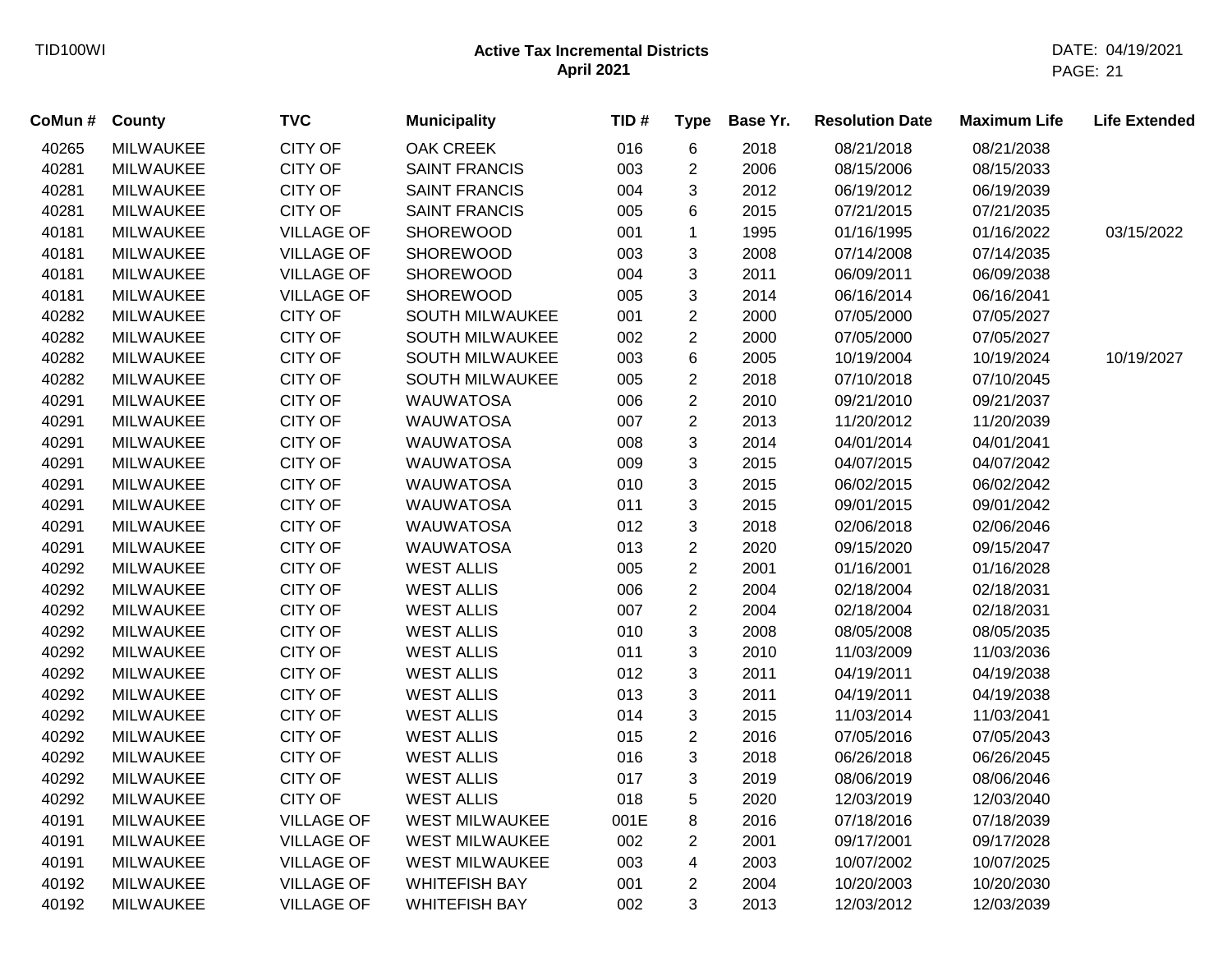| CoMun # County |                  | <b>TVC</b>        | <b>Municipality</b>   | TID# | <b>Type</b>    | Base Yr. | <b>Resolution Date</b> | <b>Maximum Life</b> | <b>Life Extended</b> |
|----------------|------------------|-------------------|-----------------------|------|----------------|----------|------------------------|---------------------|----------------------|
| 41111          | <b>MONROE</b>    | <b>VILLAGE OF</b> | <b>CASHTON</b>        | 002  | $\overline{2}$ | 1998     | 09/10/1998             | 09/10/2025          | 09/10/2028           |
| 41111          | <b>MONROE</b>    | <b>VILLAGE OF</b> | <b>CASHTON</b>        | 003  | 6              | 2005     | 09/28/2005             | 09/28/2025          | 09/28/2028           |
| 41176          | <b>MONROE</b>    | <b>VILLAGE OF</b> | <b>ROCKLAND</b>       | 001  | 6              | 2010     | 04/27/2010             | 04/27/2030          |                      |
| 41281          | <b>MONROE</b>    | <b>CITY OF</b>    | <b>SPARTA</b>         | 006  | 5              | 2005     | 04/19/2005             | 04/19/2025          |                      |
| 41281          | <b>MONROE</b>    | <b>CITY OF</b>    | <b>SPARTA</b>         | 008  | 5              | 2010     | 08/17/2010             | 08/17/2030          |                      |
| 41281          | <b>MONROE</b>    | <b>CITY OF</b>    | <b>SPARTA</b>         | 009  | 6              | 2018     | 01/17/2018             | 01/17/2039          |                      |
| 41286          | <b>MONROE</b>    | <b>CITY OF</b>    | <b>TOMAH</b>          | 008  | 3              | 2015     | 05/12/2015             | 05/12/2042          |                      |
| 41286          | <b>MONROE</b>    | <b>CITY OF</b>    | <b>TOMAH</b>          | 009  | 5              | 2018     | 01/09/2018             | 01/09/2039          |                      |
| 41286          | <b>MONROE</b>    | CITY OF           | <b>TOMAH</b>          | 010  | 6              | 2018     | 05/08/2018             | 05/08/2039          |                      |
| 41185          | <b>MONROE</b>    | <b>VILLAGE OF</b> | <b>WARRENS</b>        | 001  | 2S             | 1998     | 05/21/1998             | 05/21/2025          | 05/21/2038           |
| 41191          | <b>MONROE</b>    | <b>VILLAGE OF</b> | <b>WILTON</b>         | 002  | $\overline{2}$ | 1998     | 08/10/1998             | 08/10/2025          |                      |
| 42231          | <b>OCONTO</b>    | <b>CITY OF</b>    | <b>GILLETT</b>        | 002  | $\mathbf 1$    | 1993     | 09/29/1993             | 09/29/2020          | 09/29/2023           |
| 42231          | <b>OCONTO</b>    | <b>CITY OF</b>    | <b>GILLETT</b>        | 003  | $\overline{c}$ | 2000     | 09/07/2000             | 09/07/2027          | 09/07/2034           |
| 42146          | <b>OCONTO</b>    | <b>VILLAGE OF</b> | <b>LENA</b>           | 001  | 3              | 2020     | 02/03/2020             | 02/03/2048          |                      |
| 42265          | <b>OCONTO</b>    | <b>CITY OF</b>    | <b>OCONTO</b>         | 003  | 6              | 2007     | 08/01/2007             | 08/01/2027          |                      |
| 42265          | <b>OCONTO</b>    | <b>CITY OF</b>    | <b>OCONTO</b>         | 004  | 6              | 2010     | 12/01/2009             | 12/01/2029          |                      |
| 42181          | <b>OCONTO</b>    | <b>VILLAGE OF</b> | <b>SURING</b>         | 001  | $\overline{c}$ | 2000     | 09/13/2000             | 09/13/2027          |                      |
| 43276          | <b>ONEIDA</b>    | <b>CITY OF</b>    | <b>RHINELANDER</b>    | 001E | 8              | 2005     | 03/07/2005             | 03/07/2028          |                      |
| 43276          | <b>ONEIDA</b>    | <b>CITY OF</b>    | <b>RHINELANDER</b>    | 005  | $\overline{2}$ | 2000     | 05/26/2000             | 05/26/2027          |                      |
| 43276          | <b>ONEIDA</b>    | <b>CITY OF</b>    | <b>RHINELANDER</b>    | 006  | 4              | 2002     | 09/09/2002             | 09/09/2025          |                      |
| 43276          | <b>ONEIDA</b>    | <b>CITY OF</b>    | <b>RHINELANDER</b>    | 008  | 6              | 2010     | 08/09/2010             | 08/09/2030          |                      |
| 43276          | <b>ONEIDA</b>    | CITY OF           | <b>RHINELANDER</b>    | 009  | 5              | 2012     | 09/10/2012             | 09/10/2032          |                      |
| 43276          | <b>ONEIDA</b>    | <b>CITY OF</b>    | <b>RHINELANDER</b>    | 010  | 3              | 2013     | 04/22/2013             | 04/22/2040          |                      |
| 44201          | <b>OUTAGAMIE</b> | CITY OF           | <b>APPLETON</b>       | 003  | 1D             | 1993     | 11/04/1992             | 11/04/2019          | 11/04/2029           |
| 44201          | <b>OUTAGAMIE</b> | CITY OF           | <b>APPLETON</b>       | 008  | $\overline{c}$ | 2009     | 05/20/2009             | 05/20/2036          |                      |
| 44201          | <b>OUTAGAMIE</b> | <b>CITY OF</b>    | <b>APPLETON</b>       | 009  | $\overline{c}$ | 2013     | 09/18/2013             | 09/18/2040          |                      |
| 44201          | <b>OUTAGAMIE</b> | <b>CITY OF</b>    | <b>APPLETON</b>       | 010  | $\overline{c}$ | 2013     | 09/18/2013             | 09/18/2040          |                      |
| 44201          | <b>OUTAGAMIE</b> | <b>CITY OF</b>    | <b>APPLETON</b>       | 011  | $\overline{c}$ | 2017     | 08/02/2017             | 08/02/2044          |                      |
| 44201          | <b>OUTAGAMIE</b> | <b>CITY OF</b>    | <b>APPLETON</b>       | 012  | 3              | 2017     | 08/02/2017             | 08/02/2044          |                      |
| 44111          | <b>OUTAGAMIE</b> | <b>VILLAGE OF</b> | <b>COMBINED LOCKS</b> | 002  | 3              | 2015     | 09/15/2015             | 09/15/2042          |                      |
| 44111          | <b>OUTAGAMIE</b> | <b>VILLAGE OF</b> | <b>COMBINED LOCKS</b> | 003  | 6              | 2019     | 07/02/2019             | 07/02/2039          |                      |
| 44018          | <b>OUTAGAMIE</b> | <b>TOWN OF</b>    | <b>FREEDOM</b>        | 001A | 6              | 2016     | 09/07/2016             | 09/07/2036          |                      |
| 44018          | <b>OUTAGAMIE</b> | <b>TOWN OF</b>    | <b>FREEDOM</b>        | 002A | 5              | 2017     | 07/12/2017             | 07/12/2037          |                      |
| 44020          | <b>OUTAGAMIE</b> | <b>TOWN OF</b>    | <b>GRAND CHUTE</b>    | 001A | 5              | 2015     | 11/06/2014             | 11/06/2034          |                      |
| 44020          | <b>OUTAGAMIE</b> | <b>TOWN OF</b>    | <b>GRAND CHUTE</b>    | 002A | 6              | 2016     | 10/20/2015             | 10/20/2036          |                      |
| 44020          | <b>OUTAGAMIE</b> | <b>TOWN OF</b>    | <b>GRAND CHUTE</b>    | 003A | $\overline{2}$ | 2017     | 05/16/2017             | 05/16/2044          |                      |
| 44020          | <b>OUTAGAMIE</b> | <b>TOWN OF</b>    | <b>GRAND CHUTE</b>    | 004A | 6              | 2018     | 09/18/2018             | 09/18/2038          |                      |
|                |                  |                   |                       |      |                |          |                        |                     |                      |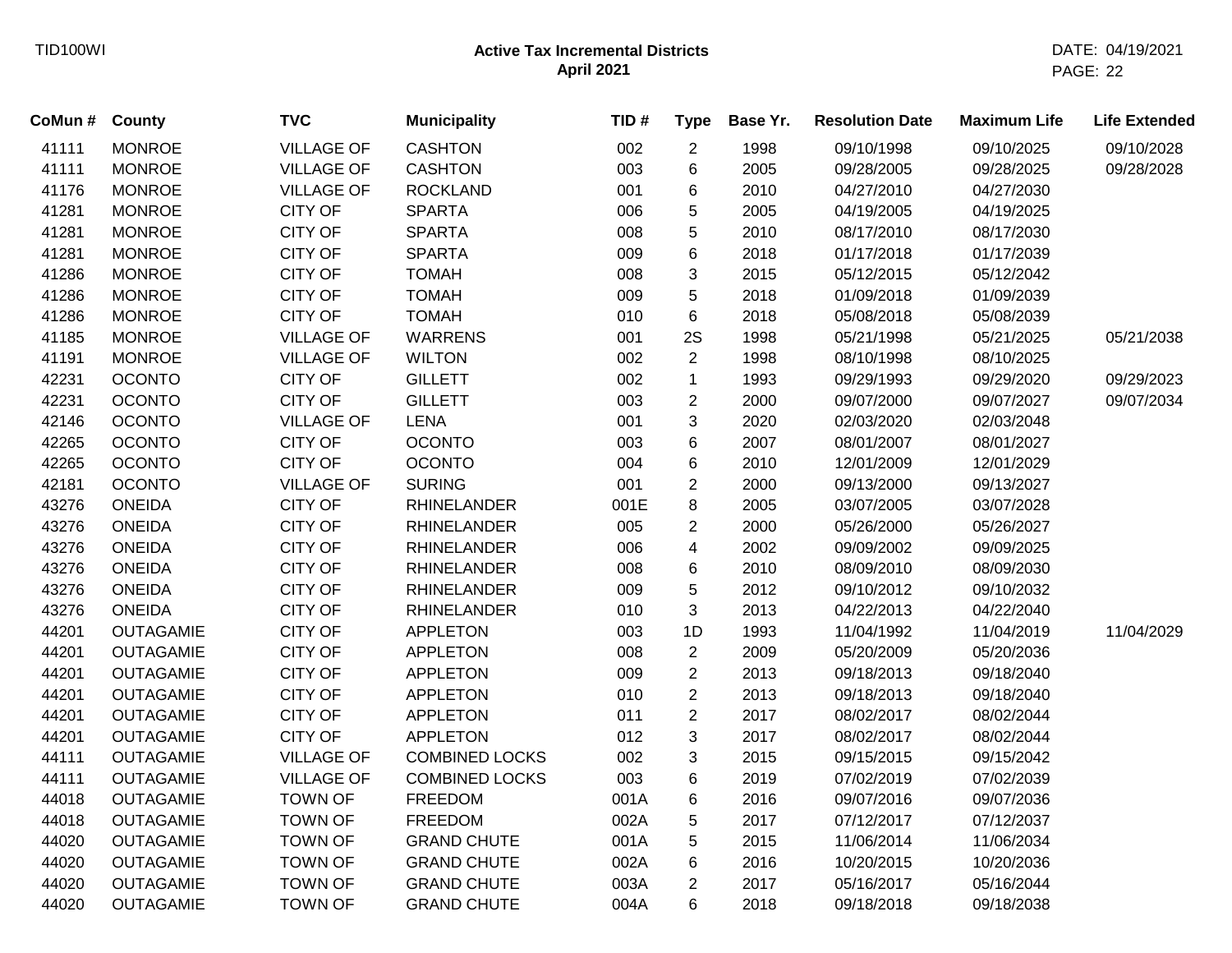| CoMun # County |                  | <b>TVC</b>        | <b>Municipality</b> | TID# | <b>Type</b>    | Base Yr. | <b>Resolution Date</b> | <b>Maximum Life</b> | <b>Life Extended</b> |
|----------------|------------------|-------------------|---------------------|------|----------------|----------|------------------------|---------------------|----------------------|
| 44122          | <b>OUTAGAMIE</b> | <b>VILLAGE OF</b> | <b>GREENVILLE</b>   | 001  | 6              | 2017     | 12/12/2016             | 12/12/2037          |                      |
| 44136          | <b>OUTAGAMIE</b> | <b>VILLAGE OF</b> | <b>HORTONVILLE</b>  | 003  | 6              | 2013     | 09/19/2013             | 09/19/2033          |                      |
| 44136          | <b>OUTAGAMIE</b> | <b>VILLAGE OF</b> | <b>HORTONVILLE</b>  | 004  | 6              | 2017     | 03/02/2017             | 03/02/2038          |                      |
| 44136          | <b>OUTAGAMIE</b> | <b>VILLAGE OF</b> | <b>HORTONVILLE</b>  | 005  | $\overline{2}$ | 2017     | 03/02/2017             | 03/02/2045          |                      |
| 44241          | <b>OUTAGAMIE</b> | <b>CITY OF</b>    | <b>KAUKAUNA</b>     | 001E | 8              | 2005     | 06/07/2005             | 06/07/2028          |                      |
| 44241          | <b>OUTAGAMIE</b> | <b>CITY OF</b>    | <b>KAUKAUNA</b>     | 004  | $\overline{2}$ | 2000     | 09/19/2000             | 09/19/2027          | 09/19/2031           |
| 44241          | <b>OUTAGAMIE</b> | CITY OF           | KAUKAUNA            | 005  | $\overline{2}$ | 2003     | 07/01/2003             | 07/01/2030          | 07/01/2034           |
| 44241          | <b>OUTAGAMIE</b> | <b>CITY OF</b>    | <b>KAUKAUNA</b>     | 006  | 5              | 2006     | 05/02/2006             | 05/02/2026          |                      |
| 44241          | <b>OUTAGAMIE</b> | <b>CITY OF</b>    | KAUKAUNA            | 008  | 6              | 2013     | 08/06/2013             | 08/06/2033          |                      |
| 44241          | <b>OUTAGAMIE</b> | <b>CITY OF</b>    | <b>KAUKAUNA</b>     | 009  | 3              | 2016     | 09/20/2016             | 09/20/2043          |                      |
| 44241          | <b>OUTAGAMIE</b> | <b>CITY OF</b>    | <b>KAUKAUNA</b>     | 010  | 6              | 2019     | 02/20/2019             | 02/20/2040          |                      |
| 44141          | <b>OUTAGAMIE</b> | <b>VILLAGE OF</b> | <b>KIMBERLY</b>     | 004  | $\overline{2}$ | 2005     | 04/11/2005             | 04/11/2032          |                      |
| 44141          | <b>OUTAGAMIE</b> | <b>VILLAGE OF</b> | <b>KIMBERLY</b>     | 005  | 6              | 2008     | 06/16/2008             | 06/16/2028          | 06/16/2031           |
| 44141          | <b>OUTAGAMIE</b> | <b>VILLAGE OF</b> | <b>KIMBERLY</b>     | 006  | $\overline{c}$ | 2016     | 09/12/2016             | 09/12/2043          |                      |
| 44146          | <b>OUTAGAMIE</b> | <b>VILLAGE OF</b> | LITTLE CHUTE        | 004  | 5              | 2007     | 09/19/2007             | 09/19/2027          |                      |
| 44146          | <b>OUTAGAMIE</b> | <b>VILLAGE OF</b> | LITTLE CHUTE        | 005  | 5              | 2013     | 09/25/2013             | 09/25/2033          |                      |
| 44146          | <b>OUTAGAMIE</b> | <b>VILLAGE OF</b> | LITTLE CHUTE        | 006  | 6              | 2016     | 07/20/2016             | 07/20/2036          |                      |
| 44146          | <b>OUTAGAMIE</b> | <b>VILLAGE OF</b> | LITTLE CHUTE        | 007  | 6              | 2018     | 07/18/2018             | 07/18/2038          |                      |
| 44146          | <b>OUTAGAMIE</b> | <b>VILLAGE OF</b> | LITTLE CHUTE        | 008  | 3              | 2018     | 07/18/2018             | 07/18/2045          |                      |
| 44261          | <b>OUTAGAMIE</b> | <b>CITY OF</b>    | <b>NEW LONDON</b>   | 001E | 8              | 2001     | 03/03/1999             | 03/03/2022          |                      |
| 44281          | <b>OUTAGAMIE</b> | <b>CITY OF</b>    | <b>SEYMOUR</b>      | 003  | 4              | 2001     | 05/29/2001             | 05/29/2024          |                      |
| 44281          | <b>OUTAGAMIE</b> | <b>CITY OF</b>    | <b>SEYMOUR</b>      | 004  | 6              | 2011     | 12/13/2010             | 12/13/2030          |                      |
| 44191          | <b>OUTAGAMIE</b> | <b>VILLAGE OF</b> | <b>WRIGHTSTOWN</b>  | 003  | 6              | 2015     | 02/03/2015             | 02/03/2035          |                      |
| 44191          | <b>OUTAGAMIE</b> | <b>VILLAGE OF</b> | <b>WRIGHTSTOWN</b>  | 004  | 6              | 2016     | 09/20/2016             | 09/20/2036          |                      |
| 45106          | <b>OZAUKEE</b>   | <b>VILLAGE OF</b> | <b>BELGIUM</b>      | 004  | $\mathbf 1$    | 1995     | 09/25/1995             | 09/25/2022          |                      |
| 45211          | <b>OZAUKEE</b>   | <b>CITY OF</b>    | <b>CEDARBURG</b>    | 003  | $\overline{c}$ | 2015     | 10/27/2014             | 10/27/2041          |                      |
| 45211          | <b>OZAUKEE</b>   | <b>CITY OF</b>    | <b>CEDARBURG</b>    | 004  | $\overline{2}$ | 2018     | 10/30/2017             | 10/30/2045          |                      |
| 45211          | <b>OZAUKEE</b>   | <b>CITY OF</b>    | <b>CEDARBURG</b>    | 005  | $\overline{2}$ | 2018     | 02/12/2018             | 02/12/2046          |                      |
| 45211          | <b>OZAUKEE</b>   | <b>CITY OF</b>    | <b>CEDARBURG</b>    | 006  | 5              | 2020     | 05/11/2020             | 05/11/2041          |                      |
| 45131          | <b>OZAUKEE</b>   | <b>VILLAGE OF</b> | <b>GRAFTON</b>      | 003  | $\overline{2}$ | 1999     | 03/03/1999             | 03/03/2026          |                      |
| 45131          | <b>OZAUKEE</b>   | <b>VILLAGE OF</b> | <b>GRAFTON</b>      | 004  | $\overline{2}$ | 2004     | 09/07/2004             | 09/07/2031          |                      |
| 45131          | <b>OZAUKEE</b>   | <b>VILLAGE OF</b> | <b>GRAFTON</b>      | 005  | $\overline{2}$ | 2006     | 04/18/2006             | 04/18/2033          |                      |
| 45255          | <b>OZAUKEE</b>   | <b>CITY OF</b>    | <b>MEQUON</b>       | 002  | 4              | 2002     | 09/17/2002             | 09/17/2025          |                      |
| 45255          | <b>OZAUKEE</b>   | <b>CITY OF</b>    | <b>MEQUON</b>       | 003  | 6              | 2008     | 04/15/2008             | 04/15/2028          |                      |
| 45255          | <b>OZAUKEE</b>   | <b>CITY OF</b>    | <b>MEQUON</b>       | 004  | 3              | 2012     | 02/21/2012             | 02/21/2039          |                      |
| 45255          | <b>OZAUKEE</b>   | <b>CITY OF</b>    | <b>MEQUON</b>       | 005  | 3              | 2012     | 02/21/2012             | 02/21/2039          |                      |
| 45271          | <b>OZAUKEE</b>   | <b>CITY OF</b>    | PORT WASHINGTON     | 002  | 3              | 2010     | 08/03/2010             | 08/03/2037          |                      |
|                |                  |                   |                     |      |                |          |                        |                     |                      |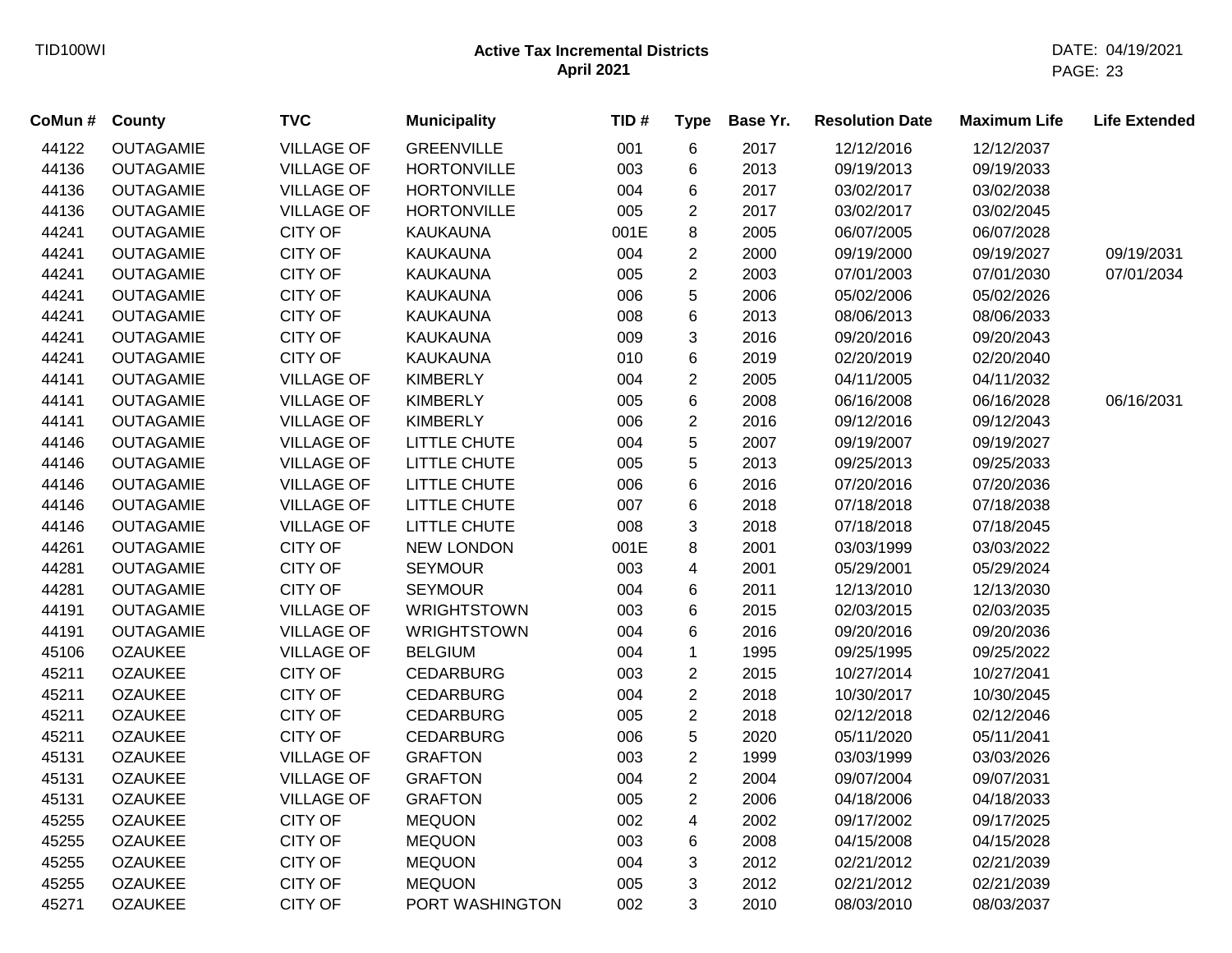| CoMun # County |                | <b>TVC</b>        | <b>Municipality</b> | TID# | <b>Type</b>    | Base Yr. | <b>Resolution Date</b> | <b>Maximum Life</b> | <b>Life Extended</b> |
|----------------|----------------|-------------------|---------------------|------|----------------|----------|------------------------|---------------------|----------------------|
| 45271          | <b>OZAUKEE</b> | <b>CITY OF</b>    | PORT WASHINGTON     | 003  | 6              | 2015     | 08/04/2015             | 08/04/2035          |                      |
| 45271          | <b>OZAUKEE</b> | <b>CITY OF</b>    | PORT WASHINGTON     | 004  | $\overline{c}$ | 2020     | 11/05/2019             | 11/05/2047          |                      |
| 45181          | <b>OZAUKEE</b> | <b>VILLAGE OF</b> | <b>SAUKVILLE</b>    | 004  | 6              | 2006     | 09/05/2006             | 09/05/2026          |                      |
| 45186          | <b>OZAUKEE</b> | <b>VILLAGE OF</b> | <b>THIENSVILLE</b>  | 002  | $\overline{c}$ | 2020     | 09/21/2020             | 09/21/2047          |                      |
| 46216          | <b>PEPIN</b>   | <b>CITY OF</b>    | <b>DURAND</b>       | 003  | $\overline{2}$ | 2007     | 05/02/2007             | 05/02/2034          |                      |
| 46171          | <b>PEPIN</b>   | <b>VILLAGE OF</b> | <b>PEPIN</b>        | 003  | 6              | 2011     | 09/29/2011             | 09/29/2031          |                      |
| 47121          | <b>PIERCE</b>  | <b>VILLAGE OF</b> | <b>ELLSWORTH</b>    | 004  | $\overline{2}$ | 1996     | 06/03/1996             | 06/03/2023          | 06/03/2033           |
| 47121          | <b>PIERCE</b>  | <b>VILLAGE OF</b> | <b>ELLSWORTH</b>    | 007  | 6D             | 2006     | 03/06/2006             | 03/06/2026          | 03/06/2036           |
| 47121          | <b>PIERCE</b>  | <b>VILLAGE OF</b> | <b>ELLSWORTH</b>    | 008  | 5              | 2010     | 08/02/2010             | 08/02/2030          | 03/06/2036           |
| 47121          | <b>PIERCE</b>  | <b>VILLAGE OF</b> | <b>ELLSWORTH</b>    | 009  | 6              | 2011     | 09/12/2011             | 09/12/2031          | 03/06/2036           |
| 47121          | <b>PIERCE</b>  | <b>VILLAGE OF</b> | <b>ELLSWORTH</b>    | 010  | $\overline{2}$ | 2012     | 04/02/2012             | 04/02/2039          |                      |
| 47121          | <b>PIERCE</b>  | <b>VILLAGE OF</b> | <b>ELLSWORTH</b>    | 011  | $\overline{2}$ | 2013     | 09/09/2013             | 09/09/2040          |                      |
| 47122          | <b>PIERCE</b>  | <b>VILLAGE OF</b> | <b>ELMWOOD</b>      | 003  | 4              | 2002     | 05/20/2002             | 05/20/2025          |                      |
| 47122          | <b>PIERCE</b>  | <b>VILLAGE OF</b> | <b>ELMWOOD</b>      | 004  | 6              | 2009     | 05/08/2006             | 05/08/2026          |                      |
| 47122          | <b>PIERCE</b>  | <b>VILLAGE OF</b> | <b>ELMWOOD</b>      | 005  | 6              | 2007     | 09/26/2007             | 09/26/2027          |                      |
| 47271          | <b>PIERCE</b>  | <b>CITY OF</b>    | <b>PRESCOTT</b>     | 004  | $\overline{2}$ | 2003     | 03/03/2003             | 03/03/2030          |                      |
| 47271          | <b>PIERCE</b>  | <b>CITY OF</b>    | <b>PRESCOTT</b>     | 005  | 6              | 2006     | 06/26/2006             | 06/26/2026          |                      |
| 47276          | <b>PIERCE</b>  | CITY OF           | <b>RIVER FALLS</b>  | 006  | 2              | 2005     | 05/10/2005             | 05/10/2032          |                      |
| 47276          | <b>PIERCE</b>  | <b>CITY OF</b>    | <b>RIVER FALLS</b>  | 008  | $\overline{2}$ | 2010     | 05/11/2010             | 05/11/2037          |                      |
| 47276          | <b>PIERCE</b>  | <b>CITY OF</b>    | <b>RIVER FALLS</b>  | 009  | $\overline{2}$ | 2012     | 10/11/2011             | 10/11/2038          |                      |
| 47276          | <b>PIERCE</b>  | CITY OF           | <b>RIVER FALLS</b>  | 014  | $\overline{c}$ | 2018     | 09/25/2018             | 09/25/2045          |                      |
| 47276          | <b>PIERCE</b>  | <b>CITY OF</b>    | <b>RIVER FALLS</b>  | 015  | $\overline{2}$ | 2020     | 03/24/2020             | 03/24/2048          |                      |
| 47181          | <b>PIERCE</b>  | <b>VILLAGE OF</b> | SPRING VALLEY       | 002  | $\mathbf 1$    | 1995     | 07/05/1995             | 07/05/2022          |                      |
| 47181          | <b>PIERCE</b>  | <b>VILLAGE OF</b> | SPRING VALLEY       | 003  | $\overline{c}$ | 2007     | 09/05/2007             | 09/05/2034          |                      |
| 48201          | <b>POLK</b>    | CITY OF           | AMERY               | 006  | 3              | 2004     | 05/05/2004             | 05/05/2031          |                      |
| 48201          | <b>POLK</b>    | CITY OF           | AMERY               | 007  | 6              | 2010     | 09/30/2010             | 09/30/2030          |                      |
| 48201          | <b>POLK</b>    | <b>CITY OF</b>    | AMERY               | 008  | 6              | 2016     | 06/09/2016             | 06/09/2036          |                      |
| 48201          | <b>POLK</b>    | <b>CITY OF</b>    | AMERY               | 009  | 3              | 2019     | 09/04/2019             | 09/04/2046          |                      |
| 48106          | <b>POLK</b>    | <b>VILLAGE OF</b> | <b>BALSAM LAKE</b>  | 002  | $\mathbf{1}$   | 1995     | 06/05/1995             | 06/05/2022          | 06/05/2035           |
| 48106          | <b>POLK</b>    | <b>VILLAGE OF</b> | <b>BALSAM LAKE</b>  | 003  | 4D             | 2004     | 08/02/2004             | 08/02/2027          | 08/02/2037           |
| 48106          | <b>POLK</b>    | <b>VILLAGE OF</b> | <b>BALSAM LAKE</b>  | 005  | 3S             | 2006     | 03/06/2006             | 03/06/2033          | 03/06/2046           |
| 48106          | <b>POLK</b>    | <b>VILLAGE OF</b> | <b>BALSAM LAKE</b>  | 006  | 3              | 2013     | 08/22/2013             | 08/22/2040          |                      |
| 48111          | <b>POLK</b>    | <b>VILLAGE OF</b> | <b>CENTURIA</b>     | 001  | 3S             | 1999     | 09/07/1999             | 09/07/2026          | 09/07/2039           |
| 48112          | <b>POLK</b>    | <b>VILLAGE OF</b> | <b>CLAYTON</b>      | 002  | 4D             | 1999     | 08/24/1999             | 08/24/2022          | 08/24/2032           |
| 48112          | <b>POLK</b>    | <b>VILLAGE OF</b> | <b>CLAYTON</b>      | 003  | 6              | 2020     | 08/03/2020             | 08/03/2040          |                      |
| 48113          | <b>POLK</b>    | <b>VILLAGE OF</b> | <b>CLEAR LAKE</b>   | 003  | $\overline{2}$ | 2003     | 09/19/2003             | 09/19/2030          |                      |
| 48126          | <b>POLK</b>    | <b>VILLAGE OF</b> | <b>FREDERIC</b>     | 003  | 3              | 2007     | 04/09/2007             | 04/09/2034          |                      |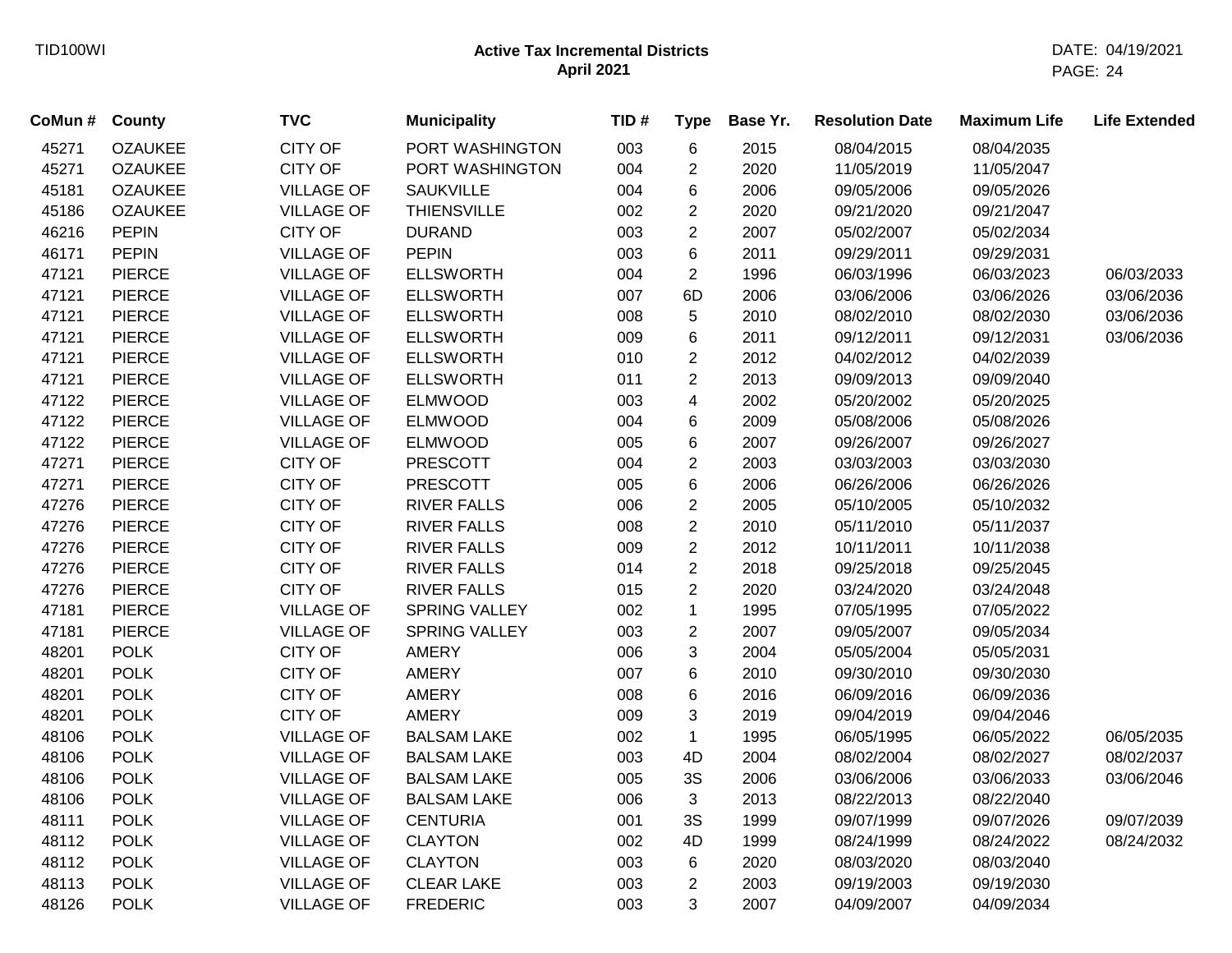| CoMun # | <b>County</b>  | <b>TVC</b>        | <b>Municipality</b>   | TID# | <b>Type</b>    | Base Yr. | <b>Resolution Date</b> | <b>Maximum Life</b> | <b>Life Extended</b> |
|---------|----------------|-------------------|-----------------------|------|----------------|----------|------------------------|---------------------|----------------------|
| 48146   | <b>POLK</b>    | <b>VILLAGE OF</b> | <b>LUCK</b>           | 002  | 3              | 2002     | 09/04/2002             | 09/04/2029          |                      |
| 48146   | <b>POLK</b>    | <b>VILLAGE OF</b> | <b>LUCK</b>           | 003  | 6              | 2005     | 10/06/2004             | 10/06/2024          |                      |
| 48146   | <b>POLK</b>    | <b>VILLAGE OF</b> | <b>LUCK</b>           | 004  | 6              | 2018     | 09/12/2018             | 09/12/2038          |                      |
| 48151   | <b>POLK</b>    | <b>VILLAGE OF</b> | <b>MILLTOWN</b>       | 003  | 3              | 2004     | 07/12/2004             | 07/12/2031          |                      |
| 48151   | <b>POLK</b>    | <b>VILLAGE OF</b> | <b>MILLTOWN</b>       | 004  | $\overline{2}$ | 2012     | 02/13/2012             | 02/13/2039          |                      |
| 48165   | <b>POLK</b>    | <b>VILLAGE OF</b> | <b>OSCEOLA</b>        | 002  | 1D             | 1992     | 08/06/1992             | 08/06/2019          | 08/06/2029           |
| 48165   | <b>POLK</b>    | <b>VILLAGE OF</b> | <b>OSCEOLA</b>        | 003  | 6              | 2020     | 09/23/2020             | 09/23/2040          |                      |
| 48168   | <b>POLK</b>    | <b>VILLAGE OF</b> | <b>TURTLE LAKE</b>    | 003  | 6              | 2009     | 11/17/2008             | 11/17/2028          |                      |
| 49102   | <b>PORTAGE</b> | <b>VILLAGE OF</b> | <b>AMHERST</b>        | 002  | 4              | 2003     | 08/12/2003             | 08/12/2026          |                      |
| 49141   | <b>PORTAGE</b> | <b>VILLAGE OF</b> | <b>JUNCTION CITY</b>  | 001  | 6              | 2008     | 08/11/2008             | 08/11/2028          |                      |
| 49141   | <b>PORTAGE</b> | <b>VILLAGE OF</b> | <b>JUNCTION CITY</b>  | 002  | 6              | 2019     | 09/09/2019             | 09/09/2039          |                      |
| 49173   | <b>PORTAGE</b> | <b>VILLAGE OF</b> | <b>PLOVER</b>         | 003  | 4              | 2003     | 09/03/2003             | 09/03/2026          | 09/03/2043           |
| 49173   | <b>PORTAGE</b> | <b>VILLAGE OF</b> | <b>PLOVER</b>         | 004  | $\overline{c}$ | 2004     | 06/16/2004             | 06/16/2031          | 06/16/2044           |
| 49173   | <b>PORTAGE</b> | <b>VILLAGE OF</b> | <b>PLOVER</b>         | 005  | 6S             | 2005     | 09/21/2005             | 09/21/2025          | 09/21/2045           |
| 49173   | <b>PORTAGE</b> | <b>VILLAGE OF</b> | <b>PLOVER</b>         | 006  | 6              | 2010     | 04/12/2010             | 04/12/2030          |                      |
| 49173   | <b>PORTAGE</b> | <b>VILLAGE OF</b> | <b>PLOVER</b>         | 007  | 6              | 2013     | 04/17/2013             | 04/17/2033          |                      |
| 49281   | <b>PORTAGE</b> | <b>CITY OF</b>    | STEVENS POINT         | 005  | $\overline{c}$ | 2005     | 05/16/2005             | 05/16/2032          |                      |
| 49281   | <b>PORTAGE</b> | <b>CITY OF</b>    | <b>STEVENS POINT</b>  | 006  | 3              | 2006     | 05/15/2006             | 05/15/2033          |                      |
| 49281   | <b>PORTAGE</b> | <b>CITY OF</b>    | STEVENS POINT         | 007  | 6              | 2008     | 05/01/2008             | 05/01/2028          |                      |
| 49281   | <b>PORTAGE</b> | <b>CITY OF</b>    | STEVENS POINT         | 008  | 6              | 2010     | 05/17/2010             | 05/17/2030          |                      |
| 49281   | <b>PORTAGE</b> | <b>CITY OF</b>    | STEVENS POINT         | 009  | 5              | 2013     | 05/20/2013             | 05/20/2033          |                      |
| 49281   | <b>PORTAGE</b> | <b>CITY OF</b>    | <b>STEVENS POINT</b>  | 010  | 3              | 2019     | 04/15/2019             | 04/15/2047          |                      |
| 49281   | <b>PORTAGE</b> | <b>CITY OF</b>    | <b>STEVENS POINT</b>  | 011  | $\overline{2}$ | 2020     | 07/20/2020             | 07/20/2047          |                      |
| 49281   | <b>PORTAGE</b> | <b>CITY OF</b>    | <b>STEVENS POINT</b>  | 012  | 3              | 2020     | 08/10/2020             | 08/10/2047          |                      |
| 49281   | <b>PORTAGE</b> | <b>CITY OF</b>    | STEVENS POINT         | 013  | $\overline{2}$ | 2020     | 07/20/2020             | 07/20/2047          |                      |
| 49191   | <b>PORTAGE</b> | <b>VILLAGE OF</b> | <b>WHITING</b>        | 001  | 1D             | 1994     | 09/30/1994             | 09/30/2021          | 09/30/2031           |
| 50271   | <b>PRICE</b>   | <b>CITY OF</b>    | <b>PARK FALLS</b>     | 003  | $\mathbf{1}$   | 1994     | 09/27/1994             | 09/27/2021          | 09/27/2024           |
| 50271   | <b>PRICE</b>   | <b>CITY OF</b>    | <b>PARK FALLS</b>     | 005  | 3              | 2019     | 09/09/2019             | 09/09/2046          |                      |
| 50272   | <b>PRICE</b>   | <b>CITY OF</b>    | <b>PHILLIPS</b>       | 002  | $\mathbf{1}$   | 1995     | 09/12/1995             | 09/12/2022          |                      |
| 50272   | <b>PRICE</b>   | <b>CITY OF</b>    | <b>PHILLIPS</b>       | 003  | $\mathbf{1}$   | 1995     | 09/12/1995             | 09/12/2022          | 09/12/2025           |
| 50272   | <b>PRICE</b>   | <b>CITY OF</b>    | <b>PHILLIPS</b>       | 004  | $\mathbf 1$    | 1995     | 09/12/1995             | 09/12/2022          | 09/12/2025           |
| 50171   | <b>PRICE</b>   | <b>VILLAGE OF</b> | <b>PRENTICE</b>       | 003  | 5              | 2011     | 09/26/2011             | 09/26/2031          |                      |
| 51104   | <b>RACINE</b>  | <b>VILLAGE OF</b> | <b>CALEDONIA</b>      | 001  | 99             | 2007     | 02/06/2007             | 02/06/2044          |                      |
| 51104   | <b>RACINE</b>  | <b>VILLAGE OF</b> | <b>CALEDONIA</b>      | 003  | 5              | 2011     | 09/20/2011             | 09/20/2031          |                      |
| 51104   | <b>RACINE</b>  | <b>VILLAGE OF</b> | CALEDONIA             | 004  | 99             | 2014     | 07/21/2014             | 07/21/2044          |                      |
| 51104   | <b>RACINE</b>  | <b>VILLAGE OF</b> | <b>CALEDONIA</b>      | 005  | 3              | 2019     | 05/06/2019             | 05/06/2047          |                      |
| 51151   | <b>RACINE</b>  | <b>VILLAGE OF</b> | <b>MOUNT PLEASANT</b> | 001  | 6              | 2006     | 09/11/2006             | 09/11/2026          |                      |
|         |                |                   |                       |      |                |          |                        |                     |                      |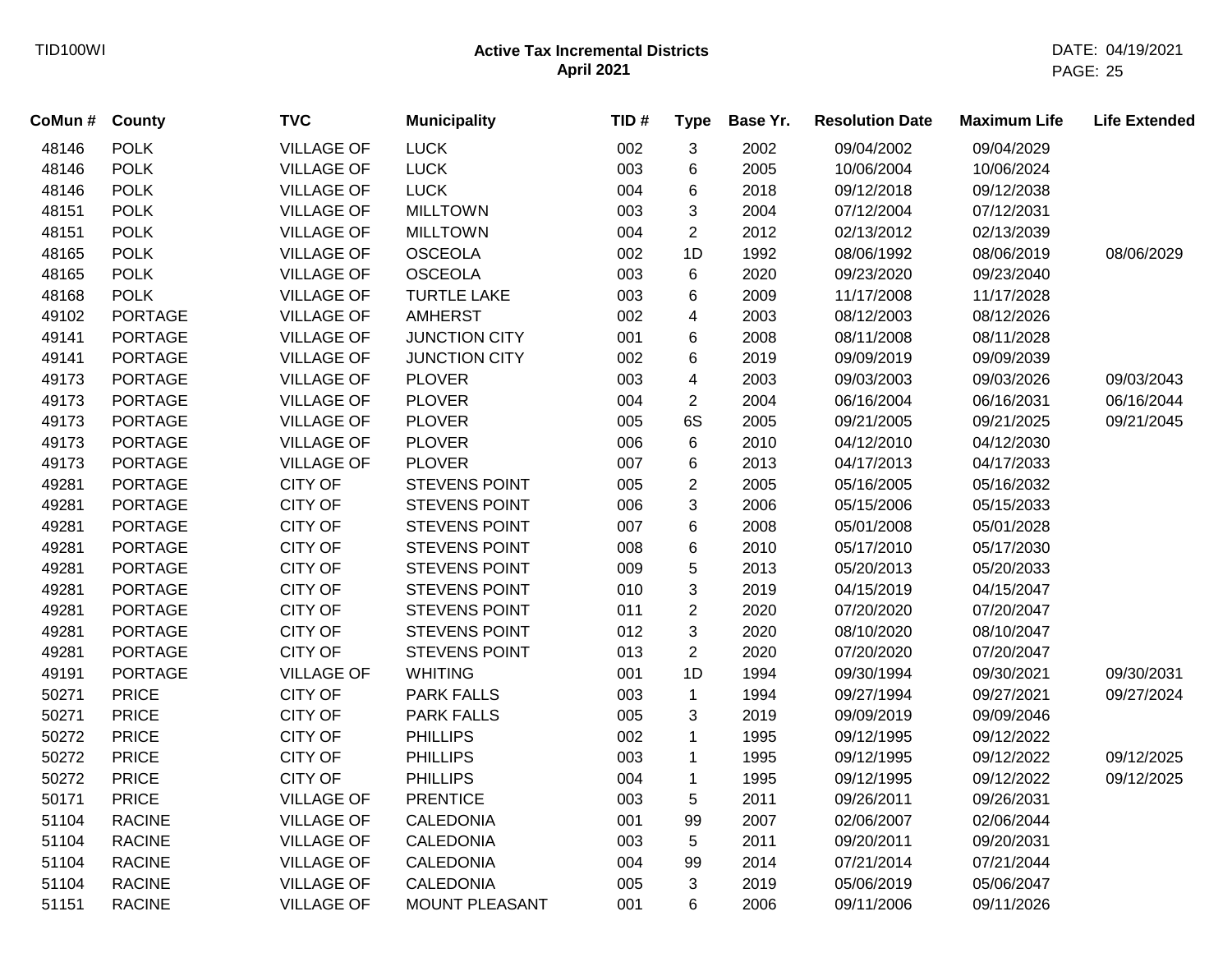| CoMun # County |                 | <b>TVC</b>        | <b>Municipality</b>    | TID# | <b>Type</b>    | Base Yr. | <b>Resolution Date</b> | <b>Maximum Life</b> | <b>Life Extended</b> |
|----------------|-----------------|-------------------|------------------------|------|----------------|----------|------------------------|---------------------|----------------------|
| 51151          | <b>RACINE</b>   | <b>VILLAGE OF</b> | MOUNT PLEASANT         | 002  | 6              | 2007     | 09/10/2007             | 09/10/2027          |                      |
| 51151          | <b>RACINE</b>   | <b>VILLAGE OF</b> | MOUNT PLEASANT         | 003  | 6              | 2014     | 09/22/2014             | 09/22/2034          |                      |
| 51151          | <b>RACINE</b>   | <b>VILLAGE OF</b> | <b>MOUNT PLEASANT</b>  | 004  | 6              | 2015     | 08/10/2015             | 08/10/2035          |                      |
| 51151          | <b>RACINE</b>   | <b>VILLAGE OF</b> | MOUNT PLEASANT         | 005  | 99             | 2018     | 11/20/2017             | 11/20/2047          |                      |
| 51276          | <b>RACINE</b>   | <b>CITY OF</b>    | <b>RACINE</b>          | 002  | 99             | 1983     | 06/24/1983             | 06/24/2020          | 06/02/2021           |
| 51276          | <b>RACINE</b>   | <b>CITY OF</b>    | <b>RACINE</b>          | 009  | 2              | 2000     | 06/06/2000             | 06/06/2027          | 04/14/2036           |
| 51276          | <b>RACINE</b>   | CITY OF           | <b>RACINE</b>          | 010  | 4D             | 2003     | 04/14/2003             | 04/14/2026          | 04/14/2036           |
| 51276          | <b>RACINE</b>   | CITY OF           | <b>RACINE</b>          | 011  | 2              | 2005     | 12/21/2004             | 12/21/2031          |                      |
| 51276          | <b>RACINE</b>   | CITY OF           | <b>RACINE</b>          | 012  | $\overline{2}$ | 2006     | 10/18/2005             | 10/18/2032          |                      |
| 51276          | <b>RACINE</b>   | <b>CITY OF</b>    | <b>RACINE</b>          | 013  | $\overline{2}$ | 2006     | 01/17/2006             | 01/17/2033          |                      |
| 51276          | <b>RACINE</b>   | CITY OF           | <b>RACINE</b>          | 014  | $\overline{2}$ | 2006     | 01/17/2006             | 01/17/2033          |                      |
| 51276          | <b>RACINE</b>   | CITY OF           | <b>RACINE</b>          | 016  | 3              | 2009     | 10/07/2008             | 10/07/2035          |                      |
| 51276          | <b>RACINE</b>   | CITY OF           | <b>RACINE</b>          | 017  | 3              | 2012     | 03/20/2012             | 03/20/2039          |                      |
| 51276          | <b>RACINE</b>   | CITY OF           | <b>RACINE</b>          | 018  | $\overline{2}$ | 2014     | 09/16/2014             | 09/16/2041          |                      |
| 51276          | <b>RACINE</b>   | CITY OF           | <b>RACINE</b>          | 019  | 3              | 2016     | 04/18/2016             | 04/18/2044          |                      |
| 51276          | <b>RACINE</b>   | CITY OF           | <b>RACINE</b>          | 020  | 3              | 2017     | 04/17/2017             | 04/17/2045          |                      |
| 51276          | <b>RACINE</b>   | <b>CITY OF</b>    | <b>RACINE</b>          | 021  | $\overline{2}$ | 2019     | 12/04/2018             | 12/04/2046          |                      |
| 51276          | <b>RACINE</b>   | <b>CITY OF</b>    | <b>RACINE</b>          | 022  | 3              | 2019     | 09/30/2019             | 09/30/2046          |                      |
| 51276          | <b>RACINE</b>   | CITY OF           | <b>RACINE</b>          | 023  | 3              | 2019     | 09/30/2019             | 09/30/2046          |                      |
| 51276          | <b>RACINE</b>   | <b>CITY OF</b>    | <b>RACINE</b>          | 024  | 3              | 2020     | 07/08/2020             | 07/08/2047          |                      |
| 51276          | <b>RACINE</b>   | <b>CITY OF</b>    | <b>RACINE</b>          | 025  | 3              | 2020     | 07/08/2020             | 07/08/2047          |                      |
| 51181          | <b>RACINE</b>   | <b>VILLAGE OF</b> | <b>STURTEVANT</b>      | 004  | 6              | 2016     | 09/06/2016             | 09/06/2036          |                      |
| 51186          | <b>RACINE</b>   | <b>VILLAGE OF</b> | <b>UNION GROVE</b>     | 004  | 6              | 2006     | 02/27/2006             | 02/27/2026          |                      |
| 51186          | <b>RACINE</b>   | <b>VILLAGE OF</b> | <b>UNION GROVE</b>     | 005  | $\overline{c}$ | 2016     | 11/23/2015             | 11/23/2043          |                      |
| 51186          | <b>RACINE</b>   | <b>VILLAGE OF</b> | <b>UNION GROVE</b>     | 006  | 6              | 2019     | 06/24/2019             | 06/24/2039          |                      |
| 51191          | <b>RACINE</b>   | <b>VILLAGE OF</b> | WATERFORD              | 002  | 4              | 2000     | 06/14/2000             | 06/14/2023          |                      |
| 51191          | <b>RACINE</b>   | <b>VILLAGE OF</b> | WATERFORD              | 003  | 6              | 2019     | 01/14/2019             | 01/14/2040          |                      |
| 51191          | <b>RACINE</b>   | <b>VILLAGE OF</b> | WATERFORD              | 004  | $\overline{c}$ | 2020     | 11/11/2019             | 11/11/2047          |                      |
| 51194          | <b>RACINE</b>   | <b>VILLAGE OF</b> | <b>YORKVILLE</b>       | 001  | 5              | 2019     | 09/23/2019             | 09/23/2039          |                      |
| 52276          | <b>RICHLAND</b> | <b>CITY OF</b>    | <b>RICHLAND CENTER</b> | 004  | $\mathbf 1$    | 1995     | 09/20/1995             | 09/20/2022          | 02/02/2022           |
| 52276          | <b>RICHLAND</b> | <b>CITY OF</b>    | <b>RICHLAND CENTER</b> | 006  | 3              | 2017     | 09/05/2017             | 09/05/2044          |                      |
| 52186          | <b>RICHLAND</b> | <b>VILLAGE OF</b> | <b>VIOLA</b>           | 003  | $\mathbf{1}$   | 1995     | 06/22/1995             | 06/22/2022          |                      |
| 52186          | <b>RICHLAND</b> | <b>VILLAGE OF</b> | <b>VIOLA</b>           | 006  | 6              | 2019     | 07/18/2019             | 07/18/2039          |                      |
| 53206          | <b>ROCK</b>     | <b>CITY OF</b>    | <b>BELOIT</b>          | 008  | $\mathbf{1}$   | 1995     | 08/02/1995             | 08/02/2022          |                      |
| 53206          | <b>ROCK</b>     | <b>CITY OF</b>    | <b>BELOIT</b>          | 009  | $\overline{c}$ | 1998     | 07/07/1998             | 07/07/2025          |                      |
| 53206          | <b>ROCK</b>     | <b>CITY OF</b>    | <b>BELOIT</b>          | 010  | $\overline{4}$ | 2001     | 10/16/2000             | 10/16/2023          |                      |
| 53206          | <b>ROCK</b>     | <b>CITY OF</b>    | <b>BELOIT</b>          | 011  | $\overline{4}$ | 2002     | 10/01/2001             | 10/01/2024          |                      |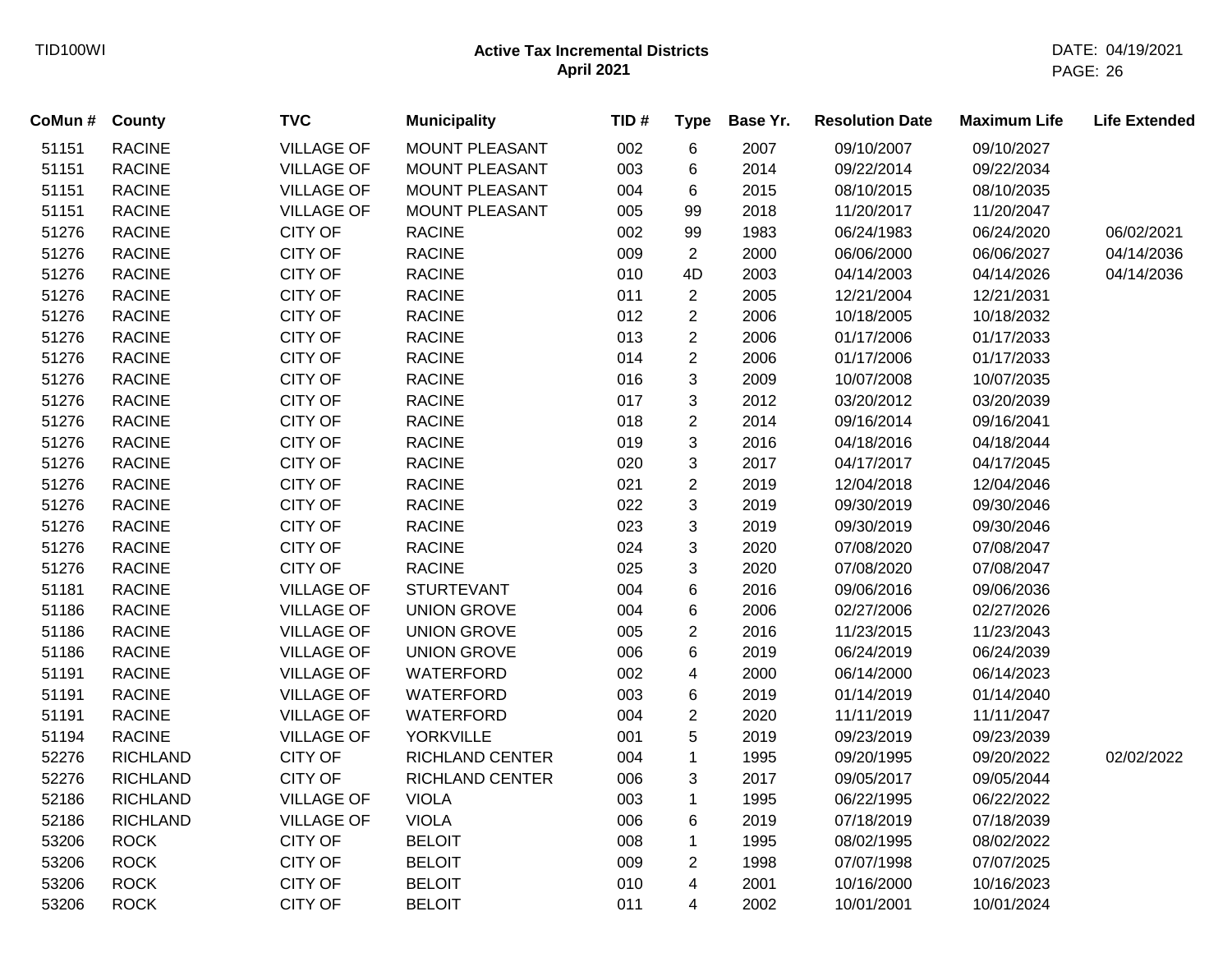| CoMun # | <b>County</b> | <b>TVC</b>        | <b>Municipality</b> | TID# | <b>Type</b>             | Base Yr. | <b>Resolution Date</b> | <b>Maximum Life</b> | <b>Life Extended</b> |
|---------|---------------|-------------------|---------------------|------|-------------------------|----------|------------------------|---------------------|----------------------|
| 53206   | <b>ROCK</b>   | <b>CITY OF</b>    | <b>BELOIT</b>       | 012  | 4                       | 2003     | 09/02/2003             | 09/02/2026          |                      |
| 53206   | <b>ROCK</b>   | <b>CITY OF</b>    | <b>BELOIT</b>       | 013  | 6                       | 2005     | 09/12/2005             | 09/12/2025          |                      |
| 53206   | <b>ROCK</b>   | <b>CITY OF</b>    | <b>BELOIT</b>       | 014  | 3                       | 2007     | 09/04/2007             | 09/04/2034          |                      |
| 53210   | <b>ROCK</b>   | <b>CITY OF</b>    | <b>BRODHEAD</b>     | 006  | 6                       | 2006     | 09/11/2006             | 09/11/2026          |                      |
| 53111   | <b>ROCK</b>   | <b>VILLAGE OF</b> | <b>CLINTON</b>      | 004  | 4                       | 1998     | 08/18/1998             | 08/18/2021          |                      |
| 53221   | <b>ROCK</b>   | <b>CITY OF</b>    | <b>EDGERTON</b>     | 006  | 3                       | 2000     | 05/01/2000             | 05/01/2027          | 09/29/2033           |
| 53221   | <b>ROCK</b>   | <b>CITY OF</b>    | <b>EDGERTON</b>     | 007  | 4D                      | 2000     | 09/29/2000             | 09/29/2023          | 09/29/2033           |
| 53221   | <b>ROCK</b>   | CITY OF           | <b>EDGERTON</b>     | 008  | 6                       | 2005     | 09/19/2005             | 09/19/2025          |                      |
| 53222   | <b>ROCK</b>   | <b>CITY OF</b>    | <b>EVANSVILLE</b>   | 005  | 3                       | 2004     | 08/10/2004             | 08/10/2031          |                      |
| 53222   | <b>ROCK</b>   | <b>CITY OF</b>    | <b>EVANSVILLE</b>   | 006  | 6                       | 2006     | 09/26/2006             | 09/26/2026          |                      |
| 53222   | <b>ROCK</b>   | <b>CITY OF</b>    | <b>EVANSVILLE</b>   | 007  | 5                       | 2007     | 12/12/2006             | 12/12/2026          |                      |
| 53222   | <b>ROCK</b>   | <b>CITY OF</b>    | <b>EVANSVILLE</b>   | 008  | 3                       | 2008     | 10/13/2007             | 10/13/2034          |                      |
| 53222   | <b>ROCK</b>   | <b>CITY OF</b>    | <b>EVANSVILLE</b>   | 009  | 6                       | 2018     | 07/10/2018             | 07/10/2038          |                      |
| 53126   | <b>ROCK</b>   | <b>VILLAGE OF</b> | <b>FOOTVILLE</b>    | 001  | 4D                      | 2000     | 09/28/2000             | 09/28/2023          | 09/28/2033           |
| 53241   | <b>ROCK</b>   | <b>CITY OF</b>    | <b>JANESVILLE</b>   | 017  | 3                       | 1997     | 09/08/1997             | 09/08/2024          |                      |
| 53241   | <b>ROCK</b>   | CITY OF           | <b>JANESVILLE</b>   | 022  | 4                       | 1999     | 09/27/1999             | 09/27/2022          | 12/14/2021           |
| 53241   | <b>ROCK</b>   | CITY OF           | <b>JANESVILLE</b>   | 023  | 3                       | 2002     | 09/09/2002             | 09/09/2029          |                      |
| 53241   | <b>ROCK</b>   | <b>CITY OF</b>    | <b>JANESVILLE</b>   | 025  | 4                       | 2003     | 01/13/2003             | 01/13/2026          |                      |
| 53241   | <b>ROCK</b>   | <b>CITY OF</b>    | <b>JANESVILLE</b>   | 026  | 4                       | 2004     | 11/24/2003             | 11/24/2026          |                      |
| 53241   | <b>ROCK</b>   | <b>CITY OF</b>    | <b>JANESVILLE</b>   | 027  | 3                       | 2003     | 09/08/2003             | 09/08/2030          |                      |
| 53241   | <b>ROCK</b>   | <b>CITY OF</b>    | <b>JANESVILLE</b>   | 028  | $\overline{2}$          | 2006     | 04/24/2006             | 04/24/2033          |                      |
| 53241   | <b>ROCK</b>   | <b>CITY OF</b>    | <b>JANESVILLE</b>   | 029  | 6                       | 2007     | 04/23/2007             | 04/23/2027          | 12/14/2021           |
| 53241   | <b>ROCK</b>   | <b>CITY OF</b>    | <b>JANESVILLE</b>   | 032  | 6                       | 2008     | 09/22/2008             | 09/22/2028          |                      |
| 53241   | <b>ROCK</b>   | CITY OF           | <b>JANESVILLE</b>   | 033  | 6                       | 2008     | 09/22/2008             | 09/22/2028          |                      |
| 53241   | <b>ROCK</b>   | CITY OF           | <b>JANESVILLE</b>   | 035  | 5                       | 2011     | 08/22/2011             | 08/22/2031          |                      |
| 53241   | <b>ROCK</b>   | <b>CITY OF</b>    | <b>JANESVILLE</b>   | 036  | 3                       | 2016     | 05/23/2016             | 05/23/2043          |                      |
| 53241   | <b>ROCK</b>   | <b>CITY OF</b>    | <b>JANESVILLE</b>   | 037  | 3                       | 2017     | 11/28/2016             | 11/28/2044          |                      |
| 53241   | <b>ROCK</b>   | <b>CITY OF</b>    | <b>JANESVILLE</b>   | 038  | 6                       | 2020     | 10/14/2019             | 10/14/2040          |                      |
| 53257   | <b>ROCK</b>   | CITY OF           | <b>MILTON</b>       | 006  | $\overline{\mathbf{4}}$ | 2003     | 01/21/2003             | 01/21/2026          |                      |
| 53257   | <b>ROCK</b>   | <b>CITY OF</b>    | <b>MILTON</b>       | 007  | $\overline{2}$          | 2004     | 06/07/2004             | 06/07/2031          |                      |
| 53257   | <b>ROCK</b>   | <b>CITY OF</b>    | <b>MILTON</b>       | 009  | 5                       | 2016     | 07/19/2016             | 07/19/2036          |                      |
| 53257   | <b>ROCK</b>   | <b>CITY OF</b>    | <b>MILTON</b>       | 010  | 3                       | 2018     | 08/07/2018             | 08/07/2045          |                      |
| 53165   | <b>ROCK</b>   | <b>VILLAGE OF</b> | <b>ORFORDVILLE</b>  | 003  | $\overline{2}$          | 2000     | 05/25/2000             | 05/25/2027          |                      |
| 54106   | <b>RUSK</b>   | <b>VILLAGE OF</b> | <b>BRUCE</b>        | 002  | $\overline{c}$          | 2002     | 08/28/2002             | 08/28/2029          |                      |
| 54136   | <b>RUSK</b>   | <b>VILLAGE OF</b> | <b>HAWKINS</b>      | 002  | 5                       | 2005     | 05/02/2005             | 05/02/2025          |                      |
| 54136   | <b>RUSK</b>   | <b>VILLAGE OF</b> | <b>HAWKINS</b>      | 003  | $\overline{2}$          | 2010     | 09/20/2010             | 09/20/2037          |                      |
| 54246   | <b>RUSK</b>   | <b>CITY OF</b>    | <b>LADYSMITH</b>    | 008  | $\overline{2}$          | 2003     | 05/27/2003             | 05/27/2030          |                      |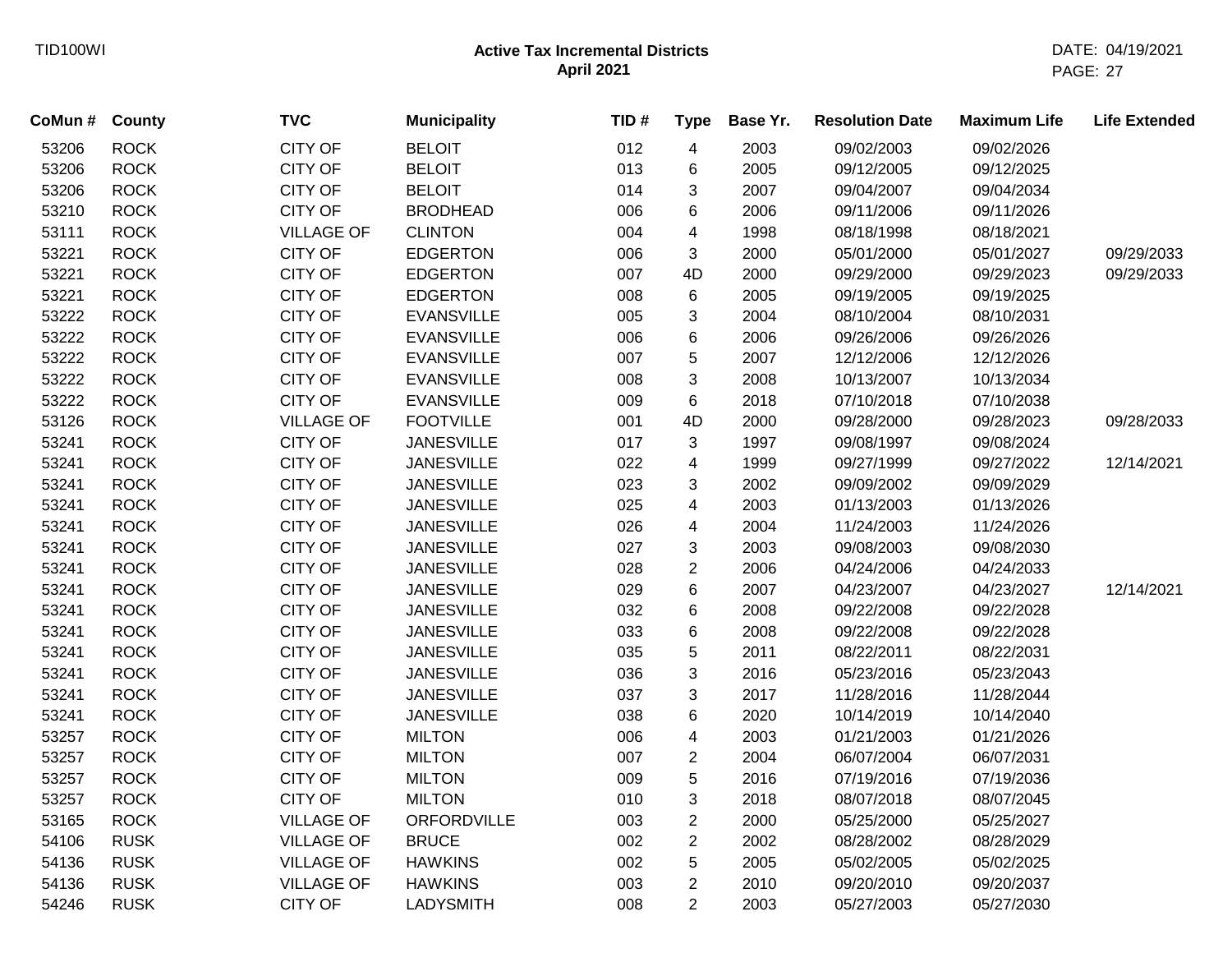|                | <b>TVC</b>        | <b>Municipality</b>    | TID# | <b>Type</b>             | Base Yr. | <b>Resolution Date</b> | <b>Maximum Life</b> | <b>Life Extended</b> |
|----------------|-------------------|------------------------|------|-------------------------|----------|------------------------|---------------------|----------------------|
| <b>RUSK</b>    | <b>CITY OF</b>    | <b>LADYSMITH</b>       | 009  | 6                       | 2006     | 08/14/2006             | 08/14/2026          | 03/25/2037           |
| <b>RUSK</b>    | <b>CITY OF</b>    | <b>LADYSMITH</b>       | 010  | 5                       | 2007     | 07/09/2007             | 07/09/2027          |                      |
| <b>RUSK</b>    | <b>CITY OF</b>    | <b>LADYSMITH</b>       | 011  | 6                       | 2011     | 09/12/2011             | 09/12/2031          | 03/25/2037           |
| <b>RUSK</b>    | <b>CITY OF</b>    | LADYSMITH              | 012  | $\overline{c}$          | 2020     | 09/28/2020             | 09/28/2047          |                      |
| <b>RUSK</b>    | <b>VILLAGE OF</b> | WEYERHAEUSER           | 001  | 6                       | 2013     | 09/11/2013             | 09/11/2033          |                      |
| <b>SAUK</b>    | <b>CITY OF</b>    | <b>BARABOO</b>         | 006  | $\overline{\mathbf{4}}$ | 1999     | 07/27/1999             | 07/27/2022          |                      |
| <b>SAUK</b>    | <b>CITY OF</b>    | <b>BARABOO</b>         | 007  | 5                       | 2006     | 06/02/2006             | 06/02/2026          | 06/02/2032           |
| <b>SAUK</b>    | <b>CITY OF</b>    | <b>BARABOO</b>         | 008  | 3                       | 2006     | 06/27/2006             | 06/27/2033          | 06/27/2039           |
| <b>SAUK</b>    | <b>CITY OF</b>    | <b>BARABOO</b>         | 009  | $\mathbf{3}$            | 2008     | 12/11/2007             | 12/11/2034          |                      |
| <b>SAUK</b>    | <b>CITY OF</b>    | <b>BARABOO</b>         | 010  | 3                       | 2020     | 09/22/2020             | 09/22/2047          |                      |
| <b>SAUK</b>    | <b>CITY OF</b>    | <b>BARABOO</b>         | 011  | 6                       | 2020     | 09/22/2020             | 09/22/2040          |                      |
| <b>SAUK</b>    | <b>VILLAGE OF</b> | <b>LAKE DELTON</b>     | 002  | 4                       | 2000     | 09/28/2000             | 09/28/2023          |                      |
| <b>SAUK</b>    | <b>VILLAGE OF</b> | <b>LAKE DELTON</b>     | 003  | 99                      | 2005     | 07/25/2005             | 07/25/2042          |                      |
| <b>SAUK</b>    | <b>VILLAGE OF</b> | <b>LAKE DELTON</b>     | 004  | 99                      | 2007     | 07/23/2007             | 07/23/2044          |                      |
| <b>SAUK</b>    | <b>VILLAGE OF</b> | <b>LOGANVILLE</b>      | 002  | 6                       | 2018     | 09/27/2018             | 09/27/2038          |                      |
| <b>SAUK</b>    | <b>VILLAGE OF</b> | NORTH FREEDOM          | 001  | $\overline{2}$          | 1997     | 09/29/1997             | 09/29/2024          |                      |
| <b>SAUK</b>    | <b>VILLAGE OF</b> | <b>PLAIN</b>           | 002  | 6D                      | 2006     | 07/12/2006             | 07/12/2026          | 07/12/2039           |
| <b>SAUK</b>    | <b>VILLAGE OF</b> | PRAIRIE DU SAC         | 004  | 6                       | 2008     | 08/26/2008             | 08/26/2028          |                      |
| <b>SAUK</b>    | <b>VILLAGE OF</b> | PRAIRIE DU SAC         | 005  | 6                       | 2018     | 05/22/2018             | 05/22/2038          |                      |
| <b>SAUK</b>    | <b>VILLAGE OF</b> | PRAIRIE DU SAC         | 006  | 6                       | 2018     | 09/25/2018             | 09/25/2038          |                      |
| <b>SAUK</b>    | <b>CITY OF</b>    | <b>REEDSBURG</b>       | 004  | 4                       | 1998     | 05/26/1998             | 05/26/2021          | 05/26/2031           |
| <b>SAUK</b>    | <b>CITY OF</b>    | <b>REEDSBURG</b>       | 006  | 2D                      | 2000     | 07/10/2000             | 07/10/2027          | 07/10/2037           |
| <b>SAUK</b>    | <b>CITY OF</b>    | <b>REEDSBURG</b>       | 008  | 6                       | 2008     | 09/22/2008             | 09/22/2028          |                      |
| <b>SAUK</b>    | <b>CITY OF</b>    | <b>REEDSBURG</b>       | 009  | 5                       | 2016     | 07/11/2016             | 07/11/2036          |                      |
| <b>SAUK</b>    | <b>VILLAGE OF</b> | <b>ROCK SPRINGS</b>    | 002  | 6                       | 2020     | 08/17/2020             | 08/17/2040          |                      |
| <b>SAUK</b>    | <b>VILLAGE OF</b> | <b>SAUK CITY</b>       | 006  | $\overline{2}$          | 2002     | 10/09/2001             | 10/09/2028          | 03/29/2035           |
| <b>SAUK</b>    | <b>VILLAGE OF</b> | <b>SAUK CITY</b>       | 007  | 4D                      | 2005     | 03/29/2005             | 03/29/2025          | 03/29/2035           |
| <b>SAUK</b>    | <b>VILLAGE OF</b> | <b>SAUK CITY</b>       | 008  | $\overline{2}$          | 2005     | 03/29/2005             | 03/29/2032          |                      |
| <b>SAUK</b>    | <b>VILLAGE OF</b> | <b>SAUK CITY</b>       | 009  | $\mathbf{3}$            | 2015     | 09/08/2015             | 09/08/2042          |                      |
| <b>SAUK</b>    | <b>VILLAGE OF</b> | <b>SPRING GREEN</b>    | 006  | 6                       | 2017     | 04/12/2017             | 04/12/2038          |                      |
| <b>SAUK</b>    | <b>VILLAGE OF</b> | <b>WEST BARABOO</b>    | 003  | 6                       | 2018     | 09/13/2018             | 09/13/2038          |                      |
| <b>SAUK</b>    | <b>CITY OF</b>    | <b>WISCONSIN DELLS</b> | 002  | $\overline{2}$          | 2001     | 11/20/2000             | 11/20/2027          | 11/20/2031           |
| <b>SAUK</b>    | CITY OF           | <b>WISCONSIN DELLS</b> | 003  | 6S                      | 2005     | 05/17/2005             | 05/17/2025          | 05/17/2045           |
| <b>SAUK</b>    | <b>CITY OF</b>    | <b>WISCONSIN DELLS</b> | 004  | 6                       | 2006     | 07/31/2006             | 07/31/2026          |                      |
| <b>SAWYER</b>  | <b>CITY OF</b>    | <b>HAYWARD</b>         | 005  | 6                       | 2018     | 09/10/2018             | 09/10/2038          |                      |
| <b>SAWYER</b>  | <b>CITY OF</b>    | <b>HAYWARD</b>         | 006  | 6                       | 2020     | 09/14/2020             | 09/14/2040          |                      |
| <b>SHAWANO</b> | <b>VILLAGE OF</b> | <b>BONDUEL</b>         | 001  | $\mathbf{1}$            | 1994     | 09/14/1994             | 09/14/2021          | 09/14/2024           |
|                | County            |                        |      |                         |          |                        |                     |                      |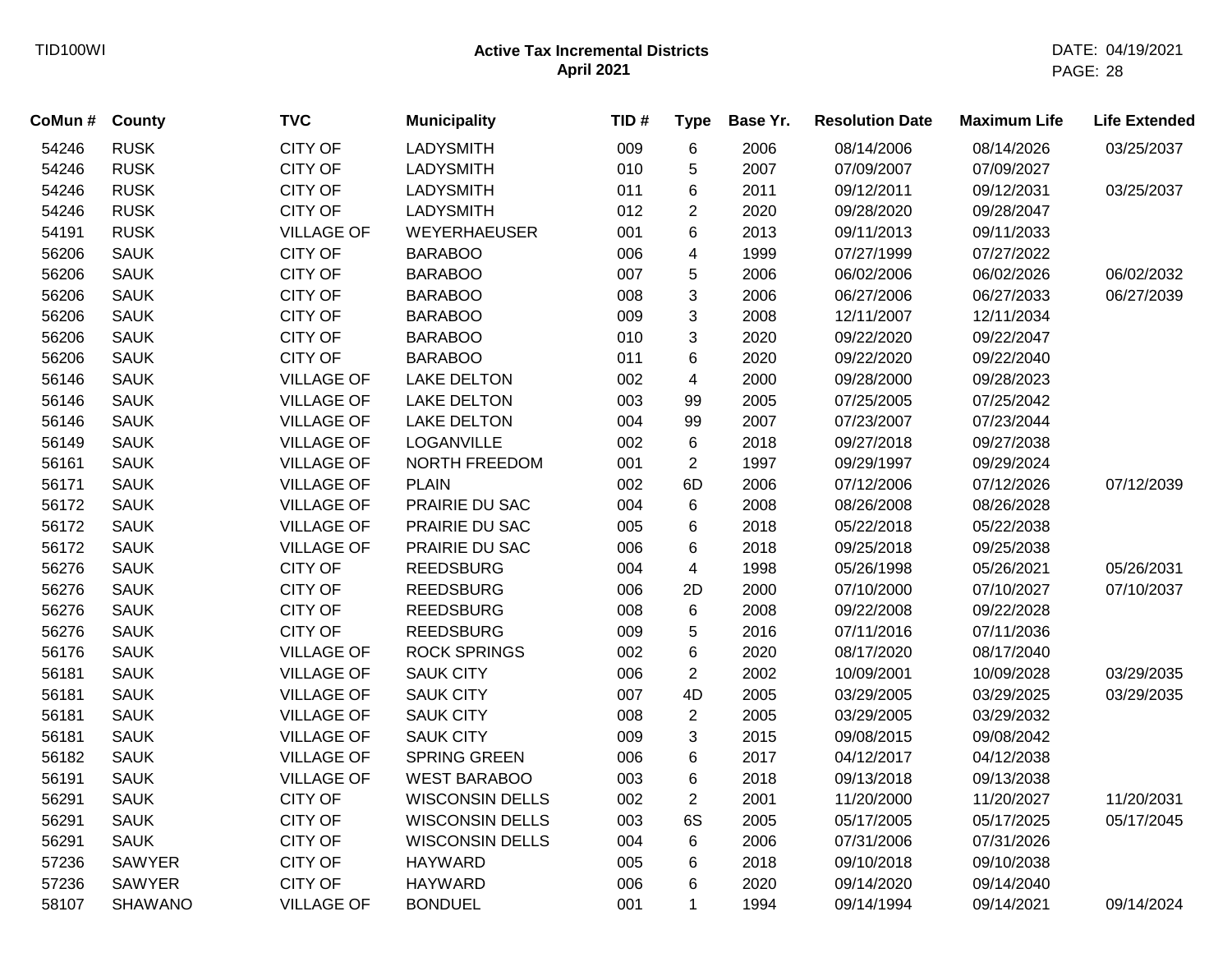| CoMun # | <b>County</b>    | <b>TVC</b>        | <b>Municipality</b>  | TID# | <b>Type</b>    | Base Yr. | <b>Resolution Date</b> | <b>Maximum Life</b> | <b>Life Extended</b> |
|---------|------------------|-------------------|----------------------|------|----------------|----------|------------------------|---------------------|----------------------|
| 58108   | <b>SHAWANO</b>   | <b>VILLAGE OF</b> | <b>BOWLER</b>        | 002  | $\overline{2}$ | 1997     | 04/14/1997             | 04/14/2024          |                      |
| 58131   | <b>SHAWANO</b>   | <b>VILLAGE OF</b> | <b>GRESHAM</b>       | 001  | 6              | 2011     | 06/28/2011             | 06/28/2031          |                      |
| 58131   | <b>SHAWANO</b>   | <b>VILLAGE OF</b> | <b>GRESHAM</b>       | 002  | 6              | 2015     | 09/08/2015             | 09/08/2035          |                      |
| 58281   | <b>SHAWANO</b>   | <b>CITY OF</b>    | <b>SHAWANO</b>       | 004  | $\overline{c}$ | 2000     | 09/13/2000             | 09/13/2027          |                      |
| 58281   | <b>SHAWANO</b>   | <b>CITY OF</b>    | <b>SHAWANO</b>       | 005  | 4              | 2001     | 04/11/2001             | 04/11/2024          |                      |
| 58281   | <b>SHAWANO</b>   | <b>CITY OF</b>    | <b>SHAWANO</b>       | 006  | $\overline{c}$ | 2014     | 07/09/2014             | 07/09/2041          |                      |
| 58281   | <b>SHAWANO</b>   | <b>CITY OF</b>    | <b>SHAWANO</b>       | 007  | 6              | 2016     | 09/07/2016             | 09/07/2036          |                      |
| 58281   | <b>SHAWANO</b>   | CITY OF           | <b>SHAWANO</b>       | 008  | $\overline{c}$ | 2018     | 09/19/2018             | 09/19/2045          |                      |
| 58186   | <b>SHAWANO</b>   | <b>VILLAGE OF</b> | <b>TIGERTON</b>      | 001  | 4D             | 1996     | 09/16/1996             | 09/16/2019          | 09/16/2029           |
| 58186   | <b>SHAWANO</b>   | <b>VILLAGE OF</b> | <b>TIGERTON</b>      | 002  | 6              | 2014     | 09/30/2014             | 09/30/2034          |                      |
| 58191   | <b>SHAWANO</b>   | <b>VILLAGE OF</b> | <b>WITTENBERG</b>    | 001  | 4D             | 2000     | 09/25/2000             | 09/25/2023          | 09/25/2033           |
| 58191   | <b>SHAWANO</b>   | <b>VILLAGE OF</b> | <b>WITTENBERG</b>    | 002  | 6              | 2011     | 11/01/2010             | 11/01/2030          |                      |
| 58191   | <b>SHAWANO</b>   | <b>VILLAGE OF</b> | <b>WITTENBERG</b>    | 003  | 5              | 2015     | 09/28/2015             | 09/28/2035          |                      |
| 59111   | SHEBOYGAN        | <b>VILLAGE OF</b> | <b>CASCADE</b>       | 001  | 6              | 2011     | 07/12/2011             | 07/12/2031          |                      |
| 59112   | SHEBOYGAN        | <b>VILLAGE OF</b> | <b>CEDAR GROVE</b>   | 001  | $\overline{2}$ | 2009     | 09/14/2009             | 09/14/2036          |                      |
| 59121   | SHEBOYGAN        | <b>VILLAGE OF</b> | <b>ELKHART LAKE</b>  | 002  | 6              | 2013     | 05/20/2013             | 05/20/2033          |                      |
| 59121   | <b>SHEBOYGAN</b> | <b>VILLAGE OF</b> | <b>ELKHART LAKE</b>  | 003  | 6              | 2013     | 09/17/2013             | 09/17/2033          |                      |
| 59121   | SHEBOYGAN        | <b>VILLAGE OF</b> | <b>ELKHART LAKE</b>  | 004  | 6              | 2015     | 08/17/2015             | 08/17/2035          |                      |
| 59131   | SHEBOYGAN        | <b>VILLAGE OF</b> | <b>GLENBEULAH</b>    | 001  | 3              | 2005     | 10/13/2004             | 10/13/2031          |                      |
| 59135   | SHEBOYGAN        | <b>VILLAGE OF</b> | <b>HOWARDS GROVE</b> | 001  | $\overline{c}$ | 2005     | 05/03/2005             | 05/03/2032          |                      |
| 59135   | SHEBOYGAN        | <b>VILLAGE OF</b> | <b>HOWARDS GROVE</b> | 002  | 6              | 2011     | 02/01/2011             | 02/01/2031          |                      |
| 59165   | SHEBOYGAN        | <b>VILLAGE OF</b> | <b>OOSTBURG</b>      | 001  | 4              | 1999     | 04/12/1999             | 04/12/2022          |                      |
| 59165   | SHEBOYGAN        | <b>VILLAGE OF</b> | <b>OOSTBURG</b>      | 002  | 2D             | 2001     | 08/13/2001             | 08/13/2028          | 08/13/2038           |
| 59165   | SHEBOYGAN        | <b>VILLAGE OF</b> | <b>OOSTBURG</b>      | 003  | 5              | 2017     | 03/13/2017             | 03/13/2038          |                      |
| 59271   | <b>SHEBOYGAN</b> | <b>CITY OF</b>    | <b>PLYMOUTH</b>      | 004  | 4              | 2001     | 09/11/2001             | 09/11/2024          |                      |
| 59271   | <b>SHEBOYGAN</b> | <b>CITY OF</b>    | <b>PLYMOUTH</b>      | 005  | 5              | 2008     | 01/29/2008             | 01/29/2028          |                      |
| 59271   | <b>SHEBOYGAN</b> | <b>CITY OF</b>    | PLYMOUTH             | 006  | 5              | 2011     | 12/07/2010             | 12/07/2030          |                      |
| 59176   | <b>SHEBOYGAN</b> | <b>VILLAGE OF</b> | <b>RANDOM LAKE</b>   | 003  | 6              | 2014     | 09/02/2014             | 09/02/2034          |                      |
| 59024   | <b>SHEBOYGAN</b> | <b>TOWN OF</b>    | SHEBOYGAN            | 001A | 6              | 2020     | 06/16/2020             | 06/16/2040          |                      |
| 59281   | <b>SHEBOYGAN</b> | <b>CITY OF</b>    | SHEBOYGAN            | 001E | 8              | 2003     | 08/05/2002             | 08/05/2025          |                      |
| 59281   | SHEBOYGAN        | <b>CITY OF</b>    | SHEBOYGAN            | 006  | 99             | 1992     | 01/20/1992             | 01/20/2023          |                      |
| 59281   | SHEBOYGAN        | <b>CITY OF</b>    | SHEBOYGAN            | 010  | 3              | 1997     | 05/19/1997             | 05/19/2024          |                      |
| 59281   | SHEBOYGAN        | CITY OF           | SHEBOYGAN            | 012  | $\overline{c}$ | 2000     | 02/21/2000             | 02/21/2027          |                      |
| 59281   | SHEBOYGAN        | CITY OF           | SHEBOYGAN            | 013  | $\overline{2}$ | 2006     | 11/21/2005             | 11/21/2032          |                      |
| 59281   | SHEBOYGAN        | CITY OF           | SHEBOYGAN            | 014  | 6              | 2011     | 01/04/2011             | 01/04/2031          |                      |
| 59281   | <b>SHEBOYGAN</b> | <b>CITY OF</b>    | SHEBOYGAN            | 015  | 6              | 2011     | 04/06/2011             | 04/06/2031          |                      |
| 59281   | <b>SHEBOYGAN</b> | <b>CITY OF</b>    | SHEBOYGAN            | 016  | 6              | 2015     | 09/21/2015             | 09/21/2035          |                      |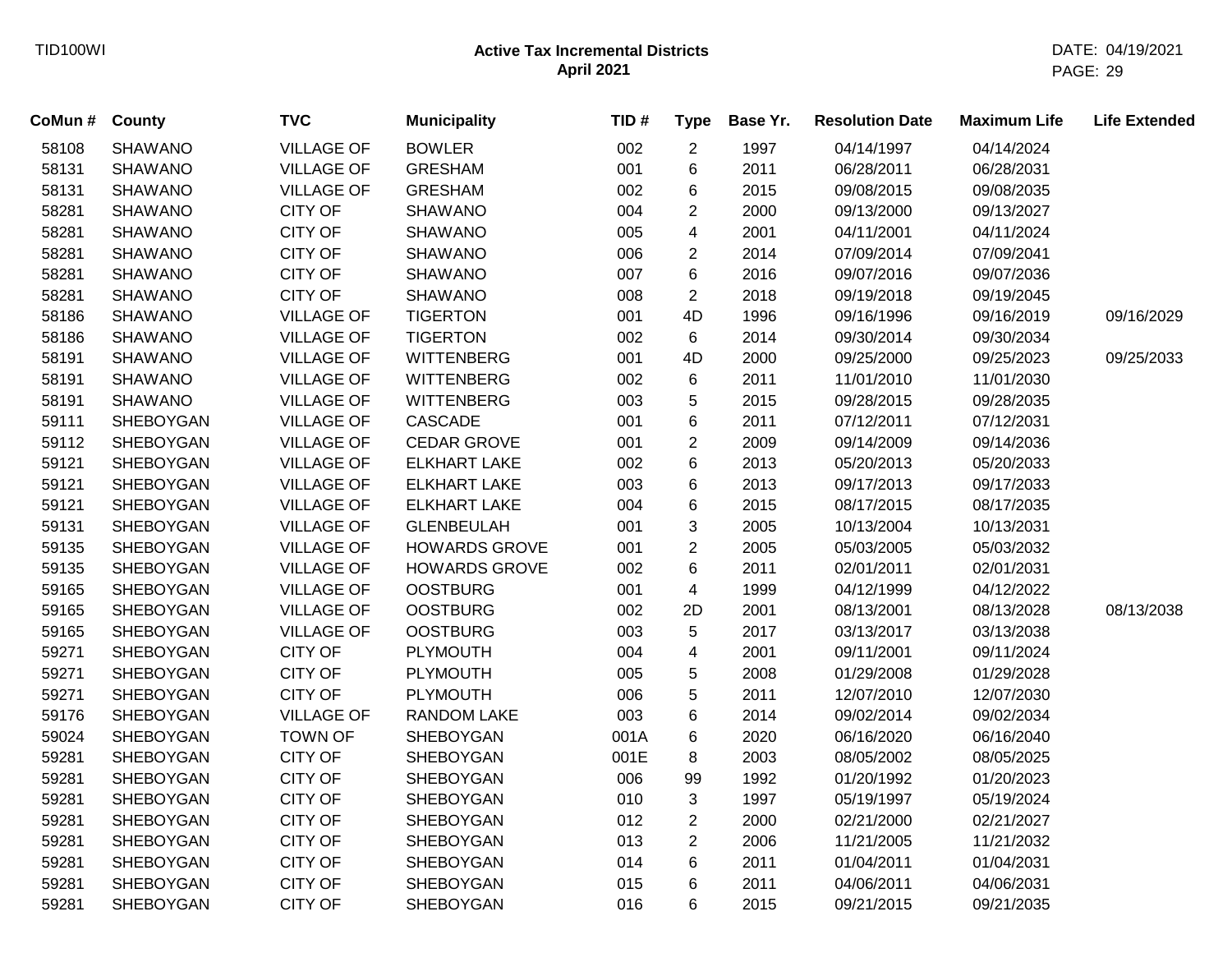| CoMun# | County           | <b>TVC</b>        | <b>Municipality</b> | TID# | <b>Type</b>             | Base Yr. | <b>Resolution Date</b> | <b>Maximum Life</b> | <b>Life Extended</b> |
|--------|------------------|-------------------|---------------------|------|-------------------------|----------|------------------------|---------------------|----------------------|
| 59281  | SHEBOYGAN        | <b>CITY OF</b>    | <b>SHEBOYGAN</b>    | 017  | 3                       | 2018     | 08/20/2018             | 08/20/2045          |                      |
| 59281  | <b>SHEBOYGAN</b> | <b>CITY OF</b>    | <b>SHEBOYGAN</b>    | 018  | 5                       | 2018     | 12/18/2017             | 12/18/2038          | 12/18/2041           |
| 59281  | <b>SHEBOYGAN</b> | <b>CITY OF</b>    | <b>SHEBOYGAN</b>    | 019  | 6                       | 2018     | 08/20/2018             | 08/20/2038          |                      |
| 59281  | SHEBOYGAN        | <b>CITY OF</b>    | <b>SHEBOYGAN</b>    | 020  | 3                       | 2020     | 03/02/2020             | 03/02/2048          |                      |
| 59282  | SHEBOYGAN        | <b>CITY OF</b>    | SHEBOYGAN FALLS     | 003  | $\mathbf 1$             | 1994     | 09/19/1994             | 09/19/2021          | 09/19/2024           |
| 59282  | SHEBOYGAN        | <b>CITY OF</b>    | SHEBOYGAN FALLS     | 004  | 6                       | 2016     | 09/21/2016             | 09/21/2036          |                      |
| 59282  | SHEBOYGAN        | <b>CITY OF</b>    | SHEBOYGAN FALLS     | 005  | 6                       | 2018     | 03/21/2018             | 03/21/2039          |                      |
| 59282  | SHEBOYGAN        | <b>CITY OF</b>    | SHEBOYGAN FALLS     | 006  | 3                       | 2019     | 05/15/2019             | 05/15/2046          |                      |
| 59282  | SHEBOYGAN        | <b>CITY OF</b>    | SHEBOYGAN FALLS     | 007  | 3                       | 2019     | 08/21/2019             | 08/21/2046          |                      |
| 55106  | <b>ST CROIX</b>  | <b>VILLAGE OF</b> | <b>BALDWIN</b>      | 005  | $\mathbf{1}$            | 1995     | 09/29/1995             | 09/29/2022          | 09/29/2035           |
| 55106  | <b>ST CROIX</b>  | <b>VILLAGE OF</b> | <b>BALDWIN</b>      | 006  | $\sqrt{2}$              | 2005     | 09/25/2005             | 09/25/2032          | 09/25/2045           |
| 55106  | <b>ST CROIX</b>  | <b>VILLAGE OF</b> | <b>BALDWIN</b>      | 007  | 6S                      | 2007     | 09/12/2007             | 09/12/2027          | 09/12/2047           |
| 55136  | <b>ST CROIX</b>  | <b>VILLAGE OF</b> | <b>HAMMOND</b>      | 005  | $\mathbf{1}$            | 1995     | 09/18/1995             | 09/18/2022          |                      |
| 55236  | <b>ST CROIX</b>  | <b>CITY OF</b>    | <b>HUDSON</b>       | 005  | $\sqrt{2}$              | 2017     | 07/17/2017             | 07/17/2044          |                      |
| 55236  | <b>ST CROIX</b>  | <b>CITY OF</b>    | <b>HUDSON</b>       | 006  | 6                       | 2018     | 07/09/2018             | 07/09/2038          |                      |
| 55261  | <b>ST CROIX</b>  | <b>CITY OF</b>    | <b>NEW RICHMOND</b> | 005  | $\mathbf{1}$            | 1987     | 09/14/1987             | 09/14/2014          | 09/14/2027           |
| 55261  | <b>ST CROIX</b>  | <b>CITY OF</b>    | <b>NEW RICHMOND</b> | 006  | $\mathbf{1}$            | 1995     | 09/11/1995             | 09/11/2022          |                      |
| 55261  | <b>ST CROIX</b>  | <b>CITY OF</b>    | <b>NEW RICHMOND</b> | 007  | $\overline{2}$          | 2003     | 07/14/2003             | 07/14/2030          |                      |
| 55261  | <b>ST CROIX</b>  | <b>CITY OF</b>    | <b>NEW RICHMOND</b> | 008  | 6S                      | 2005     | 06/13/2005             | 06/13/2025          | 06/13/2045           |
| 55261  | <b>ST CROIX</b>  | <b>CITY OF</b>    | <b>NEW RICHMOND</b> | 009  | $\mathbf{3}$            | 2008     | 06/25/2008             | 06/25/2035          |                      |
| 55261  | <b>ST CROIX</b>  | <b>CITY OF</b>    | <b>NEW RICHMOND</b> | 010  | 5                       | 2014     | 06/30/2014             | 06/30/2034          |                      |
| 55276  | <b>ST CROIX</b>  | <b>CITY OF</b>    | <b>RIVER FALLS</b>  | 005  | $\mathbf{1}$            | 1994     | 07/26/1994             | 07/26/2021          | 07/26/2024           |
| 55276  | <b>ST CROIX</b>  | <b>CITY OF</b>    | <b>RIVER FALLS</b>  | 010  | 6                       | 2014     | 06/24/2014             | 06/24/2034          |                      |
| 55276  | <b>ST CROIX</b>  | <b>CITY OF</b>    | <b>RIVER FALLS</b>  | 011  | $\,6$                   | 2016     | 10/27/2015             | 10/27/2036          |                      |
| 55276  | <b>ST CROIX</b>  | <b>CITY OF</b>    | <b>RIVER FALLS</b>  | 012  | 5                       | 2016     | 07/26/2016             | 07/26/2036          |                      |
| 55276  | <b>ST CROIX</b>  | <b>CITY OF</b>    | <b>RIVER FALLS</b>  | 013  | 5                       | 2018     | 06/26/2018             | 06/26/2038          |                      |
| 55276  | <b>ST CROIX</b>  | <b>CITY OF</b>    | <b>RIVER FALLS</b>  | 016  | $\,6\,$                 | 2020     | 08/25/2020             | 08/25/2040          |                      |
| 55176  | <b>ST CROIX</b>  | <b>VILLAGE OF</b> | <b>ROBERTS</b>      | 002  | 5                       | 2020     | 06/08/2020             | 06/08/2040          |                      |
| 55176  | <b>ST CROIX</b>  | <b>VILLAGE OF</b> | <b>ROBERTS</b>      | 003  | 6                       | 2020     | 09/28/2020             | 09/28/2040          |                      |
| 55181  | <b>ST CROIX</b>  | <b>VILLAGE OF</b> | <b>SOMERSET</b>     | 002  | $\overline{\mathbf{4}}$ | 1996     | 09/16/1996             | 09/16/2019          | 09/16/2029           |
| 55181  | <b>ST CROIX</b>  | <b>VILLAGE OF</b> | <b>SOMERSET</b>     | 003  | $\overline{2}$          | 2005     | 05/24/2005             | 05/24/2032          |                      |
| 55181  | <b>ST CROIX</b>  | <b>VILLAGE OF</b> | <b>SOMERSET</b>     | 004  | 6D                      | 2008     | 11/27/2007             | 11/27/2027          | 11/27/2037           |
| 55181  | <b>ST CROIX</b>  | <b>VILLAGE OF</b> | <b>SOMERSET</b>     | 005  | 6                       | 2020     | 09/29/2020             | 09/29/2040          |                      |
| 55192  | <b>ST CROIX</b>  | <b>VILLAGE OF</b> | <b>WOODVILLE</b>    | 003  | $\mathbf{1}$            | 1995     | 06/13/1995             | 06/13/2022          |                      |
| 55192  | <b>ST CROIX</b>  | <b>VILLAGE OF</b> | <b>WOODVILLE</b>    | 004  | $\overline{2}$          | 2005     | 07/27/2005             | 07/27/2032          |                      |
| 60251  | <b>TAYLOR</b>    | <b>CITY OF</b>    | <b>MEDFORD</b>      | 005  | $\mathbf{1}$            | 1989     | 09/19/1989             | 09/19/2016          | 09/19/2026           |
| 60251  | <b>TAYLOR</b>    | <b>CITY OF</b>    | <b>MEDFORD</b>      | 006  | 4D                      | 1996     | 09/17/1996             | 09/17/2019          | 09/17/2029           |
|        |                  |                   |                     |      |                         |          |                        |                     |                      |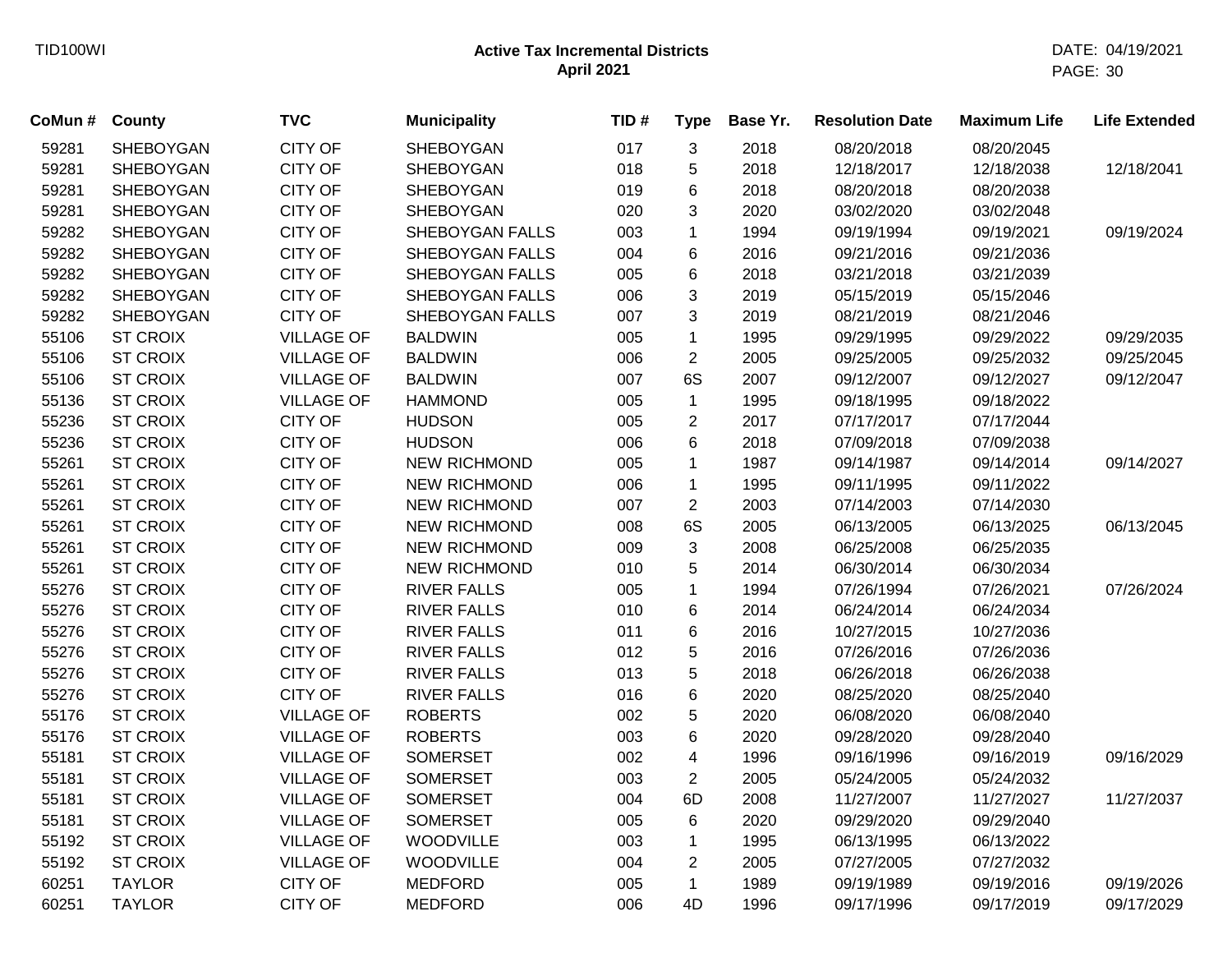| CoMun # | County        | <b>TVC</b>        | <b>Municipality</b> | TID# | <b>Type</b>             | Base Yr. | <b>Resolution Date</b> | <b>Maximum Life</b> | <b>Life Extended</b> |
|---------|---------------|-------------------|---------------------|------|-------------------------|----------|------------------------|---------------------|----------------------|
| 60251   | <b>TAYLOR</b> | <b>CITY OF</b>    | <b>MEDFORD</b>      | 007  | $\overline{4}$          | 1997     | 09/16/1997             | 09/16/2020          | 09/16/2030           |
| 60251   | <b>TAYLOR</b> | <b>CITY OF</b>    | <b>MEDFORD</b>      | 008  | 4D                      | 1997     | 09/16/1997             | 09/16/2020          | 09/16/2030           |
| 60251   | <b>TAYLOR</b> | <b>CITY OF</b>    | <b>MEDFORD</b>      | 010  | 4                       | 1999     | 09/28/1999             | 09/28/2022          | 09/16/2030           |
| 60251   | <b>TAYLOR</b> | <b>CITY OF</b>    | <b>MEDFORD</b>      | 011  | 4                       | 1999     | 09/28/1999             | 09/28/2022          | 09/16/2030           |
| 60251   | <b>TAYLOR</b> | <b>CITY OF</b>    | <b>MEDFORD</b>      | 012  | 4                       | 2000     | 09/05/2000             | 09/05/2023          | 09/16/2030           |
| 60251   | <b>TAYLOR</b> | <b>CITY OF</b>    | <b>MEDFORD</b>      | 013  | 6                       | 2005     | 06/07/2005             | 06/07/2025          | 09/16/2030           |
| 60176   | <b>TAYLOR</b> | <b>VILLAGE OF</b> | <b>RIB LAKE</b>     | 001  | $\mathbf{1}$            | 1995     | 03/14/1995             | 03/14/2022          |                      |
| 60181   | <b>TAYLOR</b> | <b>VILLAGE OF</b> | <b>STETSONVILLE</b> | 001  | 6                       | 2013     | 12/11/2012             | 12/11/2032          |                      |
| 61201   | TREMPEALEAU   | <b>CITY OF</b>    | <b>ARCADIA</b>      | 003  | 1D                      | 1994     | 07/28/1994             | 07/28/2021          | 07/28/2031           |
| 61201   | TREMPEALEAU   | <b>CITY OF</b>    | <b>ARCADIA</b>      | 004  | 1D                      | 1994     | 07/14/1994             | 07/14/2021          | 07/14/2031           |
| 61206   | TREMPEALEAU   | <b>CITY OF</b>    | <b>BLAIR</b>        | 004  | $\,$ 5 $\,$             | 2007     | 05/21/2007             | 05/21/2027          |                      |
| 61206   | TREMPEALEAU   | <b>CITY OF</b>    | <b>BLAIR</b>        | 005  | $\overline{5}$          | 2008     | 06/26/2008             | 06/26/2028          |                      |
| 61206   | TREMPEALEAU   | <b>CITY OF</b>    | <b>BLAIR</b>        | 006  | $\overline{2}$          | 2015     | 05/18/2015             | 05/18/2042          |                      |
| 61206   | TREMPEALEAU   | <b>CITY OF</b>    | <b>BLAIR</b>        | 007  | 6                       | 2015     | 09/14/2015             | 09/14/2035          |                      |
| 61231   | TREMPEALEAU   | <b>CITY OF</b>    | <b>GALESVILLE</b>   | 002  | $\overline{2}$          | 2001     | 06/28/2001             | 06/28/2028          |                      |
| 61241   | TREMPEALEAU   | <b>CITY OF</b>    | <b>INDEPENDENCE</b> | 002  | $6\phantom{1}$          | 2006     | 05/22/2006             | 05/22/2026          | 05/22/2032           |
| 61241   | TREMPEALEAU   | <b>CITY OF</b>    | <b>INDEPENDENCE</b> | 003  | 6                       | 2020     | 02/03/2020             | 02/03/2041          |                      |
| 61265   | TREMPEALEAU   | <b>CITY OF</b>    | <b>OSSEO</b>        | 002  | $\mathbf{1}$            | 1994     | 08/18/1994             | 08/18/2021          |                      |
| 61265   | TREMPEALEAU   | <b>CITY OF</b>    | <b>OSSEO</b>        | 003  | $\overline{c}$          | 2009     | 05/18/2009             | 05/18/2036          |                      |
| 61181   | TREMPEALEAU   | <b>VILLAGE OF</b> | <b>STRUM</b>        | 001  | 6                       | 2009     | 12/15/2008             | 12/15/2028          |                      |
| 61186   | TREMPEALEAU   | <b>VILLAGE OF</b> | TREMPEALEAU         | 001  | 3                       | 1997     | 09/29/1997             | 09/29/2024          |                      |
| 61291   | TREMPEALEAU   | <b>CITY OF</b>    | WHITEHALL           | 002  | 5                       | 2006     | 04/06/2006             | 04/06/2026          |                      |
| 61291   | TREMPEALEAU   | <b>CITY OF</b>    | WHITEHALL           | 003  | 6                       | 2006     | 09/12/2006             | 09/12/2026          | 09/12/2029           |
| 62116   | <b>VERNON</b> | <b>VILLAGE OF</b> | DE SOTO             | 001  | $\overline{2}$          | 2001     | 09/19/2001             | 09/19/2028          |                      |
| 62236   | <b>VERNON</b> | <b>CITY OF</b>    | <b>HILLSBORO</b>    | 002  | $\mathbf{1}$            | 1993     | 08/02/1993             | 08/02/2020          | 07/20/2021           |
| 62236   | <b>VERNON</b> | <b>CITY OF</b>    | <b>HILLSBORO</b>    | 004  | $\overline{2}$          | 1998     | 08/31/1998             | 08/31/2025          | 08/31/2028           |
| 62146   | <b>VERNON</b> | <b>VILLAGE OF</b> | <b>LA FARGE</b>     | 001  | $\overline{\mathbf{4}}$ | 2003     | 04/14/2003             | 04/14/2026          | 04/14/2029           |
| 62165   | <b>VERNON</b> | <b>VILLAGE OF</b> | <b>ONTARIO</b>      | 001  | $\overline{2}$          | 1998     | 06/08/1998             | 06/08/2025          |                      |
| 62165   | <b>VERNON</b> | <b>VILLAGE OF</b> | <b>ONTARIO</b>      | 002  | $\,6\,$                 | 2020     | 08/10/2020             | 08/10/2040          |                      |
| 62186   | <b>VERNON</b> | <b>VILLAGE OF</b> | <b>VIOLA</b>        | 004  | 5                       | 2007     | 09/27/2007             | 09/27/2027          |                      |
| 62186   | <b>VERNON</b> | <b>VILLAGE OF</b> | <b>VIOLA</b>        | 005  | 6                       | 2019     | 07/18/2019             | 07/18/2039          |                      |
| 62286   | <b>VERNON</b> | <b>CITY OF</b>    | <b>VIROQUA</b>      | 002  | $\mathbf{1}$            | 1994     | 12/14/1993             | 12/14/2020          | 12/08/2021           |
| 62286   | <b>VERNON</b> | <b>CITY OF</b>    | <b>VIROQUA</b>      | 003  | $\mathbf{1}$            | 1995     | 09/12/1995             | 09/12/2022          |                      |
| 62286   | <b>VERNON</b> | <b>CITY OF</b>    | <b>VIROQUA</b>      | 004  | $\overline{2}$          | 1999     | 04/27/1999             | 04/27/2026          | 04/27/2029           |
| 62286   | <b>VERNON</b> | <b>CITY OF</b>    | <b>VIROQUA</b>      | 005  | 5                       | 2006     | 04/25/2006             | 04/25/2026          | 04/25/2029           |
| 62286   | <b>VERNON</b> | <b>CITY OF</b>    | <b>VIROQUA</b>      | 006  | 3                       | 2015     | 08/11/2015             | 08/11/2042          |                      |
| 62286   | <b>VERNON</b> | <b>CITY OF</b>    | <b>VIROQUA</b>      | 007  | 6                       | 2019     | 09/10/2019             | 09/10/2039          |                      |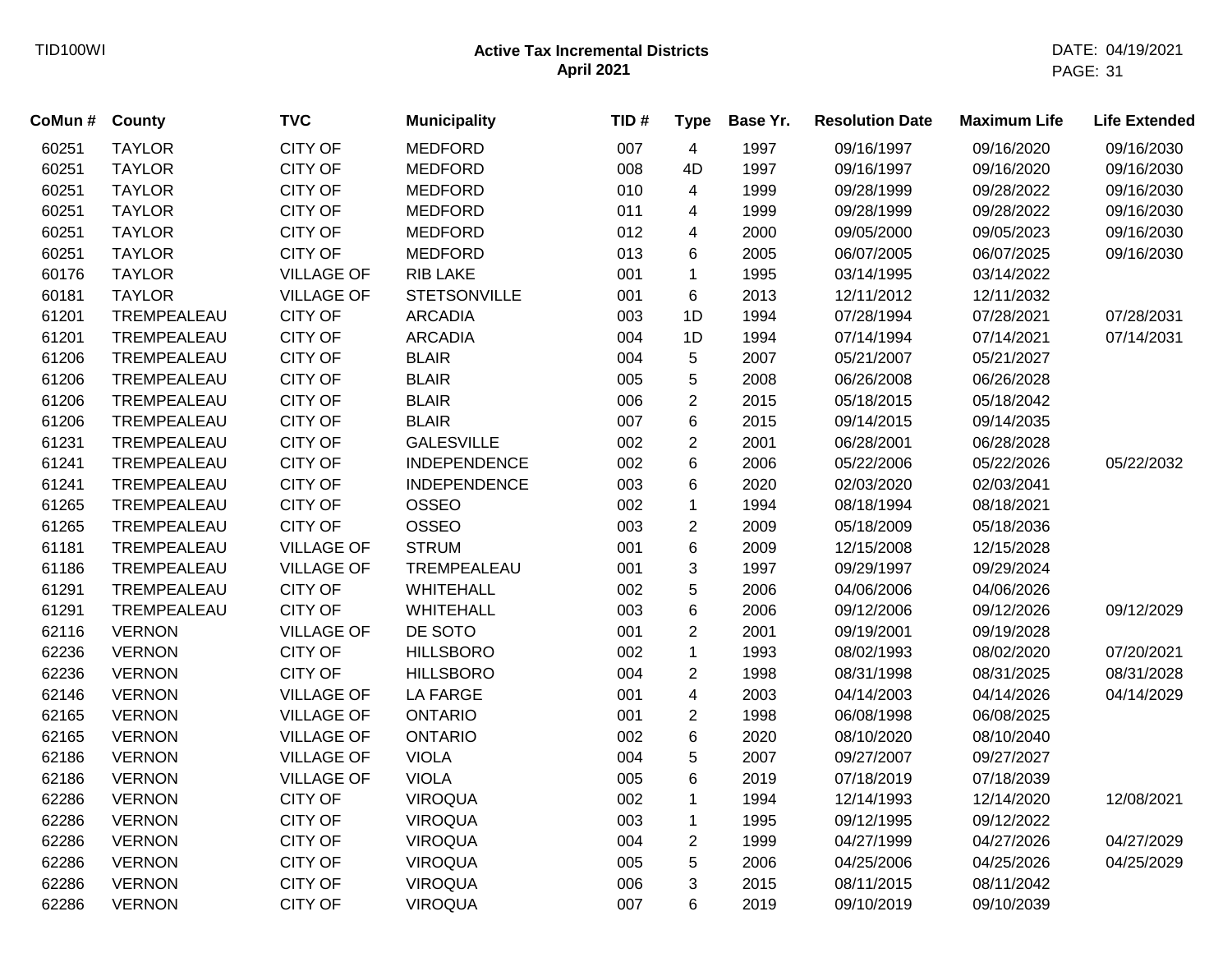| CoMun # | County            | <b>TVC</b>        | <b>Municipality</b> | TID# | <b>Type</b>             | Base Yr. | <b>Resolution Date</b> | <b>Maximum Life</b> | <b>Life Extended</b> |
|---------|-------------------|-------------------|---------------------|------|-------------------------|----------|------------------------|---------------------|----------------------|
| 62291   | <b>VERNON</b>     | <b>CITY OF</b>    | <b>WESTBY</b>       | 002  | $\overline{2}$          | 2007     | 07/03/2007             | 07/03/2034          |                      |
| 62291   | <b>VERNON</b>     | <b>CITY OF</b>    | <b>WESTBY</b>       | 003  | 6                       | 2008     | 12/04/2007             | 12/04/2027          | 12/04/2033           |
| 63221   | <b>VILAS</b>      | <b>CITY OF</b>    | <b>EAGLE RIVER</b>  | 002  | 6S                      | 2007     | 09/11/2007             | 09/11/2027          | 09/11/2047           |
| 63221   | <b>VILAS</b>      | <b>CITY OF</b>    | <b>EAGLE RIVER</b>  | 003  | 6S                      | 2007     | 09/11/2007             | 09/11/2027          | 09/11/2047           |
| 64115   | <b>WALWORTH</b>   | <b>VILLAGE OF</b> | <b>BLOOMFIELD</b>   | 001  | $\overline{2}$          | 2020     | 09/14/2020             | 09/14/2047          |                      |
| 64206   | <b>WALWORTH</b>   | <b>CITY OF</b>    | <b>BURLINGTON</b>   | 005  | 99                      | 2015     | 12/02/2014             | 12/02/2021          |                      |
| 64116   | <b>WALWORTH</b>   | <b>VILLAGE OF</b> | <b>DARIEN</b>       | 003  | 6                       | 2015     | 09/21/2015             | 09/21/2035          |                      |
| 64216   | WALWORTH          | <b>CITY OF</b>    | <b>DELAVAN</b>      | 004  | $\overline{\mathbf{4}}$ | 2003     | 07/08/2003             | 07/08/2026          | 07/08/2029           |
| 64216   | <b>WALWORTH</b>   | <b>CITY OF</b>    | <b>DELAVAN</b>      | 005  | $\overline{2}$          | 2012     | 09/11/2012             | 09/11/2039          |                      |
| 64121   | <b>WALWORTH</b>   | <b>VILLAGE OF</b> | <b>EAST TROY</b>    | 003  | 4D                      | 1999     | 12/21/1998             | 12/21/2021          | 12/21/2031           |
| 64121   | <b>WALWORTH</b>   | <b>VILLAGE OF</b> | <b>EAST TROY</b>    | 004  | 6                       | 2018     | 04/23/2018             | 04/23/2039          |                      |
| 64221   | <b>WALWORTH</b>   | <b>CITY OF</b>    | <b>ELKHORN</b>      | 004  | 6                       | 2017     | 07/10/2017             | 07/10/2037          |                      |
| 64126   | <b>WALWORTH</b>   | <b>VILLAGE OF</b> | <b>FONTANA</b>      | 001  | 2D                      | 2001     | 09/26/2001             | 09/26/2028          | 09/26/2038           |
| 64153   | <b>WALWORTH</b>   | <b>VILLAGE OF</b> | <b>MUKWONAGO</b>    | 005  | 5                       | 2018     | 02/28/2018             | 02/28/2039          |                      |
| 64181   | <b>WALWORTH</b>   | <b>VILLAGE OF</b> | <b>SHARON</b>       | 004  | 5                       | 2007     | 09/27/2007             | 09/27/2027          |                      |
| 64191   | <b>WALWORTH</b>   | <b>VILLAGE OF</b> | <b>WALWORTH</b>     | 001  | 6                       | 2011     | 09/27/2011             | 09/27/2031          |                      |
| 64291   | <b>WALWORTH</b>   | <b>CITY OF</b>    | <b>WHITEWATER</b>   | 004  | 1D                      | 1990     | 10/10/1990             | 10/10/2017          | 03/16/2022           |
| 65106   | <b>WASHBURN</b>   | <b>VILLAGE OF</b> | <b>BIRCHWOOD</b>    | 001  | 3                       | 2004     | 09/07/2004             | 09/07/2031          |                      |
| 65106   | <b>WASHBURN</b>   | <b>VILLAGE OF</b> | <b>BIRCHWOOD</b>    | 002  | 6S                      | 2005     | 07/05/2005             | 07/05/2025          | 07/05/2045           |
| 65151   | <b>WASHBURN</b>   | <b>VILLAGE OF</b> | <b>MINONG</b>       | 003  | 6                       | 2010     | 08/16/2010             | 08/16/2030          |                      |
| 65151   | <b>WASHBURN</b>   | <b>VILLAGE OF</b> | <b>MINONG</b>       | 004  | 6                       | 2019     | 08/05/2019             | 08/05/2039          |                      |
| 65281   | <b>WASHBURN</b>   | <b>CITY OF</b>    | <b>SPOONER</b>      | 003  | 4                       | 1996     | 09/03/1996             | 09/03/2019          | 09/03/2029           |
| 65281   | <b>WASHBURN</b>   | <b>CITY OF</b>    | <b>SPOONER</b>      | 004  | 4D                      | 2003     | 09/02/2003             | 09/02/2026          | 09/02/2036           |
| 66131   | <b>WASHINGTON</b> | <b>VILLAGE OF</b> | <b>GERMANTOWN</b>   | 006  | 6                       | 2014     | 05/19/2014             | 05/19/2034          |                      |
| 66131   | <b>WASHINGTON</b> | <b>VILLAGE OF</b> | <b>GERMANTOWN</b>   | 007  | $\,$ 5 $\,$             | 2018     | 12/18/2017             | 12/18/2038          |                      |
| 66131   | <b>WASHINGTON</b> | <b>VILLAGE OF</b> | <b>GERMANTOWN</b>   | 008  | $\mathbf 5$             | 2018     | 07/02/2018             | 07/02/2038          |                      |
| 66236   | <b>WASHINGTON</b> | <b>CITY OF</b>    | <b>HARTFORD</b>     | 006  | $\mathbf 5$             | 2008     | 09/23/2008             | 09/23/2028          |                      |
| 66236   | <b>WASHINGTON</b> | <b>CITY OF</b>    | <b>HARTFORD</b>     | 007  | $\mathbf 5$             | 2011     | 08/09/2011             | 08/09/2031          |                      |
| 66236   | <b>WASHINGTON</b> | <b>CITY OF</b>    | <b>HARTFORD</b>     | 008  | 5                       | 2013     | 05/28/2013             | 05/28/2033          |                      |
| 66236   | <b>WASHINGTON</b> | <b>CITY OF</b>    | <b>HARTFORD</b>     | 010  | 3                       | 2017     | 10/11/2016             | 10/11/2044          |                      |
| 66236   | <b>WASHINGTON</b> | <b>CITY OF</b>    | <b>HARTFORD</b>     | 011  | 5                       | 2017     | 09/12/2017             | 09/12/2037          |                      |
| 66141   | <b>WASHINGTON</b> | <b>VILLAGE OF</b> | <b>JACKSON</b>      | 004  | $\mathbf{1}$            | 1995     | 09/28/1995             | 09/28/2022          |                      |
| 66141   | <b>WASHINGTON</b> | <b>VILLAGE OF</b> | <b>JACKSON</b>      | 005  | 5                       | 2014     | 05/20/2014             | 05/20/2034          |                      |
| 66141   | <b>WASHINGTON</b> | <b>VILLAGE OF</b> | <b>JACKSON</b>      | 006  | 6                       | 2018     | 11/14/2017             | 11/14/2038          |                      |
| 66141   | <b>WASHINGTON</b> | <b>VILLAGE OF</b> | <b>JACKSON</b>      | 007  | 6                       | 2019     | 06/11/2019             | 06/11/2039          |                      |
| 66142   | <b>WASHINGTON</b> | <b>VILLAGE OF</b> | <b>KEWASKUM</b>     | 002  | 5D                      | 2005     | 02/07/2005             | 02/07/2025          | 02/07/2035           |
| 66181   | <b>WASHINGTON</b> | <b>VILLAGE OF</b> | <b>SLINGER</b>      | 004  | 6                       | 2015     | 08/03/2015             | 08/03/2035          |                      |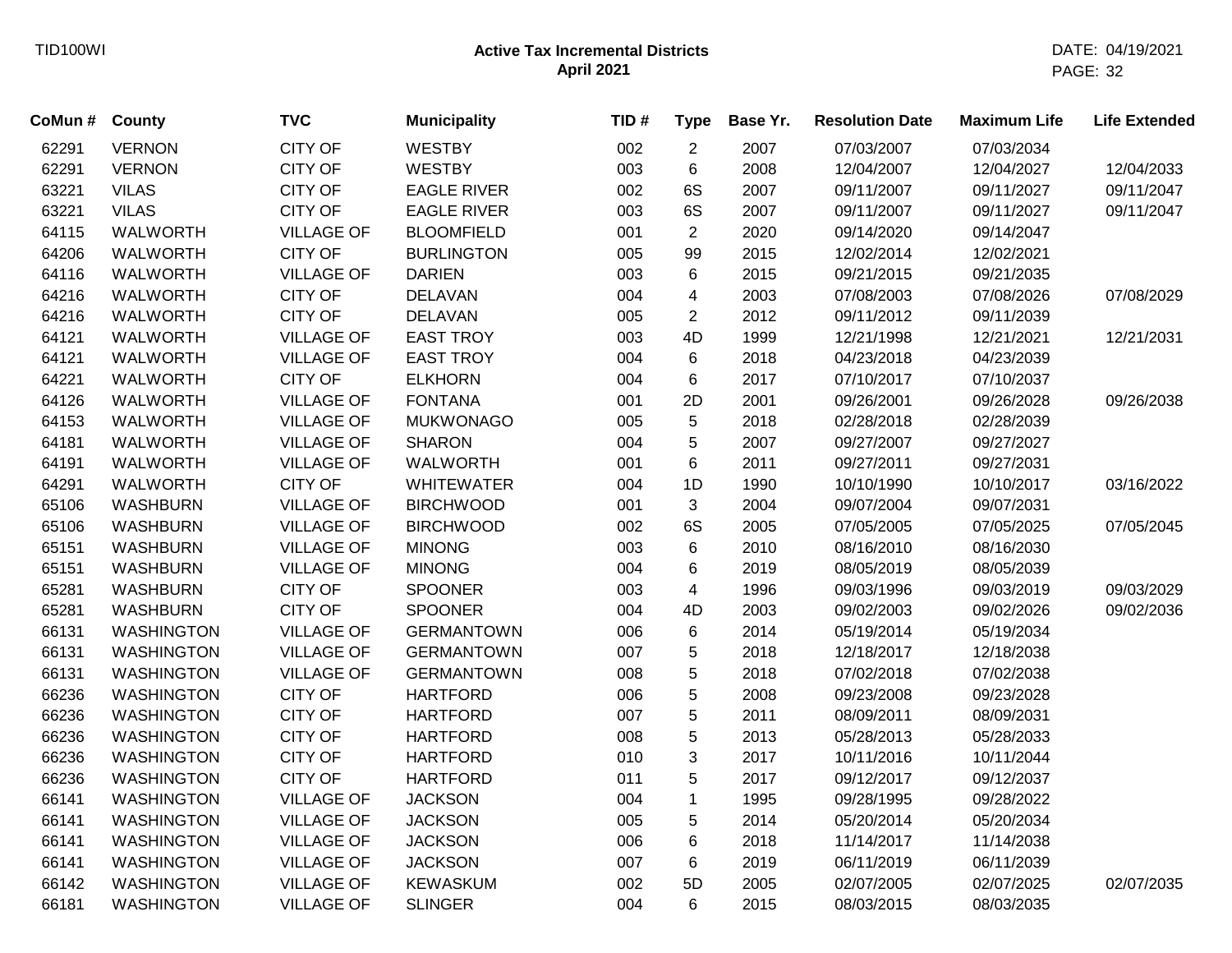| CoMun # | <b>County</b>     | <b>TVC</b>        | <b>Municipality</b>    | TID# | <b>Type</b>               | Base Yr. | <b>Resolution Date</b> | <b>Maximum Life</b> | <b>Life Extended</b> |
|---------|-------------------|-------------------|------------------------|------|---------------------------|----------|------------------------|---------------------|----------------------|
| 66181   | <b>WASHINGTON</b> | <b>VILLAGE OF</b> | <b>SLINGER</b>         | 005  | 3                         | 2016     | 05/02/2016             | 05/02/2044          |                      |
| 66291   | <b>WASHINGTON</b> | <b>CITY OF</b>    | <b>WEST BEND</b>       | 003  | 1D                        | 1995     | 09/11/1995             | 09/11/2022          | 09/11/2032           |
| 66291   | <b>WASHINGTON</b> | <b>CITY OF</b>    | <b>WEST BEND</b>       | 004  | 4                         | 1997     | 09/22/1997             | 09/22/2020          | 09/22/2030           |
| 66291   | <b>WASHINGTON</b> | <b>CITY OF</b>    | <b>WEST BEND</b>       | 005  | 2D                        | 1998     | 09/21/1998             | 09/21/2025          | 09/21/2035           |
| 66291   | <b>WASHINGTON</b> | <b>CITY OF</b>    | <b>WEST BEND</b>       | 006  | 4                         | 1999     | 11/16/1998             | 11/16/2021          | 11/16/2031           |
| 66291   | <b>WASHINGTON</b> | CITY OF           | <b>WEST BEND</b>       | 007  | 4                         | 1999     | 09/20/1999             | 09/20/2022          |                      |
| 66291   | <b>WASHINGTON</b> | <b>CITY OF</b>    | <b>WEST BEND</b>       | 008  | 4                         | 1999     | 09/27/1999             | 09/27/2022          |                      |
| 66291   | <b>WASHINGTON</b> | CITY OF           | <b>WEST BEND</b>       | 009  | 2D                        | 2003     | 06/23/2003             | 06/23/2030          | 06/23/2040           |
| 66291   | <b>WASHINGTON</b> | CITY OF           | <b>WEST BEND</b>       | 010  | 2D                        | 2004     | 04/19/2004             | 04/19/2031          | 04/19/2041           |
| 66291   | <b>WASHINGTON</b> | <b>CITY OF</b>    | <b>WEST BEND</b>       | 011  | 5D                        | 2005     | 06/27/2005             | 06/27/2025          | 06/27/2035           |
| 66291   | <b>WASHINGTON</b> | <b>CITY OF</b>    | <b>WEST BEND</b>       | 012  | $\ensuremath{\mathsf{3}}$ | 2008     | 03/17/2008             | 03/17/2035          |                      |
| 66291   | <b>WASHINGTON</b> | <b>CITY OF</b>    | <b>WEST BEND</b>       | 013  | $\sqrt{5}$                | 2011     | 12/06/2010             | 12/06/2030          |                      |
| 66291   | <b>WASHINGTON</b> | <b>CITY OF</b>    | <b>WEST BEND</b>       | 014  | 5                         | 2020     | 01/20/2020             | 01/20/2041          |                      |
| 67106   | <b>WAUKESHA</b>   | <b>VILLAGE OF</b> | <b>BIG BEND</b>        | 001  | 6                         | 2013     | 05/16/2013             | 05/16/2033          |                      |
| 67002   | <b>WAUKESHA</b>   | <b>TOWN OF</b>    | <b>BROOKFIELD</b>      | 001A | 3                         | 2014     | 02/18/2014             | 02/18/2041          |                      |
| 67206   | <b>WAUKESHA</b>   | <b>CITY OF</b>    | <b>BROOKFIELD</b>      | 004  | 5                         | 2015     | 12/02/2014             | 12/02/2034          |                      |
| 67206   | <b>WAUKESHA</b>   | <b>CITY OF</b>    | <b>BROOKFIELD</b>      | 005  | 6                         | 2015     | 04/07/2015             | 04/07/2035          |                      |
| 67206   | <b>WAUKESHA</b>   | <b>CITY OF</b>    | <b>BROOKFIELD</b>      | 006  | 5                         | 2016     | 03/01/2016             | 03/01/2037          |                      |
| 67206   | <b>WAUKESHA</b>   | <b>CITY OF</b>    | <b>BROOKFIELD</b>      | 007  | 5                         | 2018     | 04/03/2018             | 04/03/2039          |                      |
| 67206   | <b>WAUKESHA</b>   | <b>CITY OF</b>    | <b>BROOKFIELD</b>      | 008  | 3                         | 2018     | 06/05/2018             | 06/05/2045          |                      |
| 67216   | <b>WAUKESHA</b>   | <b>CITY OF</b>    | <b>DELAFIELD</b>       | 004  | 6                         | 2012     | 06/18/2012             | 06/18/2032          |                      |
| 67122   | <b>WAUKESHA</b>   | <b>VILLAGE OF</b> | <b>ELM GROVE</b>       | 002  | $\overline{c}$            | 2004     | 04/27/2004             | 04/27/2031          |                      |
| 67136   | <b>WAUKESHA</b>   | <b>VILLAGE OF</b> | <b>HARTLAND</b>        | 004  | $\,6$                     | 2008     | 07/28/2008             | 07/28/2028          |                      |
| 67136   | <b>WAUKESHA</b>   | <b>VILLAGE OF</b> | <b>HARTLAND</b>        | 005  | 3                         | 2011     | 10/25/2010             | 10/25/2037          |                      |
| 67136   | <b>WAUKESHA</b>   | <b>VILLAGE OF</b> | <b>HARTLAND</b>        | 006  | $\,6$                     | 2015     | 06/22/2015             | 06/22/2035          |                      |
| 67147   | <b>WAUKESHA</b>   | <b>VILLAGE OF</b> | <b>LANNON</b>          | 001  | 6                         | 2018     | 07/09/2018             | 07/09/2038          |                      |
| 67147   | <b>WAUKESHA</b>   | <b>VILLAGE OF</b> | <b>LANNON</b>          | 002  | $\overline{2}$            | 2018     | 07/09/2018             | 07/09/2045          |                      |
| 67010   | <b>WAUKESHA</b>   | <b>TOWN OF</b>    | <b>LISBON</b>          | 001A | $\,6$                     | 2019     | 11/26/2018             | 11/26/2039          |                      |
| 67151   | <b>WAUKESHA</b>   | <b>VILLAGE OF</b> | <b>MENOMONEE FALLS</b> | 006  | 3                         | 2006     | 04/17/2006             | 04/17/2033          |                      |
| 67151   | <b>WAUKESHA</b>   | <b>VILLAGE OF</b> | <b>MENOMONEE FALLS</b> | 007  | 5                         | 2008     | 02/18/2008             | 02/18/2028          |                      |
| 67151   | <b>WAUKESHA</b>   | <b>VILLAGE OF</b> | <b>MENOMONEE FALLS</b> | 008  | 3                         | 2008     | 07/21/2008             | 07/21/2035          |                      |
| 67151   | <b>WAUKESHA</b>   | <b>VILLAGE OF</b> | <b>MENOMONEE FALLS</b> | 009  | 6                         | 2010     | 01/18/2010             | 01/18/2030          |                      |
| 67151   | <b>WAUKESHA</b>   | <b>VILLAGE OF</b> | <b>MENOMONEE FALLS</b> | 010  | 6                         | 2011     | 08/17/2011             | 08/17/2031          | 08/17/2037           |
| 67151   | <b>WAUKESHA</b>   | <b>VILLAGE OF</b> | <b>MENOMONEE FALLS</b> | 011  | 5                         | 2011     | 08/17/2011             | 08/17/2031          |                      |
| 67151   | <b>WAUKESHA</b>   | <b>VILLAGE OF</b> | <b>MENOMONEE FALLS</b> | 012  | 5                         | 2014     | 09/15/2014             | 09/15/2034          |                      |
| 67151   | <b>WAUKESHA</b>   | <b>VILLAGE OF</b> | <b>MENOMONEE FALLS</b> | 013  | 5                         | 2019     | 03/04/2019             | 03/04/2040          |                      |
| 67151   | <b>WAUKESHA</b>   | <b>VILLAGE OF</b> | <b>MENOMONEE FALLS</b> | 014  | 5                         | 2019     | 03/04/2019             | 03/04/2040          |                      |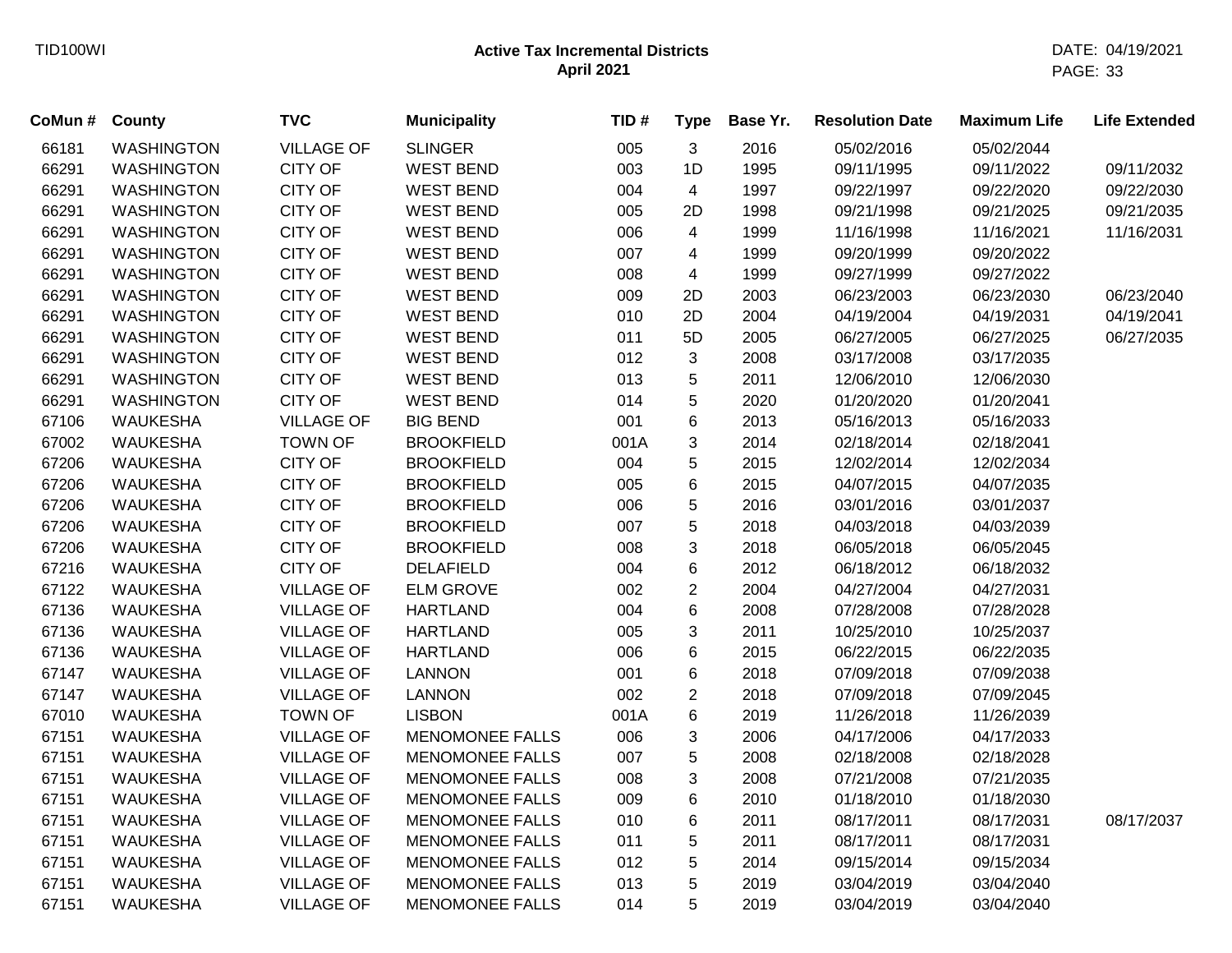| CoMun # County |                 | <b>TVC</b>        | <b>Municipality</b> | TID# | <b>Type</b>    | Base Yr. | <b>Resolution Date</b> | <b>Maximum Life</b> | <b>Life Extended</b> |
|----------------|-----------------|-------------------|---------------------|------|----------------|----------|------------------------|---------------------|----------------------|
| 67153          | <b>WAUKESHA</b> | <b>VILLAGE OF</b> | <b>MUKWONAGO</b>    | 003  | $\overline{4}$ | 2003     | 01/07/2003             | 01/07/2026          |                      |
| 67153          | <b>WAUKESHA</b> | <b>VILLAGE OF</b> | <b>MUKWONAGO</b>    | 004  | 6              | 2017     | 08/15/2017             | 08/15/2037          |                      |
| 67251          | <b>WAUKESHA</b> | <b>CITY OF</b>    | <b>MUSKEGO</b>      | 010  | 6              | 2008     | 11/27/2007             | 11/27/2027          |                      |
| 67251          | <b>WAUKESHA</b> | <b>CITY OF</b>    | <b>MUSKEGO</b>      | 011  | 6              | 2016     | 05/10/2016             | 05/10/2037          |                      |
| 67261          | <b>WAUKESHA</b> | <b>CITY OF</b>    | <b>NEW BERLIN</b>   | 003  | 6              | 2018     | 02/13/2018             | 02/13/2039          |                      |
| 67261          | <b>WAUKESHA</b> | <b>CITY OF</b>    | <b>NEW BERLIN</b>   | 004  | 6              | 2020     | 05/12/2020             | 05/12/2041          |                      |
| 67265          | <b>WAUKESHA</b> | <b>CITY OF</b>    | <b>OCONOMOWOC</b>   | 004  | $\overline{2}$ | 2003     | 09/02/2003             | 09/02/2030          |                      |
| 67265          | <b>WAUKESHA</b> | <b>CITY OF</b>    | <b>OCONOMOWOC</b>   | 005  | $\overline{c}$ | 2017     | 05/25/2017             | 05/25/2044          |                      |
| 67265          | WAUKESHA        | <b>CITY OF</b>    | <b>OCONOMOWOC</b>   | 006  | $\overline{2}$ | 2017     | 05/25/2017             | 05/25/2044          |                      |
| 67171          | <b>WAUKESHA</b> | <b>VILLAGE OF</b> | PEWAUKEE            | 002  | $\overline{2}$ | 2014     | 07/15/2014             | 07/15/2041          |                      |
| 67181          | <b>WAUKESHA</b> | <b>VILLAGE OF</b> | <b>SUSSEX</b>       | 006  | $\overline{2}$ | 2013     | 03/12/2013             | 03/12/2040          |                      |
| 67181          | <b>WAUKESHA</b> | <b>VILLAGE OF</b> | <b>SUSSEX</b>       | 007  | 5              | 2018     | 06/26/2018             | 06/26/2038          |                      |
| 67186          | <b>WAUKESHA</b> | <b>VILLAGE OF</b> | <b>VERNON</b>       | 001  | 6              | 2020     | 01/08/2020             | 01/08/2041          |                      |
| 67191          | <b>WAUKESHA</b> | <b>VILLAGE OF</b> | <b>WALES</b>        | 001  | 99             | 2006     | 07/10/2006             | 07/10/2043          |                      |
| 67195          | <b>WAUKESHA</b> | <b>VILLAGE OF</b> | <b>WAUKESHA</b>     | 001  | $\,6\,$        | 2020     | 01/09/2020             | 01/09/2041          |                      |
| 67291          | <b>WAUKESHA</b> | <b>CITY OF</b>    | <b>WAUKESHA</b>     | 011  | $\overline{2}$ | 1997     | 04/15/1997             | 04/15/2024          | 04/15/2028           |
| 67291          | <b>WAUKESHA</b> | <b>CITY OF</b>    | <b>WAUKESHA</b>     | 012  | 4              | 2001     | 06/05/2001             | 06/05/2024          | 06/05/2027           |
| 67291          | <b>WAUKESHA</b> | <b>CITY OF</b>    | <b>WAUKESHA</b>     | 013  | 4              | 2003     | 05/20/2003             | 05/20/2026          |                      |
| 67291          | <b>WAUKESHA</b> | <b>CITY OF</b>    | <b>WAUKESHA</b>     | 014  | 4              | 2003     | 05/20/2003             | 05/20/2026          |                      |
| 67291          | <b>WAUKESHA</b> | <b>CITY OF</b>    | <b>WAUKESHA</b>     | 017  | $\overline{2}$ | 2007     | 09/18/2007             | 09/18/2034          |                      |
| 67291          | <b>WAUKESHA</b> | <b>CITY OF</b>    | <b>WAUKESHA</b>     | 018  | 3              | 2009     | 07/15/2008             | 07/15/2035          |                      |
| 67291          | <b>WAUKESHA</b> | <b>CITY OF</b>    | WAUKESHA            | 019  | 5              | 2010     | 08/05/2010             | 08/05/2030          | 08/05/2033           |
| 67291          | <b>WAUKESHA</b> | <b>CITY OF</b>    | <b>WAUKESHA</b>     | 020  | 5              | 2010     | 08/17/2010             | 08/17/2030          | 08/17/2036           |
| 67291          | <b>WAUKESHA</b> | <b>CITY OF</b>    | <b>WAUKESHA</b>     | 021  | 3              | 2012     | 11/01/2011             | 11/01/2038          |                      |
| 67291          | <b>WAUKESHA</b> | <b>CITY OF</b>    | <b>WAUKESHA</b>     | 022  | 6              | 2013     | 05/21/2013             | 05/21/2033          |                      |
| 67291          | <b>WAUKESHA</b> | <b>CITY OF</b>    | <b>WAUKESHA</b>     | 023  | 5              | 2014     | 06/03/2014             | 06/03/2034          |                      |
| 67291          | <b>WAUKESHA</b> | <b>CITY OF</b>    | <b>WAUKESHA</b>     | 024  | 3              | 2018     | 06/19/2018             | 06/19/2045          |                      |
| 67291          | <b>WAUKESHA</b> | <b>CITY OF</b>    | <b>WAUKESHA</b>     | 025  | 5              | 2015     | 09/15/2015             | 09/15/2035          |                      |
| 67291          | WAUKESHA        | <b>CITY OF</b>    | <b>WAUKESHA</b>     | 026  | 3              | 2019     | 09/03/2019             | 09/03/2046          |                      |
| 67291          | WAUKESHA        | <b>CITY OF</b>    | <b>WAUKESHA</b>     | 027  | $\overline{2}$ | 2020     | 03/17/2020             | 03/17/2048          |                      |
| 67291          | <b>WAUKESHA</b> | <b>CITY OF</b>    | <b>WAUKESHA</b>     | 028  | 6              | 2020     | 06/16/2020             | 06/16/2040          |                      |
| 67291          | <b>WAUKESHA</b> | <b>CITY OF</b>    | <b>WAUKESHA</b>     | 029  | 3              | 2020     | 09/15/2020             | 09/15/2047          |                      |
| 68211          | <b>WAUPACA</b>  | <b>CITY OF</b>    | <b>CLINTONVILLE</b> | 008  | 6              | 2018     | 02/13/2018             | 02/13/2039          |                      |
| 68211          | <b>WAUPACA</b>  | CITY OF           | <b>CLINTONVILLE</b> | 009  | 5              | 2018     | 09/11/2018             | 09/11/2038          |                      |
| 68251          | <b>WAUPACA</b>  | <b>CITY OF</b>    | <b>MANAWA</b>       | 002  | 6              | 2016     | 11/13/2015             | 11/13/2036          |                      |
| 68251          | <b>WAUPACA</b>  | <b>CITY OF</b>    | <b>MANAWA</b>       | 003  | 6              | 2018     | 02/19/2018             | 02/19/2039          |                      |
| 68028          | <b>WAUPACA</b>  | <b>TOWN OF</b>    | <b>MATTESON</b>     | 001C | 8              | 2004     | 03/15/2005             | 03/15/2028          |                      |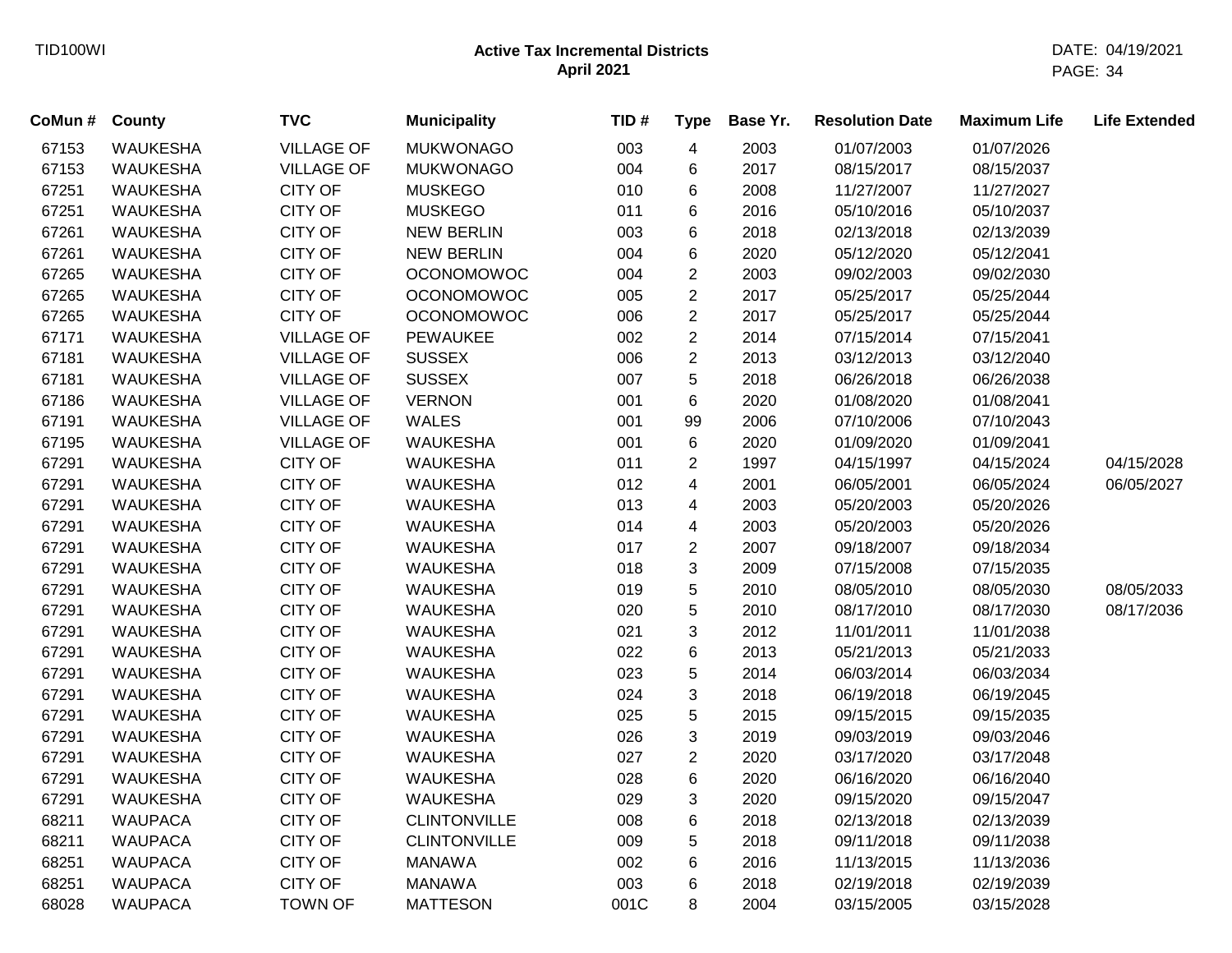| County           | <b>TVC</b>        | <b>Municipality</b> | TID# | <b>Type</b>    | Base Yr. | <b>Resolution Date</b> | <b>Maximum Life</b> | <b>Life Extended</b> |
|------------------|-------------------|---------------------|------|----------------|----------|------------------------|---------------------|----------------------|
| <b>WAUPACA</b>   | <b>CITY OF</b>    | <b>WAUPACA</b>      | 003  | 4D             | 2000     | 04/21/2000             | 04/21/2023          | 04/21/2033           |
| <b>WAUPACA</b>   | <b>CITY OF</b>    | <b>WAUPACA</b>      | 004  | $\overline{c}$ | 2000     | 04/21/2000             | 04/21/2027          | 06/19/2034           |
| <b>WAUPACA</b>   | <b>CITY OF</b>    | <b>WAUPACA</b>      | 006  | $\overline{2}$ | 2000     | 09/19/2000             | 09/19/2027          | 04/21/2033           |
| <b>WAUPACA</b>   | <b>CITY OF</b>    | <b>WAUPACA</b>      | 008  | 4D             | 2001     | 06/19/2001             | 06/19/2024          | 06/19/2034           |
| <b>WAUPACA</b>   | <b>CITY OF</b>    | <b>WAUPACA</b>      | 009  | 4              | 2001     | 06/19/2001             | 06/19/2024          |                      |
| <b>WAUPACA</b>   | <b>CITY OF</b>    | <b>WAUPACA</b>      | 010  | $\overline{2}$ | 2001     | 06/19/2001             | 06/19/2028          |                      |
| <b>WAUPACA</b>   | <b>TOWN OF</b>    | WEYAUWEGA           | 001T | 7A             | 2005     | 09/28/2005             | 09/28/2021          |                      |
| <b>WAUPACA</b>   | <b>CITY OF</b>    | WEYAUWEGA           | 004  | 4              | 2001     | 09/27/2001             | 09/27/2024          |                      |
| <b>WAUPACA</b>   | <b>CITY OF</b>    | WEYAUWEGA           | 005  | 6              | 2007     | 01/11/2007             | 01/11/2027          |                      |
| <b>WAUPACA</b>   | <b>CITY OF</b>    | WEYAUWEGA           | 006  | 5              | 2015     | 02/09/2015             | 02/09/2035          |                      |
| <b>WAUPACA</b>   | <b>CITY OF</b>    | WEYAUWEGA           | 007  | 6              | 2015     | 09/21/2015             | 09/21/2035          |                      |
| <b>WAUSHARA</b>  | <b>CITY OF</b>    | <b>BERLIN</b>       | 010  | $\mathbf{1}$   | 1993     | 07/06/1993             | 07/06/2020          | 07/06/2023           |
| <b>WAUSHARA</b>  | <b>VILLAGE OF</b> | <b>COLOMA</b>       | 002  | $\,6\,$        | 2005     | 09/29/2005             | 09/29/2025          | 07/31/2030           |
| <b>WAUSHARA</b>  | <b>VILLAGE OF</b> | <b>HANCOCK</b>      | 001  | 6              | 2016     | 09/12/2016             | 09/12/2036          |                      |
| <b>WAUSHARA</b>  | <b>VILLAGE OF</b> | <b>PLAINFIELD</b>   | 001  | 3              | 2015     | 03/10/2015             | 03/10/2042          |                      |
| <b>WAUSHARA</b>  | <b>VILLAGE OF</b> | <b>REDGRANITE</b>   | 001  | $\overline{2}$ | 1997     | 06/17/1997             | 06/17/2024          | 06/17/2037           |
| <b>WAUSHARA</b>  | <b>VILLAGE OF</b> | <b>REDGRANITE</b>   | 002  | 4D             | 1997     | 06/17/1997             | 06/17/2020          | 06/17/2030           |
| WAUSHARA         | <b>CITY OF</b>    | <b>WAUTOMA</b>      | 001  | $\mathbf{1}$   | 1995     | 08/28/1995             | 08/28/2022          |                      |
| <b>WAUSHARA</b>  | <b>VILLAGE OF</b> | <b>WILD ROSE</b>    | 002  | $\overline{c}$ | 2000     | 09/20/2000             | 09/20/2027          |                      |
| <b>WAUSHARA</b>  | <b>VILLAGE OF</b> | <b>WILD ROSE</b>    | 003  | 6              | 2006     | 02/15/2006             | 02/15/2026          |                      |
| <b>WINNEBAGO</b> | <b>CITY OF</b>    | <b>APPLETON</b>     | 007  | 3              | 2007     | 09/05/2007             | 09/05/2034          |                      |
| <b>WINNEBAGO</b> | <b>TOWN OF</b>    | <b>CLAYTON</b>      | 001A | 6              | 2019     | 08/07/2019             | 08/07/2039          |                      |
| <b>WINNEBAGO</b> | <b>VILLAGE OF</b> | <b>FOX CROSSING</b> | 001  | 6              | 2015     | 06/29/2015             | 06/29/2035          |                      |
| <b>WINNEBAGO</b> | <b>VILLAGE OF</b> | <b>FOX CROSSING</b> | 002  | 6              | 2016     | 03/14/2016             | 03/14/2037          |                      |
| <b>WINNEBAGO</b> | <b>VILLAGE OF</b> | <b>FOX CROSSING</b> | 003  | 6              | 2017     | 04/10/2017             | 04/10/2038          |                      |
| <b>WINNEBAGO</b> | <b>VILLAGE OF</b> | <b>FOX CROSSING</b> | 004  | $\,6$          | 2018     | 07/09/2018             | 07/09/2038          |                      |
| <b>WINNEBAGO</b> | <b>CITY OF</b>    | <b>MENASHA</b>      | 004  | $\overline{c}$ | 1997     | 05/19/1997             | 05/19/2024          |                      |
| <b>WINNEBAGO</b> | <b>CITY OF</b>    | <b>MENASHA</b>      | 007  | $\overline{c}$ | 2003     | 07/04/2003             | 07/04/2030          |                      |
| <b>WINNEBAGO</b> | <b>CITY OF</b>    | <b>MENASHA</b>      | 008  | $\overline{c}$ | 2005     | 11/15/2004             | 11/15/2031          |                      |
| <b>WINNEBAGO</b> | <b>CITY OF</b>    | <b>MENASHA</b>      | 010  | $\overline{c}$ | 2006     | 06/05/2006             | 06/05/2033          |                      |
| <b>WINNEBAGO</b> | <b>CITY OF</b>    | <b>MENASHA</b>      | 011  | $\overline{c}$ | 2007     | 07/16/2007             | 07/16/2034          |                      |
| <b>WINNEBAGO</b> | <b>CITY OF</b>    | <b>MENASHA</b>      | 013  | $\overline{c}$ | 2015     | 07/06/2015             | 07/06/2042          |                      |
| <b>WINNEBAGO</b> | <b>CITY OF</b>    | <b>MENASHA</b>      | 014  | 3              | 2019     | 03/18/2019             | 03/18/2047          |                      |
| <b>WINNEBAGO</b> | <b>CITY OF</b>    | <b>NEENAH</b>       | 005  | 1D             | 1993     | 04/22/1993             | 04/22/2020          | 04/22/2030           |
| <b>WINNEBAGO</b> | <b>CITY OF</b>    | <b>NEENAH</b>       | 006  | 4D             | 1997     | 03/20/1997             | 03/20/2020          | 03/20/2030           |
| <b>WINNEBAGO</b> | <b>CITY OF</b>    | <b>NEENAH</b>       | 007  | 3              | 2000     | 07/05/2000             | 07/05/2027          | 07/05/2037           |
| <b>WINNEBAGO</b> | <b>CITY OF</b>    | <b>NEENAH</b>       | 008  | 3D             | 2001     | 09/05/2001             | 09/05/2028          | 09/05/2038           |
|                  |                   |                     |      |                |          |                        |                     |                      |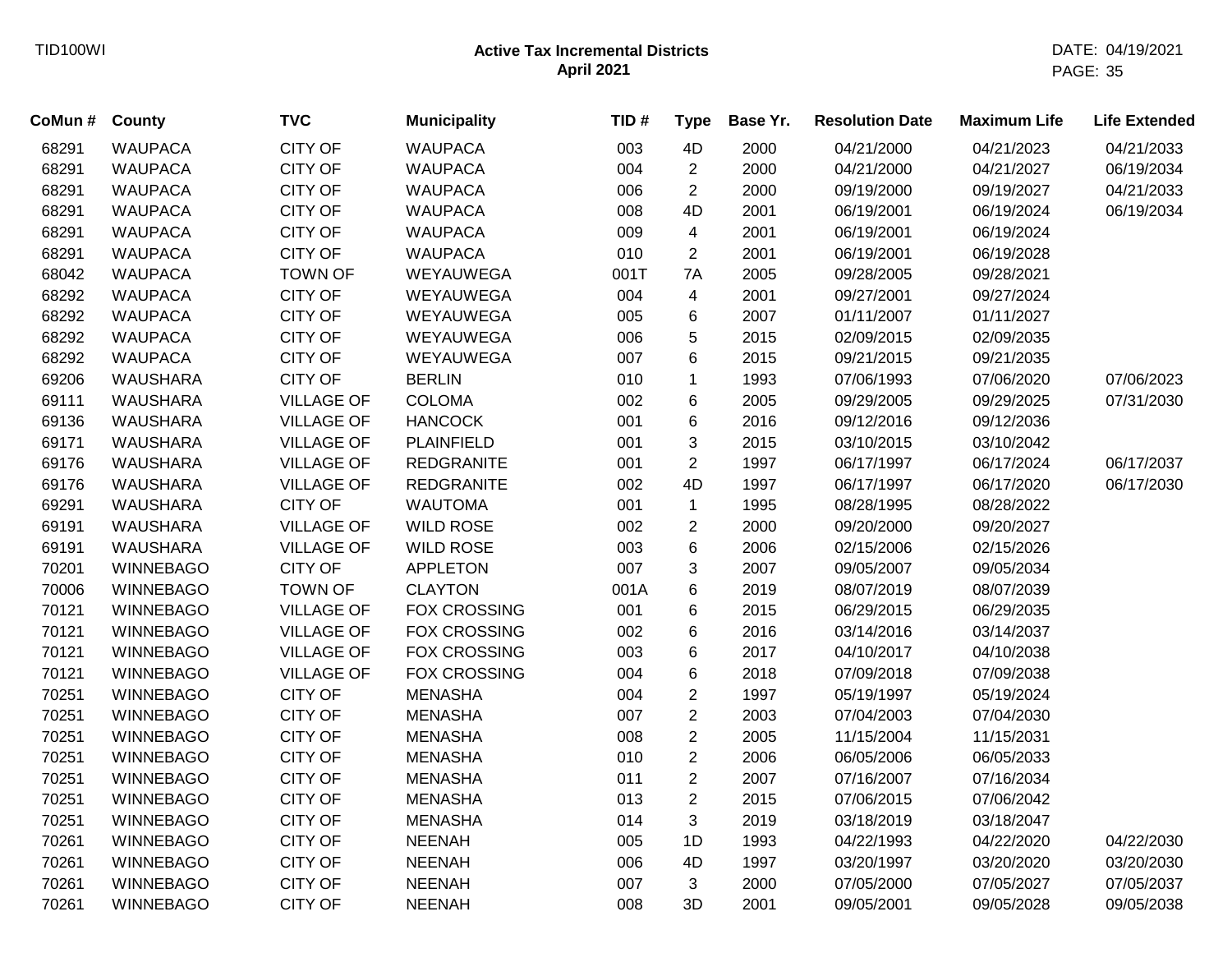| CoMun # | County           | <b>TVC</b>        | <b>Municipality</b> | TID# | <b>Type</b>             | Base Yr. | <b>Resolution Date</b> | <b>Maximum Life</b> | <b>Life Extended</b> |
|---------|------------------|-------------------|---------------------|------|-------------------------|----------|------------------------|---------------------|----------------------|
| 70261   | <b>WINNEBAGO</b> | <b>CITY OF</b>    | <b>NEENAH</b>       | 009  | 3                       | 2015     | 03/18/2015             | 03/18/2042          |                      |
| 70261   | <b>WINNEBAGO</b> | <b>CITY OF</b>    | <b>NEENAH</b>       | 010  | $\overline{2}$          | 2015     | 08/05/2015             | 08/05/2042          |                      |
| 70261   | <b>WINNEBAGO</b> | <b>CITY OF</b>    | <b>NEENAH</b>       | 011  | 6                       | 2017     | 02/01/2017             | 02/01/2038          |                      |
| 70265   | <b>WINNEBAGO</b> | <b>CITY OF</b>    | <b>OMRO</b>         | 007  | 6                       | 2017     | 08/22/2017             | 08/22/2037          |                      |
| 70266   | <b>WINNEBAGO</b> | <b>CITY OF</b>    | <b>OSHKOSH</b>      | 012  | $\overline{c}$          | 1997     | 04/24/1997             | 04/24/2024          |                      |
| 70266   | <b>WINNEBAGO</b> | <b>CITY OF</b>    | <b>OSHKOSH</b>      | 013  | $\overline{c}$          | 1998     | 09/22/1998             | 09/22/2025          |                      |
| 70266   | <b>WINNEBAGO</b> | <b>CITY OF</b>    | <b>OSHKOSH</b>      | 014  | $\overline{c}$          | 2000     | 06/13/2000             | 06/13/2027          |                      |
| 70266   | <b>WINNEBAGO</b> | <b>CITY OF</b>    | <b>OSHKOSH</b>      | 015  | $\overline{c}$          | 2001     | 01/09/2001             | 01/09/2028          |                      |
| 70266   | <b>WINNEBAGO</b> | <b>CITY OF</b>    | <b>OSHKOSH</b>      | 016  | $\overline{2}$          | 2001     | 05/22/2001             | 05/22/2028          |                      |
| 70266   | <b>WINNEBAGO</b> | <b>CITY OF</b>    | <b>OSHKOSH</b>      | 017  | $\overline{2}$          | 2001     | 09/25/2001             | 09/25/2028          |                      |
| 70266   | <b>WINNEBAGO</b> | <b>CITY OF</b>    | <b>OSHKOSH</b>      | 018  | $\overline{2}$          | 2002     | 07/09/2002             | 07/09/2029          |                      |
| 70266   | <b>WINNEBAGO</b> | <b>CITY OF</b>    | <b>OSHKOSH</b>      | 019  | $\overline{\mathbf{4}}$ | 2003     | 05/13/2003             | 05/13/2026          |                      |
| 70266   | <b>WINNEBAGO</b> | <b>CITY OF</b>    | <b>OSHKOSH</b>      | 020  | $\overline{c}$          | 2005     | 07/12/2005             | 07/12/2032          |                      |
| 70266   | <b>WINNEBAGO</b> | <b>CITY OF</b>    | <b>OSHKOSH</b>      | 021  | $\overline{c}$          | 2006     | 02/14/2006             | 02/14/2033          |                      |
| 70266   | <b>WINNEBAGO</b> | <b>CITY OF</b>    | <b>OSHKOSH</b>      | 023  | 5                       | 2009     | 06/09/2009             | 06/09/2029          |                      |
| 70266   | <b>WINNEBAGO</b> | <b>CITY OF</b>    | <b>OSHKOSH</b>      | 024  | $\overline{2}$          | 2010     | 02/23/2010             | 02/23/2037          |                      |
| 70266   | <b>WINNEBAGO</b> | <b>CITY OF</b>    | <b>OSHKOSH</b>      | 025  | $\overline{c}$          | 2012     | 05/22/2012             | 05/22/2039          |                      |
| 70266   | <b>WINNEBAGO</b> | <b>CITY OF</b>    | <b>OSHKOSH</b>      | 026  | 5                       | 2013     | 02/26/2013             | 02/26/2033          |                      |
| 70266   | <b>WINNEBAGO</b> | <b>CITY OF</b>    | <b>OSHKOSH</b>      | 027  | 5                       | 2014     | 07/08/2014             | 07/08/2034          |                      |
| 70266   | <b>WINNEBAGO</b> | <b>CITY OF</b>    | <b>OSHKOSH</b>      | 028  | $\overline{c}$          | 2016     | 06/14/2016             | 06/14/2043          |                      |
| 70266   | <b>WINNEBAGO</b> | <b>CITY OF</b>    | <b>OSHKOSH</b>      | 029  | $\overline{c}$          | 2016     | 07/12/2016             | 07/12/2043          |                      |
| 70266   | <b>WINNEBAGO</b> | <b>CITY OF</b>    | <b>OSHKOSH</b>      | 030  | 3                       | 2016     | 08/23/2016             | 08/23/2043          |                      |
| 70266   | <b>WINNEBAGO</b> | <b>CITY OF</b>    | <b>OSHKOSH</b>      | 031  | $\overline{c}$          | 2017     | 02/28/2017             | 02/28/2045          |                      |
| 70266   | <b>WINNEBAGO</b> | <b>CITY OF</b>    | <b>OSHKOSH</b>      | 032  | 3                       | 2017     | 05/23/2017             | 05/23/2044          |                      |
| 70266   | <b>WINNEBAGO</b> | <b>CITY OF</b>    | <b>OSHKOSH</b>      | 033  | $\overline{c}$          | 2017     | 07/11/2017             | 07/11/2044          |                      |
| 70266   | <b>WINNEBAGO</b> | <b>CITY OF</b>    | <b>OSHKOSH</b>      | 034  | 5                       | 2018     | 01/23/2018             | 01/23/2039          |                      |
| 70266   | <b>WINNEBAGO</b> | <b>CITY OF</b>    | <b>OSHKOSH</b>      | 035  | 3                       | 2018     | 01/23/2018             | 01/23/2046          |                      |
| 70266   | <b>WINNEBAGO</b> | CITY OF           | <b>OSHKOSH</b>      | 036  | $\overline{c}$          | 2019     | 06/11/2019             | 06/11/2046          |                      |
| 70266   | <b>WINNEBAGO</b> | <b>CITY OF</b>    | <b>OSHKOSH</b>      | 037  | 3                       | 2019     | 07/23/2019             | 07/23/2046          |                      |
| 70266   | <b>WINNEBAGO</b> | <b>CITY OF</b>    | <b>OSHKOSH</b>      | 038  | $\overline{2}$          | 2019     | 09/24/2019             | 09/24/2046          |                      |
| 70266   | <b>WINNEBAGO</b> | <b>CITY OF</b>    | <b>OSHKOSH</b>      | 039  | 3                       | 2020     | 01/14/2020             | 01/14/2048          |                      |
| 70191   | <b>WINNEBAGO</b> | <b>VILLAGE OF</b> | <b>WINNECONNE</b>   | 003  | $\overline{c}$          | 1996     | 07/18/1996             | 07/18/2023          |                      |
| 70191   | <b>WINNEBAGO</b> | <b>VILLAGE OF</b> | <b>WINNECONNE</b>   | 005  | $\overline{2}$          | 2000     | 04/18/2000             | 04/18/2027          |                      |
| 70191   | <b>WINNEBAGO</b> | <b>VILLAGE OF</b> | WINNECONNE          | 006  | $\overline{c}$          | 2000     | 09/19/2000             | 09/19/2027          |                      |
| 70191   | <b>WINNEBAGO</b> | <b>VILLAGE OF</b> | WINNECONNE          | 007  | 4                       | 2002     | 09/17/2002             | 09/17/2025          |                      |
| 70191   | <b>WINNEBAGO</b> | <b>VILLAGE OF</b> | <b>WINNECONNE</b>   | 008  | $\overline{2}$          | 2011     | 06/09/2011             | 06/09/2038          |                      |
| 71101   | <b>WOOD</b>      | <b>VILLAGE OF</b> | <b>AUBURNDALE</b>   | 001  | 6                       | 2006     | 06/05/2006             | 06/05/2026          | 06/05/2032           |
|         |                  |                   |                     |      |                         |          |                        |                     |                      |